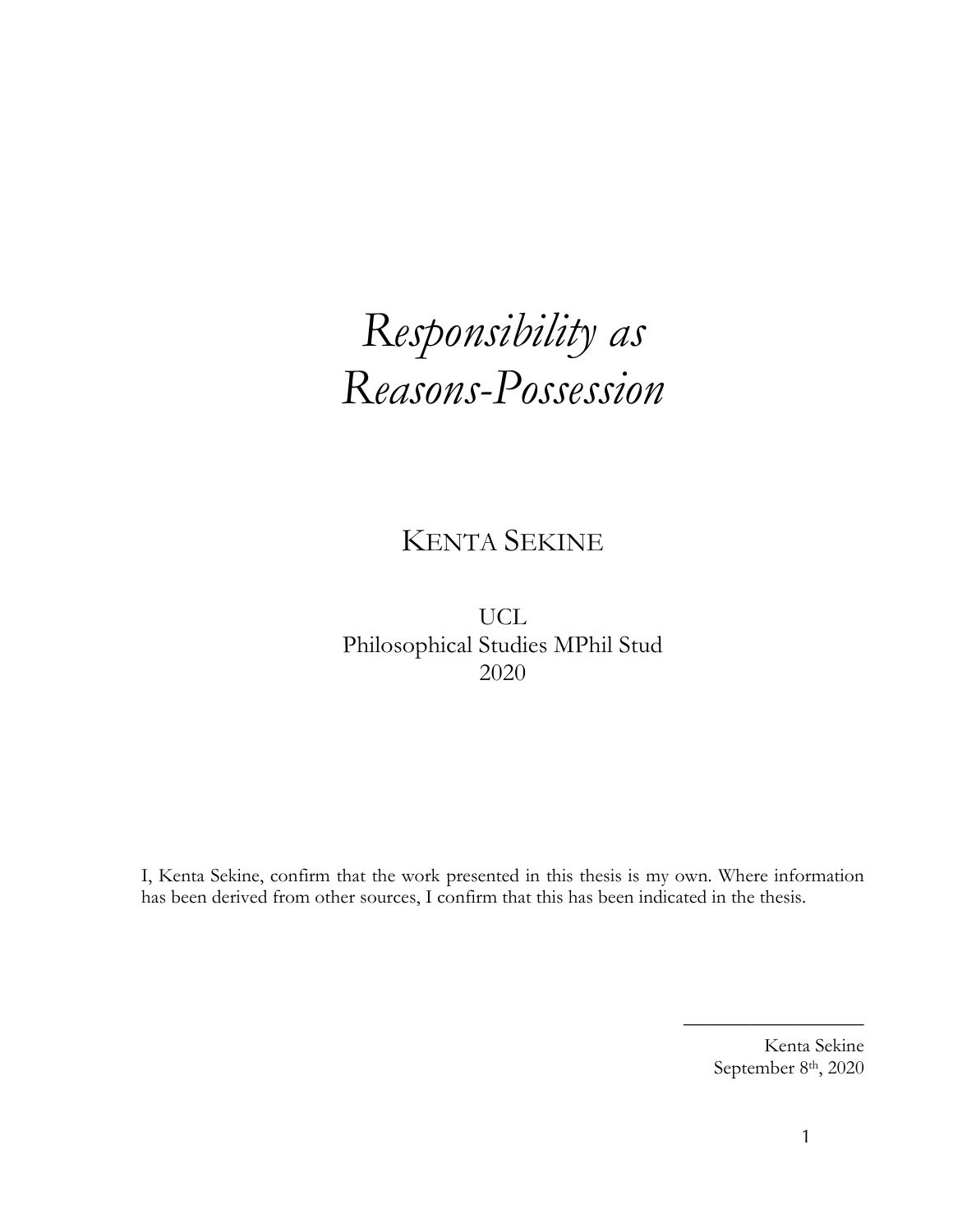# ABSTRACT

In this dissertation I defend a theory of moral responsibility I call the *Reasons View*, according to which our responsibility for things is principally a matter of our possessing normative reasons bearing on those things. More specifically, my claim is that S is morally responsible for *φ*-ing if and only if S has a normative reason to  $\varphi$  that is derivatively a normative reason to effectively try to *φ*, where *φ* includes omissions. My argument for this claim develops over three Chapters. In Chapter 1 I offer an interpretation, or perhaps reconstruction, of Angela Smith's theory of 'responsibility as answerability' as expressing a Reasons View in the above sense. I defend the Reasons View against possible confusions concerning its highly permissive character, its distinction between judgments of blame- and praiseworthiness and judgments of responsibility, and what it implies about the grounds of moral response. Chapter 2 inquires after the conditions of reasons-possession using the *Reasons Implies Can* principle. I consider metaphysical, physical and powers-based readings of 'can,' and eventually settle on a powers-based reading according to which the principle states a capacity-plus-opportunity condition. In Chapter 3 I suggest Joseph Raz's work exhibits structural features of the Reasons View, and develop my own Reasons View from recognisably Razian materials. Through a consideration of disability, I argue that the responsibility-relevant normative reasons to *φ* are those that are derivatively normative reasons to effectively try to *φ*. I go on to consider how, in the presence of such normative reasons (and thus responsibility), privative manifestations of rational powers relate to fault.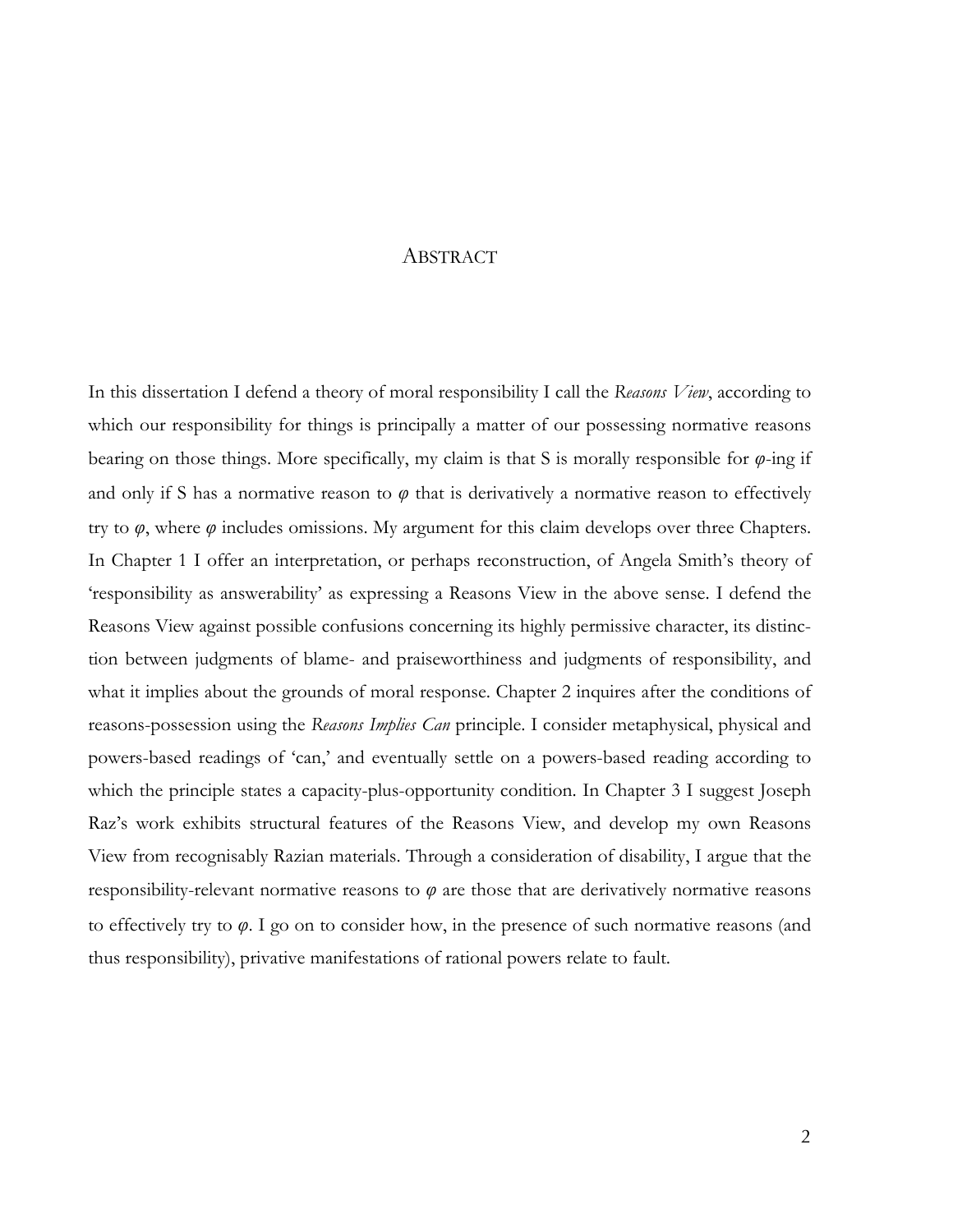# IMPACT STATEMENT

This dissertation is intended to contribute to ongoing discussions in the philosophical literature on moral responsibility, including the proper place of accidents and moral luck in the lives of responsible agents, the relationship between disability and moral responsibility, and the interpretation of influential thinkers in the field such as Joseph Raz and Angela Smith.

## ACKNOWLEDGEMENTS

Many thanks are owed to colleagues at the UCL Philosophy Department, a perpetual source of stimulation and enrichment, intellectual and otherwise. Special thanks go to my supervisor Ulrike Heuer. Ulrike has been enormously generous with her ideas and time, patient and openminded when everything was half-baked and speculative, and friendly in her incisive criticisms when things started to come together. Thanks also to my buddies, who have tolerated my transition to insufferable philosopher, and to Nina, who has always tolerated me. This dissertation would not have been possible without everyone's help.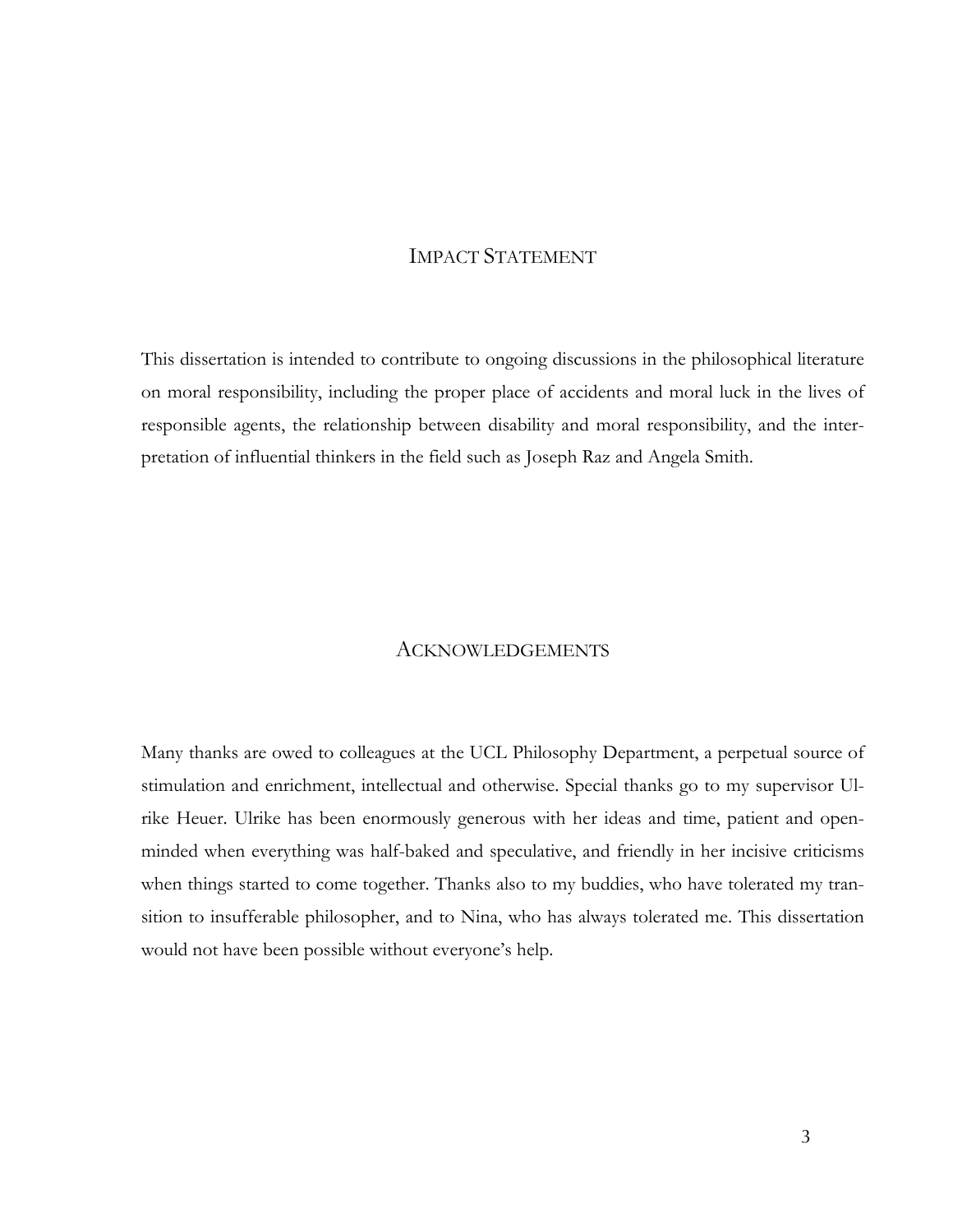# **CONTENTS**

| <b>INTRODUCTION</b>                                      | 5  |
|----------------------------------------------------------|----|
|                                                          |    |
| CHAPTER ONE: Responsibility as Answerability             | 8  |
| 1.1. The Intelligibility Condition                       | 9  |
| 1.2. The Eligibility Condition                           | 18 |
| 1.3. Conclusion                                          | 24 |
|                                                          |    |
| <b>CHAPTER TWO:</b> The Conditions of Reasons-Possession | 26 |
| 2.1. The 'Can' of (Meta)physical Possibility             | 30 |
| 2.2. The 'Can' of Power                                  | 39 |
| 3.3. Conclusion                                          | 49 |
|                                                          |    |
| CHAPTER THREE: A Razian Reasons View                     | 51 |
| 3.1. 'Can'-Not: Lack of Power or Opportunity             | 55 |
| 3.2. Malfunctionings                                     | 67 |
| 3.3. Conclusion                                          | 75 |
|                                                          |    |
| <b>CONCLUSION</b>                                        | 77 |
|                                                          |    |
| <b>REFERENCES</b>                                        | 79 |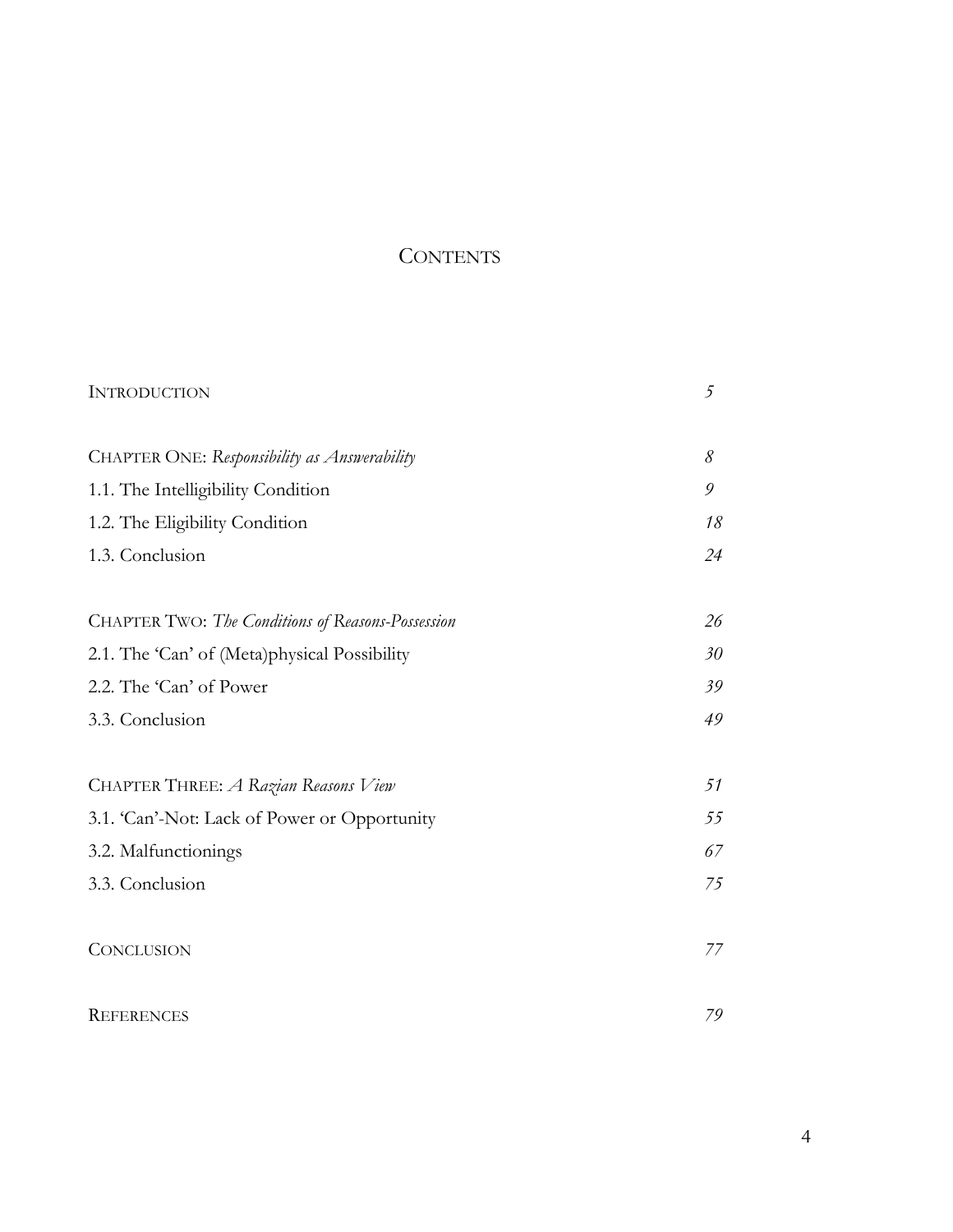## INTRODUCTION

The philosophical literature on moral responsibility is vast, constantly evolving, and terminologically and conceptually complex. It can be difficult to know where to start. Even when a starting point has been decided, what governs the philosophical relevance of considerations drawn upon to justify the decision can be elusive. As a result of this, starting points for discussions of moral responsibility quite often have an air of arbitrariness about them, and I am not sure that mine is any different.1

One upside to the vastness of the literature is that there is no shortage of excellent accounts on which to draw and to build. In this dissertation I have decided that Angela Smith's *answerability* view of moral responsibility is as good a starting point as any. My justification is that, to my mind at least, it is self-consciously amongst the sparser and more minimal of the available views on moral responsibility. As such, it makes efforts to assume very little about the topic *ex ante*, aspiring not to say any more than it is entitled to say, with a view to keeping separate concepts separate. In a literature that often dives into thought experiments with seemingly more moving parts than have been earned, the philosophical benefits of taking Smith's answerability view as a starting point are hopefully discernible.

Ultimately, as will become clear, it is this starting point that explains why I called my dissertation *Responsibility as Reasons-Possession*. As this title suggests, my general claim is that our moral responsibility for *φ* is principally a matter of possession of normative reasons bearing upon *φ*. Since a great many *φ* are like this, the resultant theory of moral responsibility, which I dub the *Reasons View*, is highly permissive about what we are morally responsible for. This permissiveness is what allows the Reasons View to handle our moral responsibility for accidents in a satis-

<sup>1</sup> For a recent and admirably direct expression of the sort of arbitrariness I have in mind, see Gideon Rosen (2015, 66).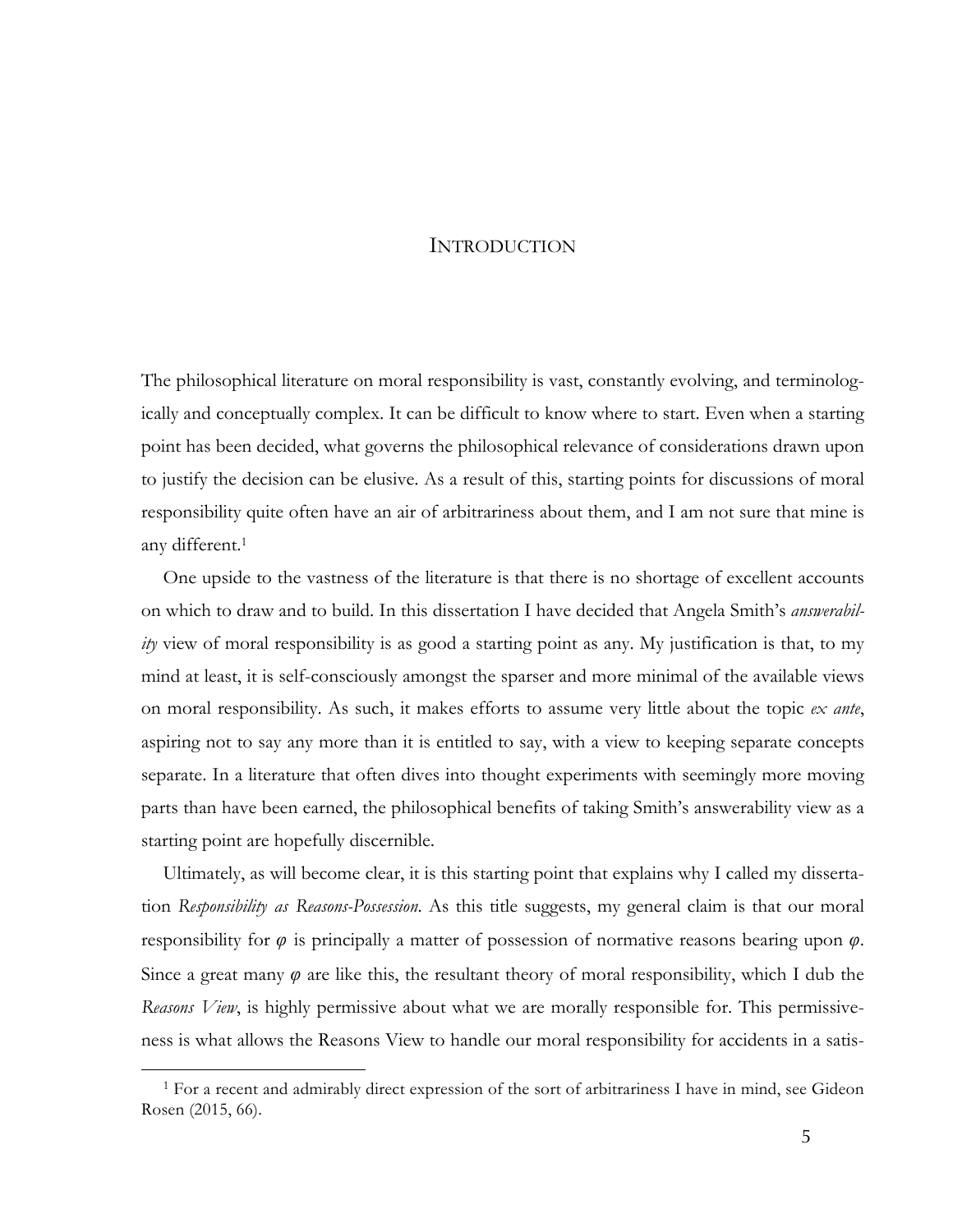fying way. Much of the labour of this dissertation is to show that the Reasons View, although highly permissive, is not onerously so. By the dissertation's end, my specific claim will emerge as the claim that it is necessary and sufficient for moral responsibility for  $\varphi$  that we possess a normative reason bearing upon  $\varphi$  that is derivatively a normative reason to effectively try to  $\varphi$ , or to effectively try to omit to  $\varphi$  (as the case may be).

Here is a broad outline of the structure of the dissertation. Each Chapter comes with an Introduction and Conclusion to orient the reader on the finer details of each Section. As suggested, Chapter 1, 'Responsibility as Answerability,' argues that the core insight of Smith's view is that our moral responsibility for *φ* is principally determined by our possessing normative reasons bearing on *φ*. My argument proceeds via close reading of certain passages in Smith. Admittedly the results may come as a surprise, so I leave it open as to whether they are Smith's own results or my own Smith-inspired results.

The Reasons View that emerges analyses moral responsibility in terms of reasons-possession. But unless the Reasons View can help us say what people are morally responsible for in specific contexts, it is arguably unsatisfying from a richer theoretical perspective. It would be more satisfying if it were supplemented by a workable account of the conditions of reasons-possession. The task of Chapter 2, 'The Conditions of Reasons-Possession,' is to develop one such account. My strategy is to assume the validity of the *Reasons Implies Can* principle, and to shift through metaphysical, physical and powers-based interpretations of 'can,' so as to supply the maximally non-trivial conditions of reasons-possession. I conclude that the *best* Reasons View (i.e. the one most satisfying from the richer theoretical perspective) operates with an *actualist two-way powers*interpretation of 'can.' Someone 'can' do something, in this sense of 'can,' when they have both the power to do that thing and the opportunity to do it.

*Prima facie*, the combination of commitments I call the best Reasons View can appear rather outlandish. This understandably lends it to easy dismissal as a serious contender in the theory of moral responsibility. In Chapter 3, 'A Razian Reasons View,' I interpret and build upon Joseph Raz's influential work as just such a Reasons View. Doing so allows a strengthening of the Reasons View, mentioned above, to the effect that our moral responsibility for  $\varphi$  is a matter of possessing normative reasons bearing on *φ* that are derivatively normative reasons to effectively try to (omit to) *φ*. It also offers a neat way of introducing familiar practical-philosophical terms of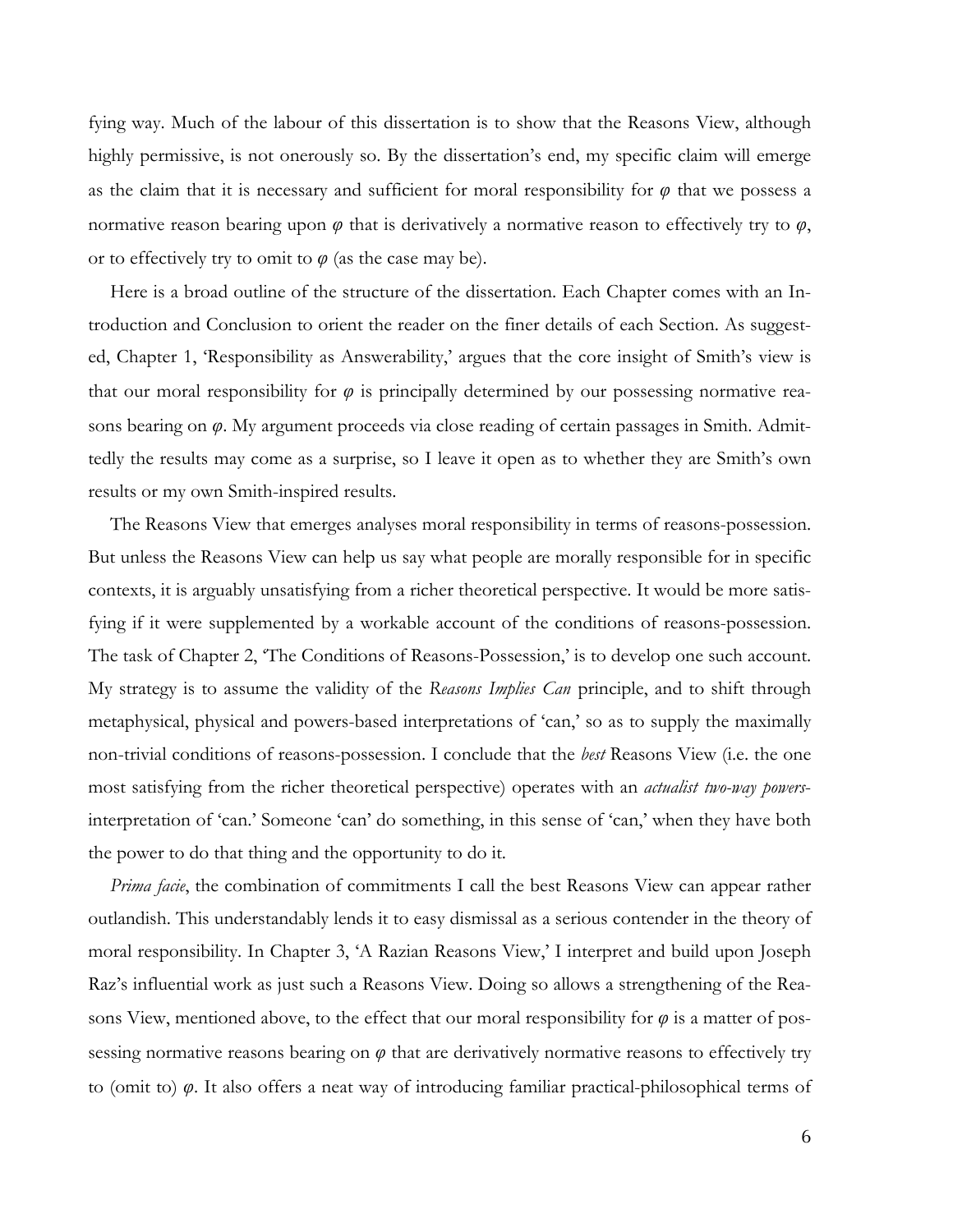art, including non-accidents (intentional or reckless), accidents (pure, careless or negligent), fault and blameworthiness, and excuses. The cumulative effect of all this, I hope, is to show the Reasons View more palatable than it might at first seem.

The dissertation concludes with a brief overview of findings, and a statement of potential avenues for future research as recommended by shortcomings of the account.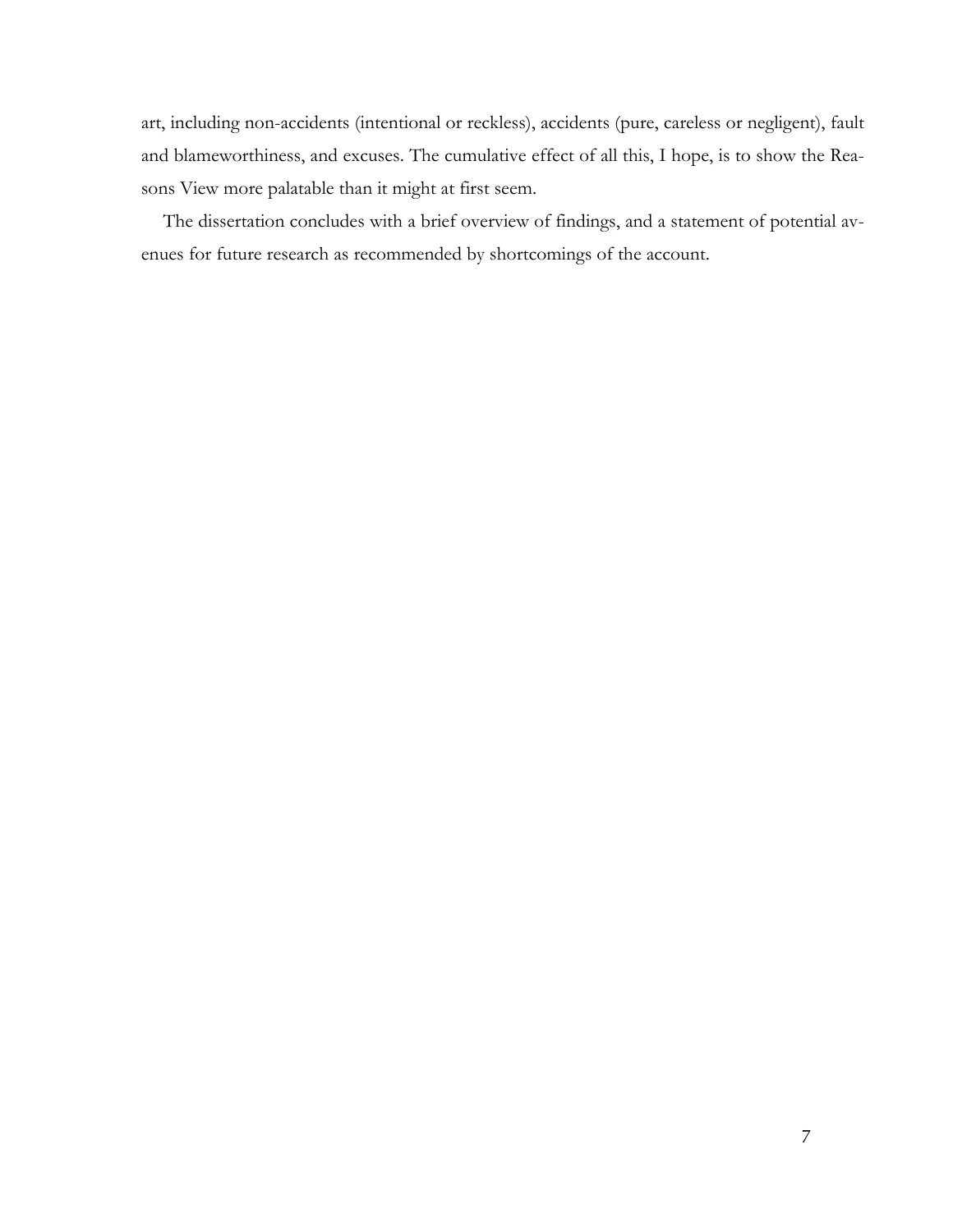# CHAPTER ONE

*Responsibility as Answerability*

#### 1. Introduction

Though Angela Smith's *answerability* view of moral responsibility has, in my opinion, a great deal going for it, her presentation of it is not always as clear as could be desired. My aim in this Chapter is to closely examine what she says, so as to display the view in its barest bones. Hopefully this will leave adherents and detractors alike in no two minds about what exactly accepting Smith's view amounts to. Doing so will inevitably involve a degree of selective hearing. Some of Smith's looser comments will be discarded, in a principled way, so as to better present what I take to be the core insight of her view. The results may come as a surprise. Given this fact, I leave it to the reader to decide whether the Chapter as a whole is better understood as an interpretation of Smith's view or a reconstruction heavily indebted to it.

In Section 1.1, I refine the condition on moral responsibility Smith presents under the rubric of 'intelligibility.' The major upshot of this Section is that the possession of normative rather than motivating reasons is of primary importance to moral responsibility. After spelling this out, I consider and reject three objections to the effect that the picture of moral responsibility that emerges is overly permissive. In Section 1.2, I go on to refine the apparently quite separate condition Smith presents under the rubric of 'eligibility.' The major upshot of this Section is that on closer inspection the two apparently separate conditions amount to one and the same, namely, that possession of normative reasons is what principally determines moral responsibility. I go on to present and deflate a potential confusion about the 'eligibility' condition that arises from its slightly different outward appearance to the 'intelligibility' condition. Throughout the Chapter, recurring themes include the vicissitudes of the language of 'answerability,' the pervasive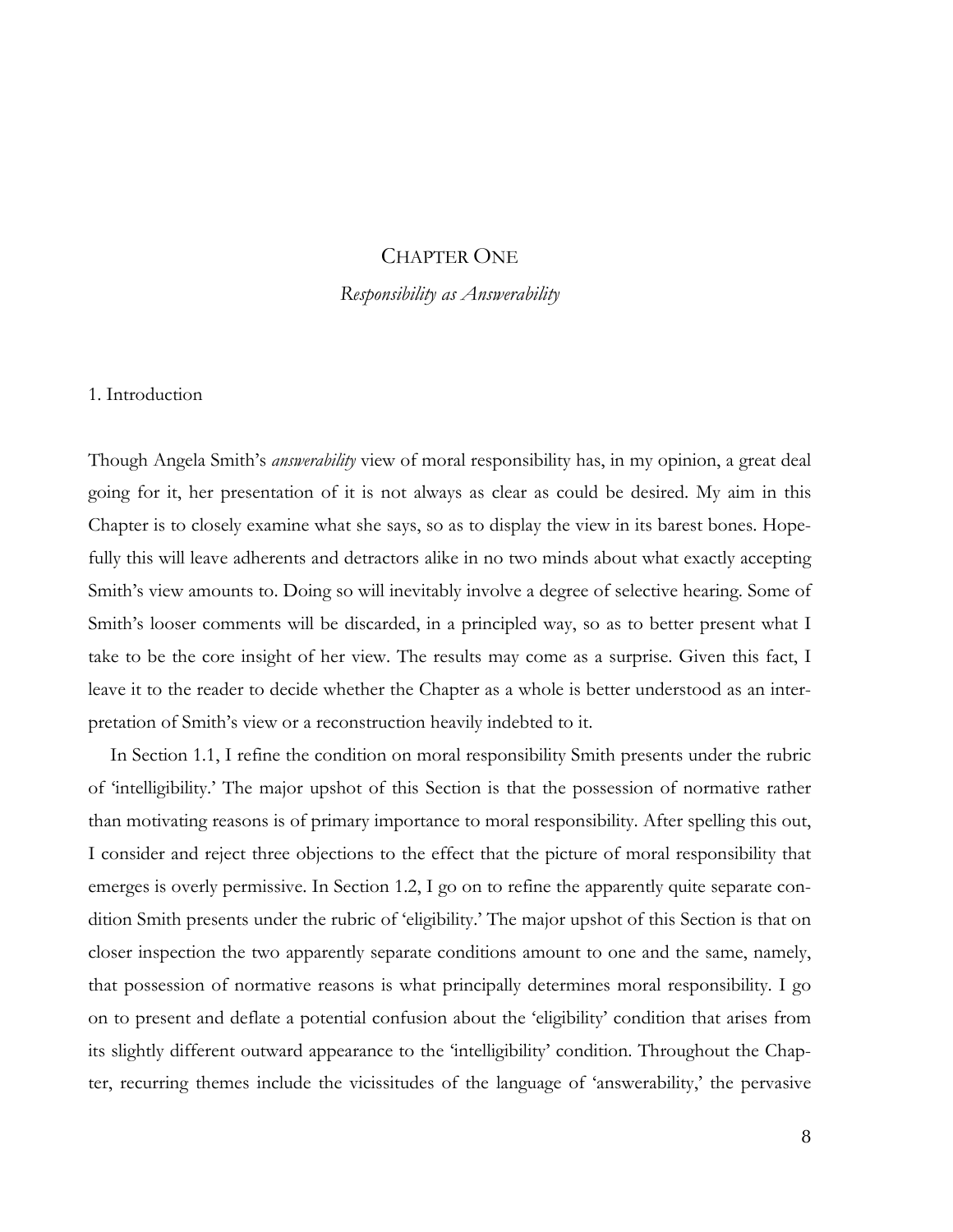urge to conflate responsibility with blame- and praiseworthiness, and the place of agent-regret and associated rational phenomena within human life.

1.1. The Intelligibility Condition

In the most recent and authoritative statement of her views on moral responsibility, Smith writes,

"[T]o say that an agent is morally responsible for something is to say that **(A)** it would be *intelligible* to ask her to 'answer for' that thing—to give her (justificatory) reasons for thinking, feeling, or acting in the way she has […]."

She continues,

 

"[…] and that **(B)** she is *eligible for* certain moral responses based on the nature of the thing in question and the quality of the justificatory reasons she is able to offer in support of it." (2015, 103)<sup>2</sup>

Though Smith calls her view the *answerability* view, in my opinion this label tends to prejudge too much about moral responsibility, so I shall refrain from using this terminology. My reasons will hopefully become apparent as we go along. The passage above, reflecting its topic, is densely packed with the kind of concept whose edges seem instantly to lose definition under closer scrutiny. It makes sense to unpack the passage slowly, in the smaller chunks I have marked **(A)** and **(B)**.

Taken independently of chunk **(B)**, what appears under the rubric of 'intelligibility' in chunk **(A)** reads most naturally as a necessary and sufficient condition on moral responsibility. At a

<sup>2</sup> Other important papers where Smith establishes this view are her 2005, 2008 and 2012.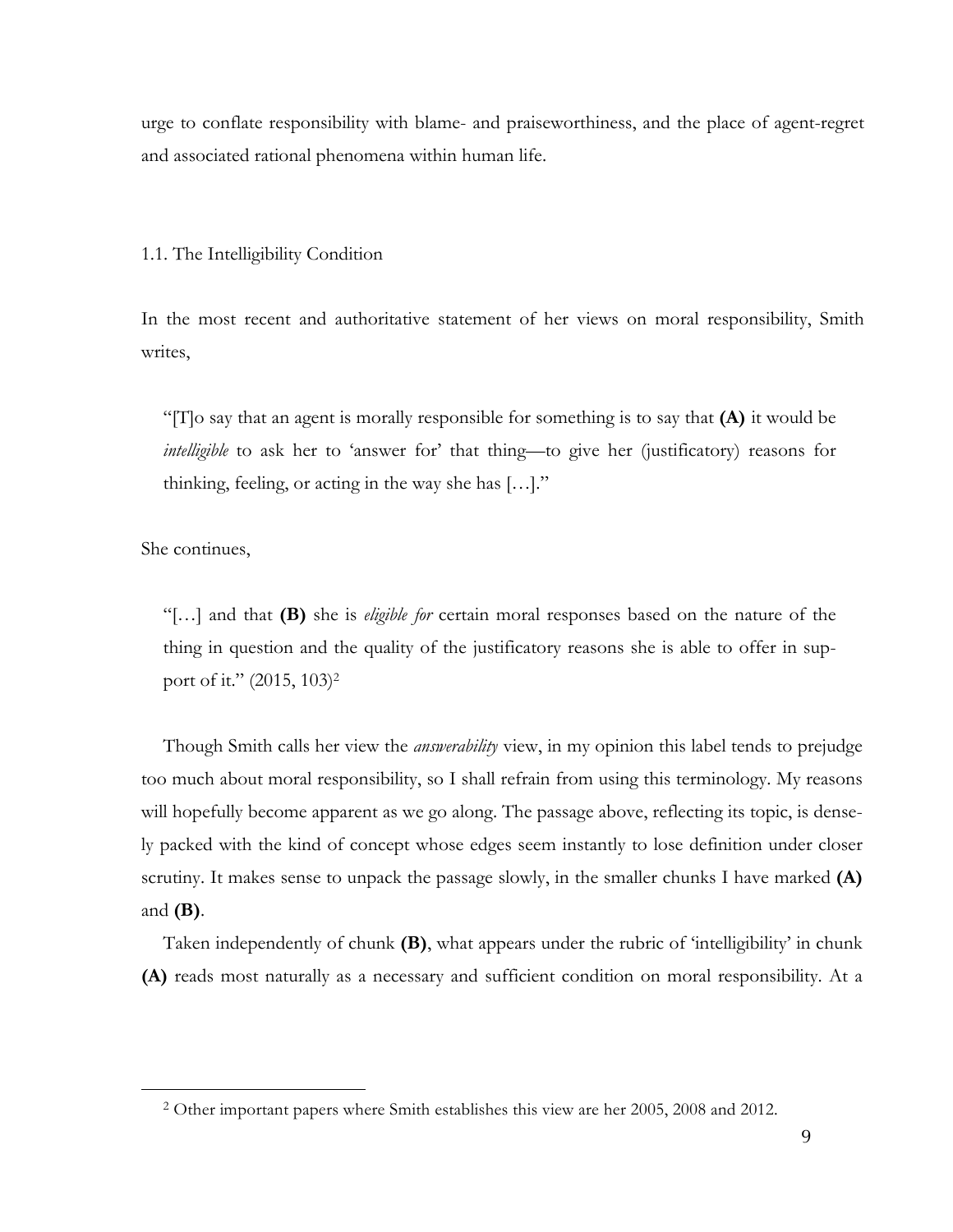first pass, the idea is something like this. For agents S and things (thoughts, feelings or actions) *φ*, 3

INTELLIGIBILITY<sub>1</sub>: S is morally responsible for  $\varphi$  iff (i) S  $\varphi$ s, and (ii) S is intelligibly asked to give their (justificatory) motivating reasons for *φ*.

This condition says that agents are morally responsible for all and only those things to which they stand in the relations specified in clauses (i) and (ii) of its right-hand side. Clause (i) is satisfied when the relevant agent does the thing in question, and clause (ii) is satisfied when they are intelligibly asked to justify doing that thing. Although (i) may look so obvious as to be threatened with redundancy, it is in fact very important. It is what allows INTELLIGIBILITY1 to handle cases where having intelligibly been asked to justify  $\varphi$ , S rightly denies that  $\varphi$  is attributable to them. This happens for example in legal proceedings when the defendant, having received a court summons for their alleged legal wrongdoing, successfully pleads a denial to the effect that their conduct did not satisfy the elements of the legal wrongdoing they have been summoned to court for. That they were summoned shows it was intelligible, in some sense of 'intelligible,' to ask the defendant to justify conduct alleged to amount to the relevant legal wrongdoing, though their successful denial shows that no such wrongdoing is attributable to them. This illustrates the presence of two senses of 'intelligibility,' one weak and one strong. In our example, though it is intelligible in the weak sense of (ii) that S is asked to justify  $\varphi$ , it is not intelligible in the strong sense of INTELLIGIBILITY<sub>1</sub>, since (i) is not satisfied. Smith's view therefore allows that agents and things do not satisfy INTELLIGIBILITY1 despite there being a genuine sense in which it is intelligible to ask them to justify those things.

There is another sort of case that it makes sense to introduce here, if only to register it for more detailed consideration much later on. Those who experience forms of what, for better or

<sup>&</sup>lt;sup>3</sup> In this dissertation, 'things' is often used as a catch-all term for whatever objects of moral responsibility Smith takes her view to cover (viz. ways of "thinking, feeling, or acting"), and should not be read as ontologically loaded. 'Things' also covers *omissions*, i.e., absences of thought, feeling or action. Though this may be controversial, for sustained critique of the opposite tendency see John Martin Fischer and Mark Ravizza (1998, 145-50). Where talk of 'things' is strained and reference to 'thoughts, feelings or actions' too cumbersome, I will simplify by speaking in terms of 'actions,' and concomitantly of 'doing *φ*'—but this should be read as standing in for any type of object of moral responsibility unless otherwise qualified. Whether an instance of  $\varphi$  is an omission or not should be clear enough from the context.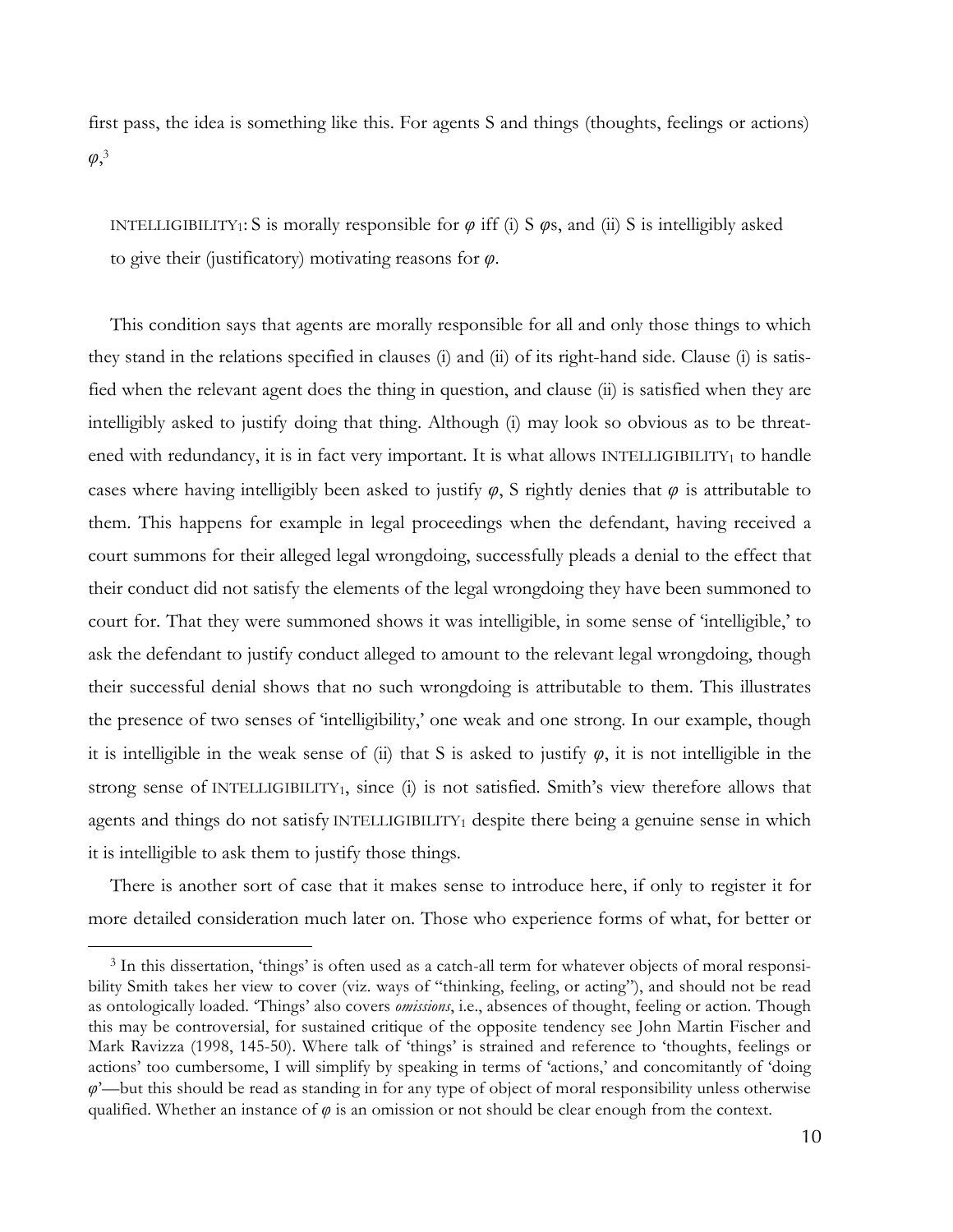for worse, gets labelled 'disability,' are not commonly considered morally responsible for things falling within the range of their form of disability. In Smith's terms, this is to say that for the relevant  $\varphi$  it is not intelligible in the strong sense of INTELLIGIBILITY<sub>1</sub> to ask those with disability to justify *φ*. It is, however, intelligible in the weak sense of clause (ii) to ask those with disability to justify *φ*. Consider for example someone who *φ*s, for whom *φ* falls within the range of their form of disability, and whose form of disability is invisible. Ordinarily it is perfectly intelligible, in the weak sense, for someone ignorant of the disability to request a justification for *φ*. Just like those S who rightly deny that the *φ* in question is attributable to them, those S who are disabled with respect to  $\varphi$  satisfy (ii) but do not satisfy INTELLIGIBILITY<sub>1</sub>. But unlike them, those with disability satisfy (i), at least in its present formulation. This situation forces an *ad hoc* amendment to clause (i) of INTELLIGIBILITY<sub>1</sub> along the following lines.

INTELLIGIBILITY<sub>1</sub><sup>:</sup>: S is morally responsible for  $\varphi$  iff (i) S  $\varphi$ s (not from a disability), and (ii) S is intelligibly asked to give their (justificatory) motivating reasons for *φ*.

The amendment is *ad hoc* because 'disability' is left unanalysed and intuitive. As indicated, this will be remedied later on in the discussion of Section 3.1. For the time being, however, this will have to do. In any case, what matters to the present discussion is simply that in order to give chunk **(A)** a fighting chance of being the necessary and sufficient condition it appears to be, something like this amendment needs to be made, and it is best rolled into clause (i) of the condition.

Let us now consider clause (ii). Under what conditions are agents (weakly) intelligibly asked to give justificatory motivating reasons for things? Notice that *what* must be intelligible is the asking of a question, addressed to S, that asks S to give their justificatory motivating reasons for whatever  $\varphi$  is under consideration. What must be intelligible will be familiar as the special sense of the 'Why?'-question famously studied by Elizabeth Anscombe (1957, §5). Let me recast IN-TELLIGIBILITY<sub>1</sub><sup>'</sup> to reflect this observation.

INTELLIGIBILITY<sub>2</sub>: S is morally responsible for  $\varphi$  iff (i) S  $\varphi$ s (not from a disability), and (ii) S is intelligibly asked the 'Why?'-question about *φ*.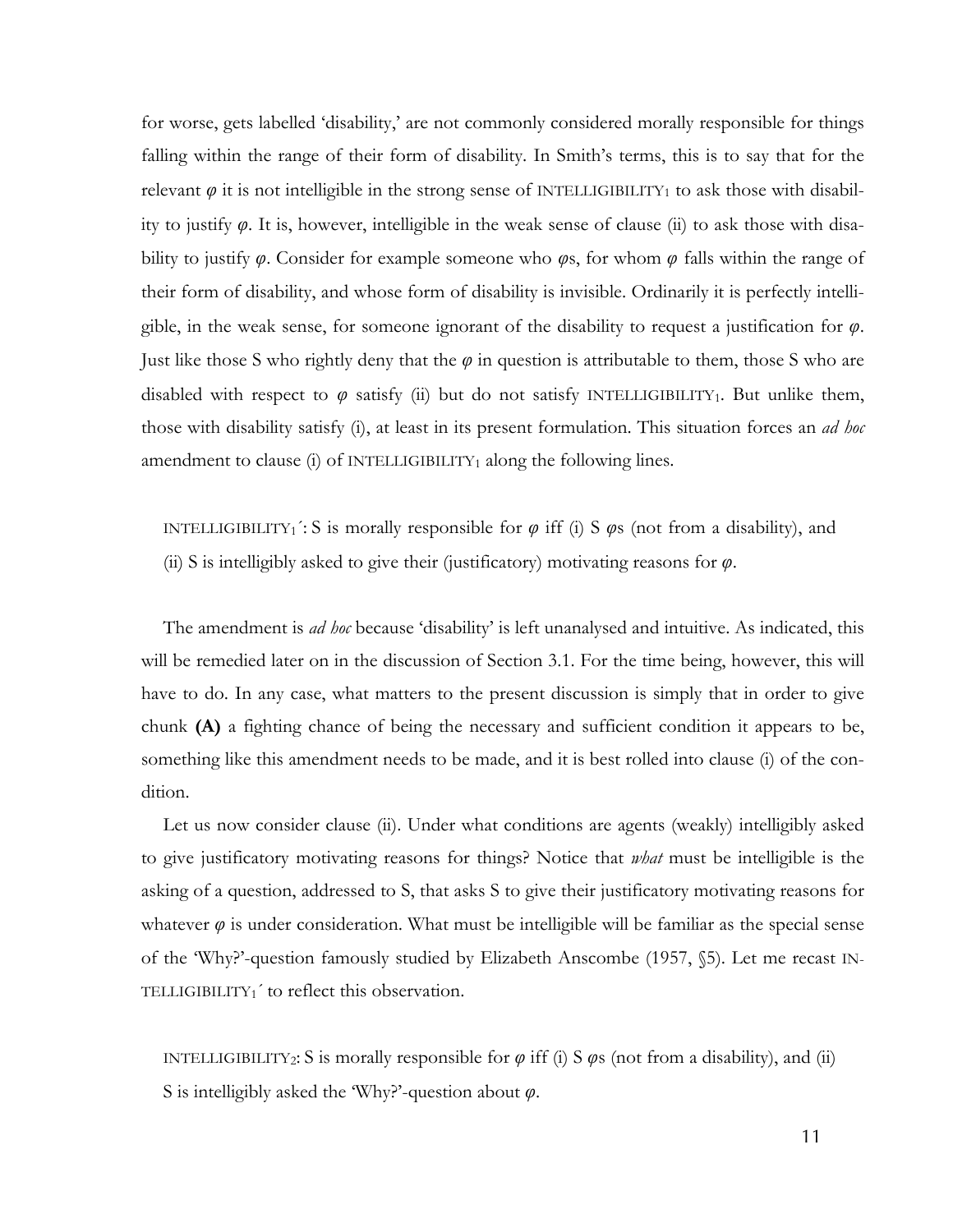This constrains what can be substituted into S and *φ* such as to satisfy (ii). Say we substitute *standing there* into *φ* and hold it fixed. If we now substitute into S a chair, or a tree, then it will not be intelligible to ask S why they are standing there, even if they are in fact standing there. This is not because there are no reasons why a chair, or a tree, might be standing there. There certainly are always facts (whether efficient-causal or teleological) that explain why a chair, or a tree, is standing there, if it is indeed standing there. Neither is it because chairs and trees are incapable of offering true explanations of their states or movements by reporting the relevant facts. Even if they somehow became endowed with this capacity (and this capacity alone), this would not make it intelligible, in the sense at hand, to ask them why they are standing there. Even for an S that is plausibly intelligibly asked 'Why?' about some things, like an adult human (say), if the only true explanation of *φ* is merely efficient-causal or teleological, their capacity to report these facts hardly makes it intelligible to ask them why they *φ*, in the relevant sense of the question. The genetic makeup or peristaltic movements of an adult human are both cases in point.

These constraints gesture towards the conditions under which clause (ii) of INTELLIGIBILITY<sub>2</sub> is satisfied. In order for agents to be intelligibly asked the 'Why?'-question about certain things, those things need to have more than just a true explanation, and indeed more than just a true teleological explanation in virtue of which they are evaluable. Rather they must be evaluable in the light of explanatory facts that are *normative* reasons, and the relevant agents must *have* those normative reasons. In other words, for a given S and *φ*, clause (ii) is satisfied when S has at least one normative reason in the light of which  $\varphi$  is rationally evaluable, where this includes both normative reasons for  $\varphi$  and normative reasons against  $\varphi$ . Collecting together all such normative reasons and calling them '*φ*-reasons' for short, the whole condition can be recast as follows. For agents S such as to have normative reasons and rationally evaluable things *φ*,

INTELLIGIBILITY3: S is morally responsible for  $\varphi$  iff (i) S  $\varphi$ s (not from a disability), and (ii) S has a *φ*-reason.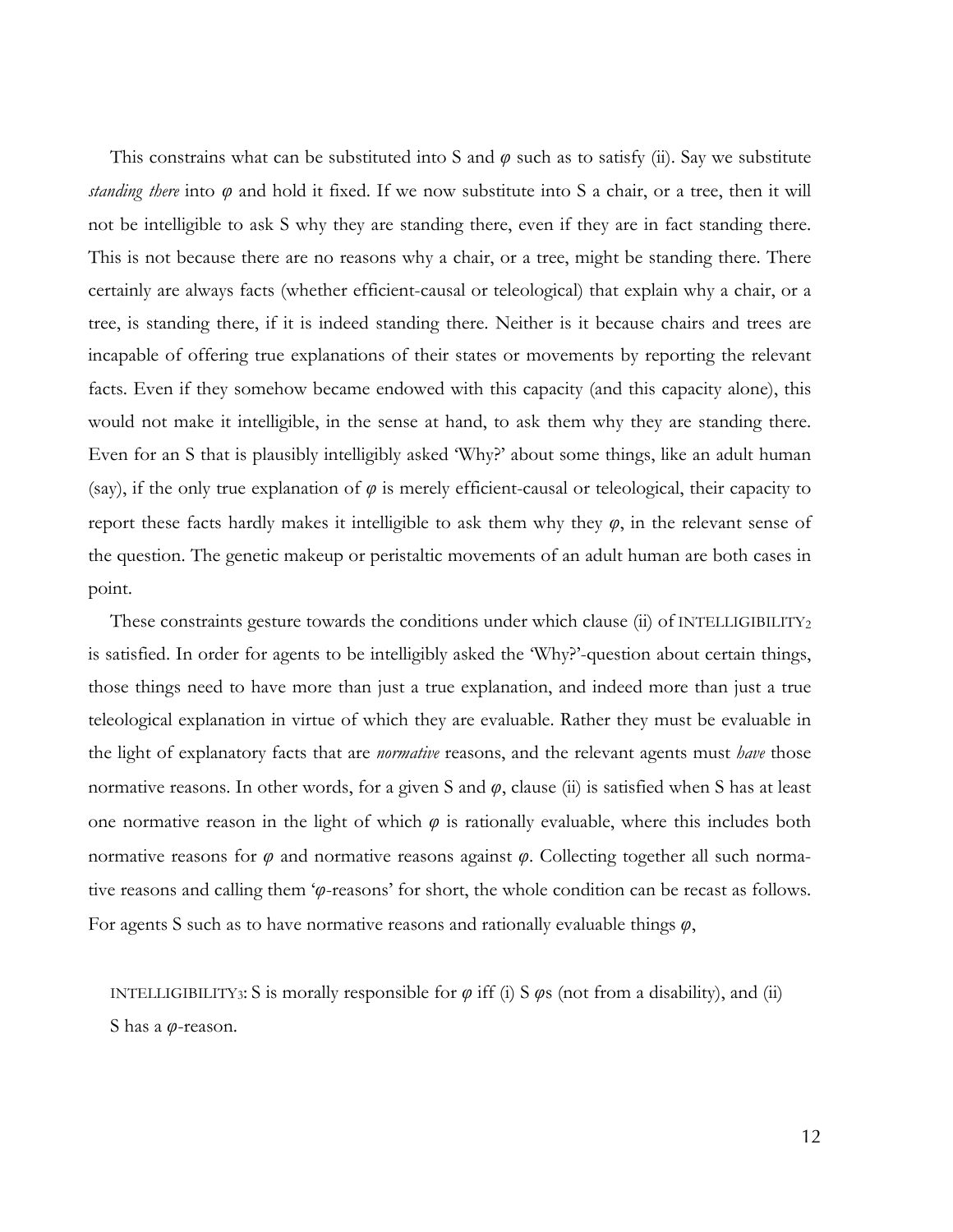Let me clarify what it means to say S 'has' or 'possesses' *φ*-reasons. Since *φ*-reasons are normative reasons either for or against *φ*, to say S has a *φ*-reason means S has a normative reason speaking either for or against S's *φ*. That S is said to 'have' such a reason does not imply that S stands in an epistemic relation to it. For arbitrarily high *n*, it may be that S has *n φ*-reasons, yet also that S lacks awareness of every single one of them. Suppose that in some such situation, S comes to  $\varphi$ . In that case, it cannot be that S's  $\varphi$  was motivated by one of their  $\varphi$ -reasons, since this would require that S takes at least one of their normative reasons to speak in favour of S's *φ*, which implies, contrary to hypothesis, that S stands in an epistemic relation to that *φ*-reason. In other words, to say that S has *φ*-reasons does not imply, if S actually *φ*s, that S *φ*s for one of their *φ*-reasons. Therefore to say S 'has' or 'possesses' *φ*-reasons does not collapse the distinction between reasons in their normative and motivating roles. Having said that, it is perfectly possible that reasons figure in both roles. Indeed this possibility is essential to *justification*. When S *φ*s for a genuine *φ*-reason, so that the *φ*-reason is both normative and motivating, and the *φ*reason is moreover *undefeated* (i.e. it is normatively sufficient), then S's *φ* is justified by that *φ*reason. When S has an undefeated *φ*-reason, but is not moved to *φ* for that *φ*-reason, I will say that S's *φ* is justifi*able* but not justified by that *φ*-reason.

These remarks are consonant with Anscombe. If S's having a *φ*-reason is what makes the 'Why?'-question intelligible—or as Anscombe likes to say, gives it 'application'—then it should be obvious why she thinks it "is not refused application because the answer to it says that there is *no* reason" (1957, §17). Its applicability is indifferent to the content of actual answers given because, minimally, actual answers supply information about motivating rather than normative reasons.4 The 'no reason' response that Anscombe imagines reports the absence of motivating

<sup>4</sup> This is arguably controversial as an interpretation of Anscombe. To see why, consider that she also says "This question is refused application by the answer: 'I was not aware I was doing that'" (1957,  $\delta$ 6). Though S's (non-observational) awareness of *φ*-ing does not entail S's having a motivating reason to *φ*, S's lacking it does entail S's lacking a motivating reason to *φ*. The passage therefore tends to support the claim that lacking motivating reasons is at least sufficient for non-applicability. Here, I agree with Roger Teichmann that Anscombe is not wholly clear on this issue (2008, 34-41). But whilst Teichmann takes the §6 case as firm and tries to show how the §17 case differs from it, I take my reading of the §17 case to be firm and question the §6 case as an instance of non-applicability. Admittedly my reading is less in the spirit of Anscombe, though in my defence what I am proposing is not a reading of Anscombe but an independent view about the intelligibility of asking the 'Why?'-question.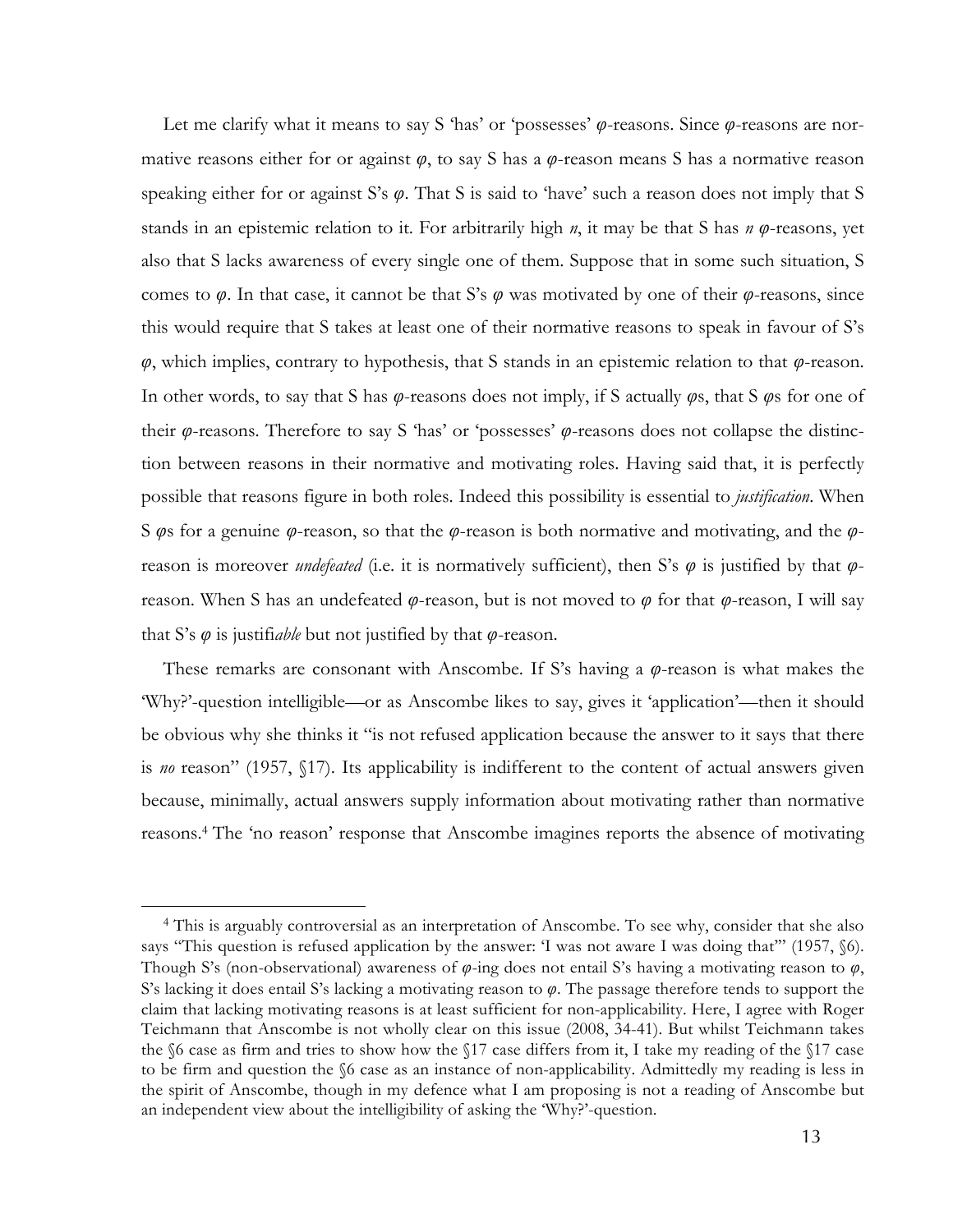reasons. <sup>5</sup> This is why it is misleading when Smith says the addressability of the 'Why?'-question to someone for some thing "suggests that the thing in question must in some way reflect her own judgment or assessment of reasons" (2015, 103). Without further qualification, this gives the impression that reasons bearing on the things in question must enter into the content of the addressee's deliberations. As we have seen, however, for the 'Why?'-question to be intelligibly asked about some thing, reasons bearing on that thing need not have entered into deliberation at all. The reasons need only be normative, not motivating. For Smith to remain consistent, she must be using 'judgment' in the sense of its second occurrence in the following: that S has no judgment about a given *φ*-reason reflects S's judgment about that very *φ*-reason. Needless to say this is an idiosyncratic use of the word.

Since clause (ii) of INTELLIGIBILITY3 appeals to normative as opposed to motivating reasons, a legitimate worry would be that the condition is far too permissive. The condition states that any thing someone does that they have a normative reason for or against is something for which they are morally responsible, quite irrespective of whether they are moved to it *for* those normative reasons. Very many things are like this, for instance, all those mundane things we do justifiably but without justification. Can it really be right to say, with Smith, that we are answerable for all these mundane things? Here we arrive at one reason for my suggestion that we exercise caution with the language of 'answerability.' True enough, it sounds wrong to say we are answerable for our tea-sippings, daydreams and omitted handstands, at least where they are justifiable. But this speaks less to the limits of our moral responsibility than to the propriety of the language of 'answerability' as applied to it. Granting this, it could perhaps still be pressed that it sounds wrong to say we are morally responsible for these things. But if 'responsible' is the problem, then I would ask what else could distinguish them categorially from things like our genetic makeup or peristalsis. Conversely, if 'moral' is the problem then I would diagnose this

<sup>5</sup> Ulrike Heuer suggested to me in conversation the possibility that Anscombe's 'no reason' response reports the absence of a normative reason. Her example: 'Why did you, mid-walk, break out into a run?'—'No reason'; and this means: the agent has no normative reason. This would be troublesome for my reading of Smith because the agent here is presumably responsible for breaking out into a run. To my mind, however, in cases like this there will always be normative reasons for or against breaking out into a run, however mundane, and whether known to the agent or not. *This* is what secures the intelligibility of 'Why?'-questioning. The agent's ignorance, which they reveal in answering 'no reason,' is neither here nor there.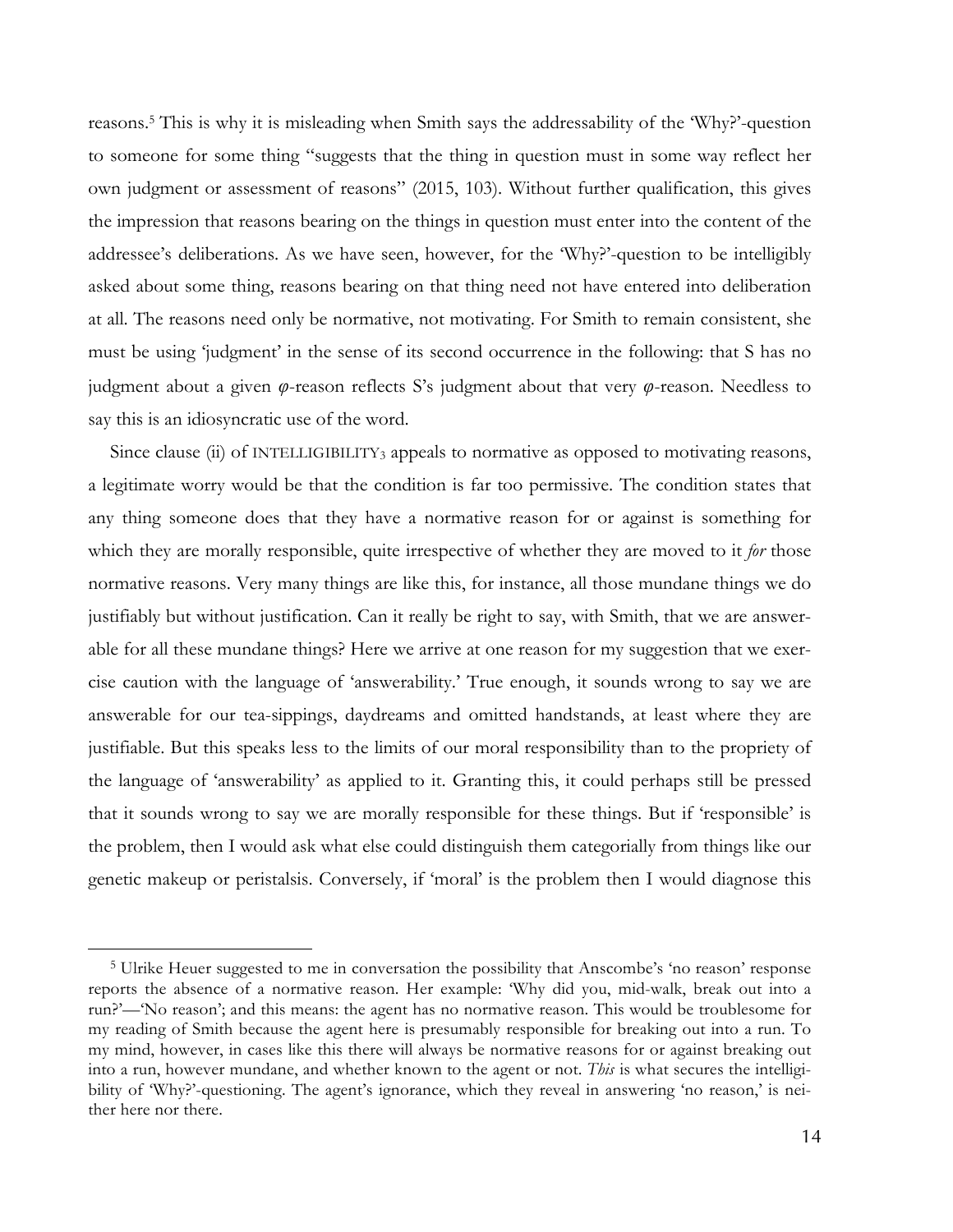as symptomatic of a distorting tendency to conflate moral responsibility with being an appropriate target of moral responses, in this case *blame*—more on which in Section 1.2. 6

Even granting these points, the picture still might be thought overly permissive on the following grounds. Whenever someone does something justifiable (with justification or otherwise), they leave a trail of other things behind which they had normative reasons bearing upon that are left hanging in doing the justifiable thing. Is it really the case that they are morally responsible for all these other things too? There are two points to make about this. Firstly, many of these normative reasons will have been *defeated* by whichever normative reason renders the thing they in fact did justifiable. Reasons are 'defeated' when they are losers in the metaphorical battle of rational strength. It is not generally worrisome to claim the people in question nonetheless have those defeated reasons, nor that they are morally responsible for omitting to do the things those defeated reasons bear upon. So long as satisfaction of the undefeated reason does not destroy the conditions for satisfying the defeated ones, the defeated reasons assert themselves as soon as the undefeated reason is satisfied. Secondly, the remainder of the trail of hanging normative reasons will be undefeated reasons—the justifiable thing actually done will be one among many alternative things justifiably done. When this happens, it is not that the normative reasons bearing on these things come out joint winners in the metaphorical battle. It is rather that the values of what they bear upon are incommensurable, so that they are not such as to compete at all. Value incommensurability tends to call to mind matters of gravity in people's lives. Love or career? Security or adventure? But equally, and perhaps less obviously, it applies just as much to the mundane. Doritos or Pringles? Scenic route or fast route? Whether defeated or undefeated, then, pointing to the trail of hanging reasons is a poor ground for objection. Without it what remains is an unfamiliar picture of human life, swashbuckling to a fault, such that the question of agent-regret cannot be heard when all goes well.

Moving on, a similar and equally legitimate worry about INTELLIGIBILITY3 is raised by what I call 'deviant cases.'7 Deviant cases resemble mundane cases insofar as clauses (i) and (ii) of the

<sup>6</sup> This is a diagnosis made in the good company of Bernard Williams (1993, 67-70) and Joseph Raz (2011, 251). Smith is for the most part clear-eyed about the relevant distinctions between 'basic' moral responsibility, liability to certain kinds of moral response, and our practices of actual moral response (2015, 107-8). I say 'for the most part' because Smith occasionally errs on this point, which, as we will see in Section 1.2, tends to obscure what adopting her proposal would actually commit us to.

<sup>7</sup> For more on deviant cases, see the discussion of moral luck in Section 3.2.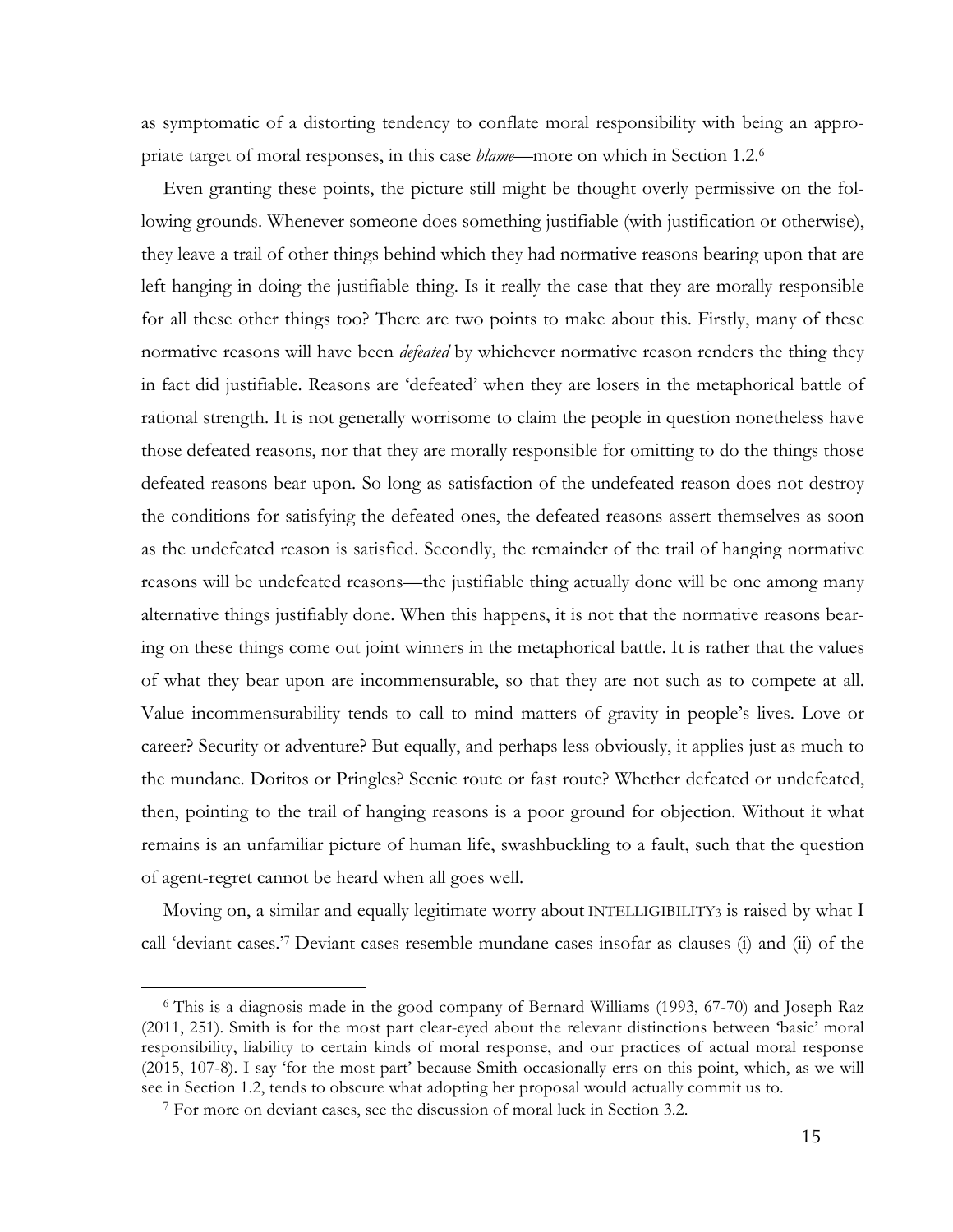right-hand side are satisfied. But with deviant cases, though S *φ*s (not from disability), there is a deviance in the connection between S's *φ* and the relevant *φ*-reason. Deviant cases come in two kinds. Cases of 'happy' deviance involve someone doing the right thing for the wrong reasons. More precisely, though S *φ*s justifiably, the *φ*-reason that actually motivates S's *φ* is defeated—it is normatively insufficient. Again, if we impart philosophical significance onto the odd ring of calling someone 'answerable' for doing the right thing, then here, as before, the prejudicing language of 'answerability' has led us astray. Similarly, the infelicity may be perceived as lying in judging someone 'morally responsible' for what is effectively an accident. But once again: to judge someone morally responsible for a happy accident falls far short of judging them *praiseworthy* for it. To see this, suppose we posed the 'Why?'-question and S's dodgy motivating reasons came tumbling out. Whilst on the one hand this would reveal S as unworthy of praise for S's *φ*, on the other, it would concede  $\varphi$  as something S is morally responsible for. In a concession to Smith's terminology, we could say that S's 'answerability for' *φ*—however misleading this may be where *φ* is the right thing—presupposes S's *answerability to reasons*, where this means *φ*reasons S possesses (here a normative reason for *φ*). To my mind, this represents the best reason for Smith to call her view the 'answerability' view, though she by no means foregrounds this line of thought.8 That Smith's choice of terminology allows for this concession is therefore itself a happy accident.

Similar points apply to cases of 'unhappy' deviance, where someone does the wrong thing for the right reasons. To be more precise, in unhappy cases, though S's  $\varphi$  is motivated by an undefeated  $\varphi$ -reason,  $\varphi$  is not a justifiable thing for S to do. How this is possible becomes apparent when we recall that *φ*-reasons may not only be normative reasons for *φ* but normative reasons against *φ*. It can be difficult to imagine how S's *φ* could be motivated by a normative reason against *φ*. But it happens: in circumstances best described as unhappy accidents. The language of 'answerability' is admittedly more at home with unhappy accidents, since the relevant  $\varphi$  are negatively valenced. Nevertheless it may be thought that any account that makes us 'answerable for' unhappy accidents—or indeed 'morally responsible' for them—sounds intolerably mean-spirited and harsh. To allay these concerns, suppose that under 'Why?'-questioning S

<sup>8</sup> By contrast, John Gardner brings answerability to reasons to the fore (2017, 16). Note that Gardner considers his position to have strong affinities with Smith's (*op. cit.*, 7n16).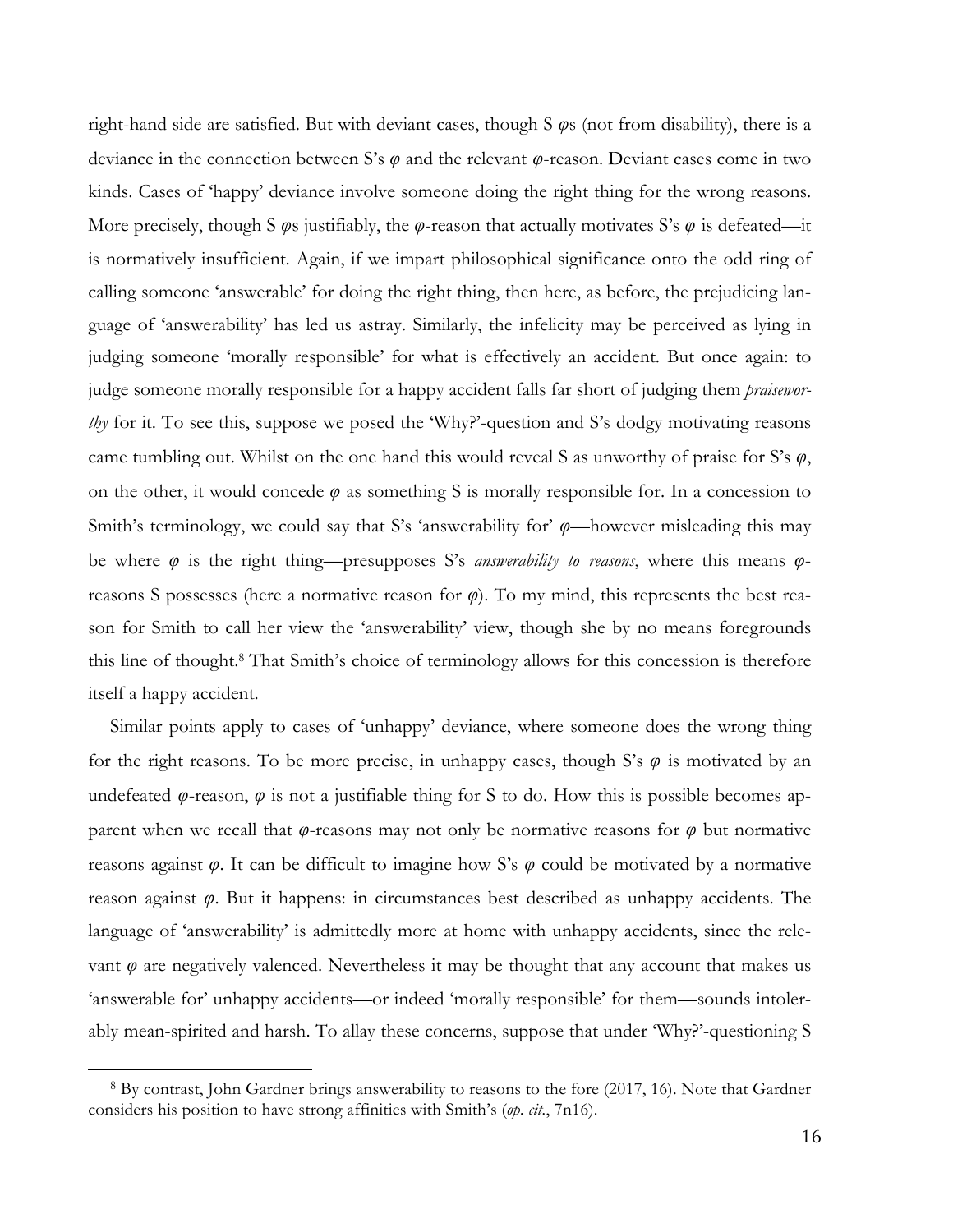reveals due respect for the normative sufficiency of the relevant undefeated *φ*-reason. Indeed, with unhappy accidents this is always so. By an inversion of cases of happy accident, this time S answers for  $\varphi$  in a manner that absolves their blameworthiness, and that it can have this effect presupposes S's answerability to, their possession of, the relevant *φ*-reasons. So whilst there need be nothing obnoxiously blame-like going on, this fact carries no suggestion that S's moral responsibility for  $\varphi$  is in any way diminished.

It may be thought that I have considered only half the cases with the character of what I am calling 'unhappy' deviance. Wrong things are done for right reasons not only when someone accidentally does the wrong thing in a sincere bid to avoid doing that very thing, but also when someone accidentally does the wrong thing in a sincere bid to do something else deemed right. In the latter sort of case, S unjustifiably *ψ*s, despite being motivated to *ψ* by an undefeated normative reason for *φ*. Such cases may be thought problematic for INTELLIGIBILITY3 insofar as the condition makes mention only of  $\varphi$ , saying nothing about  $\psi$ . In other words, it appears that in the cases just described, S will not come out as morally responsible for  $\psi$  according to INTELLIGIBILITY<sub>3</sub>. On closer inspection, however, INTELLIGIBILITY<sub>3</sub> covers these other cases too. Wherever  $\psi$  is genuinely wrong (i.e. unjustifiable) and there is an undefeated normative reason in favour of something else,  $\varphi$ , this can only be because the facts speaking in favour of  $\varphi$ are the very facts speaking against *ψ*. Therefore, whenever S's *ψ* is unjustifiable and yet motivated by a normative reason for  $\varphi$ , S's  $\psi$  is unjustifiable and yet motivated by a normative reason against *ψ*. That is: S *ψ*s (not from a disability), and S has a *ψ*-reason. And since '*ψ*' and '*φ*' are merely schematic placeholders, in all such cases clauses (i) and (ii) of INTELLIGIBILITY3 are satisfied. Therefore, S also comes out morally responsible for the accidental thing in the other half of cases of unhappy deviance.

To recap, in this Section I have attempted to extract chunk **(A)**'s core claim. After some refinement, I ended up with the condition stated by INTELLIGIBILITY3. Finally I considered and rejected three objections to the effect that INTELLIGIBILITY3 is overly permissive: from cases of mundane but justifiable things, from the trail of unsatisfied normative reasons left hanging in the wake of things done justifiably, and from deviant cases. It will not have escaped notice that consideration of these objections brought us well within the territory of chunk **(B)**. Let us now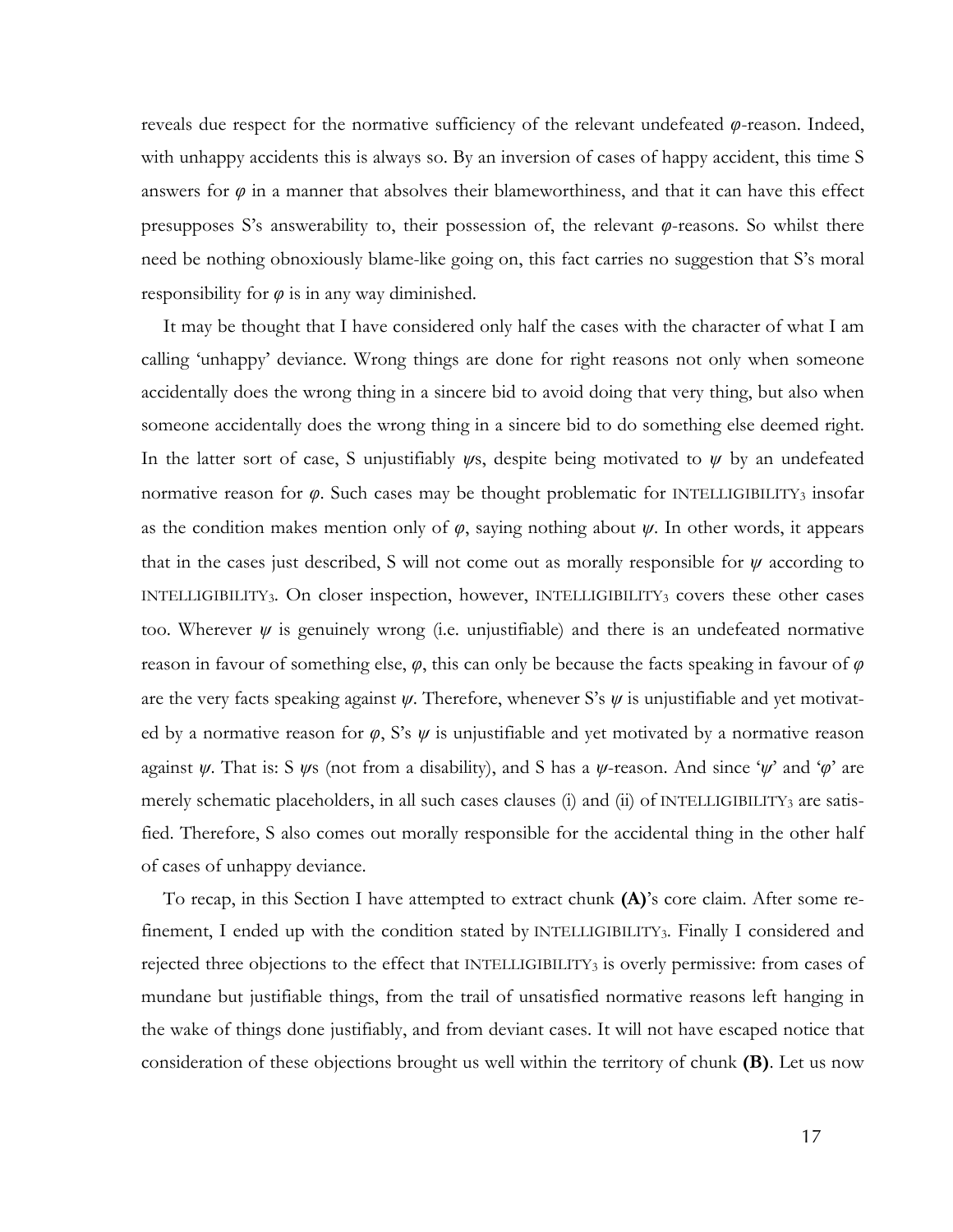spend some time on chunk **(B)**, before seeing where this leaves Smith's view of moral responsibility.

#### 1.2. The Eligibility Condition

Just as with 'intelligibility,' what appears under the rubric of 'eligibility' in chunk **(B)** also appears to be a necessary and sufficient condition of moral responsibility. The gist of what it says is straightforward enough. At a first pass, and incorporating the *ad hoc* amendment to clause (i) from before, for agents S and things *φ*,

ELIGIBILITY<sub>1</sub>: S is morally responsible for  $\varphi$  iff (i) S  $\varphi$ s (not from a disability), and (ii) S is eligible for moral responses based on *φ*'s nature and the quality of S's (justificatory) motivating reason for *φ*.

Though the gist of ELIGIBILITY<sub>1</sub> is clear, I want to suggest that clause (ii) harbours an ambiguity that makes it susceptible to two readings, both of which, in their own way, are problematic for Smith. The general shape of the issue is as follows. Whereas on the first reading, ELIGI- $BLITY<sub>1</sub>$  faces the problem of standing in tension with INTELLIGIBILITY<sub>3</sub>, on the second reading, it faces the opposite problem, that it no longer states a separate condition from INTELLIGIBIL-ITY3 at all. The ambiguity giving rise to the issue is about *what* exactly clause (ii) wants S to be eligible for.

To anticipate a little, in this Section I come down in favour of the second reading. On one level this should be unsurprising, since the conditions stated in chunks **(A)** and **(B)** are both conditions on the same thing (viz. moral responsibility), and both purport to be necessary and sufficient. So of course they cannot state separate conditions. But on another level it should be at least somewhat surprising. It is hard to shake off the impression that Smith is presenting not one but two separate conditions. Before saying too much, let us consider the two readings of clause (ii).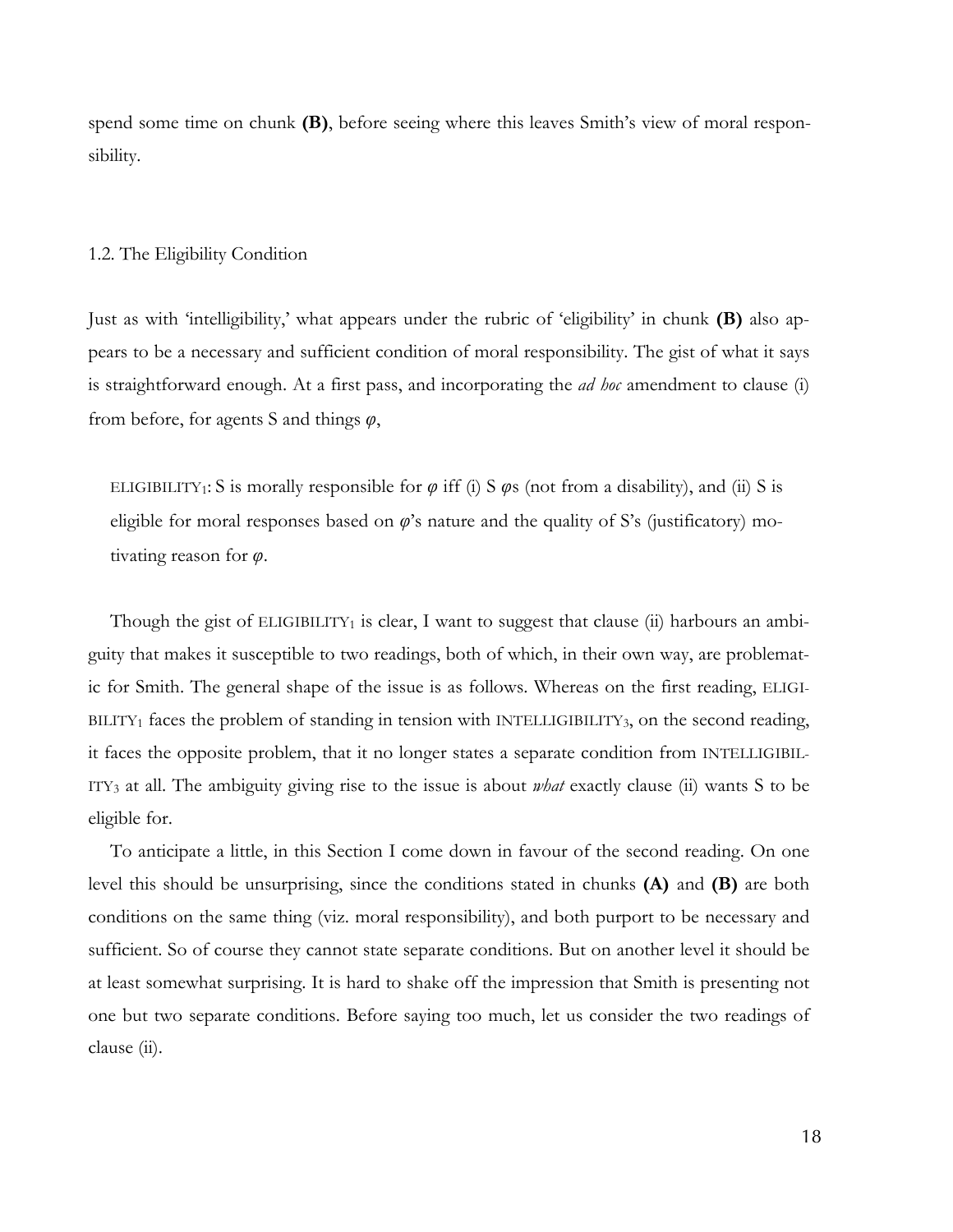On the first and probably more natural reading, (ii) wants S to be eligible for whatever moral responses are deserved given *φ*'s nature and S's motivating reason for *φ*. So if S's *φ* is wrong and S's motivating reason for  $\varphi$  is shoddy, then (ii) wants S to be eligible for something like blame. Or if S's  $\varphi$  is, say, supererogatory and S's motivating reason for  $\varphi$  is impeccable, then (ii) wants S to be eligible for something like praise. What does it mean for someone to be 'eligible' for blame or praise? In ordinary parlance we would say they were blameworthy or praiseworthy.9 To be blame- or praiseworthy is to be an appropriate target, that is, to be deserving or worthy, of actual blaming or praising behaviours. This of course leaves the possibility that though someone is an appropriate target for actual such behaviours, they are withheld or attenuated on the basis of further and relatively independent considerations. Someone is 'eligible' for moral responses, on this reading, in the sense of being deserving of them, whether or not the deserved moral responses ever materialise. Let me recast ELIGIBILITY<sub>1</sub> to make this explicit.

ELIGIBILITY<sub>2</sub>: S is morally responsible for  $\varphi$  iff (i) S  $\varphi$ s (not from a disability), and (ii) S is deserving of moral responses based on *φ*'s nature and the quality of S's (justificatory) motivating reason for *φ*.

Now we are in a position to see how ELIGIBILITY<sub>2</sub> stands in tension with INTELLIGIBILITY<sub>3</sub>. Recall that according to INTELLIGIBILITY3 someone is morally responsible for all and only those things for which they have normative reasons speaking in favour of or against. But according to ELIGIBILITY2 someone is morally responsible for all and only those things for which they are blameworthy, or praiseworthy, or worthy of some other moral response besides. As we saw in our discussion of mundane and deviant cases (see Section 1.1), the former casts its net considerably more widely than the latter. Since this means that pairs of agents and things satisfying these two conditions are not coextensive, one or the other condition must be discarded, at least as presently formulated. Given the tenor of what Smith says about 'eligibility,' and how clearly she intends for it to cohere with 'intelligibility,' it makes sense to discard ELIGIBILITY<sub>2</sub> for the purposes of understanding her view. This move is straightforwardly supported by claims to the

<sup>9</sup> Or in Michael Zimmerman's (2002) less ordinary parlance, that they are the objects of 'hypological' judgments. I will use this terminology where convenient.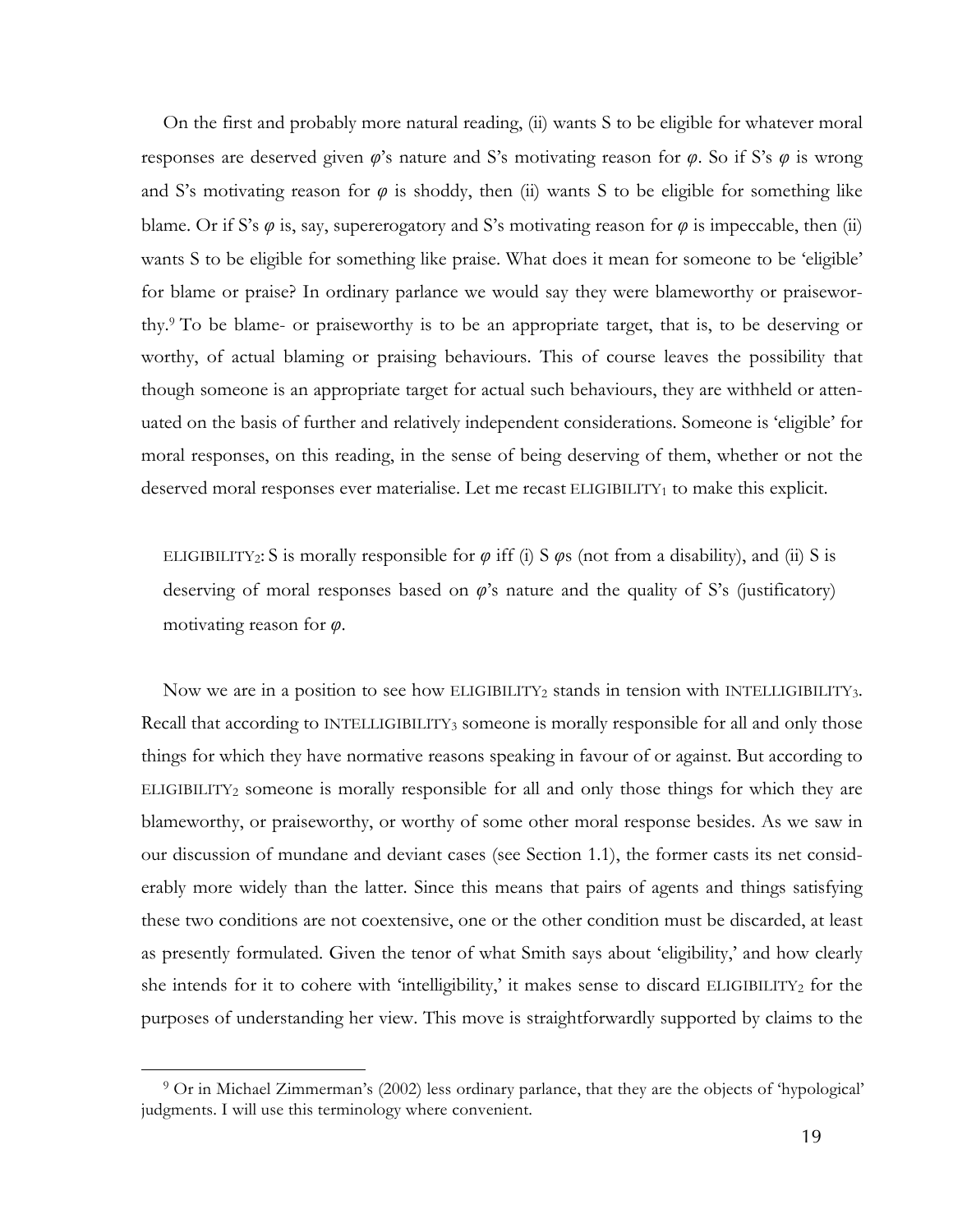effect that "questions of basic moral responsibility need to be distinguished from questions of moral blameworthiness and praiseworthiness" (2015, 108). It would be strange for Smith to offer ELIGIBILITY2 whilst saying things like this.10 Charity demands that we reject the first reading of clause (ii).

The second reading of what exactly (ii) wants S to be eligible for is arguably less natural than the first. It demands that S is eligible for it to be determined, based on *φ*'s nature and the normative quality of S's motivating reason for  $\varphi$ , what moral responses are deserved. On this reading, the whole condition reads:

ELIGIBILITY<sub>3</sub>: S is morally responsible for  $\varphi$  iff (i) S  $\varphi$ s (not from a disability), and (ii) S is eligible for it to be determined, based on  $\varphi$ 's nature and the quality of S's (justificatory) motivating reason for *φ*, what moral responses are deserved.

What ELIGIBILITY<sub>3</sub> wants S to be eligible for looks like some sort of procedure or inquiry that appeals to S's reason for  $\varphi$  to determine what S deserves. This is admittedly opaque compared to the first reading, at least on an intuitive level. To get a clearer sense of what this might mean, it helps to draw an analogy between ordinary moral practices of responsibility-attribution and criminal law procedure.

For our purposes, criminal law procedure is adequately caricatured as moving through three stages: the *summons*, *trial* and *sentencing* stages. At the summons stage, the defendant is brought before the criminal courts to explain themselves (usually via legal representatives) in the currency of reasons as best they can for the crime alleged. That this happens usually suffices to show it intelligible to request justification for their conduct, legally speaking.11 It raises the question of whether the defendant deserves sanctions under criminal law. Outside the law, the analogue is this: that someone is morally responsible raises the question of whether they are deserving of

<sup>&</sup>lt;sup>10</sup> Having said that, Smith does sometimes say things more in line with ELIGIBILITY2. For example, "A morally answerable agent is *eligible* for reproach for her moral transgressions, even if she is not eligible for reproach from just anyone" (ibid.). Presumably, it is the italicised occurrence of 'eligible' that Smith thinks captures her meaning. But it is hard to read "*eligible* for reproach" as anything other than 'blameworthy,' so that when it occurs after "a morally answerable agent is…" it carries the suggestion that all judgments of basic moral responsibility are hypological judgments.

<sup>11</sup> Here, 'intelligible' carries the strong sense. I say 'usually' because sometimes it turns out only to have been 'intelligible' in the weak sense. See Section 1.1 for this distinction.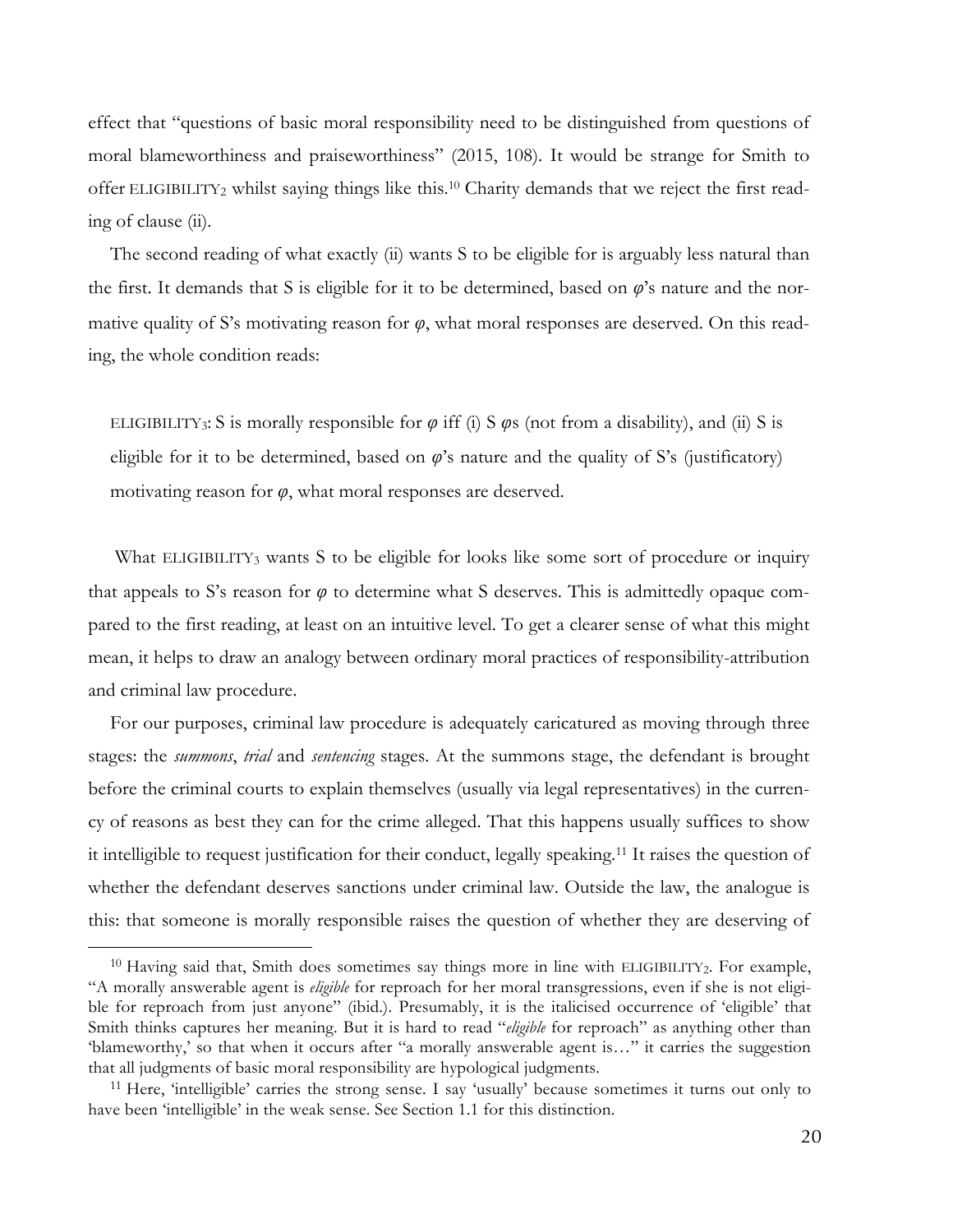moral responses *tout court*. At the trial stage the defendant is interrogated over their conduct, and the quality of their motivating reasons, if all goes well, is laid bare for all to see. With these in plain view, the question raised during the summons stage can be settled—'Guilty! Legal sanctions are in order' (say). But a new question arises as to what legal sanction is in order, and how much of it. The analogue outside the law is trial by 'Why?'-questioning, which lays bare the reasons required to determine deservingness of a moral response of some kind—'Blameworthy! This person is an appropriate target for blaming behaviour' (say). Finally, at the sentencing stage, legal adjudicators appeal to relatively independent considerations to determine, often to temper, the quantity and quality of the actual legal sanction meted out. This answers the question raised at the trial stage. Similarly, in ordinary morality, we decide in what form and how much blame (say), if any at all, is to be meted out to such-and-such blameworthy person. Relevant considerations include *inter alia* the blameworthy person's background, the social proximity of the judge's life to that of the blameworthy person, and indeed the judge's own moral standing to blame.

My suggestion is that the difference between the two readings of clause (ii) is best understood in terms of the difference between the moral analogues of the trial and summons stages in criminal law procedure, respectively. Whether someone is morally responsible for something according to the first reading  $(ELIGBILITY<sub>2</sub>)$  corresponds to the question raised by the moral analogue of the trial stage. Whether someone is morally responsible for something according to the second reading (ELIGIBILITY3) corresponds to the question raised by the moral analogue of the summons stage. As we saw, when the latter question is rightly raised, it must be settled by the very 'Why?'-questioning whose criminal law analogue is the interrogative format of the trial stage. Reasoning by analogy, it follows that 'eligibility' as it figures in clause (ii) of ELIGIBILITY3 means eligibility for 'Why?'-questioning, quite apart from whatever kind of moral response is determined to be deserved in accordance with the motivating reasons thereby elicited. In short, and to be clear: *what* ELIGIBILITY3 wants S to be eligible for is 'Why?'-questioning.

At this point, it is natural to think any difference between 'eligibility for' and 'intelligibility of' 'Why?'-questioning must be merely verbal. This is nearly right, but strictly speaking inaccurate. Criminal law procedure admits the possibility that the defendant turns out ineligible for the summons stage. When the defendant successfully pleads a denial by offering facts showing their conduct not to satisfy the elements of the crime alleged, they prove themselves not to be rightly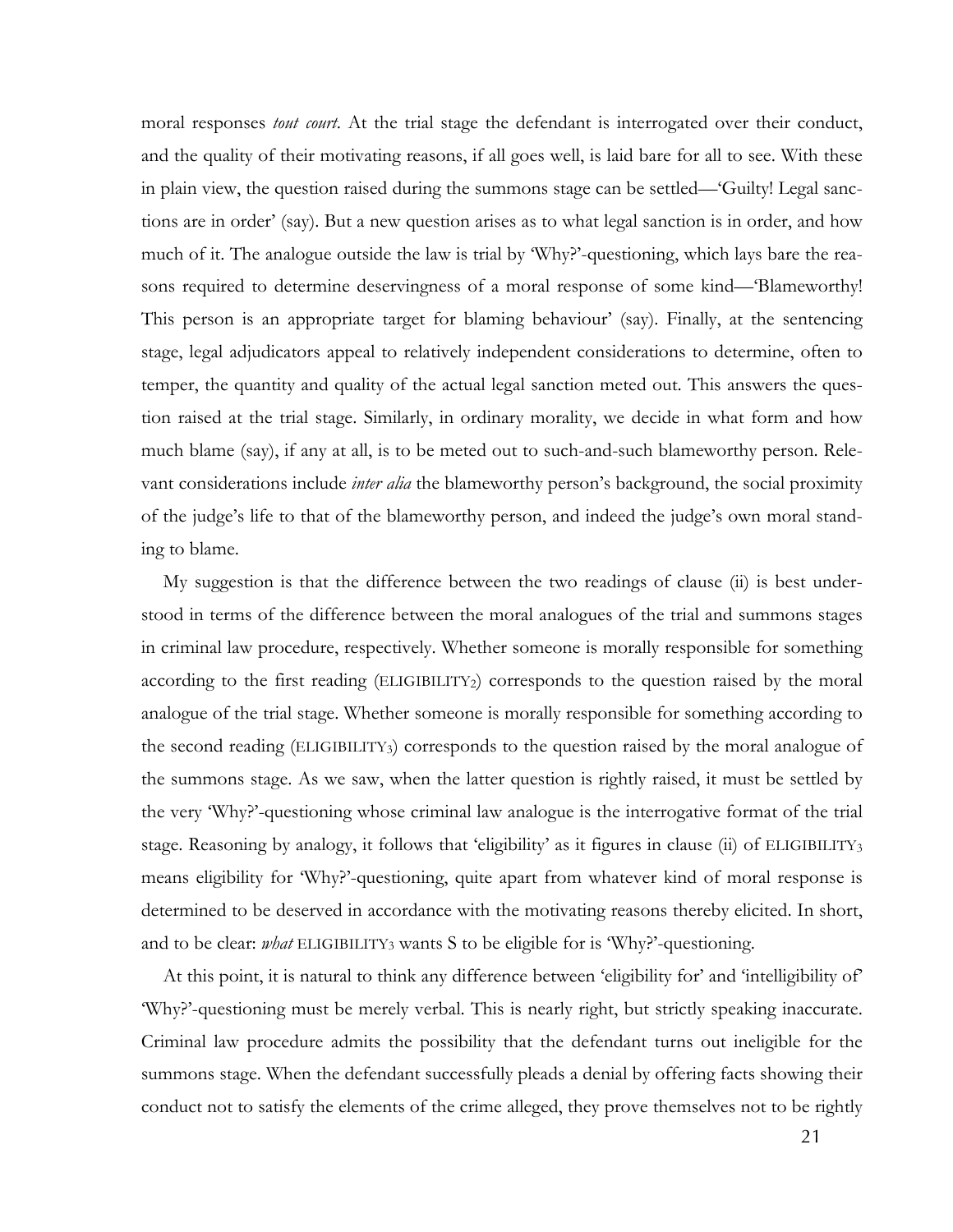interrogated over their conduct, that is, to have been strictly speaking ineligible for a court summons at all. Someone may therefore be 'ineligible' on clause (ii)'s second reading whilst being intelligibly summoned to court, in the weak sense of 'intelligibility' (see Section 1.1). By analogy, the same point holds in ordinary moral practices of responsibility-attribution. It is because the expressions are not intersubstitutible in all contexts that it is strictly speaking inaccurate to claim a mere verbal difference. Nevertheless it is clear that on its second reading, 'eligibility for' 'Why?'-questioning is in all contexts intersubstitutible with the 'intelligibility of' it, in the strong sense of INTELLIGIBILITY2. Since INTELLIGIBILITY3 does no more than unpack IN-TELLIGIBILITY2, it must therefore be, despite appearances, that ELIGIBILITY3 and INTELLIGIBIL-ITY3 in fact state one and the same condition.

Before concluding, let me deflate a potential confusion surrounding ELIGIBILITY3 that may appear to undermine its validity. ELIGIBILITY3 says that someone is morally responsible for all and only those things such that that person's deservingness of moral responses can be determined by 'Why?'-questioning about those things. This carries the hint of a suggestion about the grounds of the appropriateness-conditions of moral responses in general, namely, that they are always based in an assessment of motivating reasons, the reasons *for* which the person did the thing in question. First and foremost, it is important to acknowledge that this suggestion is in fact false. Once the falsity of the suggestion has been rightly acknowledged, however, the appearance that it is entailed by ELIGIBILITY3 will in turn cast doubt on the condition itself. So it is important also to see that this second step is fallacious, since no such entailment actually holds. The potential confusion lies in the failure to recognise either or both of these points: firstly that the suggestion is false, and secondly that it is in the end merely a suggestion.

The suggestion is false because it quantifies over *all* kinds of moral response. This is easiest to see in cases where S has an undefeated *φ*-reason, but the circumstances conspire to make it impossible for S to *φ* without breaching a duty owed to another, who is thereby wronged by S's *φ* even though S *φ*s for the undefeated *φ*-reason. In cases like this, the reason for which S *φ*s is impeccable, and so S is not appropriately blamed for *φ*. Nevertheless it might be thought that S's *φ* is an appropriate object of other natural inhabitants of the 'moral response' category with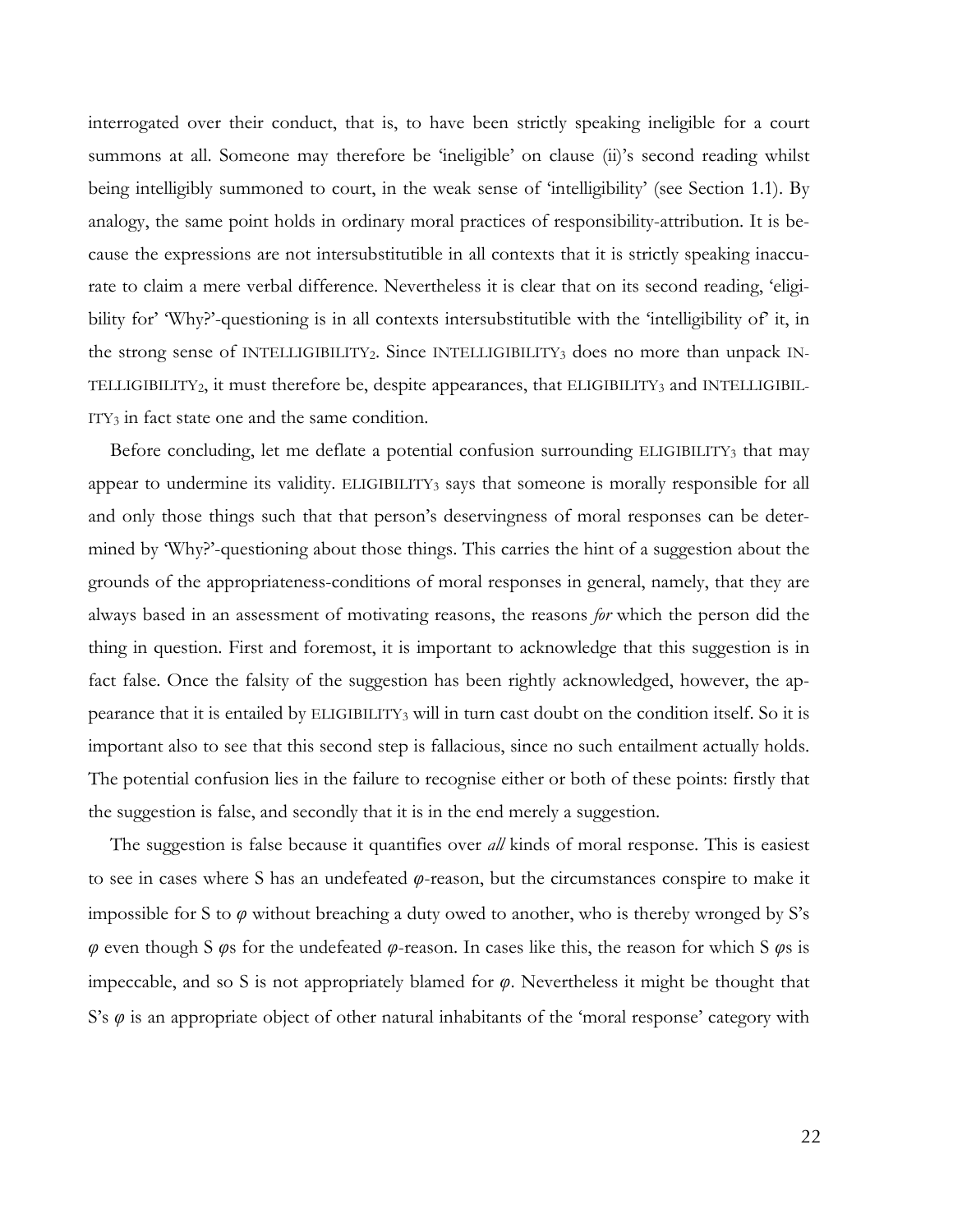a similar (in this case negative) valence.12 Agent-regret in its dyadic form is commonly considered an appropriate moral response under the circumstances described. <sup>13</sup> The appropriatenessconditions of agent-regret are grounded in those of S's *φ*-reasons that are left hanging without conformity, such as, in our example, the *φ*-reason constituted by the fact of S's duty to another. But though the appropriateness-conditions of agent-regret are grounded in S's reasons, this does not mean S's *motivating* reasons. So the counterexample of agent-regret therefore shows up the suggestion as false. Here, as before, I think that any allure the suggestion may have is symptomatic of a wider tendency to see the study of moral responsibility through the lens of blameand praiseworthiness.

It is characteristic of agent-regret cases that the appropriate moral response to S's negatively valenced *φ* comes apart from the quality of whatever *φ*-reasons motivate S to *φ*. Note however that the inverse case, where S's  $\varphi$  is positively valenced, is also possible. Suppose someone has the following normative reasons: an undefeated *ψ*-reason, and a supererogatory *φ*-reason with respect of another. Now imagine this person acts for their *ψ*-reason, i.e., they are motivated to act merely justifiably, but accidentally ends up doing the supererogatory *φ*. Though this person is hardly praiseworthy, it is plausible that nevertheless the benefitting of another,  $\varphi$ , is rightly credited to the benefactor's moral life, and that the beneficiary may be right to feel something akin to gratitude. Corresponding to these are, respectively, the monadic and dyadic forms of whatever kind of moral response has appropriateness-conditions grounded in satisfaction of these positively valenced  $\varphi$  and  $\varphi$ -reasons (irrespective of motivation by those reasons). It strikes me that many of the benefits people receive and bring to others in their roles as con-

<sup>12</sup> Similar points apply to cases where S breaches a duty owed to another, acting for a defeated *φ*reason, but where S has an adequate excuse for *φ*, such that S is not blameworthy for *φ*.

<sup>13</sup> For example, Williams quite clearly says that "We should not entirely assimilate agent-regret and the wish, all things taken together, to have acted otherwise" (1976, 127). Of the dyadic form of agentregret, i.e., as expressed in reparations, apology and the like, Williams says "it would be a kind of insanity never to experience sentiments of this kind towards anyone" (*op. cit.*, 125). The purely monadic form is less relevant here because I am considering cases involving breach of directed duty (which is blameworthy unless adequately justified or excused), whereas monadic agent-regret presupposes no such wrongdoing. An example of purely monadic agent-regret would be what Williams's Gauguin is supposed to lack with respect specifically to his choice of life, *if*, that is, his life achievements turn out to justify it (*op. cit.*, 134). See Section 3.2 for much more on these issues.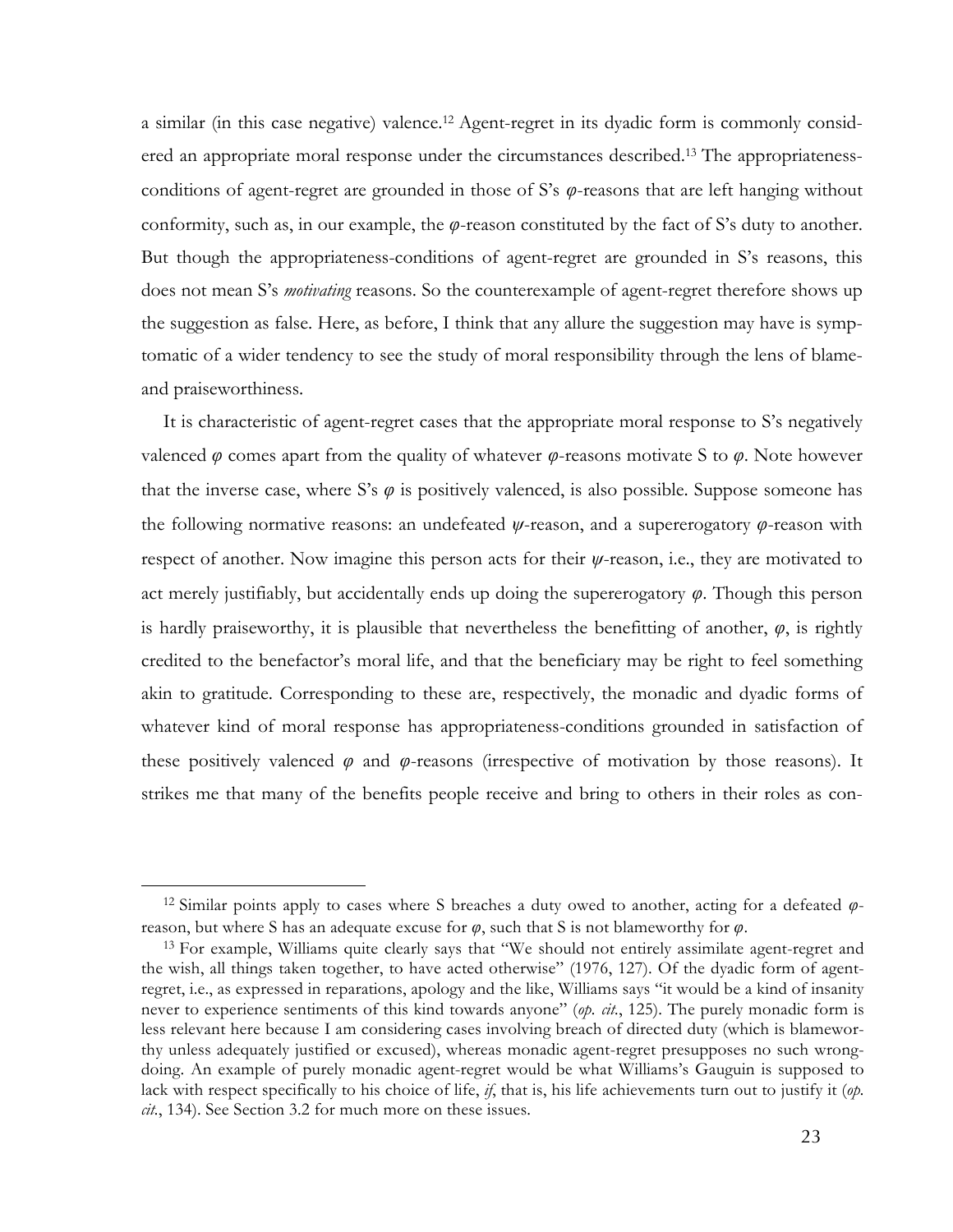sumers and producers in market economies are like this.14 Under what moral-emotional rubric we should sort these positively valenced cases is a tricky question. To my mind the relevant moral responses are variants on pride and expectance of gratitude, which are, respectively, the monadic and dyadic forms of whatever becomes *vainglory* in excess. Words like these are, I think, in the right ballpark, though arguably the concepts expressed by 'pride' and 'gratitude' on their most natural readings have motivation-sensitive application-conditions.

Now that the falsity of ELIGIBILITY3's suggestion has been spelled out and elaborated on, it has to be shown why this does not undermine ELIGIBILITY3's validity. That the false suggestion is not a logical entailment is relatively easy to demonstrate. It should be clear that from the true premises that all moral responsibility depends on eligibility for 'Why?'-questioning, and that all answers to 'Why?'-questioning (viz. motivating reasons) ground the appropriateness-conditions of *some* kinds of moral response, logically speaking nothing immediately follows about what grounds the appropriateness-conditions of *all* kinds of moral response. *A fortiori* it cannot follow that the appropriateness-conditions of moral responses are always grounded in motivating reasons elicited by 'Why?'-questioning. So whilst all moral responsibility depends on eligibility for the very 'Why?'-questioning answers to which are analytically the grounds of hypological judgment, not all kinds of moral response share those same grounds. ELIGIBILITY3 is not undermined by the correct observation that agent-regret and its inverse are counterexamples to what it seems to suggest, because the suggestion only follows by fallacious reasoning.

#### 1.3. Conclusion

 

In this Chapter I have offered an interpretation, or perhaps a reconstruction, of Smith's view of moral responsibility as answerability. If what I have said is correct, then what she presents as two separate conditions of moral responsibility are in fact just two appearances of a single con-

<sup>14</sup> This is not necessarily a criticism of such an arrangement of social life. Of course, the rampant capitalist who sincerely claims credit for the lifting of all boats effected by the rising tide of their selfinterest is a deluded figure. But the force of their threats to take jobs and taxes elsewhere shows that, whilst they are pretty deluded, they are not totally deluded. What is delusional is their hyperinflated sense of their own beneficence, and the corresponding measure of gratitude they expect in the form of (say) derisory corporate tax rates.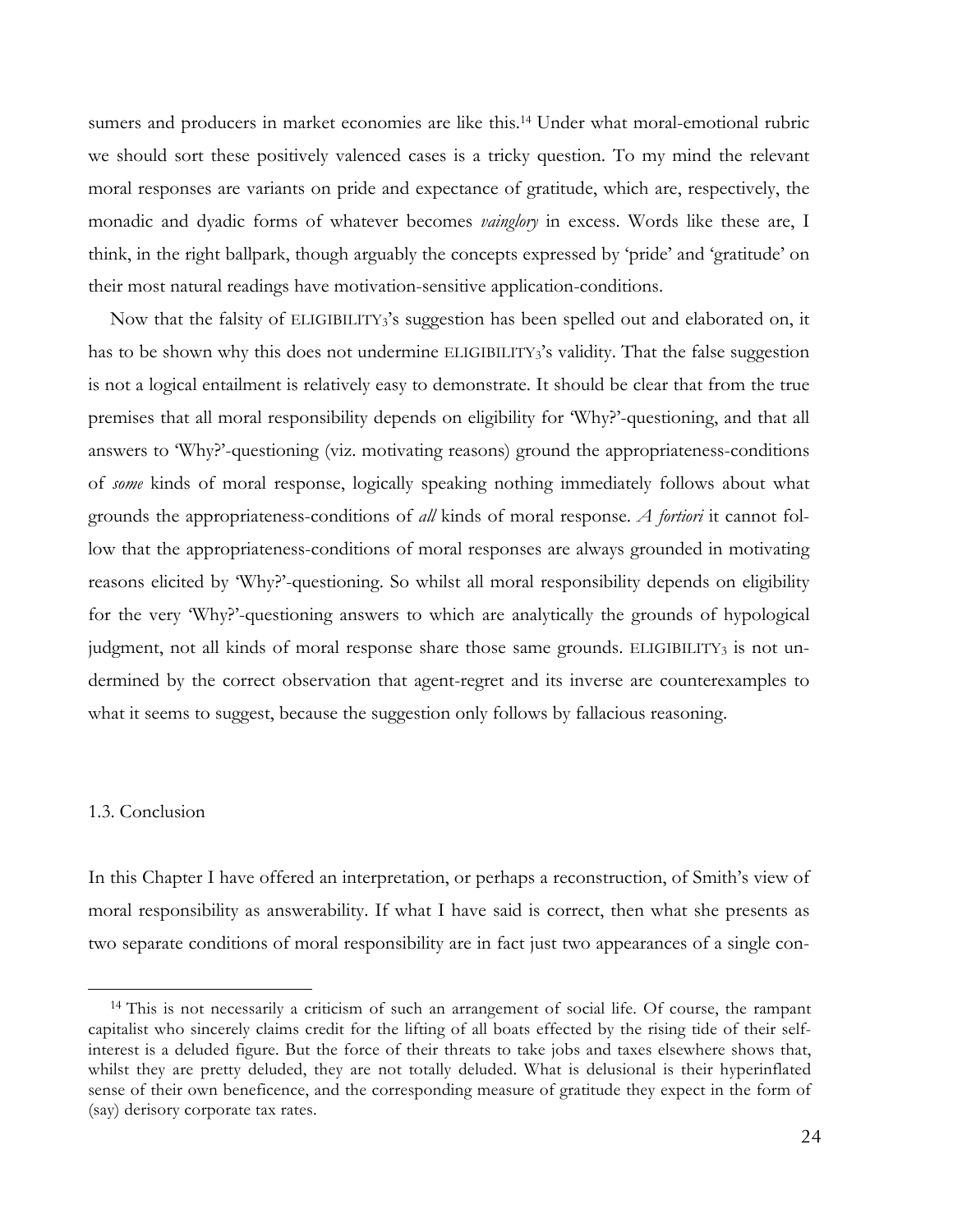dition, and a disarmingly permissive one at that, which principally requires that the thing for which someone's moral responsibility is in question be a thing with respect to which that someone possesses normative reasons for or against. It is important to highlight the qualification 'principally' because of the *ad hoc* amendment made early on in the Chapter to clause (i) of the condition. This amendment, which concerns disability, will be considered in more detail in Section 3.1. Putting this on the backburner, the main takeaway from this Chapter is that Smith's view makes moral responsibility principally a matter of reasons-possession of the specifically *normative variety*. This clarification will hopefully be of interest to Smith's adherents and detractors alike. For adherents like myself, however, the proposed clarification brings with it an obvious challenge. In order for the view to be of any assistance to our practices of responsibilityattribution, it becomes crucial to have a workable account of the conditions of reasonspossession. Developing such an account will be the primary task of the next Chapter.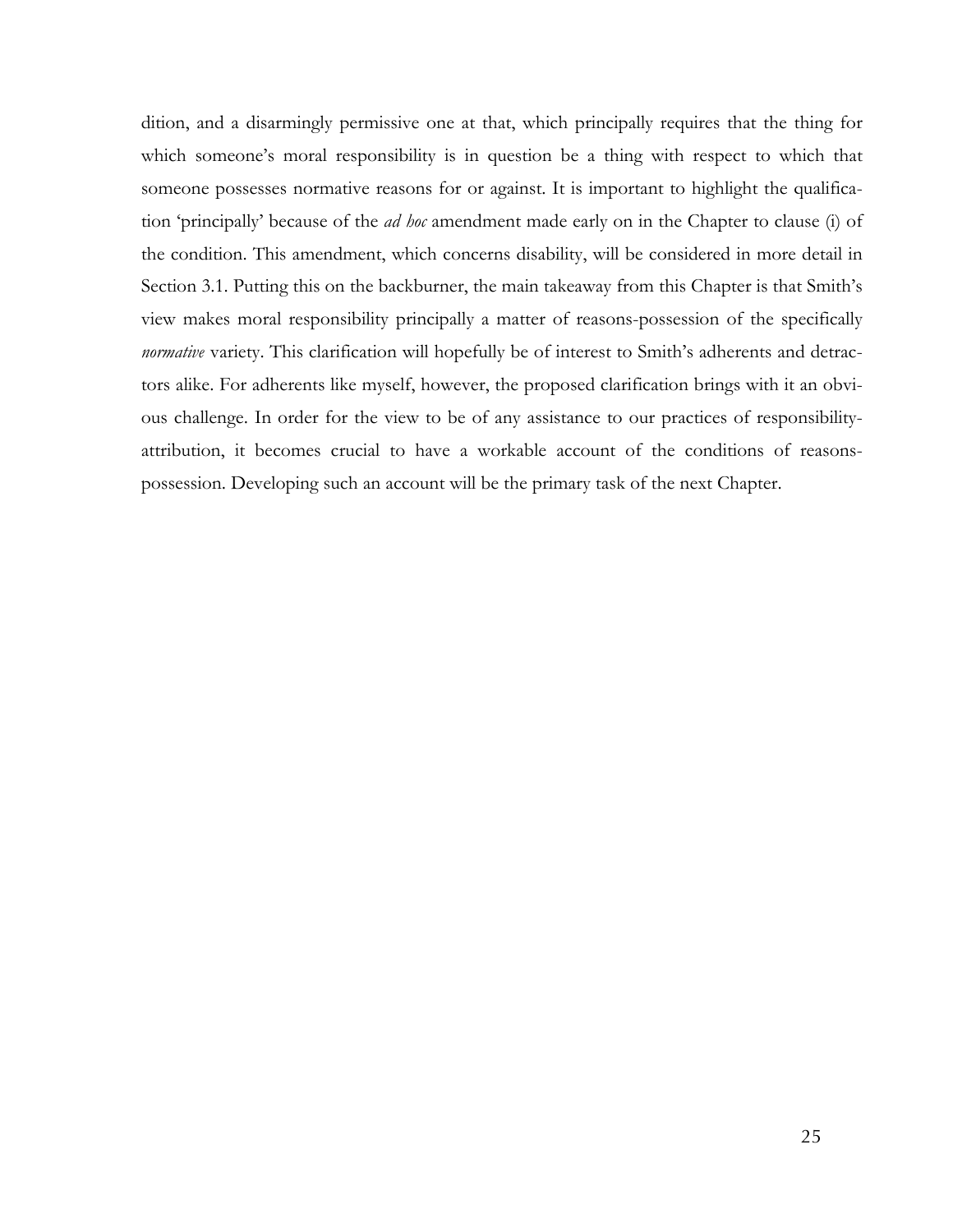# CHAPTER TWO

## *The Conditions of Reasons-Possession*

#### 2. Introduction

 

In the last Chapter, I gave an interpretation (or perhaps a reconstruction) of Angela Smith's view of moral responsibility as answerability. The point laboured there was that the apparently separate conditions she presents as 'intelligibility' and 'eligibility' in fact amount to a single condition, expressing the core insight that moral responsibility is principally a matter of possession of normative reasons bearing on the thing at hand. Since this condition will be a frequent reference point from here on in, it will be helpful to give it, and the view encapsulated by it, a more perspicuous name purified of the distorting language of 'answerability.' I shall call the Smithinspired view the *Reasons View* and rename its guiding condition accordingly: 15

REASONS CONDITION: S is morally responsible for  $\varphi$  iff (i) S  $\varphi$ s (not from a disability), and (ii) S has a *φ*-reason.

In strictly analytical perspective the REASONS CONDITION should be a welcome result. It reduces moral responsibility to something simpler, in terms of which an answer can be given to the question: '*What is it* for someone to be morally responsible for something?' From a richer theoretical perspective, however, the same result leaves much to be desired. It is generally, and I think rightly, considered a constraint on a satisfactory theory of concepts in practical philoso-

<sup>15</sup> Not to be confused with the 'Reason View' proposed by Susan Wolf (see, e.g. 1993, 94). Since the Smithian view I am developing foregrounds the mere possession of (rather than motivation by) normative reasons, and indeed of bare (rather than 'right,' i.e. undefeated) normative reasons, it has, I believe, at least as strong a claim to the moniker.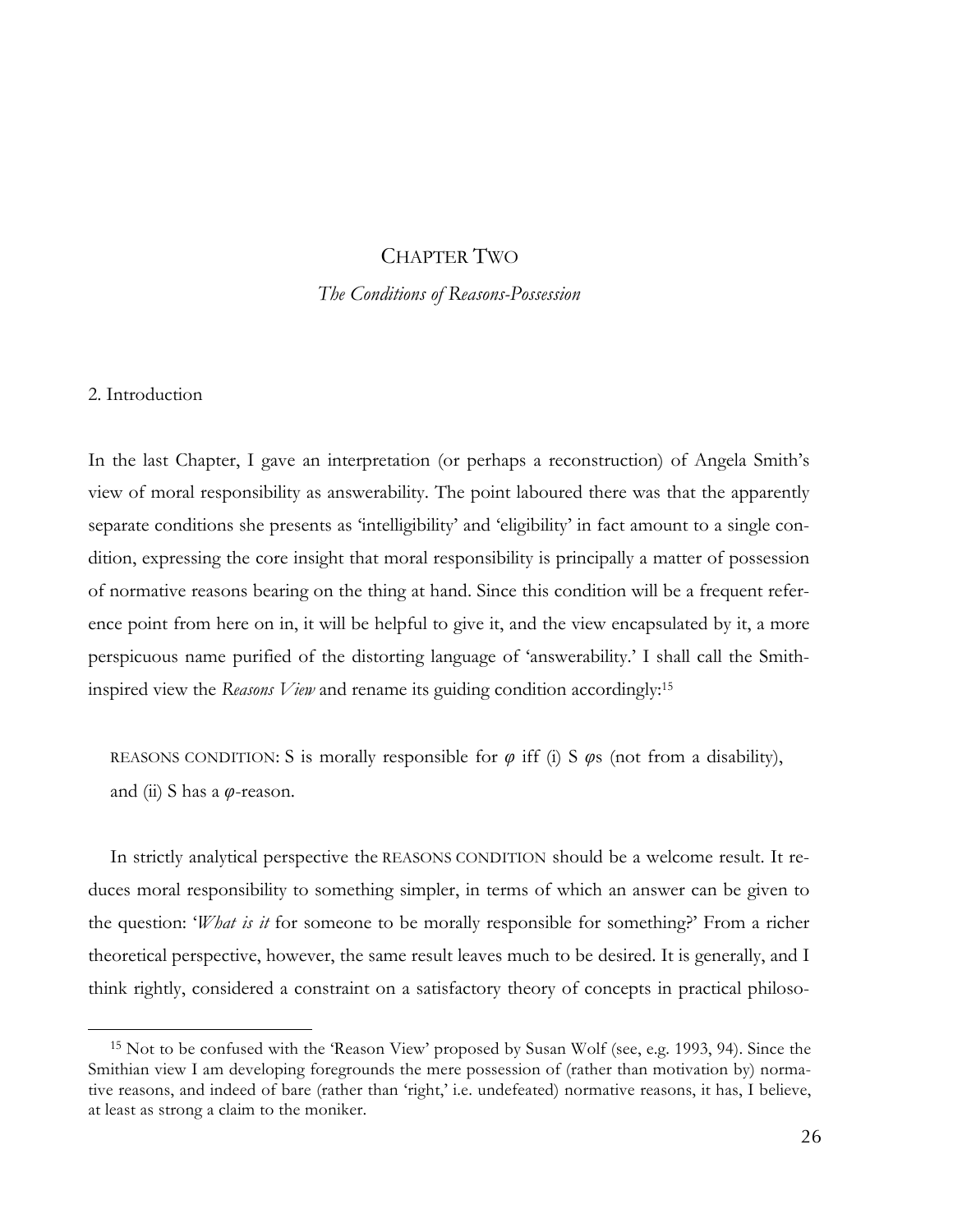phy that the theory in question is not silent on the application-conditions of the relevant concept in specific contexts. Failure on this front will be familiar from critiques of consequentialism to the effect that, though it may succeed in analysing morally right action in terms of maximising good consequences, the proposed analysans is too opaque to help us determine whether specific actions are right or wrong. Similarly, whether adopting the Reasons View renders us any more confident in our attributions of moral responsibility in specific contexts will depend on whether we have any better a grasp of when people possess normative reasons than when they are morally responsible *simpliciter*. As it happens, I think we do, but even if that is so, it will not be by virtue of anything the REASONS CONDITION says. In theoretical perspective, then, the REASONS CONDITION would be more successful if it were supplemented by a workable account of the conditions of reasons-possession. Developing such an account is the task of this Chapter.

Before proceeding, let me briefly spell out the argumentative strategy deployed throughout the Chapter. My strategy for inquiring into the conditions of reasons-possession owes its possibility to a philosophical commonplace recently given forthright expression by Bart Streumer. He says,

"Most philosophers think that 'ought' implies 'can' […]. Many philosophers also think that there is a close connection between what we ought to do and what there is reason for us to do. This suggests that 'reason' may also imply 'can'  $[\ldots]$ ." (2018, 233)

Call the philosophical commonplace Streumer draws attention to the *Reasons Implies Can*  principle, or RIC for short.16 At a first pass, the principle might be given the following formulation.

RIC<sup>\*</sup>: S has a  $\varphi$ -reason only if S has the ability to  $\varphi$  (or not- $\varphi$  as the case may be).

There are a couple of immediate clarifications to make concerning the 'reasons' and the 'implies' parts of this principle. As we saw in Chapter 1, the *φ*-reasons in the antecedent of RIC\* are

<sup>16</sup> See John Gardner (2013) for another recent employment of RIC.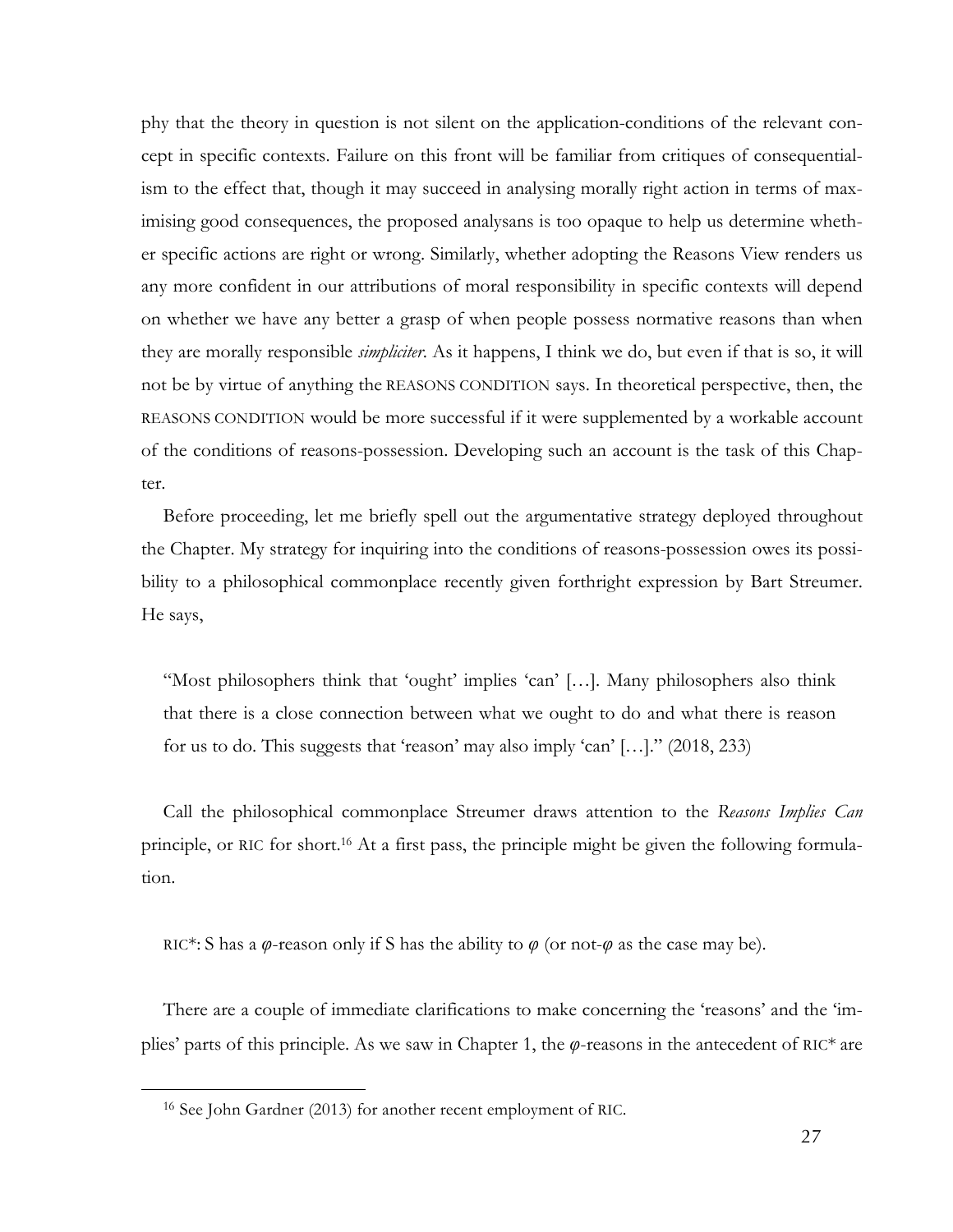not motivating but normative reasons, and indeed normative reasons in the widest sense, i.e., whether defeated or not (and if undefeated, whether uniquely or not).17 They are, as it were, *bare* reasons. As for the logical connective, it seems fair to assume that RIC\* aspires to state a principle about the conceptual relations between reasons and abilities. Without great ceremony, then, I simply stipulate that the 'implies' in RIC\* is the 'implies' of conceptual entailment.18

The antecedent of RIC\* proudly displays its intention to collaborate with the REASONS CON-DITION so as to secure the Reasons View's success in theoretical perspective. Moral responsibility is all about the *φ*-reasons, and the *φ*-reasons are determined by looking to people's abilities. With this in place, it is important to unpack the parentheses that figure in the consequent. They are there because *φ*-reasons include not only normative reasons for *φ* but also against *φ*. When considering cases where S has normative reasons against  $\varphi$ , the relevant 'can' is the ability to not-*φ*. In other words, RIC\* in fact combines what we could loosely call a positive and a negative condition. Since a normative reason against *φ* is a normative reason for not-*φ*, and not-*φ* (i.e. *omissions*) are being treated as themselves amongst the *φ*, we can avoid needless verbal complexity by reformulating  $RIC^*$  in the positive way, in terms of normative reasons for rather than against.19 We shall therefore use the following formulation instead.

RIC: S has a normative reason for *φ* only if S has the ability to *φ*.

 

With this in place, my strategy for inquiring into the conditions of reasons-possession can be spelled out. It will not have escaped notice that, in presenting RIC, I only fixed the senses of the 'reasons' and 'implies' parts. That the sense of 'can' in the consequent is left indeterminate is no accident, since finding the strongest sense of 'can' that sustains RIC's validity *is* the strategy de-

<sup>17</sup> Unique undefeated reasons are usually called *conclusive* reasons, and whatever they support things for which there is 'most' reason.

<sup>&</sup>lt;sup>18</sup> As the Streumer quote suggests, philosophers' commitment to RIC has been less than explicit. There is therefore not a lot written about ways of interpreting the connective in RIC, or what exactly hangs on the decision. For a good resource on the decision regarding the more familiar *Ought Implies Can* principle, see Peter Vranas (2007, 197-8n1).

<sup>19</sup> Remembering that 'reasons for *φ*' cover both reasons for and against, and, of course, that the choice is arbitrary (bar considerations of expository convenience). I see no reason to think that the formulation in terms of reasons against could not subserve my strategy, nor that it would lead to interestingly different results. For the decision to include omissions amongst the things, see footnote 3. Here, as before, it should be clear from context whether or not the  $\varphi$  in question is an omission.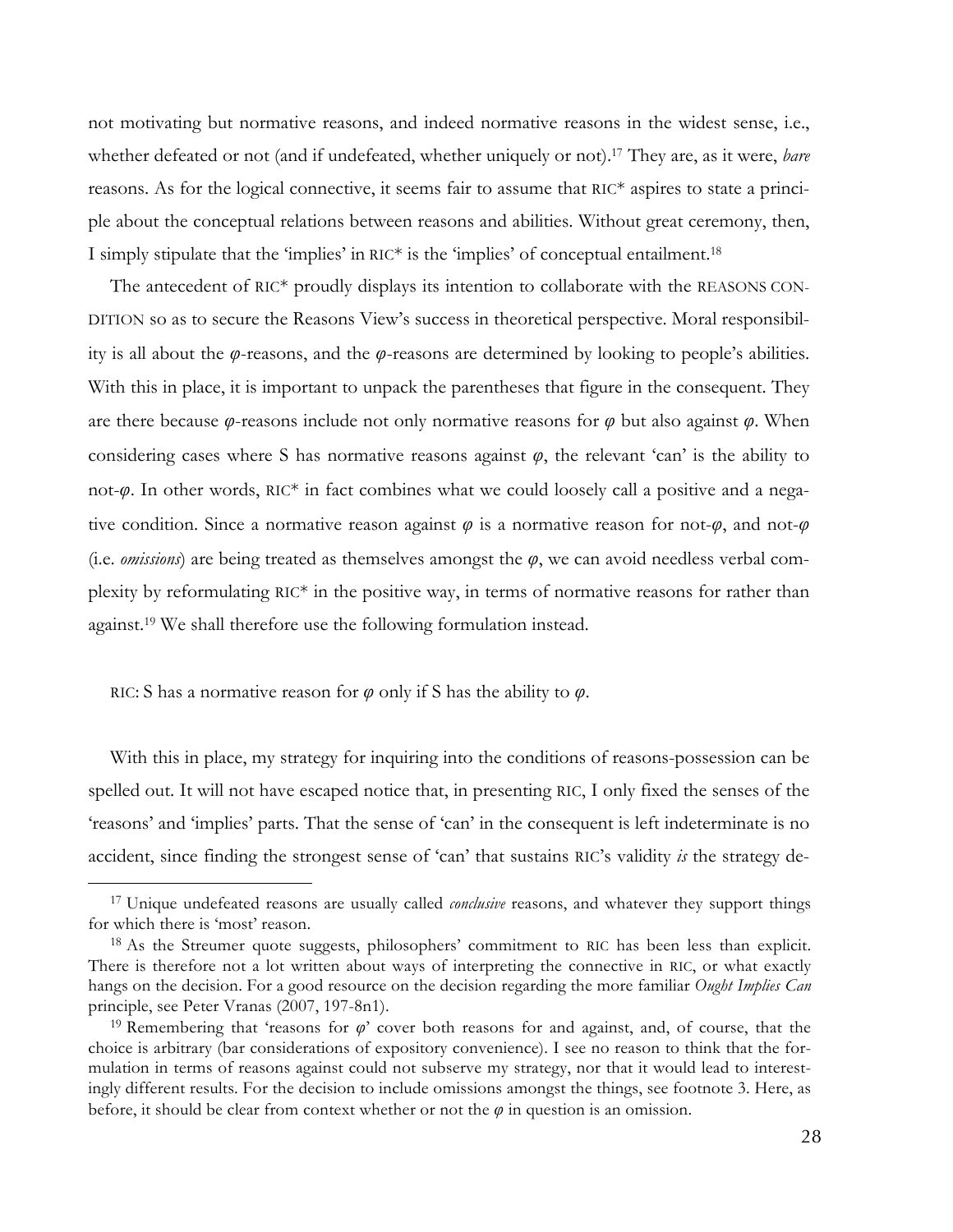ployed in this Chapter. My strategy therefore revolves around varying the sense of 'can' in RIC's consequent. By successively substituting different senses of 'can,' different varieties of ability, it can then be asked whether lacking the relevant ability, whether not-can, intuitively supports the inference to not-reasons, i.e., the absence of reasons-possession. In other words, RIC allows us to get at the conditions of reasons-possession negatively, by contrapositive inference. In what follows, the procedure of varying the sense of 'can' and checking the results of contraposition against intuition will be referred to as *RIC-reasoning*. My strategy is to use RIC-reasoning to arrive at the most exclusive sense in which 'S has the ability to  $\varphi$ ,' so as to supply the maximally nontrivial conditions of reasons-possession. By doing this, I hope to show the REASONS CONDI-TION fruitful for our moral practices of responsibility-attribution, and thus to show the Reasons View successful from the richer theoretical perspective.20

After briefly submitting the weakest sense of 'can' for RIC-reasoning, namely, that of *metaphysical* possibility, the rest of Section 2.1 is spent considering the stronger sense of *physical* possibility. The mainline argument of Section 2.1 develops in three stages. The first stage is geared towards motivating the heuristic assumption of determinism, which in the wider context of my strategy and its aims, translates to a compatibilist form of the Reasons View. In the second stage, I argue that the best compatibilist Reasons View takes a *negative-asymmetrical* form, and that its only workable version does *not* interpret the RIC-relevant sense of 'can' physically. In the third stage I drop the deterministic assumption, and argue that the best incompatibilist Reasons View *does* interpret the RIC-relevant sense of 'can' physically. My central contention in Section 2.1 is that, whether compatibilist or incompatibilist, the best Reasons View appeals to a special sense of 'can' in RIC-reasoning. Does this special sense of 'can' express a physical modality? Well, it depends. And perhaps tendentiously, it does not matter. Section 2.1 shows that the special sense of 'can' can be explored without coming down on this question, answers to which are determined more than anything by extrinsic commitments.

 $20$  Since my focus is on the conditions of reasons-possession, the arguments in this Chapter should be of interest to all theorists of moral responsibility who appeal to normative reasons. Though I mostly suppress these links in the body of the Chapter, this would include *reasons-responsive* compatibilists such as Wolf (1993), R. Jay Wallace (1994), John Martin Fischer and Mark Ravizza (1998) and Dana Nelkin (2011). Though unlike the Reasons View, reasons-responsive views often foreground (at least putative) normative reasons in their motivating role, the reasons are still normative, and so reasons-responsive views have a stake in their possession-conditions.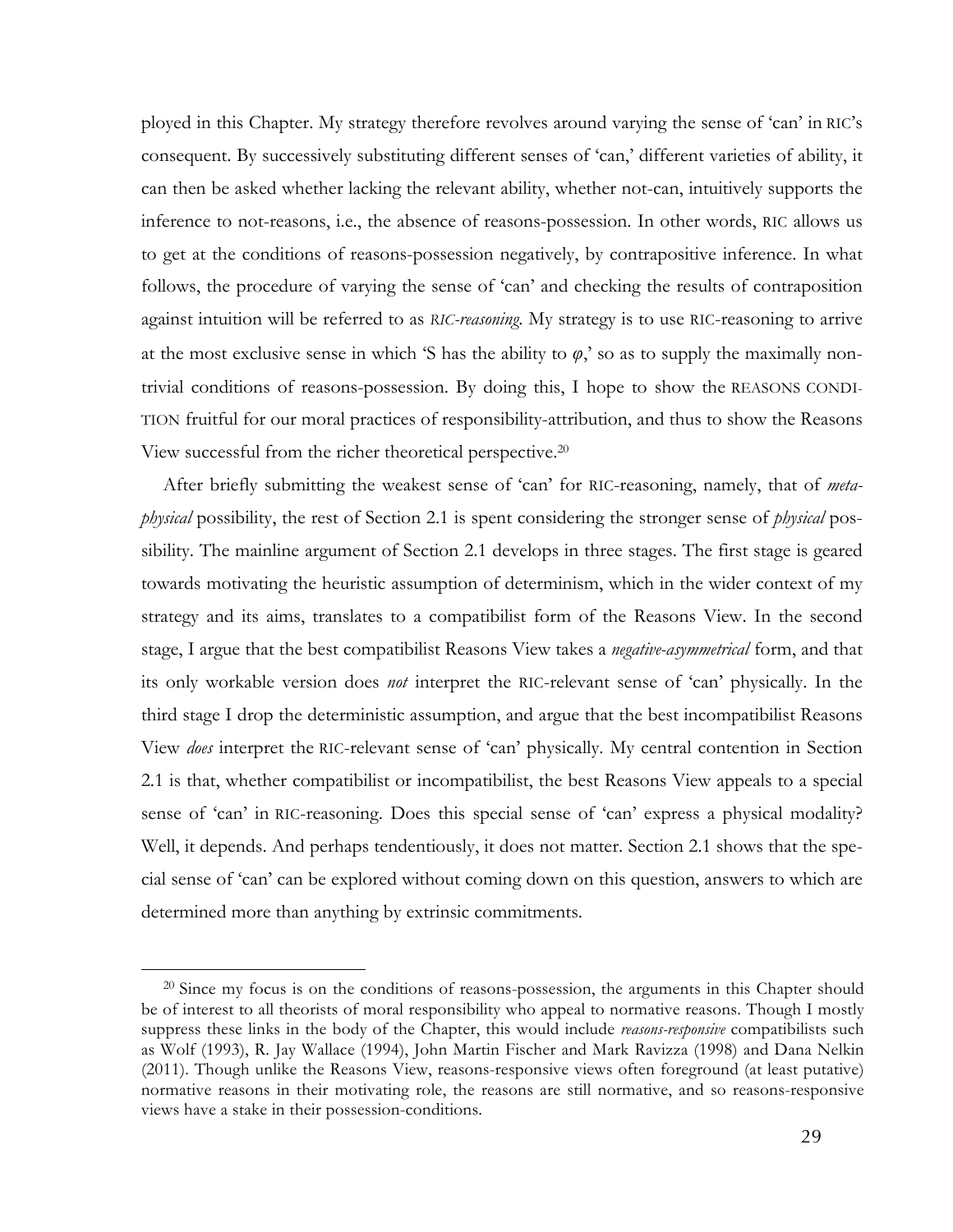Section 2.2 explores the special sense of 'can' by taking seriously philosophers' reference to powers, or specifically, *general rational powers*, in similar contexts. As a preliminary, I fix my use of dispositional language in accordance with a minimally committing framework for thinking and talking about powers. The bulk of Section 2.2 explains how the powers-interpretation of the special sense of 'can' satisfies a pair of constraints encountered in Section 2.1, viz., that it has non-trivial utility for RIC-reasoning and that it respects the 'error condition.' The specific powers-reading that satisfies these twofold constraints, I argue, invokes *two-way* powers in an *actualist* manner. What this means is that according to the best Reasons View it is a condition of normative reasons-possession, and thus moral responsibility, that rational power manifests itself (privatively or otherwise). This is the major upshot of Section 2.2, and indeed Chapter 2 as a whole.

#### 2.1. The 'Can' of (Meta)physical Possibility

A natural starting point for getting at the most exclusive sense of 'S can *φ*' (i.e. 'S has the ability to *φ*') is with the weakest and most inclusive sense of 'can': metaphysical possibility. This interpretation of 'can' makes the not-can relevant to RIC-reasoning that of metaphysical impossibility. If negating RIC's consequent reads 'It is metaphysically impossible for S to *φ*,' does the antecedent 'S has a normative reason for *φ*' come out false? Intuitively it does. Nobody has a reason, say, to draw a square circle, or to give birth to one's own father, or to approach that shadow over there and give it a squeeze, and so on. RIC retains its validity when the sense of 'can' is fixed as metaphysical possibility. The problem is that this validity comes cheap, in this case discounted at a rate proportionate to the weakness of 'can.' Though RIC comes out valid, it is only trivially so. To see this, consider how easily we can think up values for  $\varphi$  where it is metaphysically possible for S to  $\varphi$ , but where S intuitively lacks a reason to  $\varphi$ . For instance, though it may be metaphysically possible for Nina to jump to the moon, it is obviously false that she has a reason to jump to the moon—quite irrespective of whether there would be any value in doing so, could she in fact do so. If we want an interpretation of RIC non-trivial enough to explain why we lack reasons to jump to the moon, we will have to do better than the 'can' of metaphysical possibility.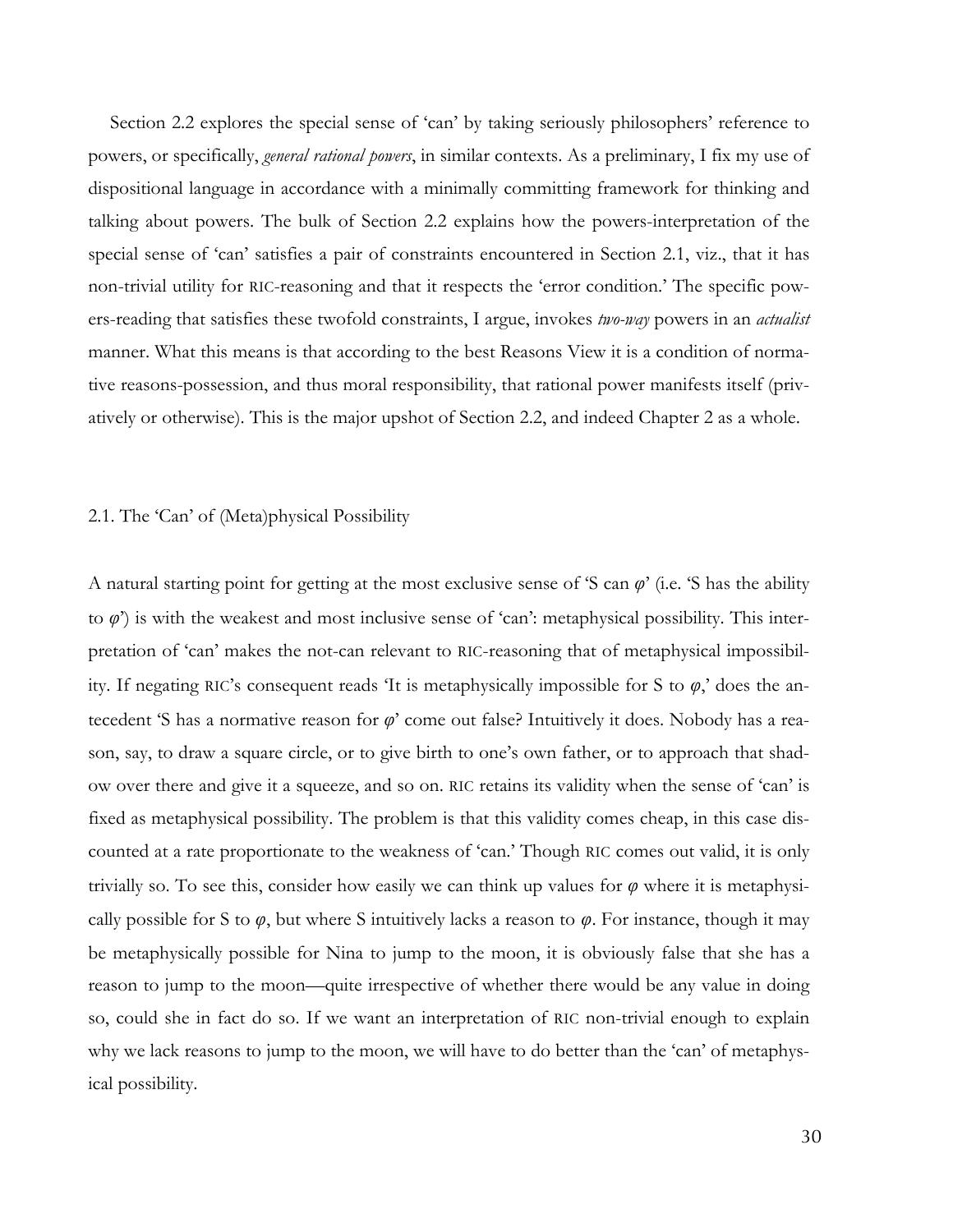Another candidate in the running is the 'can' of physical possibility. There is an awful lot more to say about reading the RIC-relevant 'can' physically, and the rest of this Section is dedicated to what the Reasons View should say about doing so. Physical possibility is standardly understood to be stronger than metaphysical possibility in that claims of physical possibility entail corresponding claims of metaphysical possibility, whereas the reverse does not hold. This is because physical possibility is a species of nomological possibility, and in general, a claim of nomological possibility is true if and only if there is a metaphysically possible world in which the state-of-affairs obtains *and* the relevant laws of nature obtain there. To say a state-of-affairs is physically possible is therefore to say that that state-of-affairs is metaphysically compossible with our actual physical laws. In turn, to say a state-of-affairs is physically impossible is to say that there is no metaphysically possible world containing that state-of-affairs, where our actual physical laws obtain. <sup>21</sup> Since we are after a less trivial interpretation of RIC than metaphysical possibility, we should consider states-of-affairs whose physical impossibility is due, not to their metaphysical impossibility *per se*, but to that of the obtaining of our actual physical laws in the possible worlds that contain those states-of-affairs.

When we think of our actual physical laws as nondeterministic, it is often difficult to say when a state-of-affairs is physically impossible, and correspondingly difficult to say whether or not instances of 'It is physically impossible for S to  $\varphi$ ' are true. This is easy enough when values of *φ* straightforwardly contravene our actual physical laws, that is, when no calculations are needed to determine the contravention. Nobody has a reason to cause something to move faster than the speed of light (say), however metaphysically possible this may be. Call cases like these *transparent* cases. Conversely, for *opaque* cases lacking this character, it is difficult to know what to say. For example, if the only conceivable way for A to rescue B is to divert the oncoming train by pulling a lever, but the lever is actually jammed, and B actually doomed, is it physically possible for A to rescue B or not? If the 'can' of physical possibility is to be any less trivial than that of metaphysical possibility, then for a target state-of-affairs like 'A rescues B' our ac-

<sup>&</sup>lt;sup>21</sup> The relationship between metaphysical and nomological modality is contested. A lot turns on the question of whether conceivability suffices for claims of metaphysical possibility. Needless to say I am not in a position to contribute to these difficult discussions. My understanding of physical modal claims is lifted more or less wholesale from the helpful introduction to the topic in Tamar Szabó Gendler and John Hawthorne (2002), which I regard as safe to call 'standard' in contemporary Anglophone philosophy.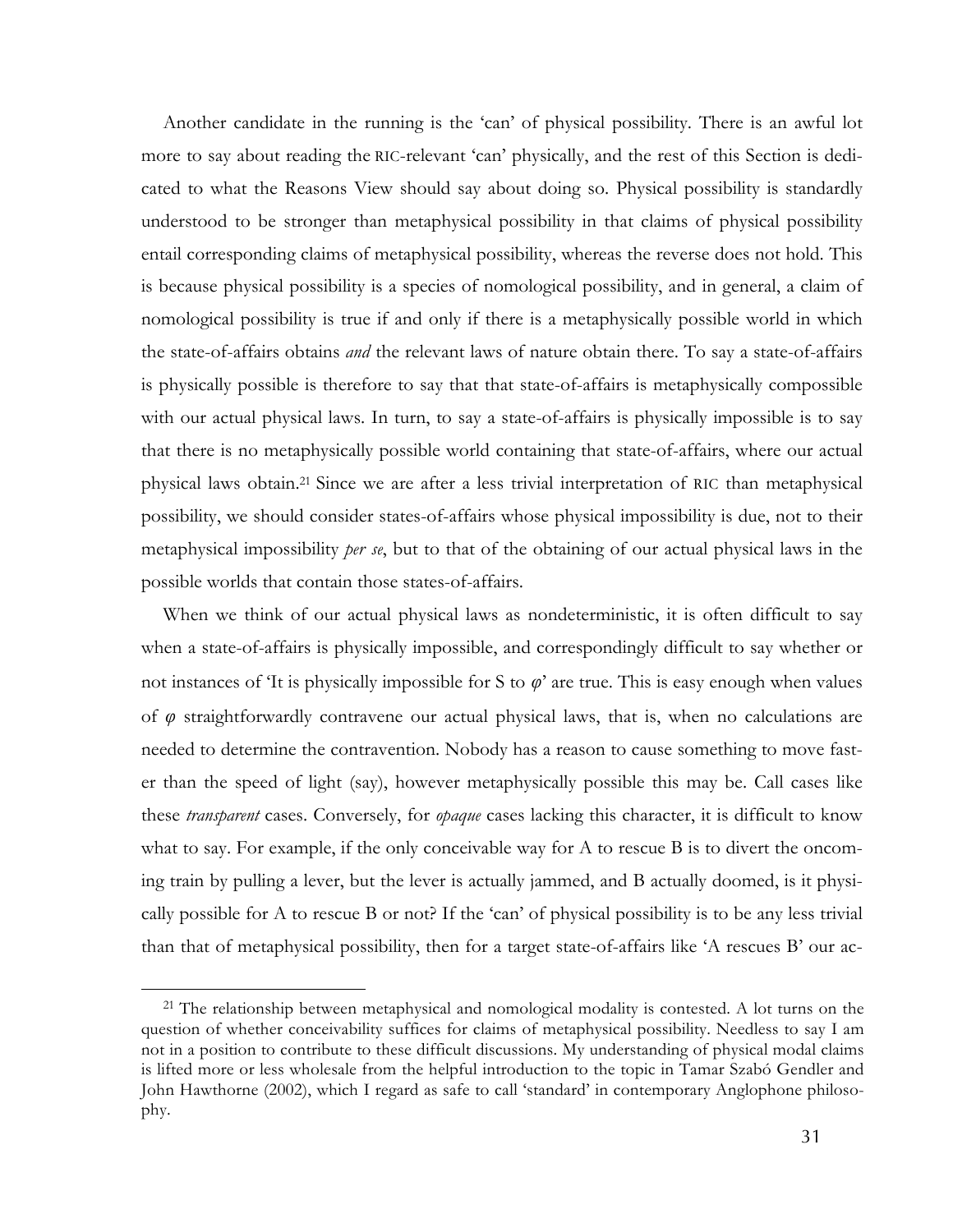tual physical laws must yield a list of *n* metaphysically possible worlds ( $n \ge 0$ ) that both satisfy the laws and that contain 'A rescues B.' Under ideal conditions this could be done by running a complete physical description of the history of the actual world through the laws. This makes the question whether A has a reason to rescue B turn on empirical calculations, presumably very complex, and under non-ideal conditions likely arbitrarily circumscribed in principle.

Things get easier when we think of our actual physical laws as deterministic. Straightforward cases remain as transparent as under nondeterminism. Where values of *φ* explicitly contravene our actual physical laws, physical impossibility can be concluded without further ado. But even the less straightforward cases lose their opacity under determinism, because the deterministic assumption effectively obviates the need for complex empirical calculations. For example, returning to A and B, where B is actually doomed regardless of A's conduct, the determinist need not entertain calculations because the answer is already built into the case. Determinism says our actual physical laws are such that for any possible worlds sharing a complete physical description  $D_t$  at time *t*, if the laws obtain, then for each of the worlds at every later time *t+i* we can calculate exactly one complete physical description  $D_{t+i}$ <sup>22</sup> So if the lever is actually jammed and B actually doomed, then, assuming a deterministic physics, this state-of-affairs figures in the sole complete physical description  $D_{t+i}$  calculable at any possible world whose physical history is completely described by *Dt*. Once again, to avoid triviality, our actual physical laws must yield a list of *n* metaphysically possible worlds ( $n \geq 0$ ) that both satisfy the laws and that contain the target state-of-affairs 'A rescues B.' In this case the list is maximally short ( $n = 0$ ), so that 'It is physically impossible for A to rescue B' is true, and so 'A has a reason to rescue B' comes out false. But if the lever were not jammed, so that in fact A rescues B, then by the same logic, no metaphysically possible world with the same physical history as our own would satisfy the laws whilst containing the state-of-affairs 'A fails B.' Either way, no calculations are required. What for nondeterminism are opaque cases are transparent for determinism. Unlike the nondeterminist, the determinist is able to make judgments of physical impossibility by simply reading off the actual.

Under nondeterminism, many concrete cases are modal-epistemologically opaque to RICreasoning, and so nondeterministic Reasons Views will be *prima facie* unsuccessful from the

<sup>&</sup>lt;sup>22</sup> This is a standard definition of determinism Gordon Belot (1995) calls the Earman-Lewis view.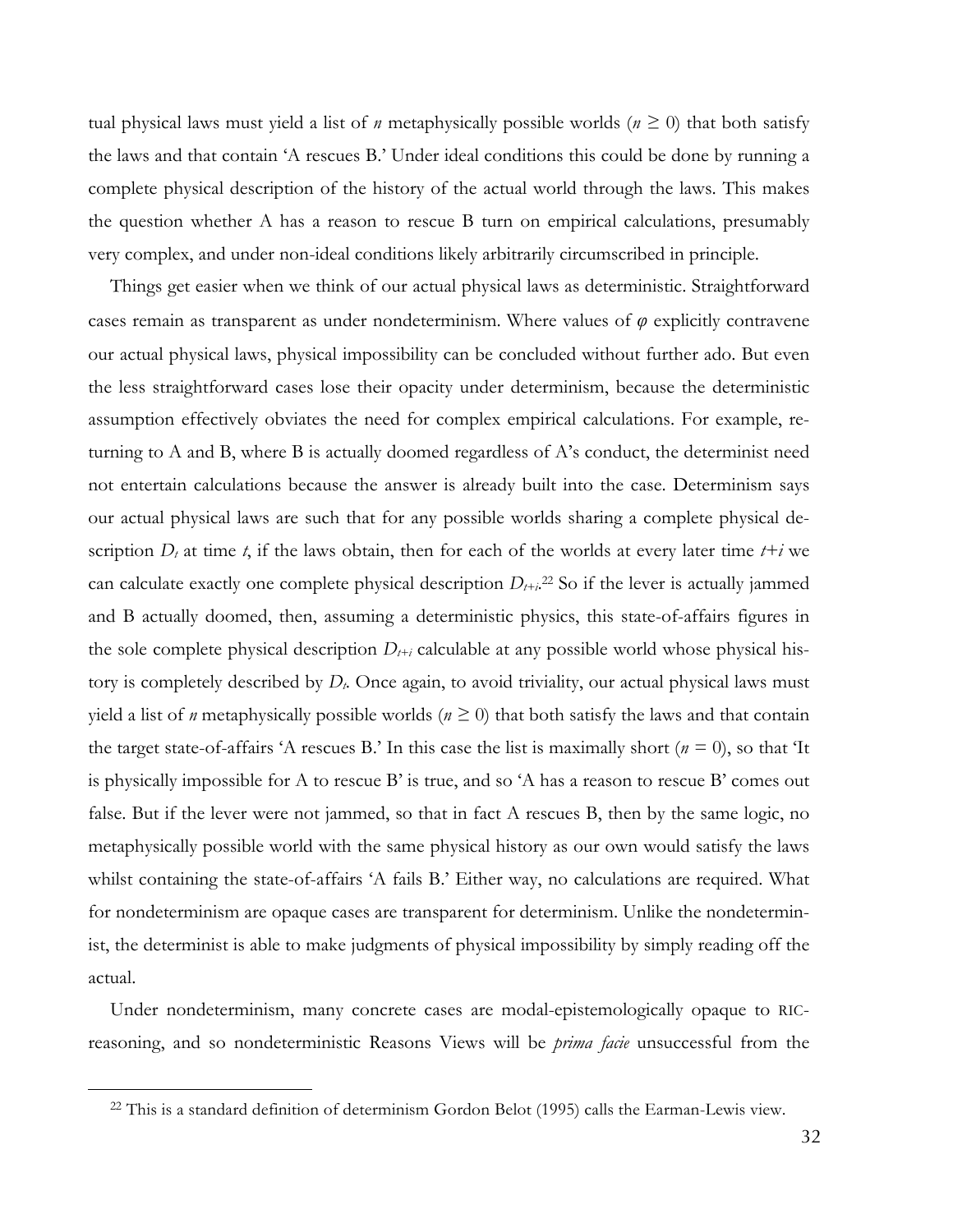richer theoretical perspective. Under determinism it is much easier to make judgments of physical impossibility, so these troubles are avoided. In the context of my strategy and its aims, then, it makes sense to work from a heuristic assumption of determinism. It pays to stress its heuristic rather than properly philosophical nature. Later on, after its heuristic value has been mined, the assumption will be dropped. Whilst it is in force, however, it is important to see that the assumption brings a further commitment alongside it. Reflection on the thesis of determinism quickly raises the question of its compatibility with moral responsibility, whether in concept or in practice. Either they are compatible, or they are not. There are traditionally thought to be two major incompatibilist options, broadly speaking: *skepticism* and *libertarianism*. Skeptics and libertarians agree about the incompatibility of determinism and moral responsibility. But whilst skeptics argue from the truth of determinism to the unreality of moral responsibility, libertarians cleave to the reality of moral responsibility, arguing on that basis that determinism is false. The deterministic assumption of course rules out the libertarian option. But it is important to see that, equally, the theoretical perspective we are trying to assuage also rules out the skeptical option. If the theoretical perspective is such as to be assuaged at all, it is presumably left cold by a global skepticism about moral responsibility (in concept or in practice). So with both incompatibilist options ruled out, it appears our deterministic assumption comes with compatibilism built in.

Compatibilism is a view about the relations between determinism and moral responsibility. It is not a view about the interpretation of 'can' in RIC. There is therefore no reason to think a compatibilist, in virtue of their compatibilism, should interpret RIC physically. It is no surprise, then, that there are two forms of compatibilist Reasons View, depending on whether or not the 'can' in RIC is interpreted physically. *Prima facie* it is not obvious how it could be open to the compatibilist to interpret the 'can' in RIC physically. Surely the skeptic is right that if determinism obtains, so that it is physically impossible for states-of-affairs to be otherwise than they actually are, then moral responsibility must be either fictitious or illusory? Recall, however, that on the Reasons View moral responsibility turns principally on reasons-possession. Sure enough, if 'can' means physical possibility, then where it is physically impossible for S to  $\varphi$ , S has no reason and so no moral responsibility for *φ*. But where S in fact *φ*s, it is physically possible for S to *φ*. Indeed by determinism this is not just physically contingent but necessary, i.e., it is physi-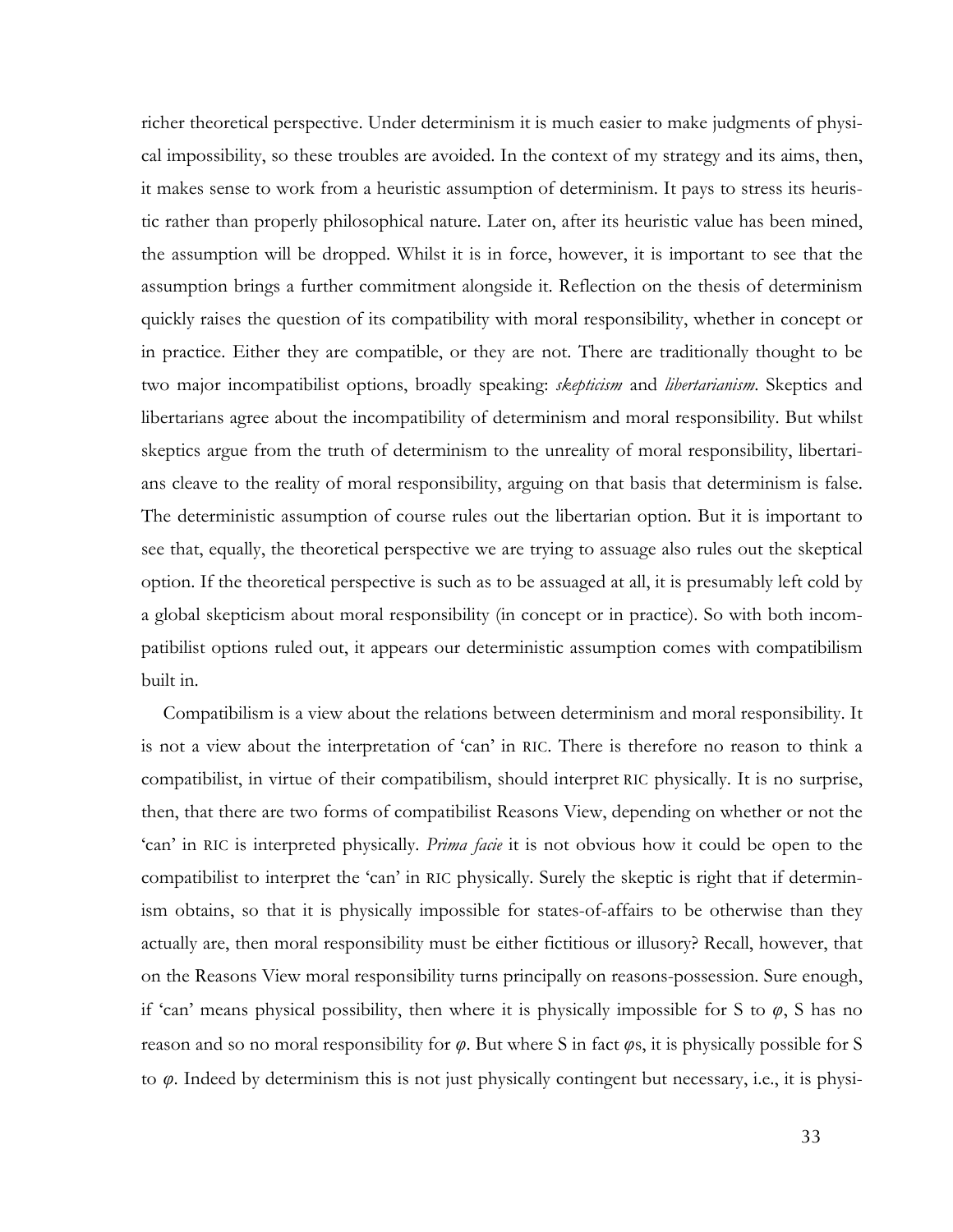cally impossible for S to not- $\varphi$ . And if it is true that 'S can  $\varphi$ ,' in the sense of  $\varphi$ 's being physically possible, then by RIC-reasoning 'S has a reason to *φ*' will not come out false. In that case, if S intuitively has a reason to  $\varphi$ , then S is morally responsible for  $\varphi$  according to the Reasons View —determinism notwithstanding. Of course, it is only by sheer luck that S conforms to, and thus possesses, *φ*-reasons. But if 'can' means physical possibility, then this unusual form of compatibilism is what the deterministic assumption implies.

Coherent as this compatibilist Reasons View may be, it has some unwelcome implications. It can be called *positive-asymmetrical compatibilism* on account of the fundamental asymmetry it implies about what people can be morally responsible for. All those things that do not actually come about become physically impossible things, and thus things we have no reasons bearing upon. Holding fast to the validity of RIC, this implies, as a conceptual matter, that nobody can act contrary to reasons they possess. Equally, by the REASONS CONDITION, nobody is morally responsible for what we would naturally call their transgressions. In turn, nobody can be blameworthy, since *a fortiori* no one ever acts contrary to their unique undefeated reasons.<sup>23</sup> On the flipside are all those things that are determined to actually come about. By dint of their physical possibility, these are things we can have reasons bearing upon, and by dint of physical necessity we actually conform to those reasons (when we intuitively possess them). This asymmetry is already starkly at odds with our existing practices. Worse still, though we come out morally responsible for these conformities with reasons, we never come out praiseworthy for them. Praiseworthiness requires not only conformity with an undefeated reason, but also conformity to that reason *for* a further undefeated reason.<sup>24</sup> Since under determinism it is only ever by sheer luck that S *φ*s as their *φ*-reasons prescribe, S never *φ*s for *φ*-reasons (even when S possesses them), so *a fortiori* S never comes out praiseworthy. Not only does this lump the Reasons View with an unfamiliar asymmetry, it makes our practices of praise and blame groundless. In

<sup>&</sup>lt;sup>23</sup> If the condition of blameworthiness implied here is considered too controversial, then blameworthiness can still be ruled out *a fortiori* by the absence of moral responsibility for deviations from normative reasons possessed.

<sup>24</sup> Sometimes, that is, though many things are justifiable, such that doing any of them would be justified, there are further undefeated reasons that speak in favour of some or other of the justifiable things, and being motivated by these further reasons is what praiseworthiness is all about. In Joseph Raz's terms these further reasons are *second-order* reasons (1979, 17). Here I follow Gardner, who argues persuasively that unless we observe this distinction "one wrongly eliminates the logical gap between justified and creditable [i.e. praiseworthy] action" (2007, 103-4).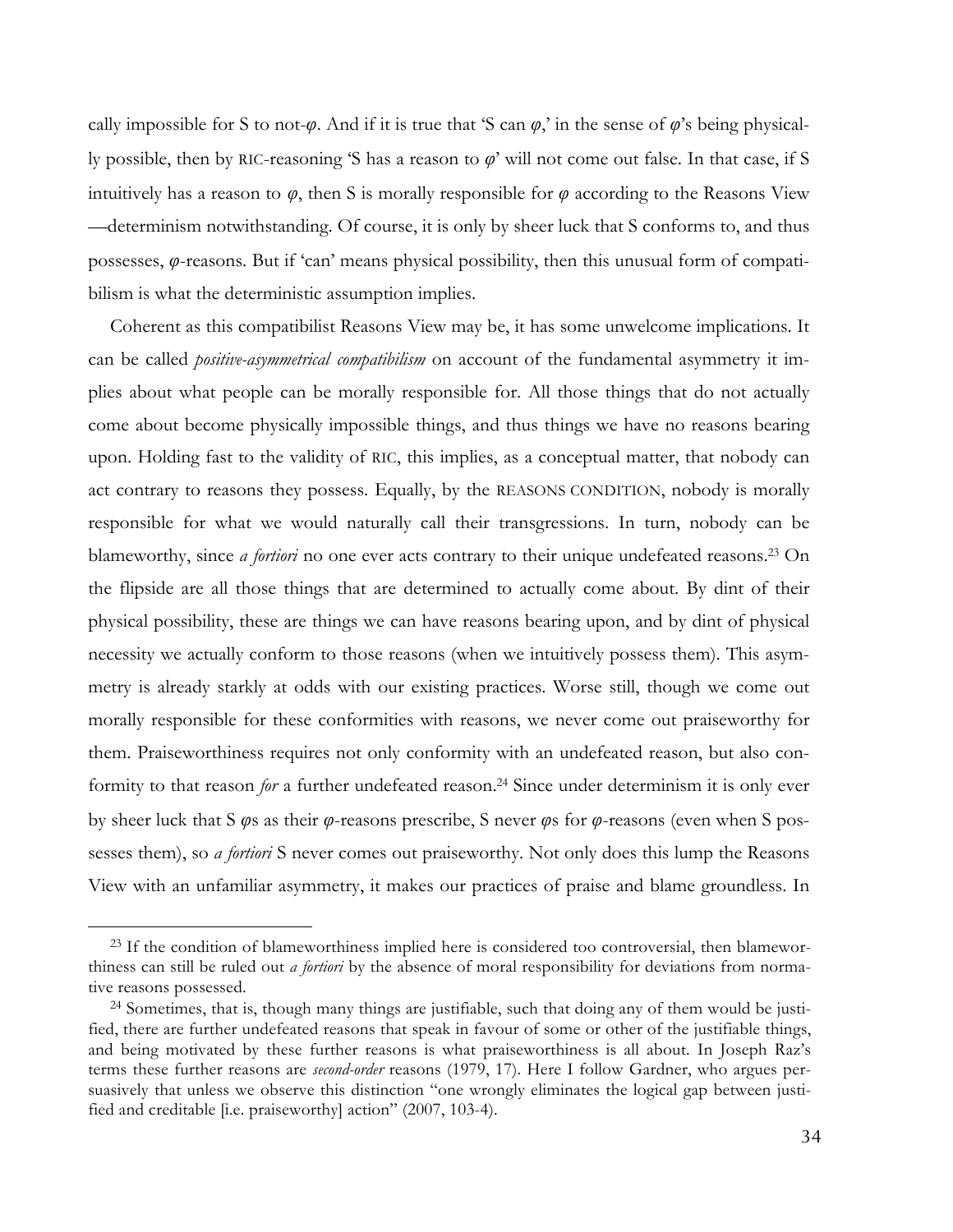spite of its coherence, positive-asymmetrical compatibilism is doubly revisionary and should be rejected as implausible.

This leaves us with arguably the more natural way of proceeding with the strategy in a compatibilist vein. On this route, the compatibilist Reasons View accepts that the truth of determinism makes non-actual states-of-affairs physically impossible, but denies that the 'can' of physical possibility figures in a valid and non-trivial reading of RIC. For reasons that will emerge, call this view *negative-asymmetrical compatibilism*. According to negative-asymmetrical compatibilism, then, the physical impossibility of S's *φ* does not rule out S's having a reason for *φ*. <sup>25</sup> Suppose that determinism holds, S does not *φ*, but S intuitively does have a reason to *φ*. Then, holding fast to RIC's validity, S has the ability to *φ* in whatever non-trivial sense is required to sustain RIC's validity. Since we are describing a scenario where S has the ability to *φ* despite S's *φ* being physically impossible, it must be that the question of whether S has the ability to  $\varphi$ , in the negativeasymmetrical compatibilist's sense of 'ability,' is totally indifferent to conceivable physical impediments to S's *φ*.

This observation has a flipside that raises a *prima facie* conceptual problem about the sense of 'can' in question. To see this, consider the following case: again under determinism, S does in fact  $\varphi$ , and intuitively has a reason to  $\varphi$ . By our commitment to RIC, S has the ability to  $\varphi$  in the very same sense, namely, that for which the question of its ascription is totally indifferent to conceivable physical impediments. But this time, S has the ability to  $\varphi$ , in this sense of 'ability,' despite S's *φ* being physically necessary—i.e. despite S's not-*φ* being physically impossible. So the indifference of 'can' to conceivable physical impediments in the two cases conceals an important difference in the physical realities underlying them. Physically speaking, whereas in the former case S is necessarily in error relative to S's *φ*-reason, in the latter case error is impossible. The conceptual problem lies in this. Many philosophers agree that it belongs to the concept of

<sup>&</sup>lt;sup>25</sup> Negative-asymmetrical compatibilism is not available if one takes a necessitarian view of the laws of nature, as does, perhaps most famously, Sydney Shoemaker (1980). For necessitarians, modal claims underwritten by our actual physical laws will be metaphysically necessary truths, so that, in effect, the impossibility of non-actual states-of-affairs under determinism is strengthened to metaphysical impossibility. Since RIC with the 'can' interpreted metaphysically comes out trivially true, the physical (= metaphysical) impossibility of S's *φ* will, for the necessitarian, rule out S's having a reason for *φ*. At this stage, the necessitarian can either adopt a variant of the positive-asymmetrical compatibilism we just rejected as implausible, or fall back to an incompatibilist acceptance of a nondeterminism whose modalepistemological resources render many concrete cases opaque to RIC-reasoning.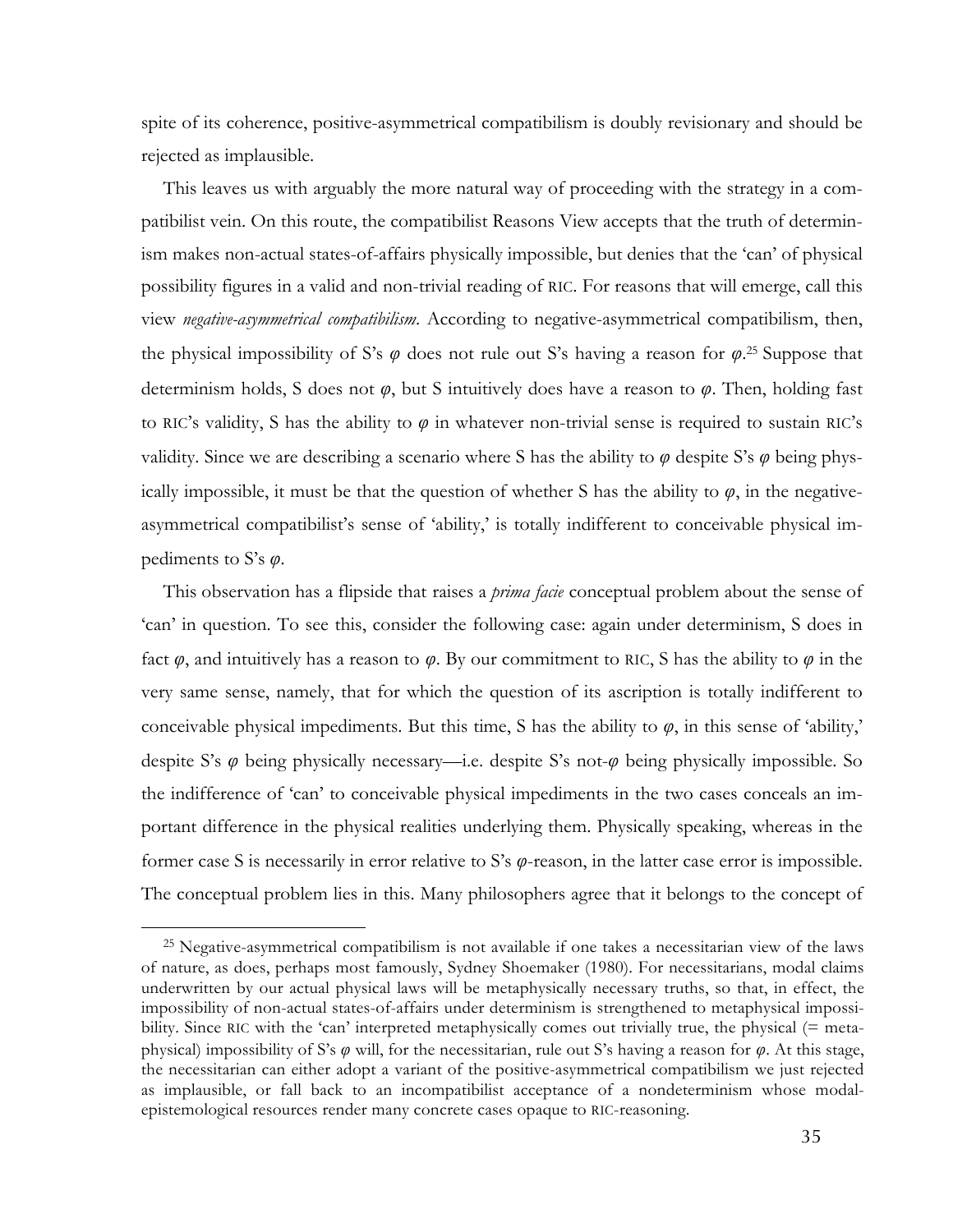a normative reason that those possessing them can be in error relative to them. Call this the error condition (EC).<sup>26</sup> But in the relevant sense of 'can,' someone might, consistent with determinism, conform to a reason to *φ*, despite it being physically impossible not to have so conformed. In other words, *prima facie*, negative-asymmetrical compatibilism tacitly understands a subset of normative reasons (viz. those actually conformed to) in a manner that violates EC. This is where negative-asymmetrical compatibilism gets its name. Removing the EC-violating reasons results in an inverse asymmetry—a meaner one at that—in which people only ever come out transgressive with respect to reasons (perhaps even blameworthy), and never in conformity (let alone praiseworthy).

The way to iron this out is to bring the 'errors' whose possibility is required by EC into the modal space of the relevant sense of 'can.' In other words, ascriptions of ability in this sense must not only be totally indifferent to conceivable physical impediments, they must moreover actively countenance impediments of a *non-physical* variety. Abilities of S's that could be gotten in the way of on non-physical grounds are, it can be agreed, presumably somewhat spooky. Consider the palpable spookiness of empirical possibilities whose actualisation is in principle susceptible to interference by the non-physical. But absent such abilities, RIC will be invalid, and in turn RIC-reasoning will be strategically useless to negative-asymmetrical compatibilism. This is because its failure to meet EC will mean there are no normative reasons to seek the conditions of possession for, at least where they are intuitively—now illusorily—conformed to. Call the EC-respecting 'can' and the corresponding sense of 'ability' in 'S has the ability to  $\varphi$ ' the *special senses* of 'can' and 'ability.' The problem for negative-asymmetrical compatibilism is that for it to be workable it must countenance special abilities that are ontologically spooky.

At this point it seems that the compatibilist way of proceeding with the strategy has reached an impasse insofar as the debate with incompatibilism is concerned. In the context of the historical development of the debate, the dialectical point of compatibilism for non-skeptics about moral responsibility was always that it represented allegiance to the scientific worldview, whose

<sup>&</sup>lt;sup>26</sup> This terminology is owed to Doug Lavin (2004). In his paper, Lavin evidences widespread assent to EC, and gives it one of the only sustained explorations in the literature to date. I take it that the positive-asymmetrical compatibilism we rejected falls foul of what Lavin calls the 'logical interpretation' of EC, since given its background commitments (viz. to determinism and the physical 'can'), all normative reasons people could conceivably possess are ones whose prescriptions turn out to be inviolable.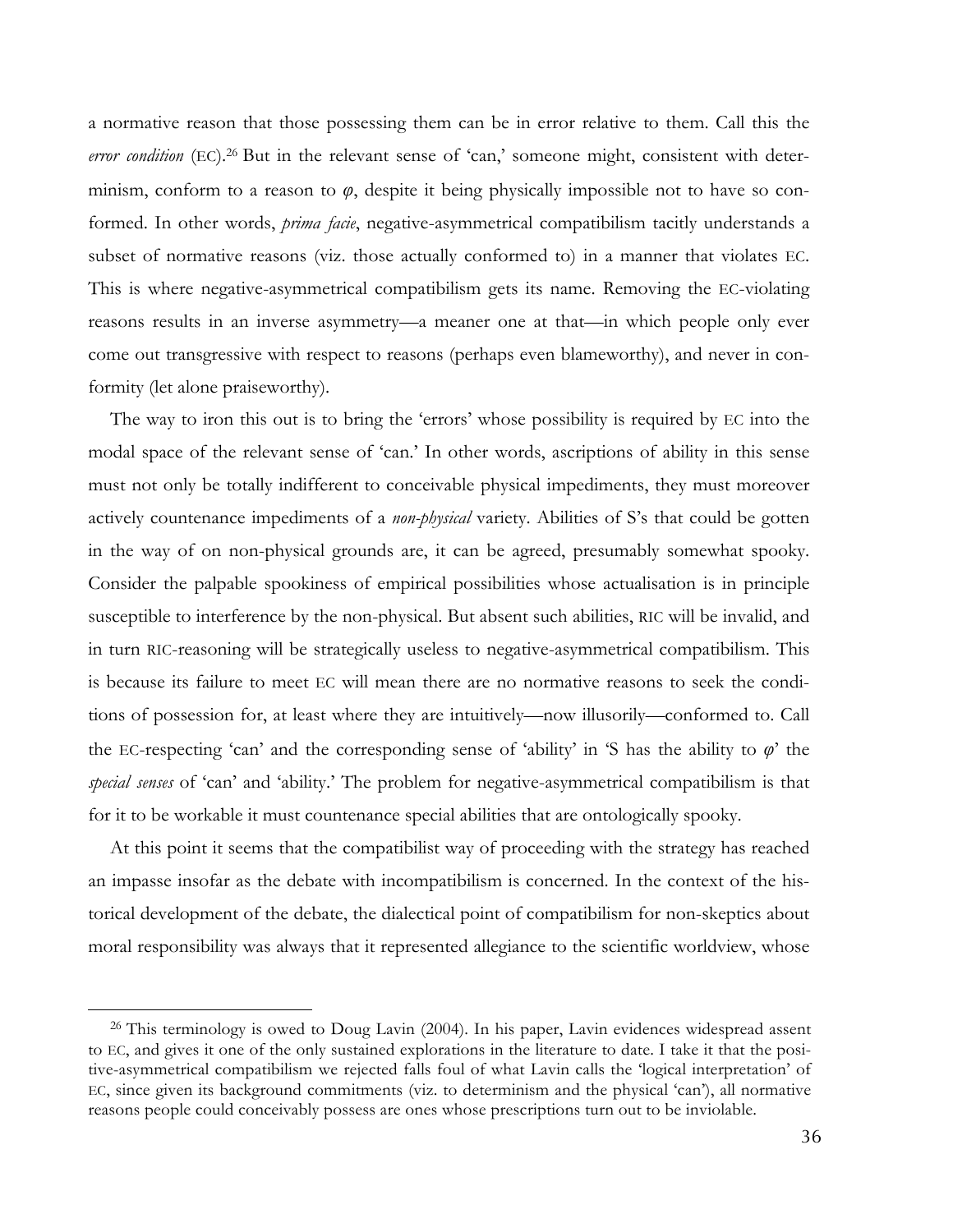best physical theory to date has far from ruled out fundamental determinism.27 Historically, the opposing non-skeptical (i.e. libertarian) incompatibilism has been the option easily dismissible as scientifically dubious, ontologically profligate, and in the end probably of quasi-theological motivation. But if the preceding paragraphs are anything to go by, compatibilist Reasons Views cannot maintain the dialectical advantage, since even the best (viz. negative-asymmetrical) compatibilist Reasons Views countenance spooky abilities susceptible to non-physical impediment in principle. The obvious follow-up is why the scientifically-minded are supposed to find this any less suspicious than the libertarian alternative. This ought to give pause to any compatibilism that makes a basic appeal to normative reasons, which includes, for example, contemporary *reasons-responsive* compatibilists. Unless the conditions of reasons-possession can be established by a strategy other than RIC-reasoning, they will need some way of addressing this challenge to their comparative sobriety. To my knowledge there is little to no reasons-responsive literature that gives airtime to EC, so if there are plausible ways of retaining the dialectical advantage, as there may well be, then I am not aware of them.

Let us briefly take stock of the last few moves. On a compatibilist Reasons View, the interpretation of 'can,' if valid and non-trivial, may mean either physical or non-physical possibility. If physically interpreted, the resultant view implies *inter alia* an implausible positive asymmetry in our reasons-possession (thus moral responsibility), and should be rejected accordingly. If non-physically interpreted, a different though equally implausible negative asymmetry awaits, which can only be avoided by countenancing special abilities that are, at least on the nonphysical interpretation, ontologically spooky. The takeaway message is that for the best compatibilist Reasons View, the 'can' in RIC assumes a special EC-respecting sense, expressive of a nonphysical modality.

Naturally, from this new dialectical vantage non-skeptical incompatibilism can begin to look attractive. Taking this seriously requires that we drop the deterministic assumption. As we have

<sup>&</sup>lt;sup>27</sup> The rise of quantum mechanics is sometimes thought to falsify this claim. Since the inception of quantum mechanics, however, its proper interpretation has been much debated by the scientific community, with very little consensus to show. If we let pragmatic considerations creep into what counts as the 'best' physical theory, this lack of consensus tends to favour fundamental determinism. But even if we reject such pragmatism as alien to the objectivity of scientific theory (*pace* most working physicists), it is still respectable to adopt the de Broglie-Bohm theory of quantum mechanics, which has deterministic dynamics in the classical sense. For a recent and accessible account of these matters, see Jean Bricmont (2016).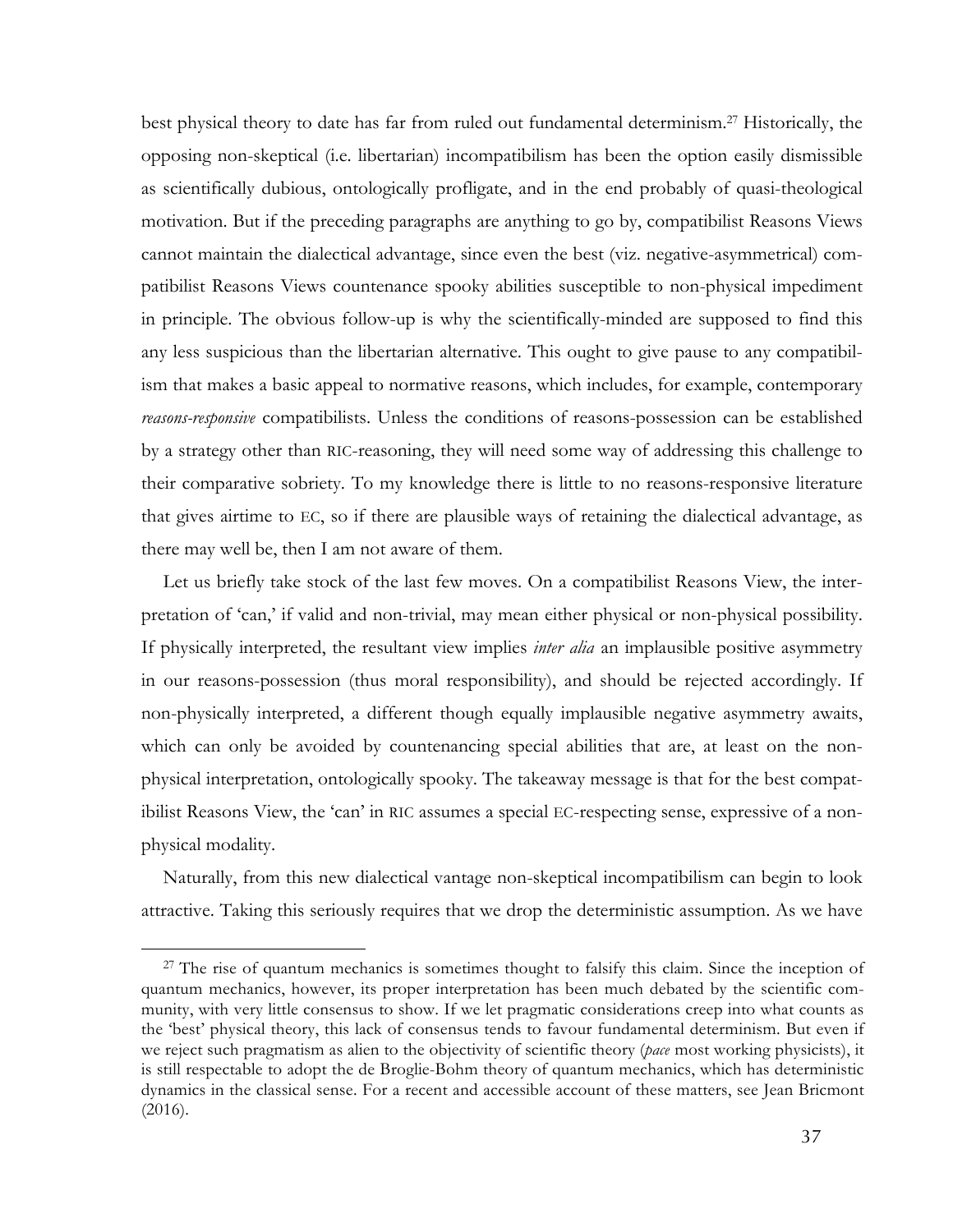seen, however, under nondeterminism the trouble is that many concrete cases become opaque to RIC-reasoning. This is because it is comparatively difficult to say what is physically impossible under nondeterminism. But thanks to the useful heuristic of determinism, we now know of one way forward, namely, whichever way negative-asymmetrical compatibilism was going to proceed before getting mired in the present debate—an exercise deferred to Section 2.2 onwards. Transposed to a nondeterministic assumption, there is no reason to think the relevant special abilities—those whose ascriptions must allow for EC-respecting impediments—must allow for *non-physical* impediments. That is, nothing prevents impediments from occupying the modal space freed up by the nondeterminism of our actual physical laws, so that the 'possibility' of error required to meet EC may just be good old physical possibility. Quite how this is supposed to go is of course pretty obscure, but the point is simply that there is nothing scientifically unrespectable about it in principle.<sup>28</sup> Nothing spooky need be going on with special abilities under nondeterminism. From the new vantage, it is the best incompatibilist Reasons View that has the dialectical upper hand, and its compatibilist counterpart that looks suspiciously theological.

As with any overtly dialectical position, the best incompatibilist Reasons View is not without its flaws. The heuristic assumption of determinism led us to see how the RIC-relevant sense of 'can,' and so of S's ability to *φ*, might be developed despite S's *φ* being physically impossible namely, via appeal to special abilities. This lesson remains salient even if nondeterminism turns out to be true, since the thesis (or theses) of nondeterminism certainly need not imply that nothing is physically impossible. Imagine, once again, that our actual physical laws are known to be nondeterministic, and that we have some less straightforward cases to decide. Surely we should still deploy RIC-reasoning by plugging in the special sense of 'can,' i.e., the one whose ascriptions allow for EC-respecting impediments? Faced with the prospect of a later, more scientifically sophisticated time, in which it is proven physically (im)possible to have done otherwise, the best incompatibilist Reasons View has basically two options. One option is to make peace with the worry that present pieces of RIC-reasoning (with the special 'can'), and thus present responsibility-attributions according to the REASONS CONDITION, may turn out false. This

<sup>28</sup> Couching this obscurity in the vocabulary of the debate in its classical 'free will' guise, Jenann Ismael says, "Quantum mechanics adds a bit of microscopic randomness to nature, but nobody knows how to transform that randomness into the sort of control that we think that we have over our own actions" (2016, *x*).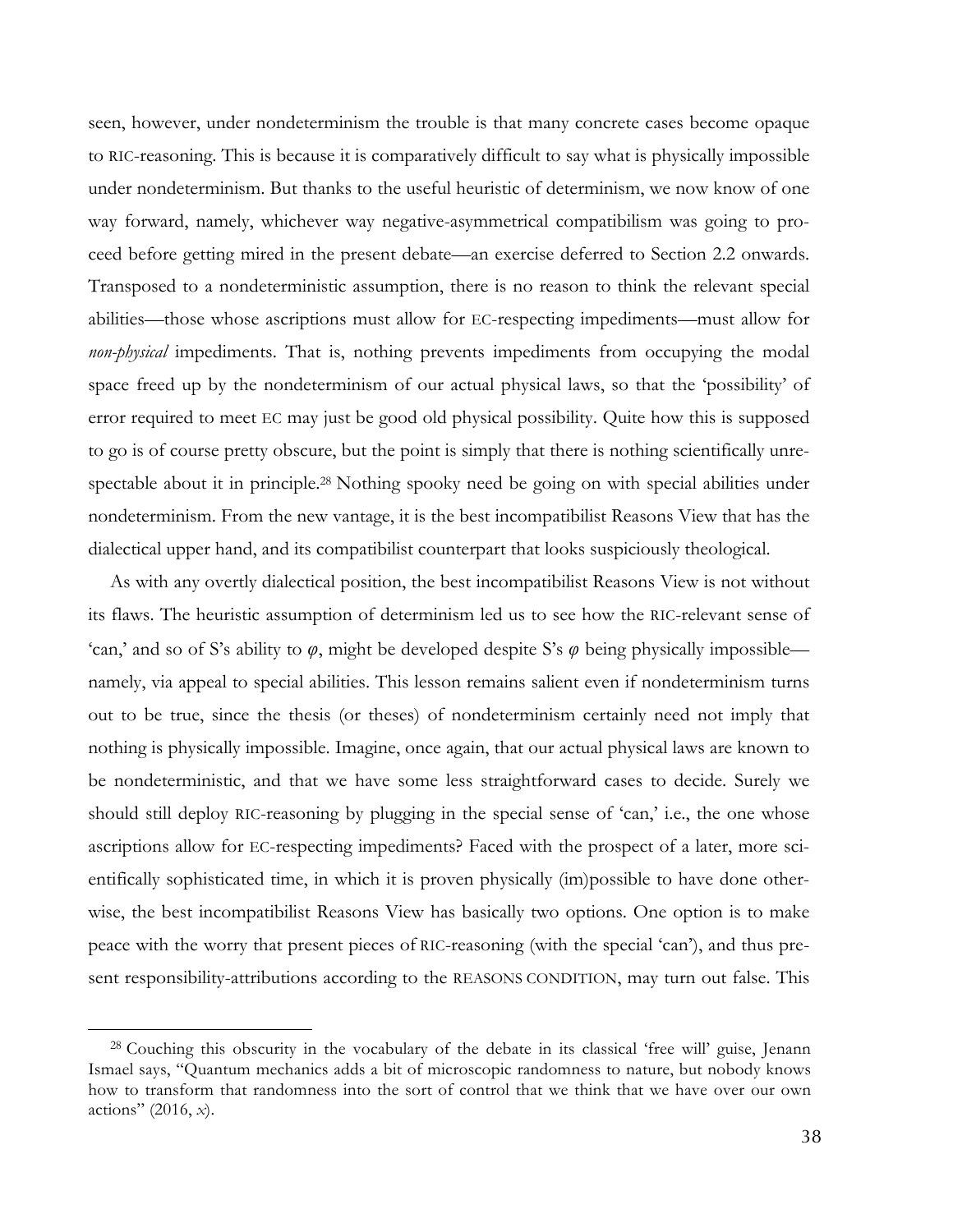worry is due to the physical (and so in principle scientifically tractable) nature of the relevant abilities, and does not, for all its ills, apply to negative-asymmetrical compatibilism. The alternative is to make peace with the ontological profligacy of placing special abilities into a nonphysical realm. Both options cede something of the newly gained dialectical advantage.

In the end, then, whether or not the non-skeptic thinks the Reasons View should interpret the 'can' in RIC physically has everything to do with whether the Reasons View is considered more at home in the compatibilist or incompatibilist camp. In turn, however, answers to this latter question have almost nothing to do with determining the maximally non-trivial reading of RIC, and do not help to vindicate the Reasons View in the eyes of the richer theoretical perspective. They express, more than anything, the force of extrinsic commitments. Beyond what level of opacity do concrete cases evidence the unworkability of a sense of 'can'? How concerned should we be about the charge of anachronism in the face of science? What *is* the current science? Is it a problem that a future science could debunk our present moral practices? Our heuristic determinism helped expose the strange emptiness of coming down on these issues, positions on which are something like a matter of taste. My point in this Section has not been to persuade anyone out of their tastes. My point is that for the best Reasons Views, whether compatibilist or incompatibilist, the RIC principle must assume the special sense of 'can.' Notwithstanding tastes, this sense of 'can' can and must be explored. In Section 2.2, I begin this exploration in an agnostic silence on this Section's debates. It is possible to make whatever is sayable about the special sense of 'can' amenable to compatibilists and incompatibilists alike—and thus whether it expresses a physical modality or not—just so long as possession of normative reasons figures substantively in the account.

### 2.2. The 'Can' of Power

Even when we bracket the vexed debate between compatibilists and incompatibilists, the special sense of 'can' remains elusive. This is partly due to the difficulty of getting senses of 'can' to satisfy the twofold constraints encountered in Section 2.1. On the one hand, to get any mileage out of RIC with a candidate sense of 'can,' plugging it into the consequent must at least sometimes support, by negation, the contrapositive inference to the absence of reasons-possession.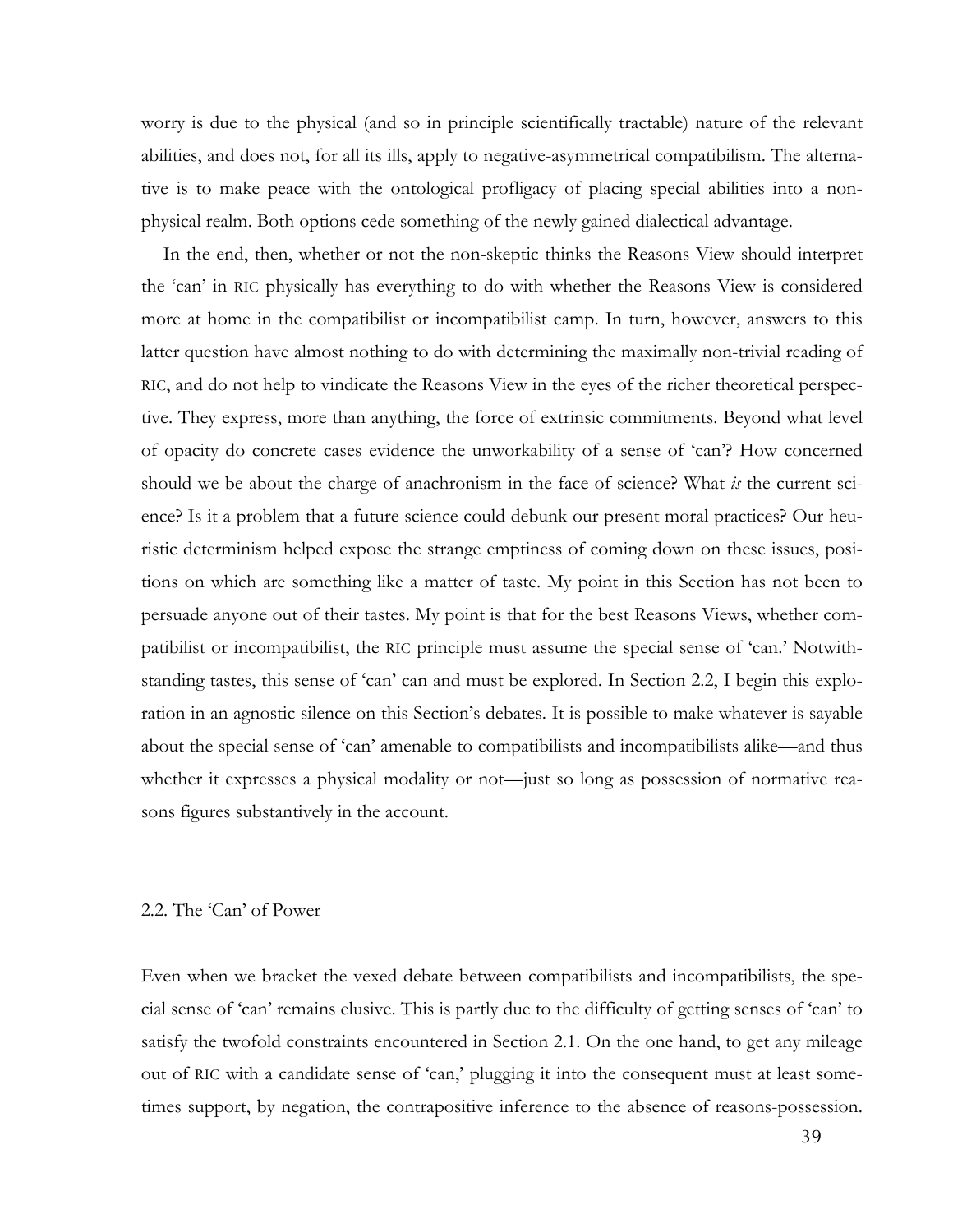That is, it must have utility for RIC-reasoning. But on the other hand, at least some conceivable impediments to 'ability' in the very same sense are in fact a condition of reasons-possession, so it cannot be that they all exclude reasons-possession by making 'S has the ability to *φ*' come out false. That is, a candidate sense of 'can' must not be EC-violating. Though the special sense of 'can' was said to meet these twofold constraints, quite how it manages to do so remains mysterious.

One avenue that suggests itself is to take seriously the talk of *general rational powers* commonplace amongst philosophers writing in contexts similar to our own. <sup>29</sup> Indeed when dealing with ability-ascriptions whose subjects are restricted to agents such as to have normative reasons (see Section 1.1), something like this reading of 'can' is arguably the most natural. Though it is true that, if anything, sounding natural tends to favour an interpretation, an interpretation's naturalsoundingness can just as well signal its ambiguity as its correctness. The dispositional language of 'powers' is perhaps especially prone to imprecise use in practical philosophy, as it is easily filled by sympathetic readers with whatever meaning best suits its user at the time. I will therefore endeavour to be as clear as possible about my own use of this language.

In what follows, my 'powers'-talk will accord with George Molnar's theory of powers. Given that by 'powers' Molnar means whatever properties exhibit "the deep characteristics, or marks, of the family of dispositional properties" (2003, 57), one basic clarification that can be made straight away is that my use of 'powers' is interchangeable with 'dispositions' as it often appears in the literature. My 'powers'-talk therefore does not encode a distinction between agential and non-agential dispositions. In this regard, as in many others, Molnar's theory of powers is broadly continuous with other non-reductive realist theories of dispositional properties.30 However, the fragment of Molnar's theory I will present is also meant to be shallow enough to encompass what it shares with reductivist or anti-realist theories. What I present is in this sense a *powersframework*, that is, a minimally committing framework for thinking and talking about powers in

<sup>&</sup>lt;sup>29</sup> Fundamental reference to general rational powers is prominent in the reasons-responsive wing of the moral responsibility literature, as well as Hartian criminal jurisprudence. For a clear example, consider Wallace: "the general abilities that matter to responsibility are distinctively rational powers" (1994, 188). In a more recent context closer to our own, Raz says that reasons "are reasons because rational creatures can recognize and respond to them with the use of Reason," by which he means a general rational power (2011, 86).

<sup>30</sup> Such as, e.g., Nancy Cartwright's (1999) theory of 'capacities' and Stephen Mumford's (1998) theory of 'dispositions.'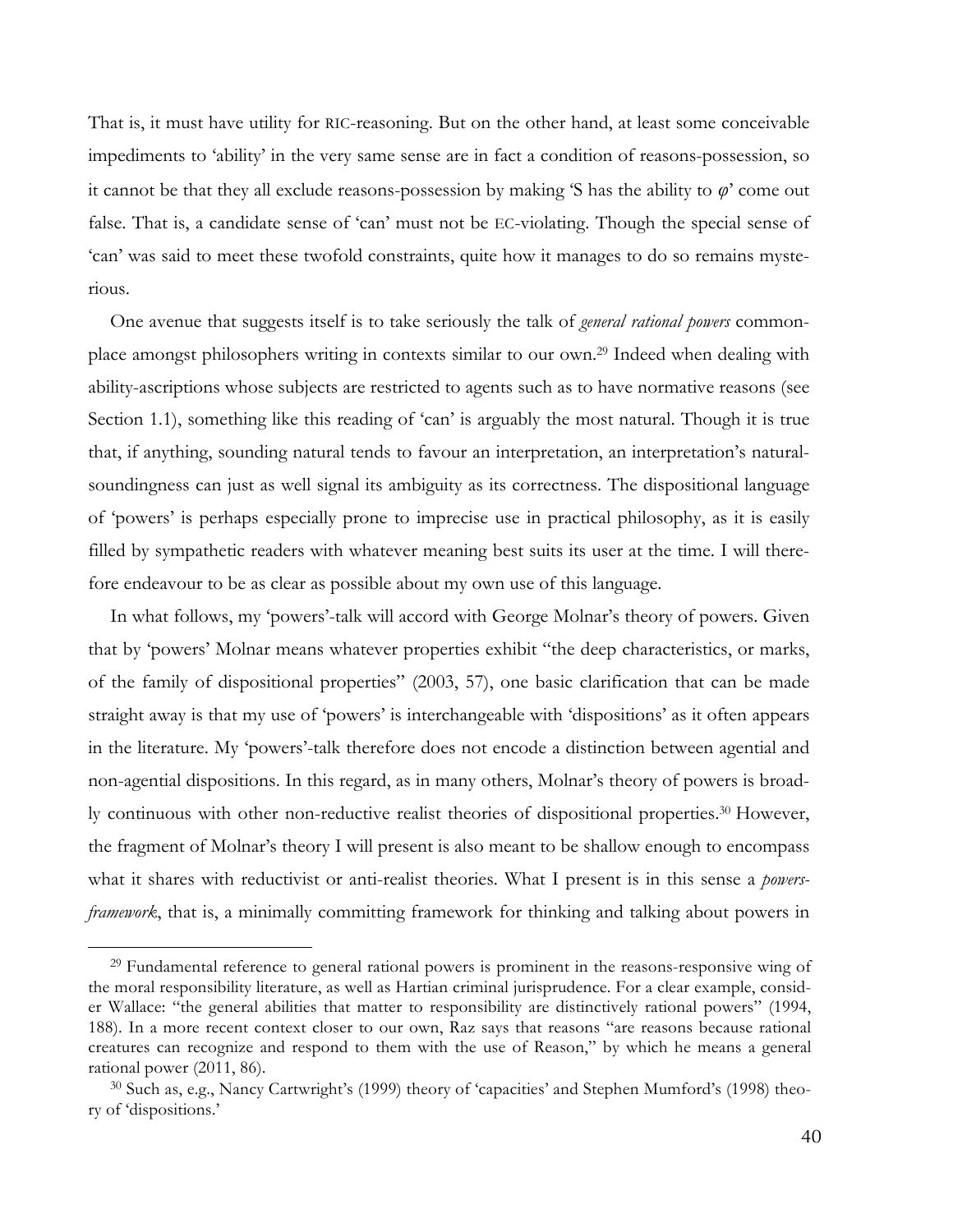general. Points of contention will be indicated where appropriate, though, needless to say, it is not my intention to wade too deep into debates in analytical metaphysics.

According to Molnar, powers are properties of objects. Their manifestations are sensitive to the circumstances those objects find themselves in, where *which* circumstances matter is given by the nature of the power in question. S's having a power, P, is therefore always S's having the power to *φ* given circumstances C. Here, substitution instances of *φ* and C are always determinables with determinate manifestations and determinate circumstances respectively.31 To spell this out: S's having a power P is always S's having the power to manifest determinate manifestations  $\psi_n$  of the determinable  $\varphi$  selected by a function, F, from determinate circumstances falling under the determinable C (*op. cit.*, 165).<sup>32</sup> The function F always at least tacitly includes a *ceteris paribus* clause, so as to exclude any funny business going on in determinate values of circumstances C.33 Typically, practical philosophy concerns itself with macroscopic powers of macroscopic objects. Macroscopic objects have parts, i.e. they are complex objects. For Molnar, if S and P are macroscopic, instances of P will be what he calls 'derivative' powers (*op. cit.*, 29). <sup>34</sup> If S's power P is derivative, then its determinate manifestations *ψ*<sup>n</sup> (of the determinable *φ*) are the joint exercise of several immediately grounding powers, belonging either to S or some of S's suitably related parts (*op. cit.*, 145). For expository convenience, call these immediately grounding powers the grounded power's *underlying capacities*. Piecing all this together, and speaking on the level of determinables, manifestations *φ* of S's power P—a power to *φ* given C—are themselves joint manifestations of S's underlying capacities Q, R, T, given their respective circumstances D, E, F (determinates of which constitute determinates of C). To say S has the *opportuni-*

<sup>&</sup>lt;sup>31</sup> For a vivid presentation of the idea that the manifestations of (at least some) dispositional properties are "highly generic or determinable," see Gilbert Ryle (1949, 118). I take it that 'general' as it figures in talk of 'general rational powers' expresses just this genericity, which manifestations of rational powers exhibit to perhaps the greatest known extent.

<sup>&</sup>lt;sup>32</sup> The idea that the determinate manifestations of powers are outputs of functions whose arguments are the determinate circumstances bearers of those powers find themselves in is reflected in Cartwright's view of the relationship between powers (she prefers 'capacities'), laws and what she calls 'nomological machines.' Her discussion of Coulomb's law evidences this confluence pretty clearly (1999, 59).

<sup>&</sup>lt;sup>33</sup> Funny business is afoot when S finds itself in determinates of determinable circumstances C containing nonstandard features like finks, maskers, etc. Though Molnar does not say much about the place of *ceteris paribus* clauses in his theory, I have filled the gap just as Cartwright does in her own very similar theory (1999, 188). Given that Molnar is not offering a conditional (i.e. reductivist) analysis of powers, I see no reason not to take this step.

<sup>34</sup> Barring the controversial possibility of emergent properties (*op. cit.*, 143).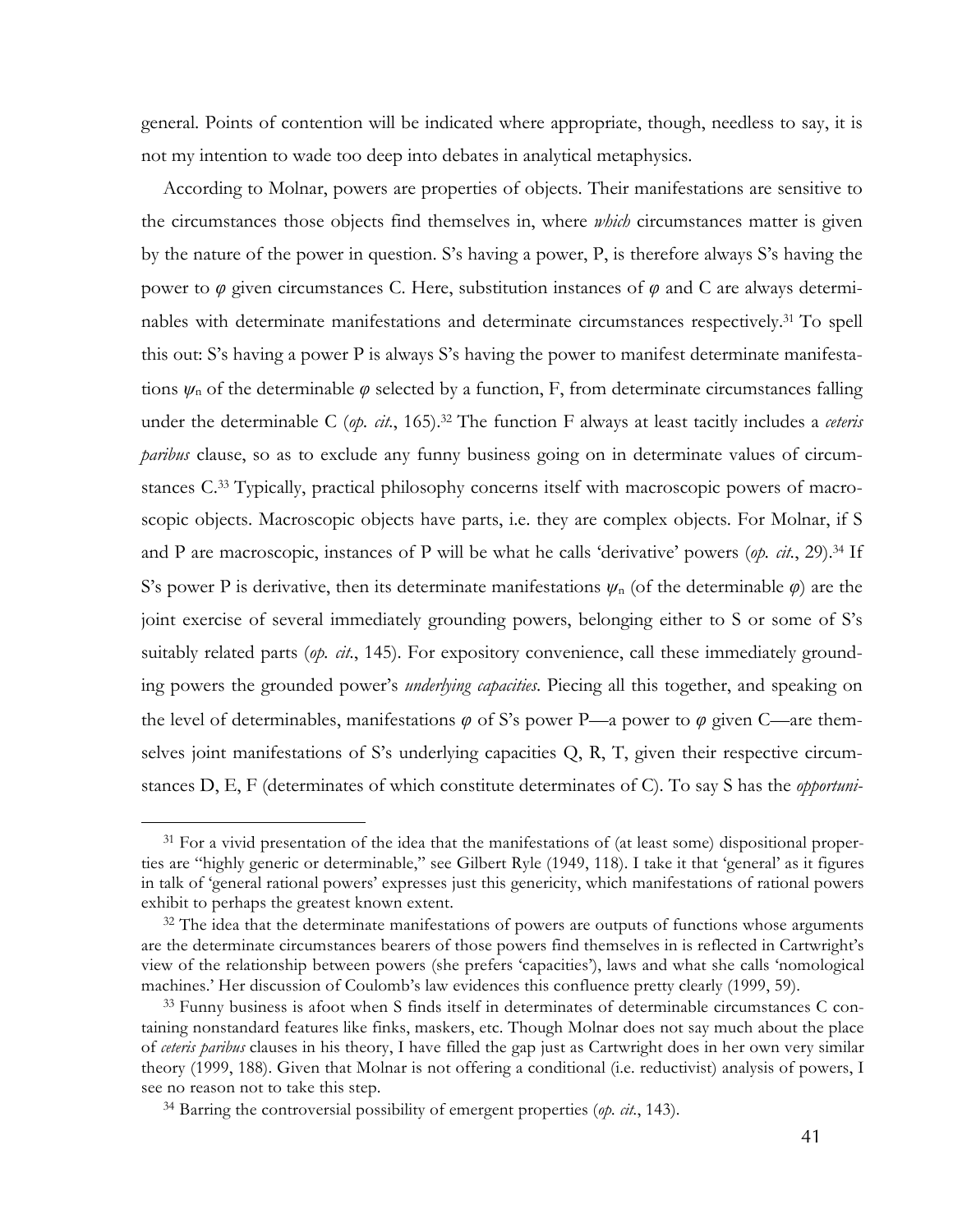*ty* to  $\varphi$  is to say S has a power P (i.e. to  $\varphi$  given C) and that S finds themselves in a determinate of the determinable circumstance C. Which is to say, the capacities underlying S's P have the opportunity in the same sense, not to *φ*, but to make their respective *contributions* to *φ*.

How does this machinery work in concrete cases? Consider, for example, the fragility of a particular glass. In the present use of 'power,' fragility is a type of power. It is a power to break  $(= \varphi)$  given the right circumstances  $(= C)$ . More specifically, it is a power to break like this, that, or the other (= determinates  $\psi_1, \psi_2, ..., \psi_n$  of the determinable  $\varphi$ ) as selected, *ceteris paribus*, by a function F from determinates of the determinable circumstances C. Determinate circumstances mapped by F to the glass's breaking like this, that, or the other might include, for instance, circumstances where the glass is struck like this, dropped like that, twisted like this, etc. As with all macroscopic powers, the glass's fragility is grounded in what I am calling its underlying 'capacities.' In this case, the underlying capacities are presumably themselves further powers of some of the glass's parts (suitably related), rather than of the glass as a whole—perhaps its atoms, molecules, and their arrangement. In my use of 'opportunity,' when the glass finds itself in a determinate circumstance C it has the opportunity to break, that is, the capacities underlying the glass's fragility have the opportunity to make their respective contributions to the glass's breaking. Note that for a range of determinate circumstances C the function F fails to map them onto a determinate way for the glass to break. If the glass is bubble-wrapped, for instance, then even when dropped it will not break. This sort of funny business is what the *ceteris paribus* clause tacitly qualifying the function F rules out. But of course, *ceteris paribus*, given its fragility, the glass will break (i.e. it manifests its fragility) if and only if it has the opportunity to do so, or, what is the same, its underlying capacities have the opportunity to make their respective contributions to doing so.

Now that I have fixed my use of dispositional language, especially viz. talk of 'power,' 'capacity' and 'opportunity,' let us return to the mainline question of how reading the special sense of 'can' in powers-terms satisfies the two constraints mentioned above. It is fairly straightforward to show how it has at least minimal utility for RIC-reasoning, and therefore meets the first constraint. To see this, suppose for a moment (and not implausibly) that there is a deep conceptual connection between something's being a glass and its having the power of fragility, such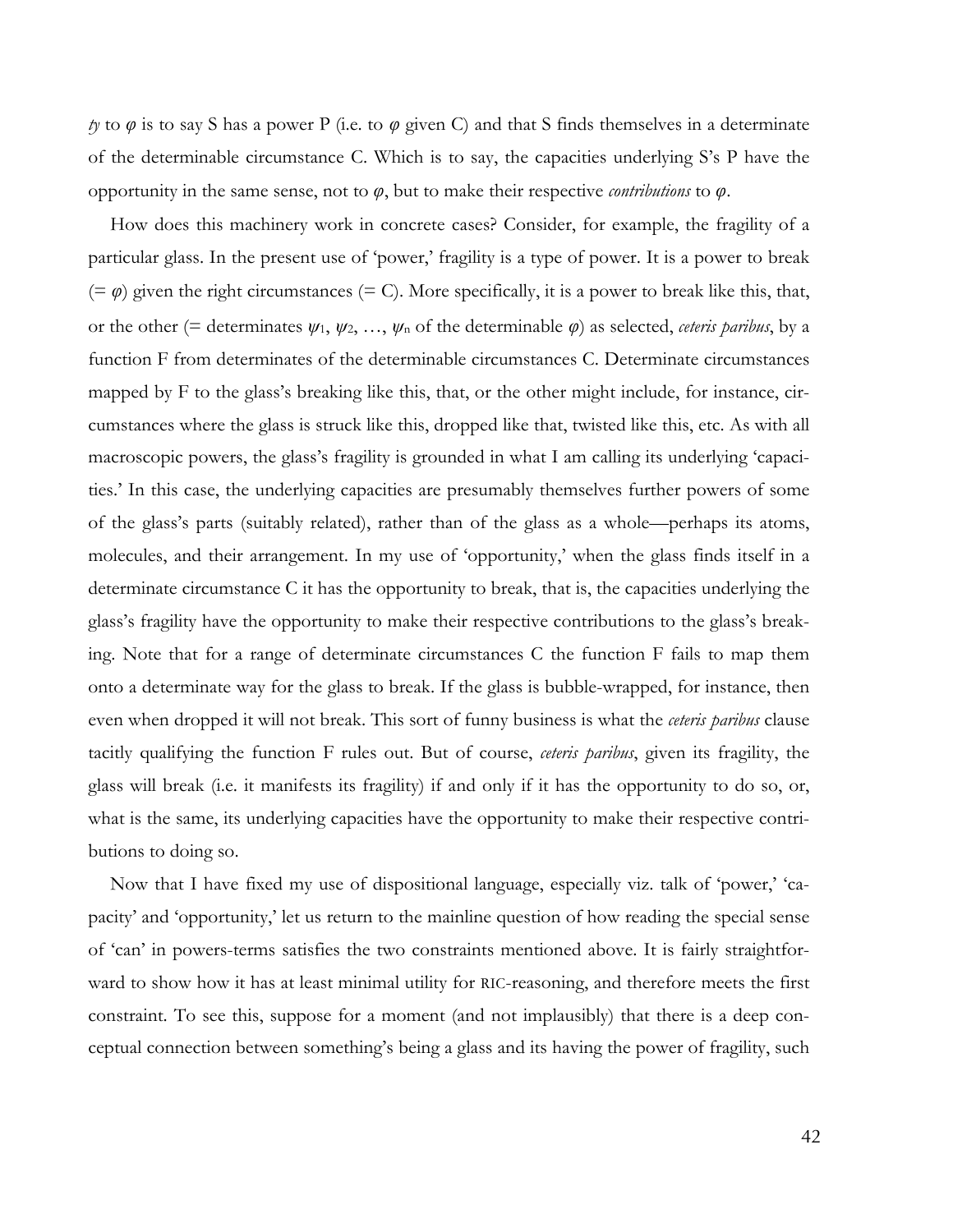that if something is a glass, then by conceptual entailment that same something is fragile. What is being supposed is the truth of a conditional, call it *Glass Implies Fragility*, or GIF for short.

GIF: S is a glass only if S is fragile.

For any S that lacks the power of fragility, if GIF is true, then that licenses the contrapositive inference to the claim that S is not glass. So for instance, were a glass to lose its fragility by exposure to extremely high temperatures, then according to GIF the resultant mass of liquid could not properly be called 'glass.' As long as GIF is true, then the fact that its consequent ascribes a power to whatever figures in the antecedent's subject-position is enough to reason contrapositively from the thing's lacking the power altogether. Similarly, to the extent that the RIC principle is valid, then on a powers-interpretation of its consequent—where 'S has the ability to *φ*' reads 'S has the power to  $\varphi$ '—that S lacks the power to  $\varphi$  suffices to infer that S lacks a reason for *φ*, by RIC-reasoning. Since macroscopic powers are grounded in their underlying capacities, something loses a macroscopic power when that power loses its underlying capacities. In the case of a glass, that some of its parts lose their (grounding) powers in ceasing to be suitably related is what amounts to the glass's fragility losing its underlying capacities. The same holds between whatever macroscopic power interprets the special sense of 'can' and whatever capacities underlie it—more on which in Chapter 3. For present purposes what matters is that, albeit fallibly, it is well within our reach to make or withhold all sorts of power-ascriptions like these. Interpreting 'can' in powers-terms thus guarantees at least minimal utility for RIC-reasoning.

It may be thought that the role of opportunity in power-ascriptions actually allows the powers-interpretation of 'can' to avoid EC-violation, so that it satisfies the second constraint as well. The thought would be as follows. If a glass is fragile, then given the opportunity, it breaks—or what is the same, its underlying capacities contribute to its breaking. Now imagine a glass that possesses the relevant underlying capacities but lacks the opportunity in the given circumstances. This glass is of course fragile by hypothesis. But since it lacks the opportunity, fragile though it may be, it is not manifesting its fragility here and now. This suggests that on a powersinterpretation of 'ability' in 'S has the ability to  $\varphi$ ,' lack of opportunity could be a conceivable impediment to ability that is EC-respecting. After all, the glass has the 'ability' to break in the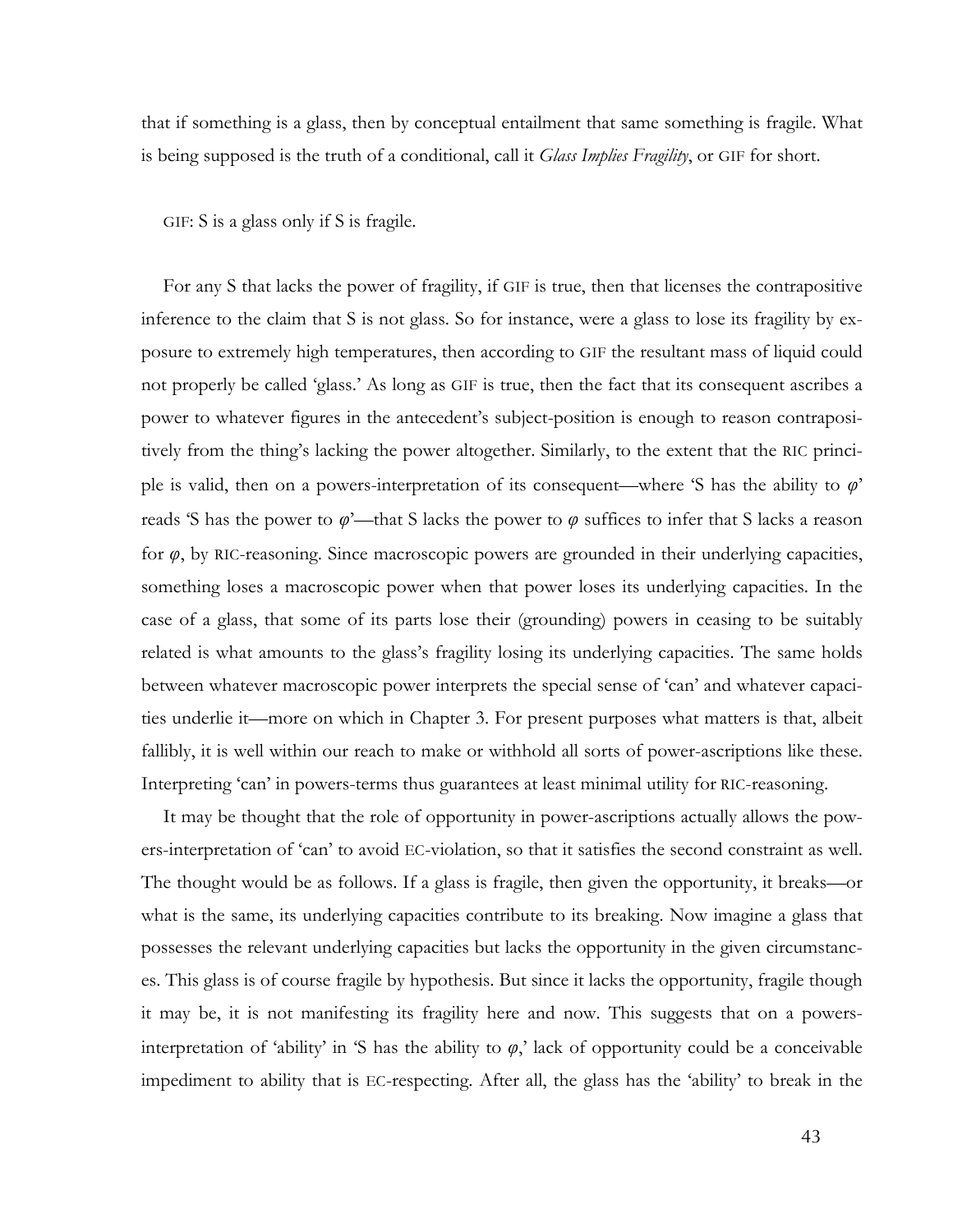powers-sense, even whilst its ability is impeded by a lack of opportunity. The thought, in effect, is that power-ascriptions in the consequents of true conditionals like GIF always have another guise signalling the presence of opportunity. Call this the *actualist* guise of the power-ascription that figures in its *potentialist* guise in GIF. For example, under the actualist guise GIF would look like this:

GIF (ACTUALIST): S is a glass only if S manifests its fragility.

Imagine again a fragile glass that in the given circumstances lacks the opportunity to break. It does not manifest its fragility, so the consequent of GIF (ACTUALIST) comes out false. Clearly, however, that the glass does not manifest its fragility does not thereby show that it is not a glass. So whilst contrapositive inference is intuitively supported by GIF, it is unsupported by GIF (ACTUALIST). Since the potentialist and actualist guises are guises of one and the same powerascription, and so one and the same sense of 'ability,' this sense of 'ability' allows impediments that do not rule out whatever having the ability is a conceptual condition of. In the case of GIF it is a condition of being a glass, whilst in the case of RIC it is a condition of reasons-possession. Attending to the role of opportunity in power-ascriptions leads to a distinction between their guises, and this shows how the powers-interpretation of 'can' avoids EC-violation. Or so the thought concludes.

Though this is an interesting attempt to understand how the powers-interpretation of 'can' avoids EC-violation, it sadly misses the mark. There are two reasons for this. First, the reference to guises of power-ascriptions is not coherent. It perhaps contains a kernel of truth, namely, that power-ascriptions say not only how things actually are with the object in question (i.e. it is powerful), but also how things could potentially be with it (i.e. its power could manifest in various ways). But, ultimately, that something has a power and that it manifests that power are two very different realities. Indeed the whole point of keeping powers in our metaphysical toolkits is that they can be had without being manifested. To say that these different realities are in fact one reality under different guises, or that judgments about these different realities are but different guises of a single power-ascription, is incoherent. The second reason is closely related to the first. If GIF is true, and GIF (ACTUALIST) is simply GIF but with the consequent appearing under a different guise, then it is not clear how contraposition could fail in one case but not the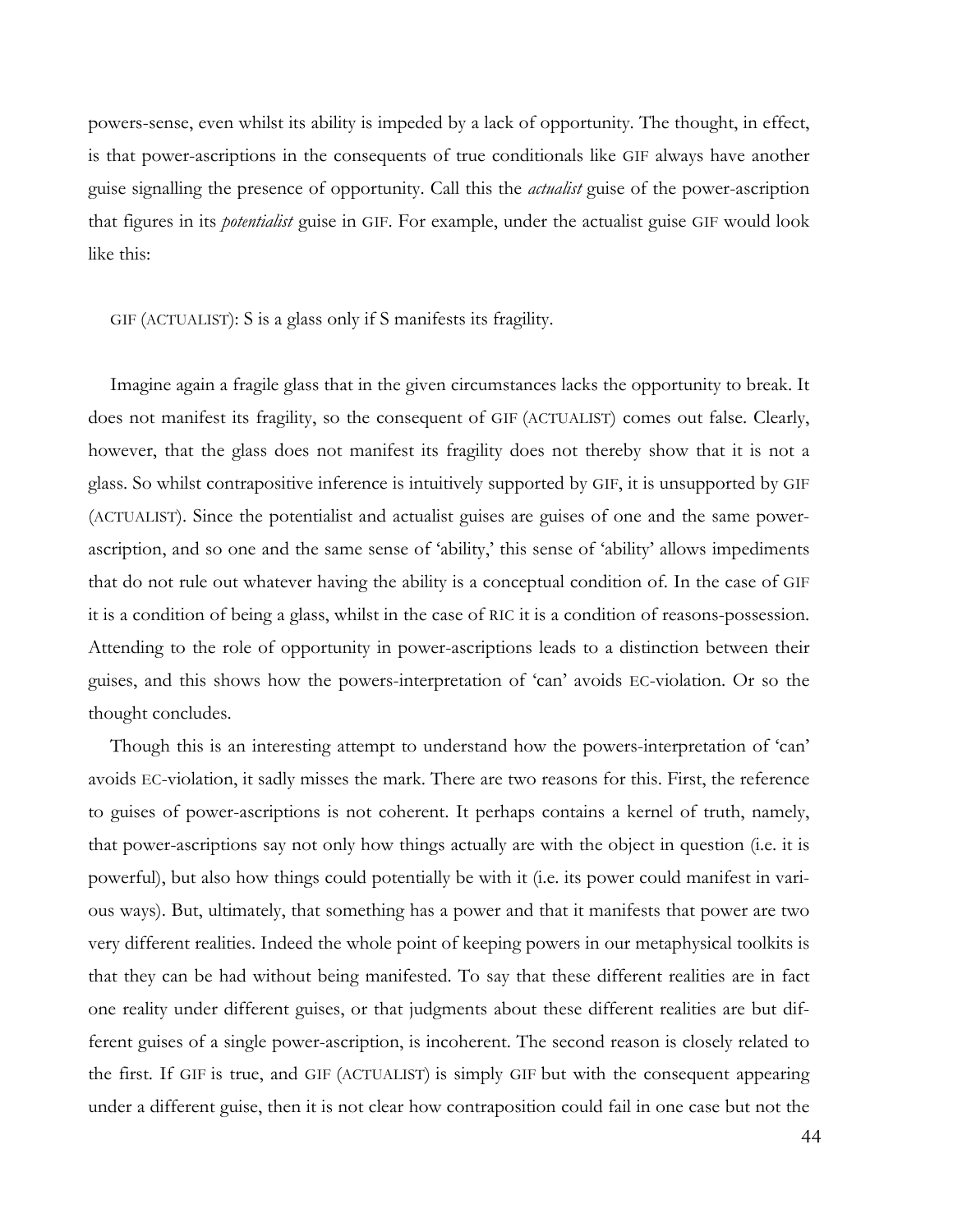other. Assuming the logical connective stays the same, there are two options. If the two guises are of the same sense, then there is simply nothing left to explain differences in inferential behaviour. If the two guises are of the same reality (i.e. they are like different senses), then only an intensional context could explain the difference, but there is none.

The correct explanation is that whilst GIF is true, GIF (ACTUALIST) is false. Reference to guises, and the related notion that different conclusions could be reached by the same premises and inference rule, is spurious. If the consequent of GIF (ACTUALIST) figures in a true conditional, it will look less like GIF and more like this:

GIF2: S, a glass, breaks like this, that, or the other only if S manifests its fragility.

What GIF<sub>2</sub> says is that for any given glass, its manifesting its fragility is a conceptual condition of its exhibiting a certain range of properties, e.g. breaking like this, that, or the other. As we have seen, powers manifest themselves in determinate ways only when their bearers find themselves in determinates of whatever determinable circumstances are written into the nature of the power in question. The effect of rendering the consequent of GIF2 in an actualist manner is to say that having an opportunity to break is a condition of a fragile glass's breaking. That is, a glass's having the 'ability' to break in the sense of having both the power of fragility (its underlying capacities) *and* the opportunity to break is a condition of a glass's breaking. In other words, GIF2 states a *power-* or *capacity-plus-opportunity* condition of a glass's breaking. Moreover, unlike GIF (ACTUALIST) but like GIF, the power- or capacity-plus-opportunity condition stated by GIF2 is also a true conditional.

Powers figure in the consequents of both GIF and GIF2, and they are both true conditionals. They are two different interpretations of the 'ability' an instance of S must have, as a conceptual matter, if it is to figure truthfully in the antecedent. GIF says it needs the 'ability' in the sense of being fragile, i.e., having the power to break. GIF2 says it needs the 'ability' in the sense not only of having but manifesting its fragility, which is to say, of having both the power and the opportunity to break. These different interpretations bring with them a formal distinction between the conditionals they enter into. This naturally raises the question whether RIC is more like GIF or GIF2 formally speaking. To be clear, the two conditional forms are as follows.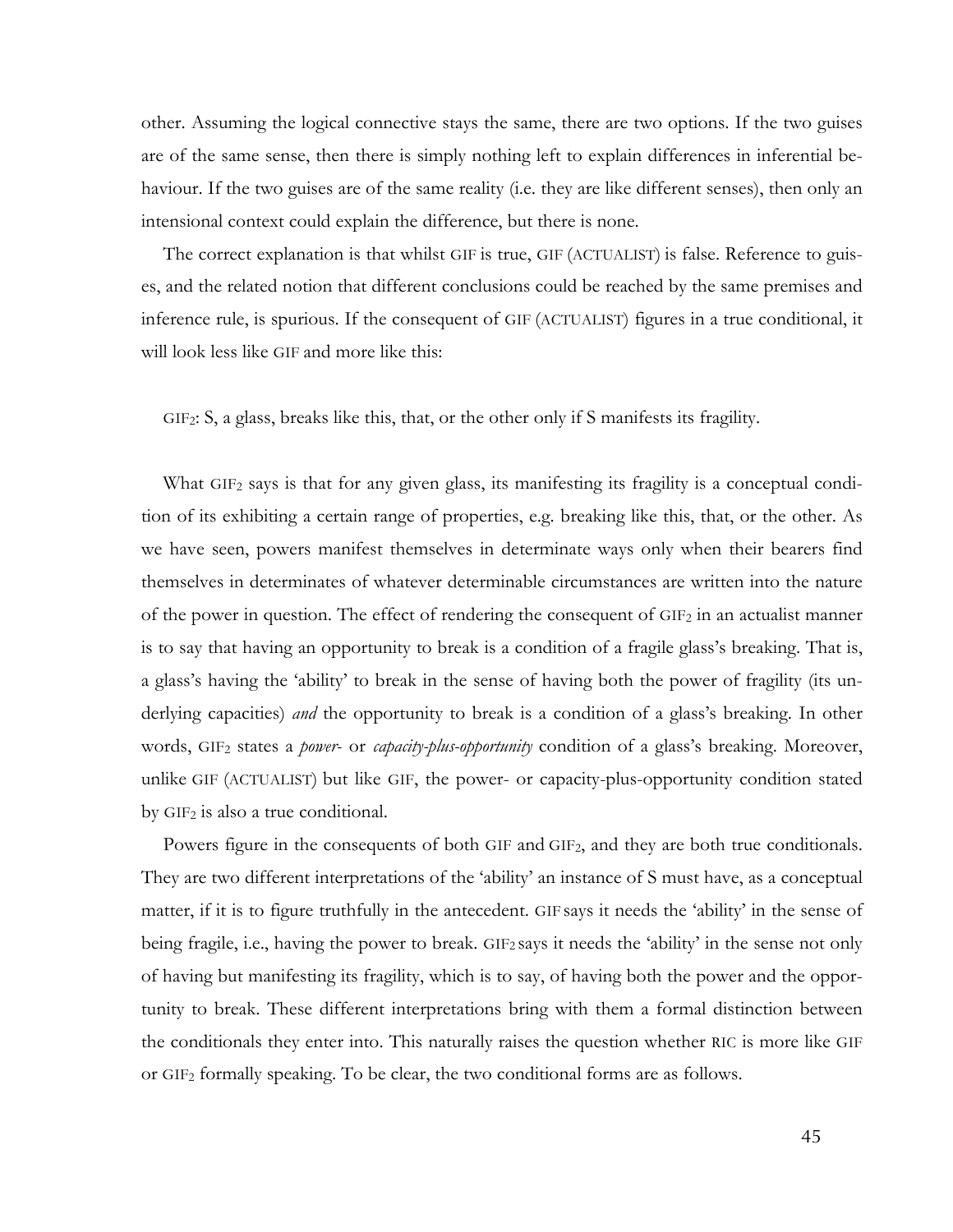FORM I: S is a K only if S has the power to  $\varphi$ .

 

FORM II: S, a K, has  $\psi_1, \psi_2, ..., \psi_n$  only if S manifests the power to  $\varphi$ .

So, is the RIC principle a FORM I or a FORM II conditional? To my mind it is pretty clear that RIC is a FORM II conditional, for two main reasons. For starters, much like the predicate '\_\_has  $\psi_n$ <sup>2</sup> in the antecedent of FORM II, the predicate '\_has a reason for  $\varphi$ <sup>2</sup> in RIC's antecedent picks out the properties of an object, rather than bringing it under a sortal like  $\frac{\ }{}$  is a K' as in the antecedent of FORM I. <sup>35</sup> Moreover, substitution instances of S in RIC are restricted to those of some sort K, namely, objects such as to have normative reasons (see Section 1.1). This feature of RIC also strongly suggests that it bears FORM II rather than FORM I. Those left unpersuaded by these formal similarities should note that in the context of my wider strategy there are also good theoretical reasons for opting for FORM II. Comparatively speaking, opting for FORM II loses nothing and gains something in terms of utility for RIC-reasoning. This is because where substituting one set of values into FORM I and FORM II yields two true conditionals, the FORM II conditional will be stronger than the FORM I conditional in the following way. Whatever leaves the consequent of the FORM I conditional unsatisfied leaves the consequent of the FORM II conditional unsatisfied, but not vice versa. As mentioned, FORM II conditionals express power- or capacity-plus-opportunity conditions, meaning that objects fail to meet them either when they lack the power or when they have the power but lack the opportunity. Whatever has the power but lacks the opportunity fails to meet the FORM II conditional but satisfies the FORM I conditional. So taking RIC in an actualist manner, that is, as a FORM II conditional, is sensible on both formal and theoretical grounds.

<sup>&</sup>lt;sup>35</sup> There is a discrepancy here as to why the properties picked out by RIC are reasons rather than determinate ways to *φ*. To anticipate the discussion a little, this can be resolved by noting the constitutive rationality of the RIC-relevant power. Minimally, this means that each of S's determinate ways of  $\varphi$ -ing  $(= \psi_n)$  stands under a normative reason, so that they each correspond to a normative reason to  $\varphi$  in a determinate way (= a reason to  $\psi_n$ ). Here I follow Randolph Clarke and Thomas Reed, who say that "A manifestation of a rational power is something done for a reason, something responsive to the normativity of reasons" (2015, 20n36). I have slightly adapted their dictum to reflect the fact that manifestations of rational powers admit of privation. That manifestations *stand under* normative reasons (and so being *in principle* responsive to them) seems to me to be what is common to all manifestations of rational powers, whether privative or non-privative.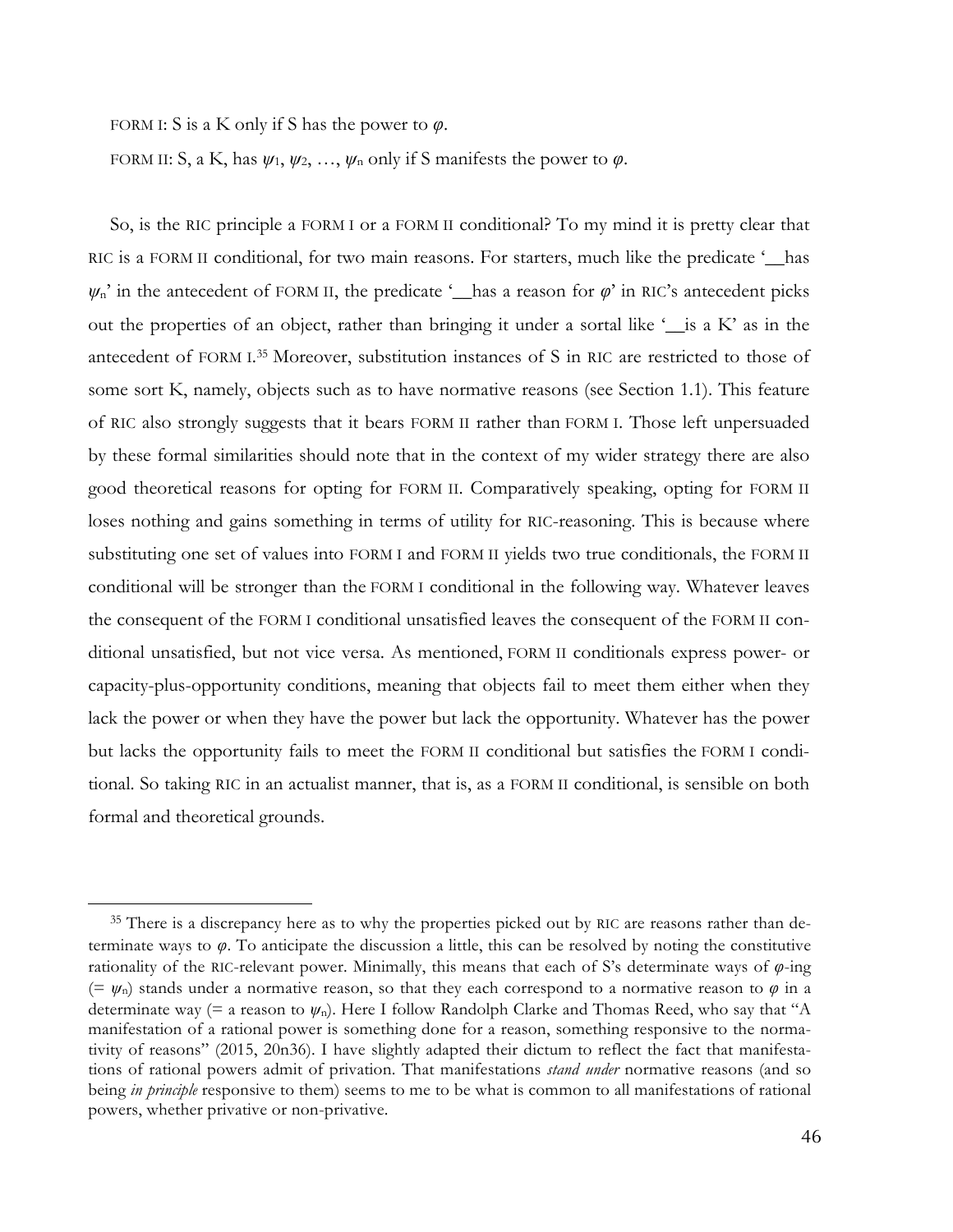Let me briefly recap the preceding points. The task of this Section is to explore the powersinterpretation of 'S has the ability to  $\varphi$ ' as it figures in RIC's consequent. The present suggestion is to do this in what I called an *actualist* manner, i.e., by reading 'S has the ability to *φ*' not as 'S has the power to *φ*' but as 'S manifests the power to *φ*.' In other words, RIC should be taken as a conditional of FORM II as opposed to FORM I. To do so is to read RIC as a power- or capacityplus-opportunity condition on reasons-possession.

Recall the twofold constraints on the special sense of 'can' outlined at the start of this Section, viz. utility for RIC-reasoning and avoiding EC-violation. What we have said about powers represents progress as far as the first constraint goes. There are, as we have seen, not one but two ways for 'S has the ability to  $\varphi$ ' read as 'S manifests the power to  $\varphi$ ' to come out false: where S lacks the power (the underlying capacities) altogether, and where S has the power but lacks the opportunity for it to manifest. So the actualist powers-interpretation of 'can' has plenty of utility for RIC-reasoning. That lacking either the power (the underlying capacities) or the opportunity to do some thing rules out having normative reasons bearing on that thing follows simply from reading the 'can' in RIC in powers-terms.<sup>36</sup> Disappointingly, however, no progress has been made in terms of the second constraint. Since both ways of falsifying 'S has the ability to  $\varphi$ ' read as 'S manifests the power to  $\varphi$ ' support contraposition, we have yet to discover any conceivable impediments to 'ability' in this sense that do not rule out reasons-possession. Quite how reading 'can' in powers-terms allows it to be EC-respecting remains as mysterious as ever.

With both lack of power and lack of opportunity ruled out, the only place that remains to look for conceivable impediments in virtue of which the powers-sense of 'can' is EC-respecting is, as it were, *in* S's power (its underlying capacities) itself. This may sound *ad hoc* given what I said, following Molnar, about powers more generally. Recall that if a macroscopic object (or its parts) possesses whatever capacities underlie its power to *φ*, then *ceteris paribus* given the opportunity it manifests its power to *φ*, and if it finds itself in circumstances that do not present an opportunity, then *ceteris paribus* it does not manifest its power to *φ*. On our powers-framework,

<sup>36</sup> In Section 2.1 we saw that the best compatibilist Reasons View thinks ability-ascriptions, in the special sense of 'ability,' are totally indifferent to conceivable physical impediments. If, as I ultimately suggest, the 'can' in RIC assumes the actualist powers-sense, then this has the following notable implication. Suppose S has the power to *φ* but cannot *φ* (in this sense of 'can'), and that S's *φ* is known to be physically impossible. Here, S lacks the opportunity to  $\varphi$  but the best compatibilist Reasons View may not infer that S lacks the opportunity to  $\varphi$  because  $\varphi$  is physically impossible (though it may well be).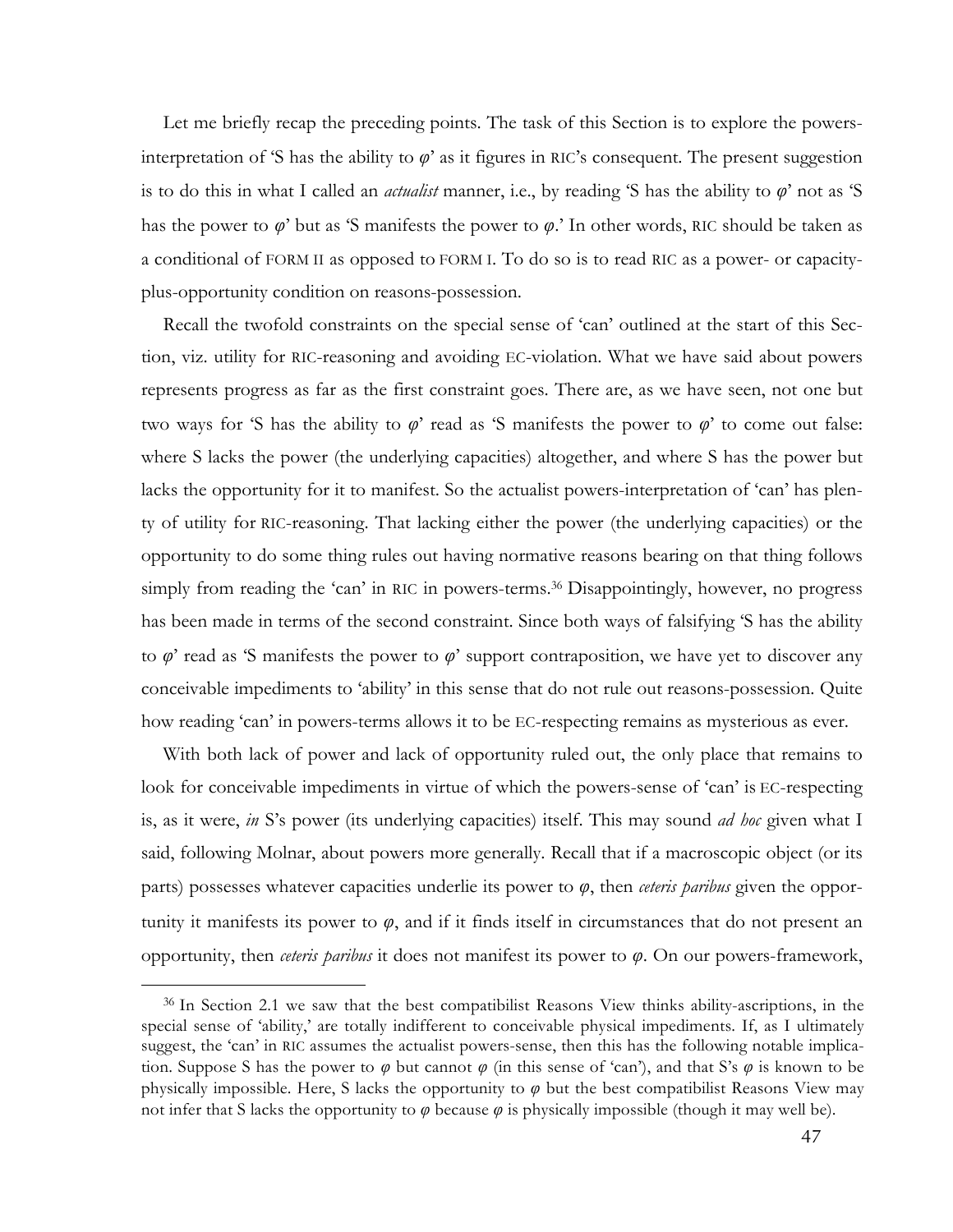then, there is no room for anything other than lack of opportunity to get between a macroscopic object's having a power and manifesting it. *A fortiori*, nothing about a macroscopic object's power (its underlying capacities) can do so. Does this not show that, to the extent that a macroscopic object has a power, the power (and so its underlying capacities) simply cannot harbour conceivable impediments within it, let alone EC-respecting ones?

Here I appeal to a quotidian observation often mentioned by moral and legal philosophers in similar contexts. People are rather prone to messing things up even when they possess the power and an opportunity presents itself. Premier league strikers have the power to score, despite being known on occasion to miss open goals. Albeit increasingly rarely, cabinet ministers have the power of oratory, despite being known on occasion to garble the message in set-piece press conferences. In these cases the failure to properly manifest powers of goal-scoring and oratory, respectively, is most plausibly attributed not to a lack of power or opportunity, but rather to an impediment to the proper manifestation of the power (and so the underlying capacities) itself. One way to sustain these appearances is to introduce a distinction between those powers (and underlying capacities) that are susceptible to impediments to proper manifestation even in the presence of opportunity, and those that are not. A premier league striker's power to score goals and a cabinet minister's power of oratory belong in the first group, whereas a glass's fragility belongs in the second. Not uncontroversially, but for reasons that will emerge, I call the former *two-way* powers and the latter *one-way* powers.

Although the distinction between one-way and two-way powers is genuine and fruitful, it is crucial not to overstate the difference. What we are now calling 'one-way' is nothing other than what we had been treating, following Molnar, as the generic concept of a power. Independently of any tacit contrast with two-way powers, to say a power is 'one-way' says nothing more than that it manifests itself given the opportunity—a feature in any case uncontroversially built into thought and talk about powers *per se*. 'One-way' was introduced to distinguish it from a *species* of power with additional differentiating features, which we called 'two-way.' In other words, strictly speaking, two-way powers are a species of one-way powers. For a property to be a two-way power, it must satisfy, minimally, the powers-framework's criteria for being a (one-way) power. This includes the fact that S manifests the power to  $\varphi$  if and only if S has the opportunity to  $\varphi$ . As such if S is in the right circumstances, so that S has an opportunity, but S's two-way power (its underlying capacities) are impeded in their manifestation, then it does not follow that S's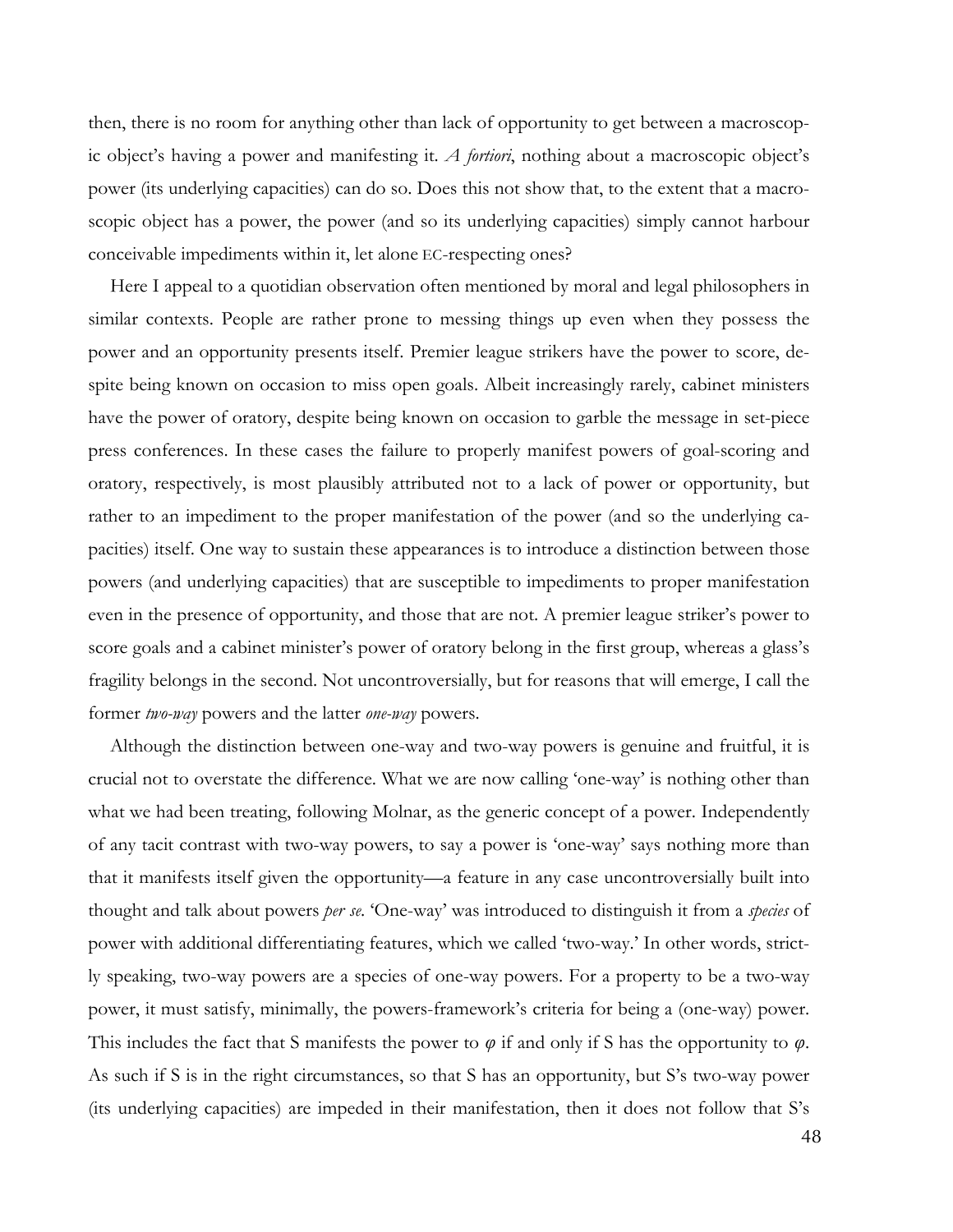two-way power does not manifest itself. As a species of one-way powers, two-way powers *always* manifest themselves in the presence of opportunity.<sup>37</sup>

What differentiates two-way powers is not that, given the opportunity, they may or may not manifest themselves. Rather, as indicated, what differentiates them is their susceptibility to impediment, that is: they manifest themselves better or worse *qua* whatever two-way powers they are. This explains why sometimes in the above, 'manifestations' came qualified with the word 'proper.' Impediments to proper manifestation of a power make its manifestations less proper—i.e., worse *qua* manifestations of the power manifested—not no manifestation at all. Since impediments to two-way powers (their underlying capacities) explain privative manifestations, but privative manifestations count as manifestations of those two-way powers nonetheless, impediments to 'ability' interpreted in *actualist two-way powers*-terms do not falsify 'S has the ability to *φ*' as it figures in the consequent of the RIC principle. Clearly, if 'S has the ability to *φ*' reads 'S manifests the two-way power to  $\varphi$ ,' and impediments to something's two-way power do not render suitable instances of this sentence schema false, then RIC-reasoning will not in these cases yield false instances of the antecedent 'S has a reason to *φ*.' So on the actualist twoway powers interpretation of 'can' there are conceivable impediments that do not rule out reasons-possession. This dispels the mystery about how the 'can' in RIC meets EC.

#### 2.3. Conclusion

 

In order for the Reasons View to satisfy the richer theoretical perspective, the REASONS CON-DITION requires a workable account of the conditions of reasons-possession. The overarching strategy of Chapter 2 was to employ RIC-reasoning to get at whatever sense of 'can' supplies the maximally non-trivial conditions of reasons-possession. The upshot of Section 2.1 was that the best Reasons View appeals to a special sense of 'can'—whether compatibilist or incompatibilist,

<sup>&</sup>lt;sup>37</sup> When Aristotle, to whom we owe the notion of two-way powers, says "where it is in our power to act it is also in our power not to act" (*NE* 1113b7), I read him as saying *both* action and inaction count as manifestations of one and the same power. Similarly, Aquinas, who picks up on the Aristotelian theme, distinguishes objects with two-way powers as those "capable of determination in several ways and to various things" (*Summa Theologica*, Ia-IIae, 49, 4), by which he means that any of the several ways count as determinations ( $=$  manifestations) of the same capability ( $=$  power).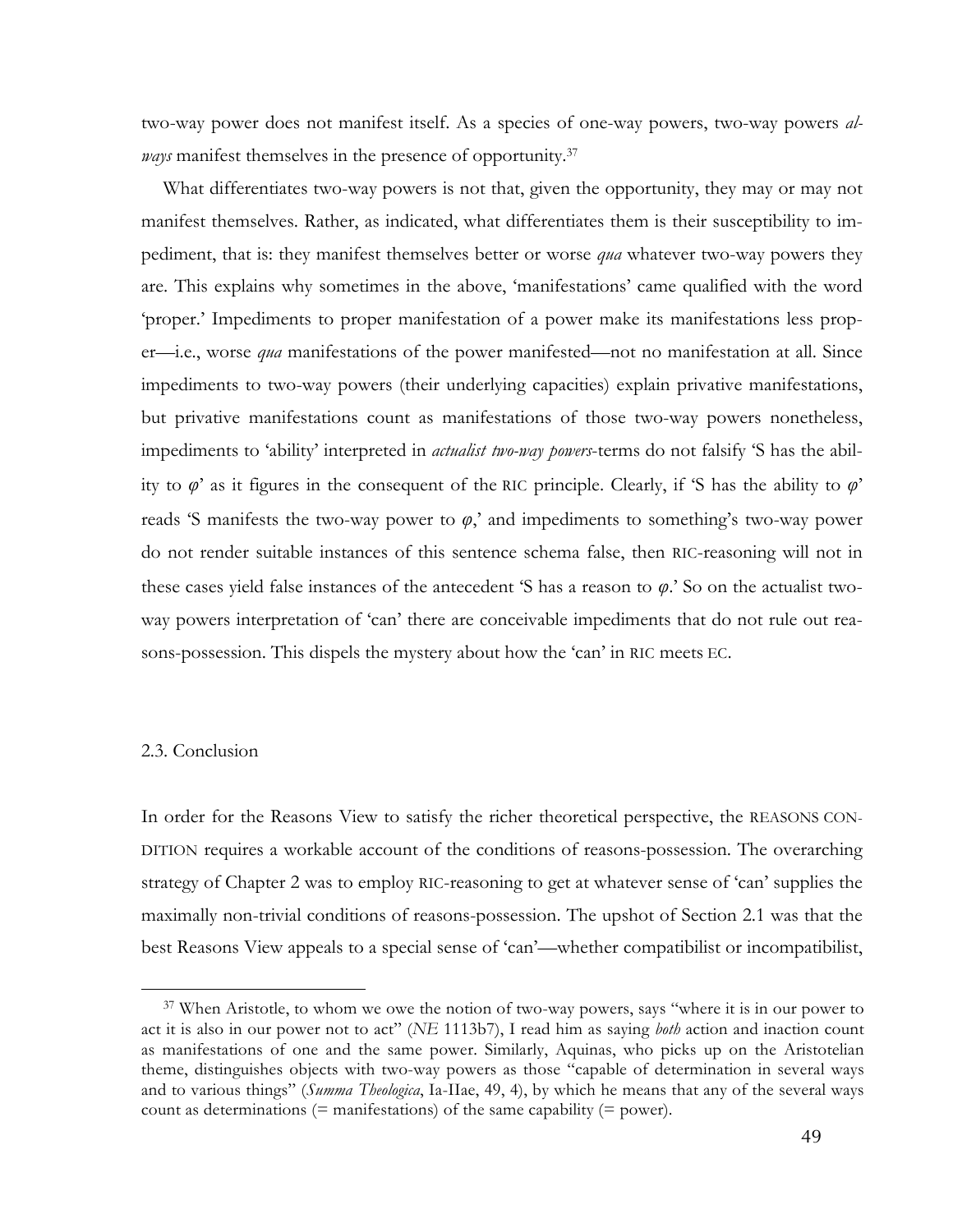and so whether the 'can' expresses physical or non-physical modality. The special sense of 'can' is valuable to the Reasons View because it has non-trivial utility for RIC-reasoning whilst avoiding EC-violation. In Section 2.2 I explained just how the special sense of 'can' meets these twofold constraints. It achieves this by bearing the powers-sense, more specifically the *actualist twoway powers*-sense. Objects such as to have normative reasons 'can' do a thing in this sense when they have the two-way rational power (and thus the underlying capacities) to do that thing plus the opportunity to do it. Like all powers, two-way powers *always* manifest given the opportunity, but those manifestations can be better or worse—they admit of privation. In other words, the major upshot of Chapter 2 is as follows. According to the best Reasons View it is a condition of normative reasons-possession, and so of moral responsibility, that rational power manifests itself (whether privatively or otherwise).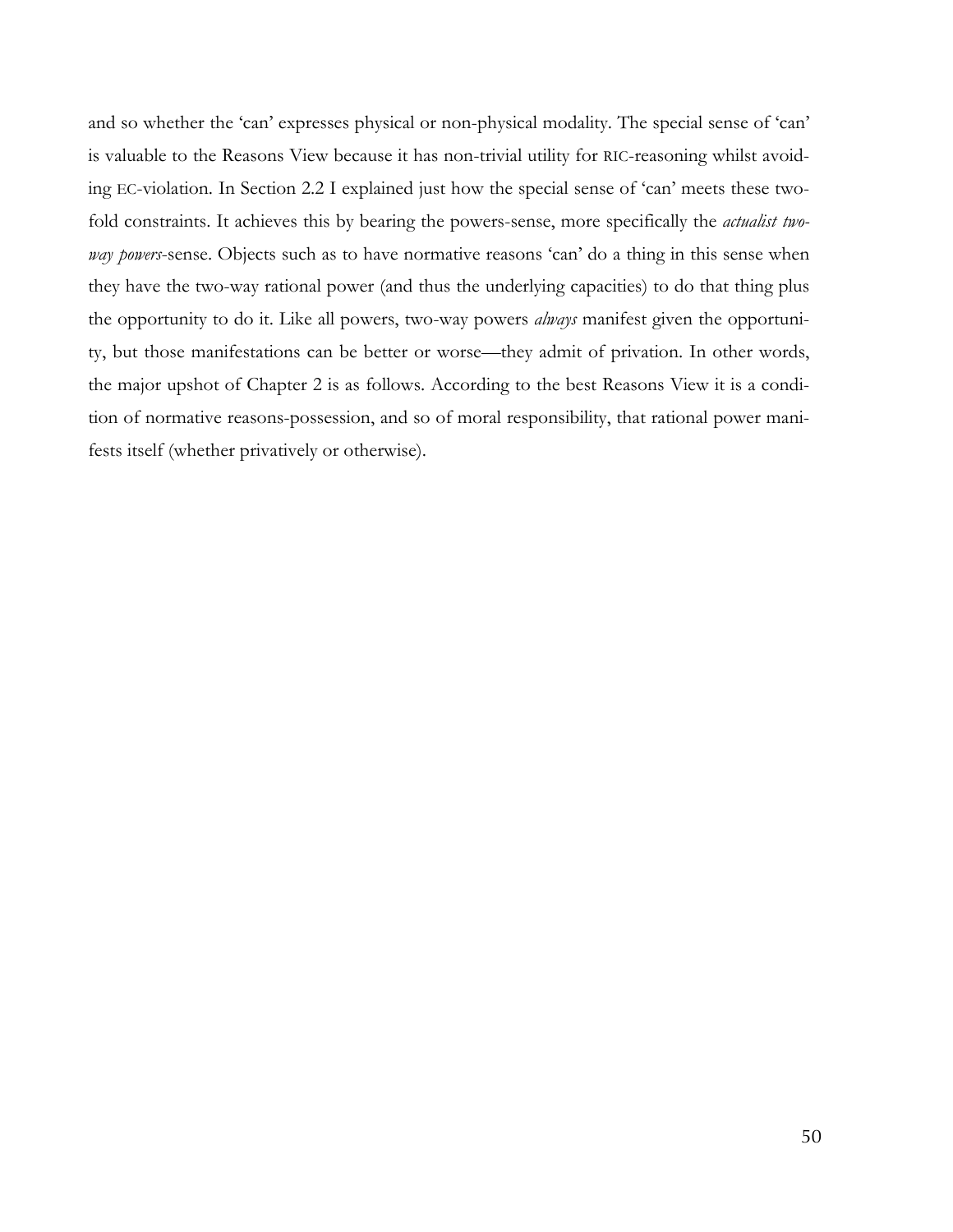# CHAPTER THREE

## *A Razian Reasons View*

## 3. Introduction

 

In Chapter 2, I argued that the best Reasons View operates with an actualist two-way powers account of the conditions of reasons-possession. Whatever is such as to have normative reasons 'can' do a thing in this sense when they have the two-way rational power to do that thing plus the opportunity to do so. Though the idea of a power- or capacity-plus-opportunity condition is not in itself unfamiliar, the 'actualist' gloss I gave it may understandably lead one to think that the best Reasons View must be a rather outlandish view.

The goal of this Chapter is to exhibit Joseph Raz's work as bearing structural features of the best Reasons View, and to build on materials he provides in light of this interpretation of what he is up to. Although the Reasons View that emerges will be a construction out of recognisably Razian materials, it will, of course, be my own Razian view as opposed to Raz's own. <sup>38</sup> Raz's work, though dense and difficult, undoubtedly enjoys wide influence in contemporary Anglophone philosophy. Hopefully my proposal's Razian spirit, together with its theoretical benefits, go some way to establishing that the best Reasons View is not as outlandish as it might first appear. Before jumping in, however, let me start off by supplying some motivation for interpreting Raz in this way at all.

My suggestion is that the basic machinery Raz invokes when explaining the relationship between reasons and rational power looks a lot like an account of the conditions of reasonspossession operating an actualist two-way powers-interpretation of 'can.' If this can be substan-

<sup>38</sup> In my usage, the 'Razian' stands to Raz in whatever relation what is commonly labelled 'Marxian' stands to Marx. So 'Razian' means something like 'Raz-inspired,' and does not suggest that whatever it qualifies is Raz's own view, or even necessarily that he would endorse it.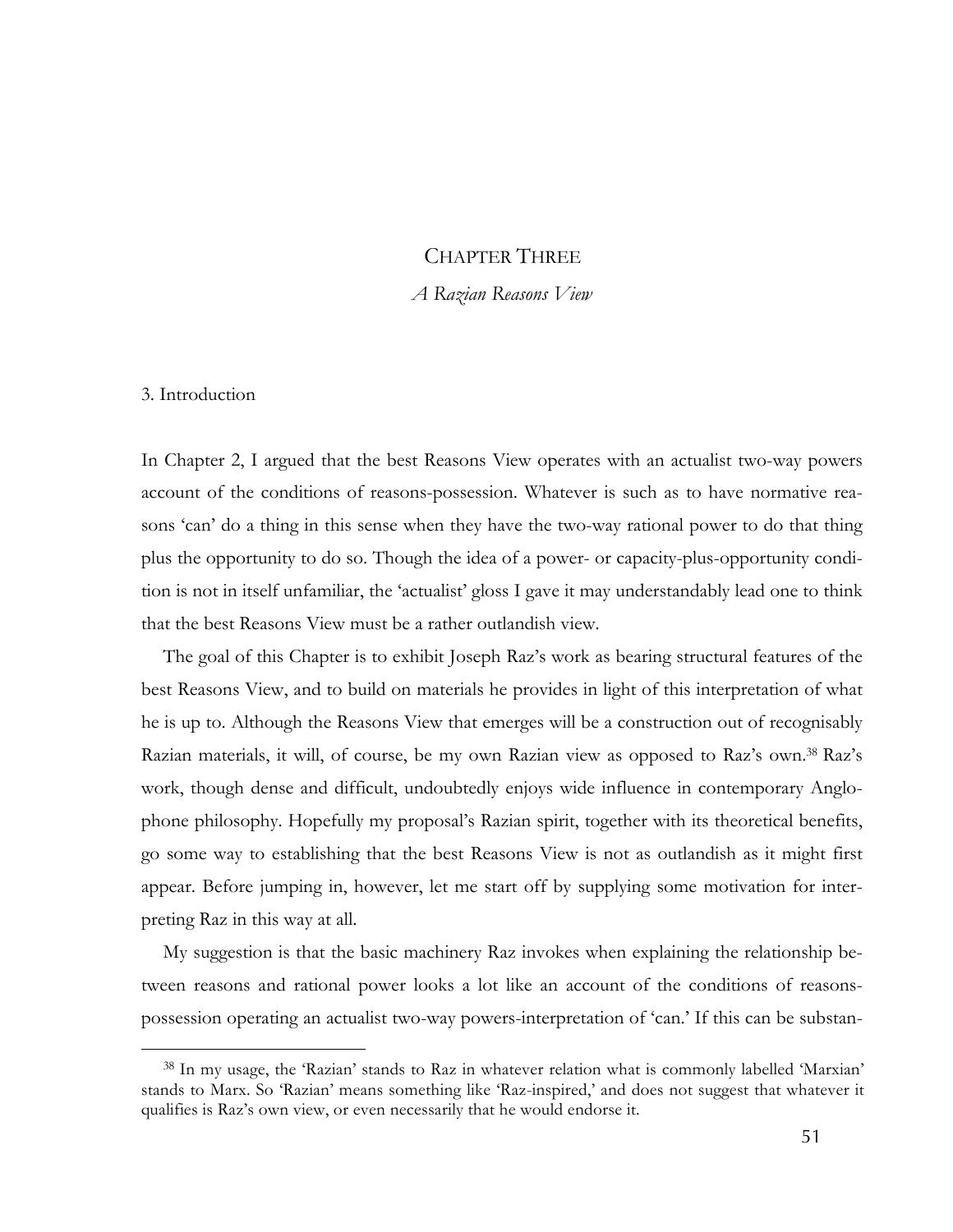tiated, it would evidence the stirrings of the best Reasons View in Raz, in turn supplying motivation for reading Raz's work along these lines. This is, admittedly, quite a bold suggestion, given the relative obscurity of the passages in which Raz lays out the machinery I have in mind. My hope is that closer examination of the relevant passages will make the suggestion more palatable, or perhaps, better still, even *prima facie* obvious. Here are the relevant passages, which I have divided into five chunks **[a]** to **[e]** for exegetical purposes.

"**[a]** Reason can malfunction. Therefore, reasons cannot be defined as what Reason recognizes and responds to. As Reason may fail there are criteria by which success and failure are determined, and they determine what reasons there are to be recognized. Put another way: **[b]** our rational powers are a general capacity to recognize and respond to facts that make certain responses appropriate, and **[c]** such facts are reasons because they can be recognized and responded to by our rational powers. […] **[d]** Reason does not make reasons into reasons (Reason is not a source of reasons). But **[e]** they are reasons because rational creatures like us can recognize and respond to them with the use of Reason." (2011, 86)

It is clear from **[a]**-**[e]** that Raz uses 'Reason' (capital 'R') interchangeably with 'our rational powers,' and that Reason is a power to *φ* given C, where determinates of *φ* are ways of recognising and responding to determinates of C (from **[b]** and **[c]**), and where determinates of C are facts that make certain responses appropriate (from **[b]**).39 In specifying determinates of C not just as facts but facts that make certain responses *appropriate*, Raz indicates that Reason is such as to manifest itself privatively, that is, to respond inappropriately to the same circumstantial facts (from **[a]** and **[b]**). He calls these privative manifestations 'malfunctions' (see **[a]**), and it is clear from the surrounding discussion that he takes 'functionings' correspondingly broadly to include manifestations, privative or otherwise, so that Razian functionings encompass malfunctionings too.<sup>40</sup> Hence it is because Reason is a two-way power that only those facts that

<sup>&</sup>lt;sup>39</sup> For further evidence that Raz's conception of Reason accords with something like our powersframework, see, e.g. 1999, 76-7.

<sup>40</sup> For the surrounding discussion, see Section 3.1.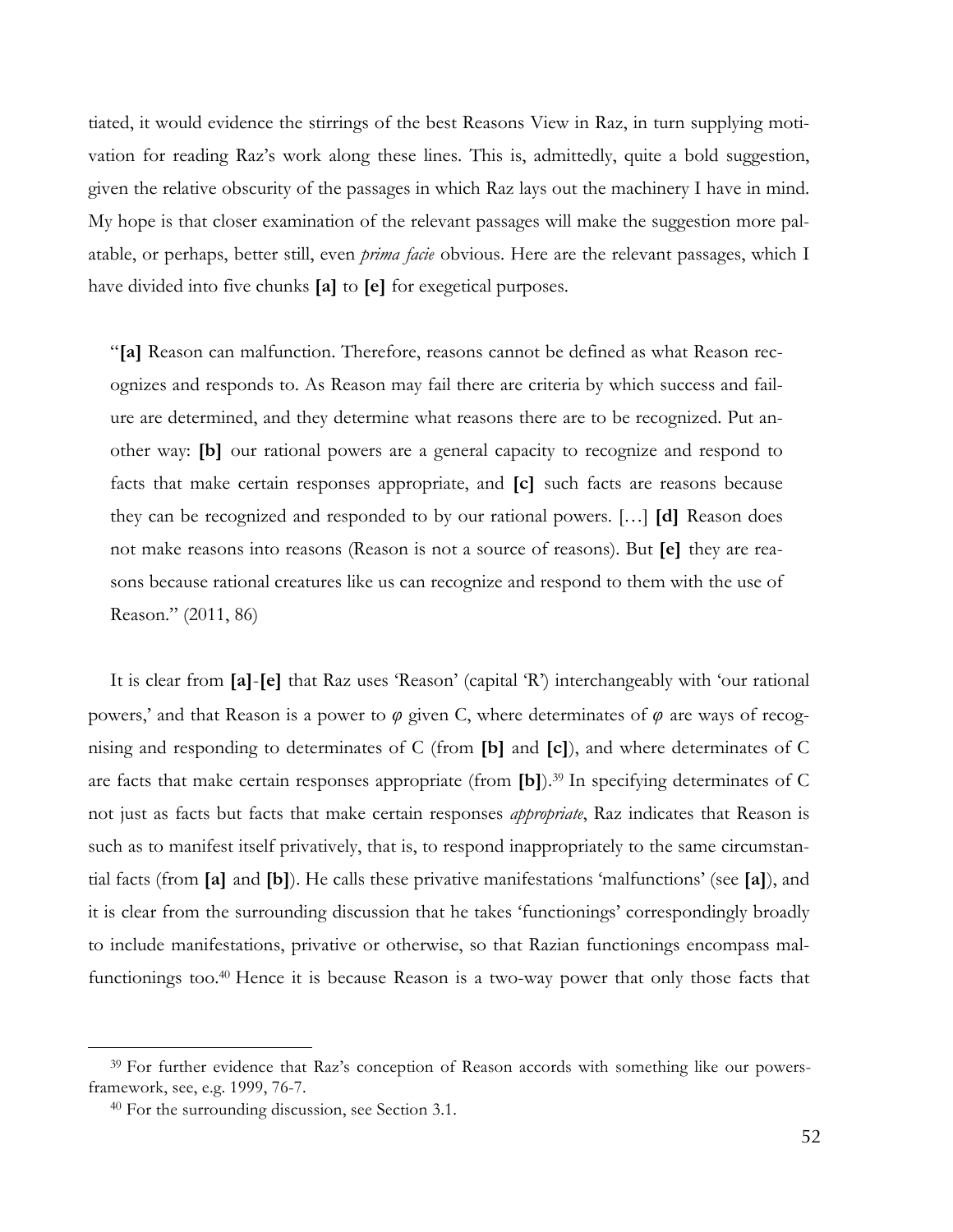make certain responses appropriate present determinate circumstances for its determinate manifestation (from **[a]** and **[b]**).

It may well be that any fact could in principle make certain responses appropriate for some possible organism. But for a concrete organism of a specific kind, not all facts can make certain of its responses appropriate, even in principle. So for concrete organisms of a specific kind, those facts constitute a subset of the set of all facts. As concrete organisms of a specific kind, our simply being endowed with the two-way power of Reason is therefore enough to deselect a range of facts as even *potentially* reasons, namely, those facts that do not make certain of our responses appropriate (this unpacks **[b]**). By the same token, each of us, depending *inter alia* on our spatio-temporal location, find ourselves faced with facts that do make certain of our responses appropriate—we find ourselves in determinates of determinable circumstances C. Faced with circumstantial facts that make certain of our responses appropriate, we manifest our Reason by recognising and responding to those very facts, privatively or otherwise. So chunk **[c]** is felicitously unpacked as follows. Concrete organisms faced with those circumstantial facts possess corresponding reasons because their Reason manifests itself in recognising and responding to those very facts, privatively or otherwise. In other words, the 'can' in **[c]** bears the actualist two-way powers-sense, which, in context, expresses a power- or capacity-plusopportunity condition of reasons-possession.

This makes sense of the difficult chunks **[d]** and **[e]**. <sup>41</sup> When Raz says that Reason does not make reasons into reasons, he should be read as saying that though endowment with Reason suffices to select certain facts as possible reasons—i.e. those that make certain of our responses appropriate—it does not *create* them in that character. Their existence as a subset of the set of all facts is independent of and presupposed by Reason's selecting them. This unpacks **[d]** in parallel with **[b]**. When Raz says they are reasons because we 'can' recognise and respond to them with the use of Reason, as he does in **[e]**, the 'can' here is that of power- or capacity-plusopportunity, in parallel with **[c]**. Admittedly, Raz opts to speak in terms of circumstantial facts *being* reasons in virtue of Reason, whereas I read him as making claims about when we *possess*

<sup>41</sup> Others have found these chunks difficult. Ulrike Heuer observes that they are in at least *prima facie* tension with one another (2013, 186). Doug Lavin highlights them as expressive of Raz's middle way between realism and idealism about reasons (2011, 368), and goes on, albeit sympathetically, to problematise this middle way.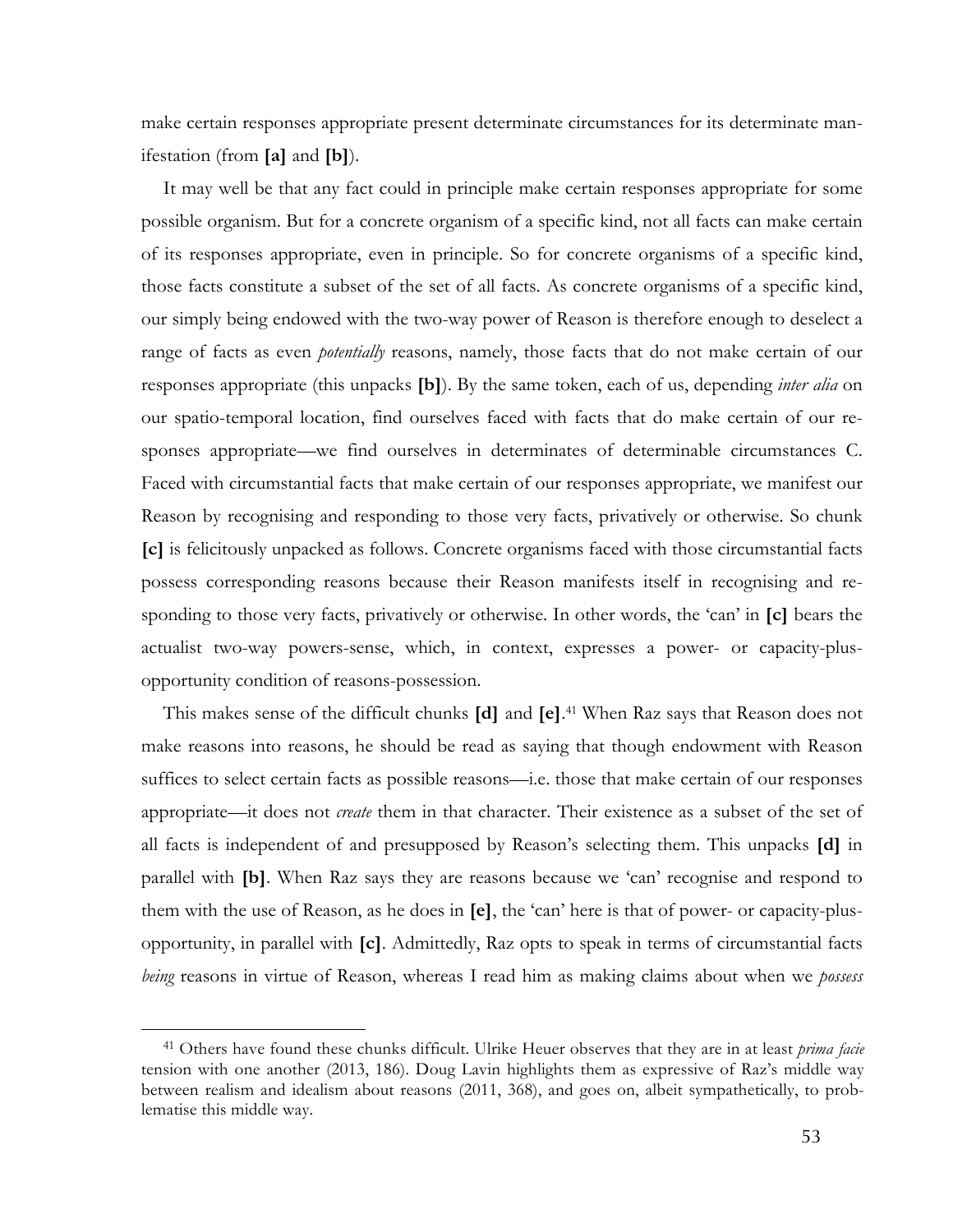reasons. But then again, not all facts that make certain of our responses appropriate are themselves reasons, and those that are receive that status by falling within the circumstances of concrete Reason-endowed organisms. Facts are only ever reasons in relation to such organisms, or to collections of them perhaps. That is, they are only ever reasons in relation to some S that has them. It may be ungrammatical to speak of the 'having' of circumstantial facts. But we certainly do 'have' circumstances.

This concludes my attempt to motivate reading Raz's work as a best Reasons View in the first place. As mentioned, this Chapter's goal is to further exhibit Raz's work as one such view, and to develop my own Reasons View out of Razian materials in light of explicit acknowledgement of this character of his work. Recall that for the best Reasons View, there are two ways for S not to have a normative reason to *φ*: by lacking Reason altogether, and by lacking the opportunity to *φ*. Section 3.1 investigates these aspects of Raz's work. After briefly considering what Raz says about *total* lack of Reason, I suggest that he overlooks the distinction between total and *partial* lack. The rest of Section 3.1 is dedicated to building the notion of partial lack into a Razian Reasons View. Doing so involves sustained reflection on the practical-rational profile of what often gets labelled 'disability,' revealing it to be a specific form of lack of *opportunity*. This yields an attractive way of circumscribing those passages of life that count as Reason's manifestations from those that do not, in turn deepening our understanding of the best Reasons View itself.

The best Reasons View says that in the absence of neither Reason nor an opportunity to manifest, Reason manifests itself (privatively or otherwise). Section 3.2 considers what goes on when Reason manifests itself privatively, or in Raz's terms, Reason's *malfunctionings*. The Section begins by presenting and rejecting the distinction between core and ancillary capacities lying at the heart of what Raz says about malfunctioning. I go on to reconstruct a functionally parallel distinction out of Razian materials, and walk through how it may be used to introduce familiar practical-philosophical terms of art: non-accidents (intentional or reckless), carelessness (including negligence), pure accidents, fault, and excuses. In closing, I offer some programmatic remarks about how my Razian Reasons View can accommodate resultant moral luck and strict liability in law.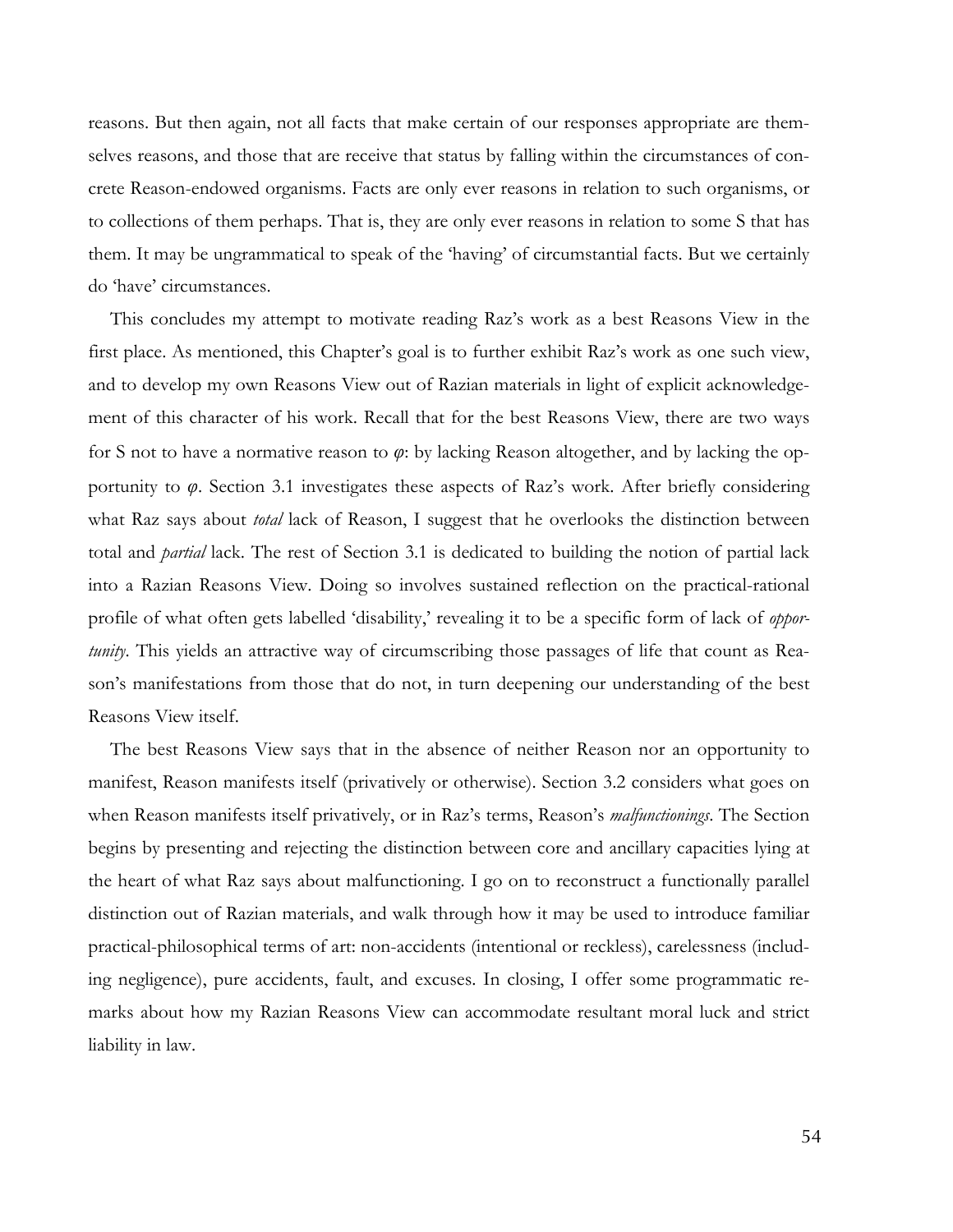### 3.1. 'Can'-Not: Lack of Power or Opportunity

 

According to Raz, Reason—or 'capacity-rationality,' as he sometimes calls it—is immediately grounded in a constellation of subcapacities, such that lacking any one of them leaves an organism without Reason altogether (1999, 68-9).<sup>42</sup> There are, of course, palpable barriers to conceptualising the relevant subcapacities' diverse functions very clearly, so listing them will inevitably be an impressionistic exercise to be taken without comprehensive or eternal ambitions. With this caveat in place, and loosely organising Raz's own list, I assume in what follows that the subcapacities include *inter alia* perceptual-attentional, motor, cognitive-emotional and volitional capacities.

Recall that on our powers-framework (see Section 2.2), a macroscopic object's powers are 'derivative' in that they are immediately grounded in underlying capacities, where underlying capacities are further powers either of that macroscopic object itself or of some of its suitably related parts. For instance, the capacities underlying a glass's fragility will be located in its suitably related parts—its atoms and molecules, say, in some specific arrangement. By contrast, the subcapacities underlying a concrete organism's Reason are probably better located in the whole rather than its parts. No parts of a concrete organism are themselves the bearers of perceptualattentional or cognitive-emotional capacities (say), even if these grounding powers are grounded in yet further powers of the organism's parts (perhaps anatomically circumscribed). In any event, the fact that Raz grounds Reason in various subcapacities further buttresses the claim that his work exemplifies the best Reasons View.

For Raz, then, total lack of any of the subcapacities suffices to remove Reason from its bearer. It is important to be clear about what exactly this means. *Total* lack is not *partial* lack. This is

<sup>42</sup> This makes Razian Reason *concrete* rather than *abstract*, avoiding fallacies associated with the notion of abstract rational power. Only if it is concrete does it make any sense to say that rational power lacks the opportunity to manifest itself on a given occasion. The very abstractness of abstract rational power presumably lets it float free of constraint by anything so worldly as opportunity. Compare Maria Alvarez's discussion of the rational power of agency. Manifestations of agency, she says, require *inter alia* "the opportunity to  $\varphi$  and the opportunity not to  $\varphi$ " (2013, 108), so that whether it manifests or not "will be up to me" (*op. cit.*, 110). But, as we saw in Section 2.2, the same determinate circumstances cannot present powers with both the opportunity to manifest *and* not to manifest. So perhaps Alvarez means that manifestations of agency require the opportunity to  $\leq \varphi$  or not- $\varphi$ . But then all conceivable circumstances present an opportunity for manifestation, that is: agency floats free of opportunity altogether.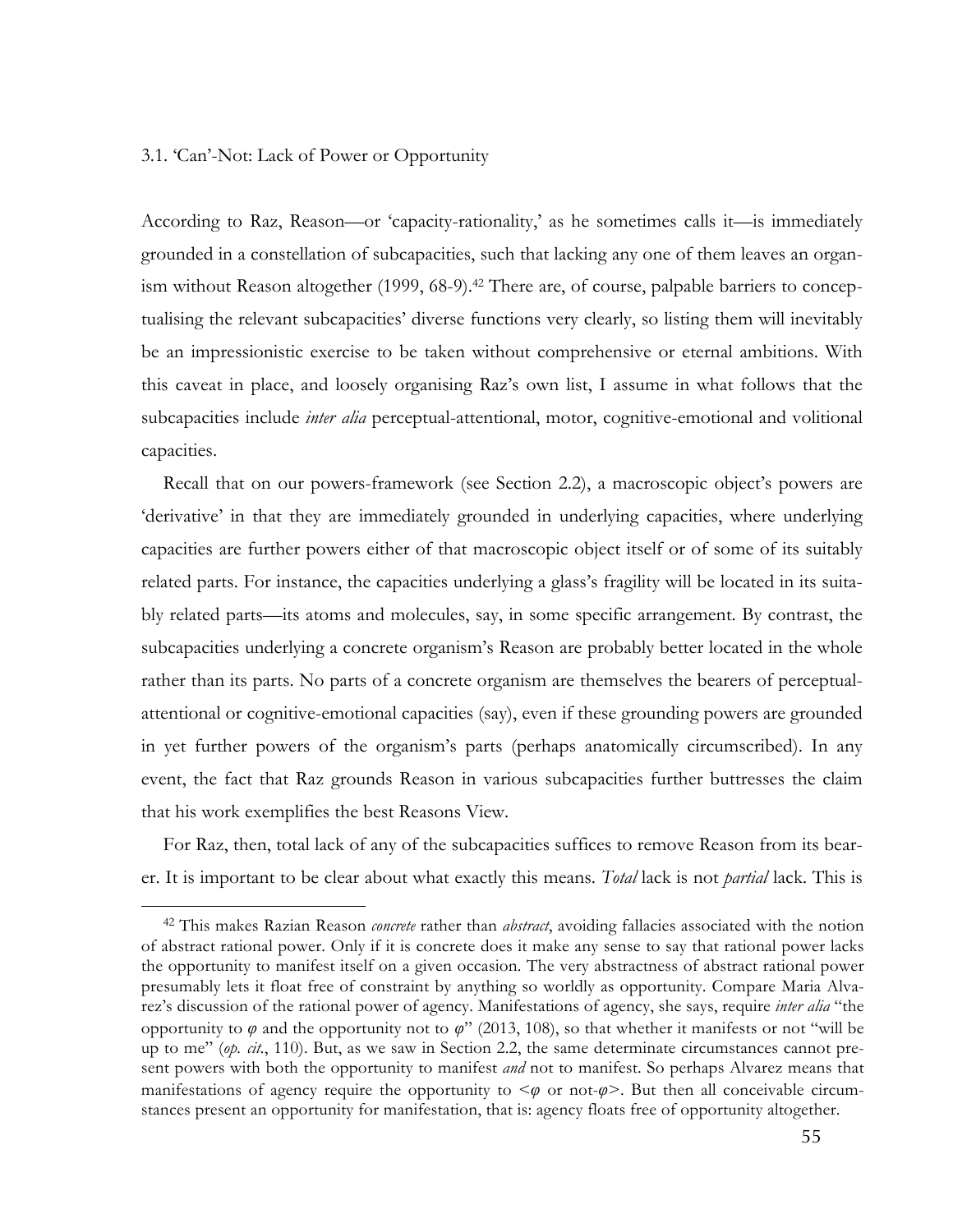a crucial distinction I believe Raz overlooks, but which can be constructed out of materials he provides. The absence of the notion of partial lack can be brought out by reflection on the place within Raz's picture of what contemporary Anglophone political culture calls 'disability'. Raz gives the following as a case of total lack of volitional capacity: "Someone who lacks a minimal capacity to make up his mind about anything […] lacks capacity-rationality" (1999, 69). This description evokes those living with certain forms of profound cognitive impairment or of mental disorder. Indeed, this reading makes natural Raz's subsequent contrast with people who merely "constantly vacillate, finding it always difficult to make up their minds," and who are on that account criticisable (ibid.). But cognitively impaired and mentally disordered people certainly do not lack Reason altogether, nor are they typically thought criticisable for those *φ* affected by their respective conditions.<sup>43</sup> Similarly, of perceptual-attentional and motor capacities, Raz says that so long as they are not totally lacking, then "lacking the ancillary [i.e. perceptualattentional and motor] capacities may impede the exercise of rationality" (*op. cit.*, 68n2).44 This suggests that persons living with visual impairment or motor disorder (say) manifest their rational power privatively if they fall short of some  $\varphi$  due to their condition. Once again, this does not seem to get things quite right.

What the examples show is that, for Raz, disability sits awkwardly between total lack and privative manifestation. Without a further distinction between total and partial lack, Raz's work does not accommodate disability very well at all. Raz and I agree that total lack of any of the subcapacities, if such there can be, suffices to remove Reason from concrete organisms. To my imagination there could be no condition observable of any person, nor behaviour they could exhibit, which would satisfy this description with anything approaching certainty—other than the condition of death. Conversely, as I understand it, partial lack of any or all of the subcapacities leaves Reason perfectly intact. To get a better grip on partial lack and its possible location within a Razian Reasons View, I will first give a tour of the relevant areas of Raz's work, and

<sup>&</sup>lt;sup>43</sup> If members of these groups are said to lack Reason altogether, then, for Raz, they will no longer count as persons, since "Rationality [i.e. capacity-rationality] makes us into persons" (*op. cit.*, 68). Needless to say, though neither option satisfactorily accommodates members of these groups, this particular option comes with especially troubling moral consequences.

<sup>44</sup> By 'ancillary' subcapacities, Raz means those of Reason's underlying capacities "which do not directly contribute to our rationality," in contrast with those that do, e.g. cognitive-emotional and volitional capacities (*op. cit.*, 68-9). Here, 'rationality' carries the sense in which our failing to exhibit it makes us criticisable. Section 3.2 problematises this distinction between core and ancillary subcapacities.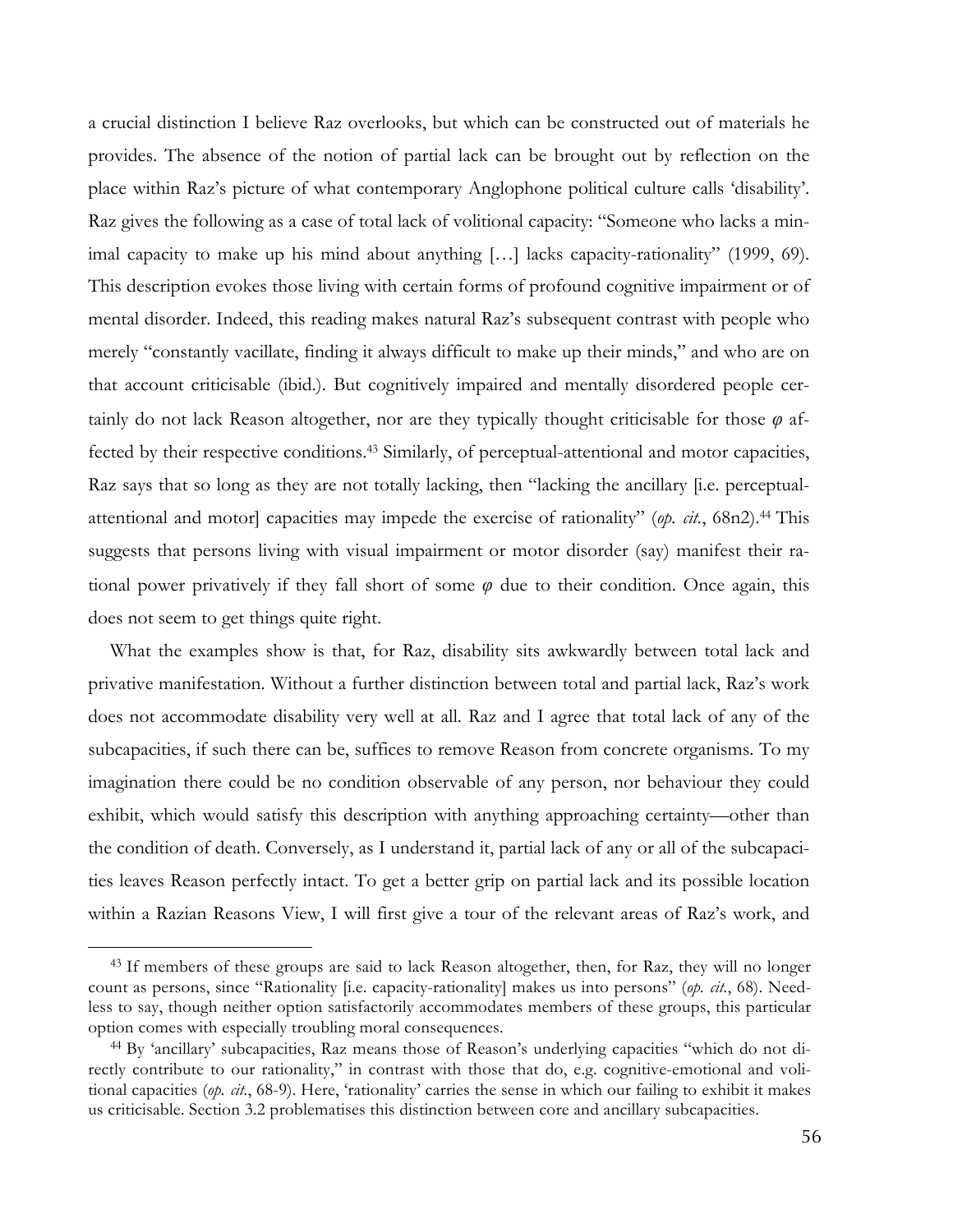then elaborate upon the opportunity-conditions of functionings of Reason and its underlying subcapacities.

Since, as I contend, Raz's work exhibits structural features of the best Reasons View, it is no surprise that he believes responsibility is a matter of rational power's manifestation—or as he would say, Reason's functioning—as expressed in the following principle:

"**Rational Functioning Principle**: Conduct for which we are (non-derivatively) responsible<sub>2</sub> [i.e. the sense of 'responsibility' we are after] is conduct that is the result of the functioning, successful or failed, of our powers of rational agency, provided those powers were not suspended in a way affecting the action." (2011, 231)

The point of Raz's principle is to explain responsibility not only for conduct guided by Reason, but also for unintentional omissions and actions—in short: *accidents* (*op. cit.*, 243). This is why functionings come qualified as "successful or failed." They are manifestations of rational power such as to admit of privation, as per the best Reasons View's account of the conditions of reasons-possession. In turn, for Raz, conduct counts as Reason's functioning if it falls within what he calls the *domain of secure competence*. All such conduct is our responsibility, again in keeping with the best Reasons View. Hence Raz says, "we are responsible<sub>2</sub> because we are rational agents, but only for those actions […] regarding which our capacities of rational agency were available to us," where those actions are available to our capacities "so long as they belong within our domain of secure competence" (*op. cit.*, 246). It is crucial to note Raz's repeated reference to different persons' *respective* domains of secure competence, which indicates that what falls within the domain of secure competence can differ for different persons occupying identical circumstances (*op. cit.*, 245).45

Given that functionings of Raz's Reason are such as to include malfunctionings, a concrete functioning might look like anything from solidly *φ*-ing, through *φ*-ing so badly that it cannot in good faith be called *φ*-ing, all the way through to doing nothing whatsoever. This invites the

<sup>45</sup> He does however complicate this by suggesting that there is usually a community-relative "basic domain of common competence" beyond which "individuals develop further more advanced competences" (*op. cit.*, 247), and that it is justified to hold people to reasonable social expectations about what falls within this community-relative domain (ibid.).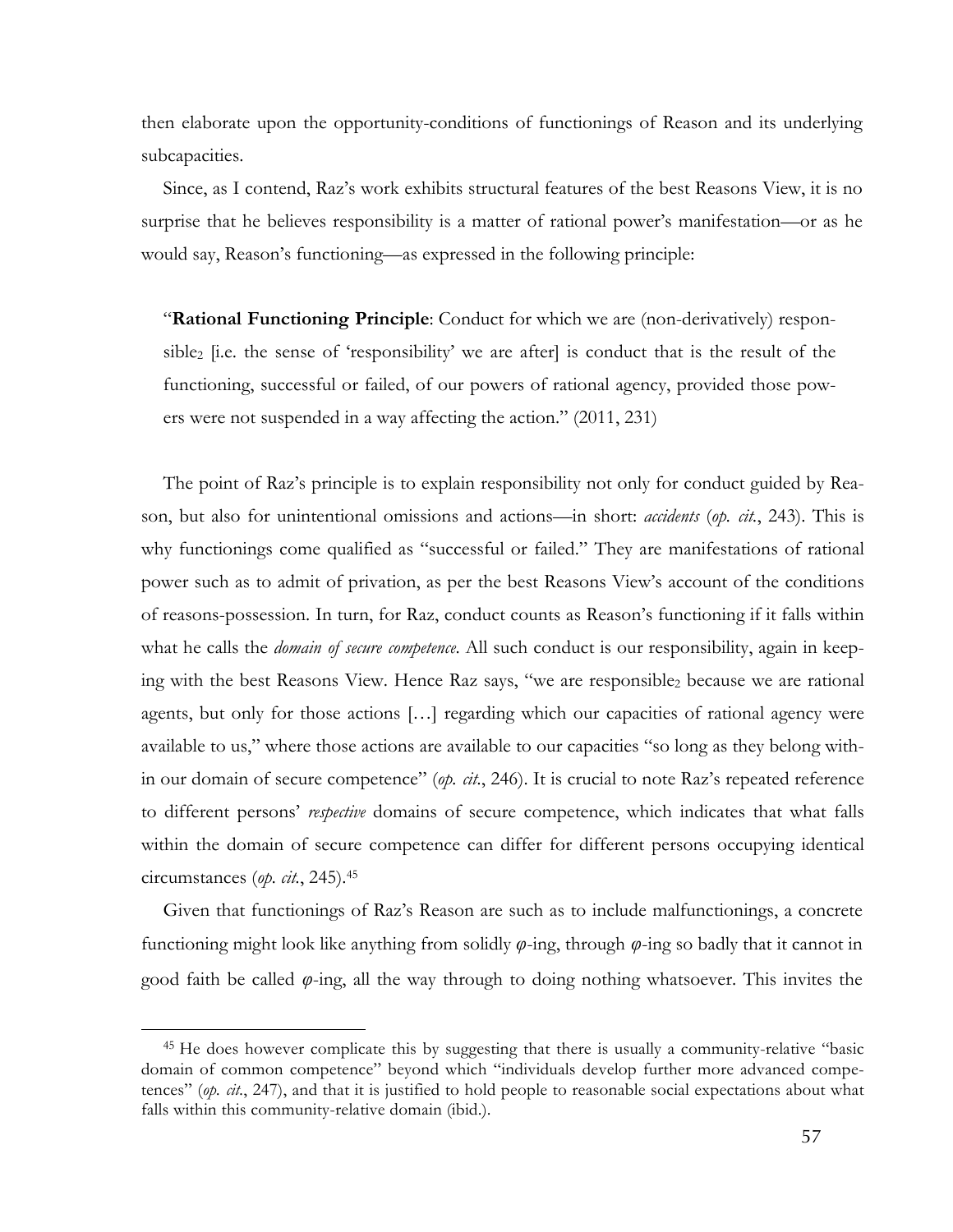question how to distinguish those passages of concrete Reason-endowed organisms' lives that count as its functionings—and therefore its responsibility—from those that do not (if any do not). At least part of the point of Raz's domain of secure competence is to answer just this question. The domain of secure competence, he says,

"[M]ark[s] the most basic domain in which agents' rational powers are available and functioning (as they automatically are when available), even though not always perfectly." (*op. cit.*, 250)

Clearly, then, Raz's point with the domain of secure competence is at least partly to circumscribe Reason's functioning, and with it, the matter of responsibility. Recall that for the best Reasons View, it is the presence or absence of opportunity that circumscribes manifestations of rational power (privative or otherwise), and those manifestations in turn conceptually condition reasons-possession, and with it, responsibility. So interpreting Raz's work as a best Reasons View recommends understanding the domain of secure competence in terms of opportunity. But does what Raz says sustain this way of seeing things?

According to our powers-framework, whatever a macroscopic object S lacks the opportunity to do cannot count as manifestations of S's power P (to *φ* given circumstances C), whereas everything else must so count. S has the opportunity to *φ* when, and only when, *ceteris paribus*, S's determinate circumstances present *all* the capacities underlying P with the opportunity to make their respective contributions to *φ*. The *ceteris paribus* clause indicates that determinate values of C are *normally* sufficient to present an opportunity for the underlying capacities to do their respective bit. Suppose a concrete organism S possesses Reason (a two-way rational power to  $\varphi$  given C) and has the opportunity to  $\varphi$ , so that S manifests its two-way rational power to  $\varphi$ , whether privatively or otherwise. In that case, S is in such circumstances that, normally, none of S's underlying subcapacities lacks the opportunity to do its bit. To see how this is supposed to work, consider the following unfortunate scene.

EARPHONES: After a long day of Zoom calls, Bob is about to enjoy a quiet vape out of his second-floor window. He is just in time to see a sentimental urn topple and fall from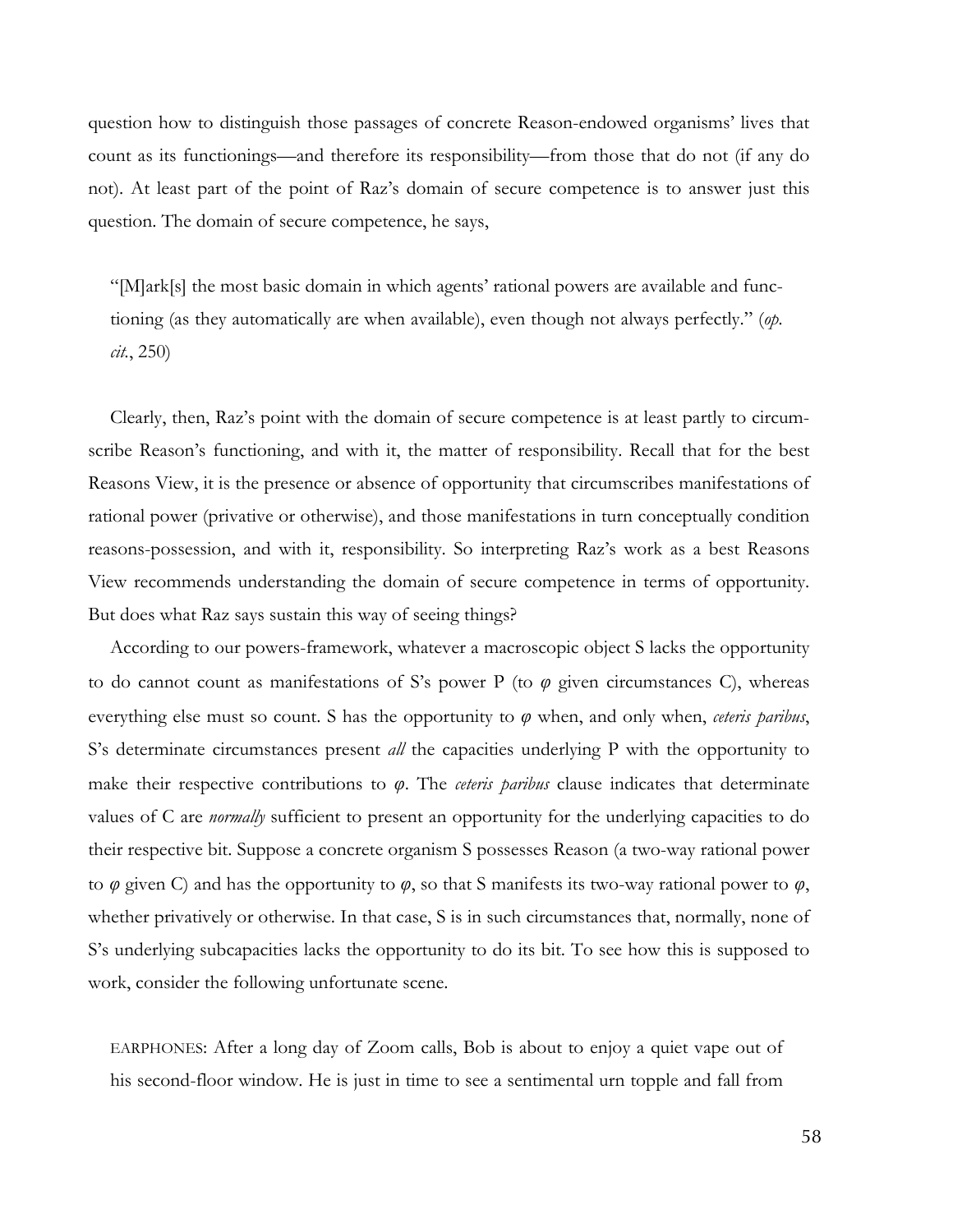the opposite window of the flat across the road. Down on the pavement below, Passerby happens to be passing by. She will catch the urn if alerted of its falling. Bob shouts to alert Passerby, but she has earphones in. She fails to hear Bob's shout, and the urn smashes on the pavement, kicking up a cloud of ashes.

It is uncontroversial that Bob lacks the opportunity to catch the sentimental urn. This is because, normally, the motor and volitional capacities of someone in his circumstances lack the opportunity to contribute to their catching it. By the same token, he does have the opportunity to alert Passerby down below—an opportunity he takes. Unlike Bob, but again, by the same token, Passerby does have the opportunity to catch the urn, since the perceptual-attentional capacities of someone in such circumstances do not normally lack the opportunity to contribute to catching the urn. Unlike Bob, then, Passerby's failure to catch the urn manifests their rational power to do so, because Passerby but not Bob has the opportunity to do so. Of course, in failing to catch the urn, Passerby manifests their rational power privatively.46

Reference to the 'normalcy' of circumstances built into our powers-framework makes the best Reasons View's notion of opportunity *universal* in the following sense: different persons occupying determinates of one and the same determinable circumstances do not differ in the opportunities presented to rational power. As we have seen, Raz's domain of secure competence is not like this. What falls within it is *individualised* in the sense that this could differ for different persons in determinates of the same determinable circumstances. This is why Raz's domain of secure competence cannot be straightforwardly understood in terms of opportunity. Here I will argue that Raz has gone astray, not only *qua* Reasons View, but also by his own explicit lights. That *the* domain of secure competence is really *a* domain of secure competence strikes me as not only wrong, but in fact at odds with other things Raz says about it. Let us return to EARPHONES above. For Raz, it is possible that catching the urn falls beyond Passerby's domain even as it falls within the domain of another passerby with earphones in, regardless of

<sup>46</sup> This is to say Passerby does indeed have a normative reason to catch the urn, and therefore, absent further qualification, that Passerby is responsible for failing to catch the urn according to the Reasons View. It may be thought offputtingly harsh that Passerby comes out responsible. But here, as in Chapter 1, this is not (yet) to say Passerby is *blameworthy*.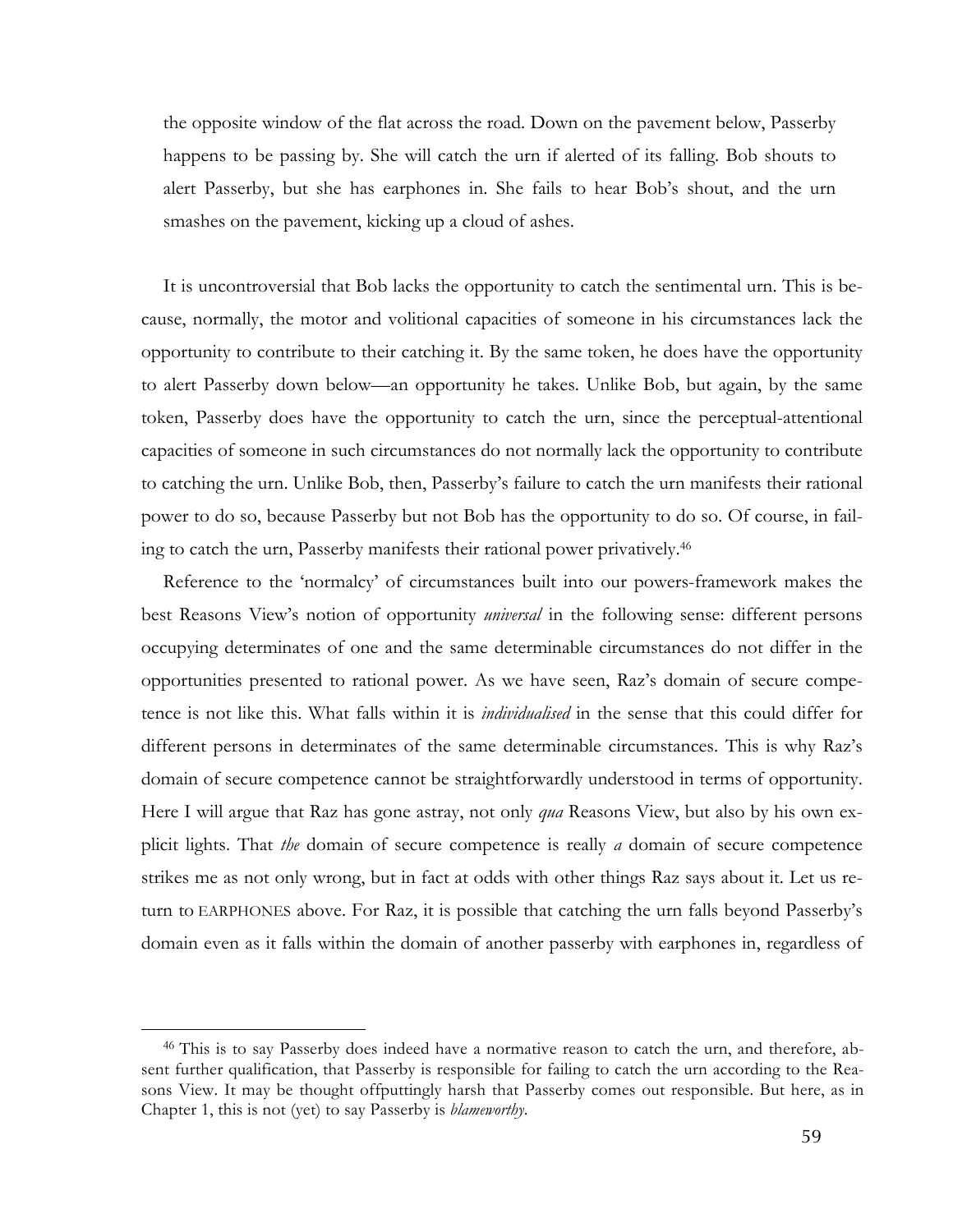which of them—call them Passerby One and Two—is more representative of what the circumstances normally present. This possibility, I submit, is at odds with the following remark.

"Failure to control conduct within our domain of secure competence threatens to undermine our self-esteem and our sense of who we are, what we are capable of, etc. […] We have grown frail, our competence is diminishing." (*op. cit.*, 245)

Presumably if Passerby One's domain of secure competence does not contain catching the urn, then it is 'diminished' relative to that of Passerby Two (which contains catching the urn), making Passerby One more 'frail' than Passerby Two. For Passerby One to find their relative frailty agent-regrettable, they must have been responsible for failing to do the thing lying outside their domain, viz. catching the urn. For Raz, we have seen, what falls beyond the domain of secure competence cannot be a functioning of Reason, and therefore cannot be something that that person is responsible for. But if Passerby One and Two have their own respective domains, then Passerby One is not responsible for the very failure (to catch the urn) that is presupposed by the agent-regret Raz invokes above. In other words, how could something Passerby One is not responsible for precipitate agent-regret about the very frailty that pushes such things beyond their responsibility? The answer is that it cannot. Perhaps Raz would say Passerby One coherently agent-regrets their relative frailty because they are responsible for the frailty *itself*, i.e. their having a less expansive domain of secure competence than Passerby Two. For Raz, this would presuppose the presence of an act-type like 'expand one's domain' within Passerby One's domain. But since, by hypothesis, domains of secure competence are individualised, the presence of this act-type within one's domain— and therefore the grounds of coherence of the associated agent-regret—will have to be individually variable in principle. Such individual variability is quite counterintuitive.47

<sup>&</sup>lt;sup>47</sup> The point generalises from the inter- to the intrapersonal case. If domains of secure competence are individualised to *time-slices* of persons, then persons can be frail relative to themselves at other times (whether past or future) at which their domains were more expansive. For any time-slice of anybody to coherently agent-regret such frailty, they would have to be responsible for it, which presupposes the presence of expanding one's domain within their very domain. Whether or not it is present can in principle vary amongst time-slices of persons, which is, once again, a counterintuitive result.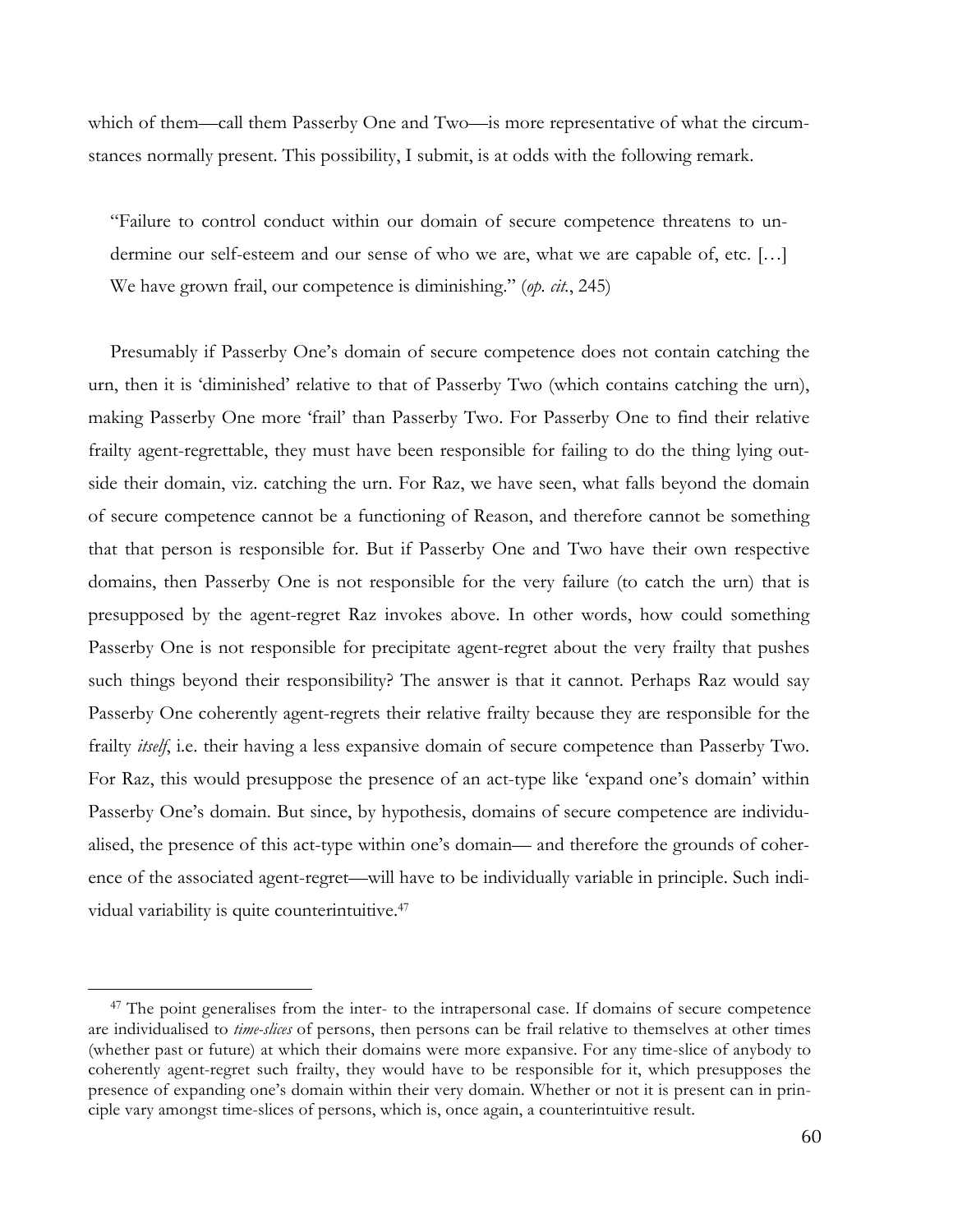For a given passage of conduct of a (time-slice of a) person, what determines whether or not it counts as Reason's functioning—and so a matter of responsibility—must therefore be universal as opposed to individualistic. In what follows, then, I build my own Reasons View on broadly Razian foundations whilst rejecting his claim that what circumscribes Reason's functionings is the domain of secure competence. Instead, I work from the assumption that it is the presence of opportunity that fulfils this theoretical role, where this means that the circumstances Reason's bearer finds themselves under *normally* present the underlying subcapacities with the opportunity to contribute to the relevant functioning.

How does this help with the notion of partial lack? The connection can be brought out by reflection on what is commonly labelled 'disability.' This label is misleading in a number of ways. To start with, those with disability do not totally lack any of Reason's subcapacities, so neither this nor the attendant lack of Reason can be what 'disability' expresses. Less objectionably, it may be thought that 'disability' expresses a diminishment of the opportunities presented to affected persons. Without further qualification, however, this is also misleading. To see why, consider the following variation on the EARPHONES case.

ZENA: After a long day of Zoom calls, Bob is about to enjoy a quiet vape out of his second-floor window. He is just in time to see a sentimental urn topple and fall from the opposite window of the flat across the road. Down on the pavement below, Zena happens to be passing by. Zena is deaf, unable to lipread, and an excellent user of British Sign Language (BSL). She will catch the urn if alerted of its falling. Bob is ignorant of BSL and assumes Zena is not deaf. He shouts to alert Zena, who sees him, but cannot make out the content of his speech. The urn smashes on the pavement, kicking up a cloud of ashes.

If the 'normalcy' of the opportunity presented to people's subcapacities by circumstances like these is not to be tacitly ableist, BSL-ignorant Bob must be said to have the opportunity, and thus a reason, to alert Zena. Just as with Passerby One's agent-regret, without saying this it becomes hard to explain why, were BSL-ignorant Bob to learn the true nature of the situation *ex post*, he might become rationally motivated to learn BSL. By the same token, Zena must be said to have the opportunity, thus a reason, to catch the urn. This explains why, *ex post*, Zena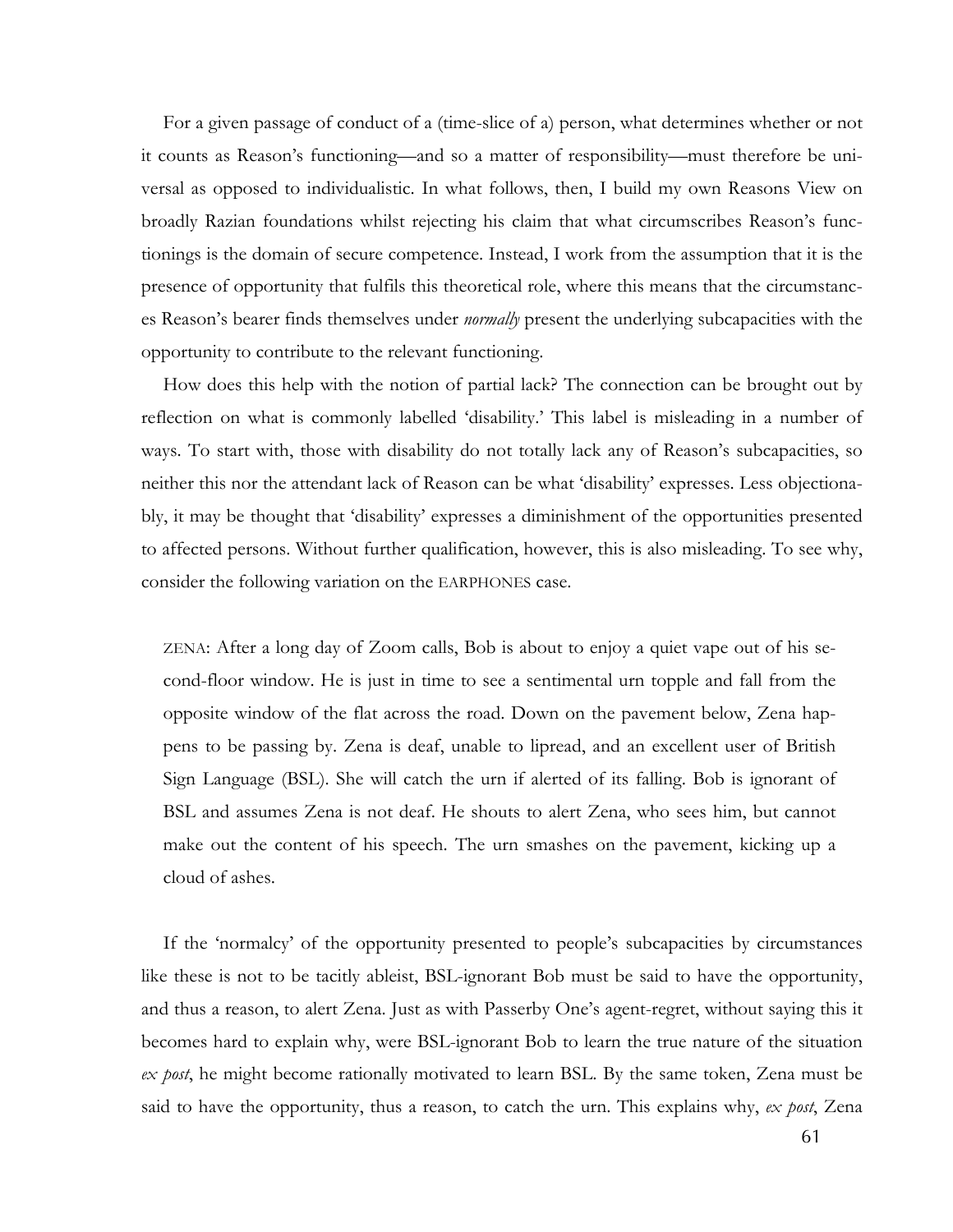might become rationally motivated to learn how to lipread. Act-types specifying the opportunities circumstances normally present to Reason are highly generic, and unaffected by variations in the underlying subcapacities. This is why it is misleading to say 'disability' expresses a simple contraction of the range of opportunity, at least absent further qualification.

The relevant further qualification can be seen if we consider resistance to this claim along the following lines. Can we not say that Zena lacks the opportunity, via a lack of opportunity for her perceptual-attentional capacity, not to catch the urn *simpliciter* but rather to *try* to catch the urn? If this is correct, then the range of opportunity in this way does suffer a contraction, so that the language of 'disability' is not misleading after all. This sounds plausible as far as it goes, but unless it goes further it remains a tacitly ableist argument. What is true of Zena is equally true of BSL-ignorant Bob, whose Reason, via lack of opportunity for his cognitive and motor capacities, lacks the opportunity to *try* to alert Zena in the way his circumstances demand, despite having the opportunity to alert her *simpliciter*.

It is important to be precise about the sense of 'trying' at play here.<sup>48</sup> To have the opportunity to try to  $\varphi$  in the relevant sense, our underlying subcapacities must each have the opportunity to make their respective contributions to trying to *φ*. In this sense, BSL-ignorant Bob and Zena lack the opportunity to try. But there is a sense of 'trying' they do not lack the opportunity to do, that is, that their respective underlying subcapacities do not lack the opportunity to contribute to. Consider a parent, who knows they cannot swim, party to their child drowning at sea. If they dive into the sea, they do not do so as an effective means to rescuing their child, since they are, as they know, a non-swimmer. Doing so need not be without reason. Diving in despite knowing they cannot swim might be an expression of the depth of their love. Their subcapacities have the opportunity to contribute to 'trying' in this *expressive* sense, and they have, correspondingly, a reason to expressively try. But their reason to rescue their child is not derivatively a reason to expressively try, since expressively trying is not derivable in deliberation as a means to rescuing their child.49 By contrast, were they a swimmer, then trying would be a means to rescuing their child, so that their reason to rescue their child would derivatively be a reason to

<sup>48</sup> The following ideas about 'trying' are borrowed from John Gardner (2004) and have been significantly influenced by Heuer (2010).

<sup>49</sup> For the idea that some reasons to try are (derivatively or otherwise) *identical* with reasons to succeed, see Gardner (2004, 54-5).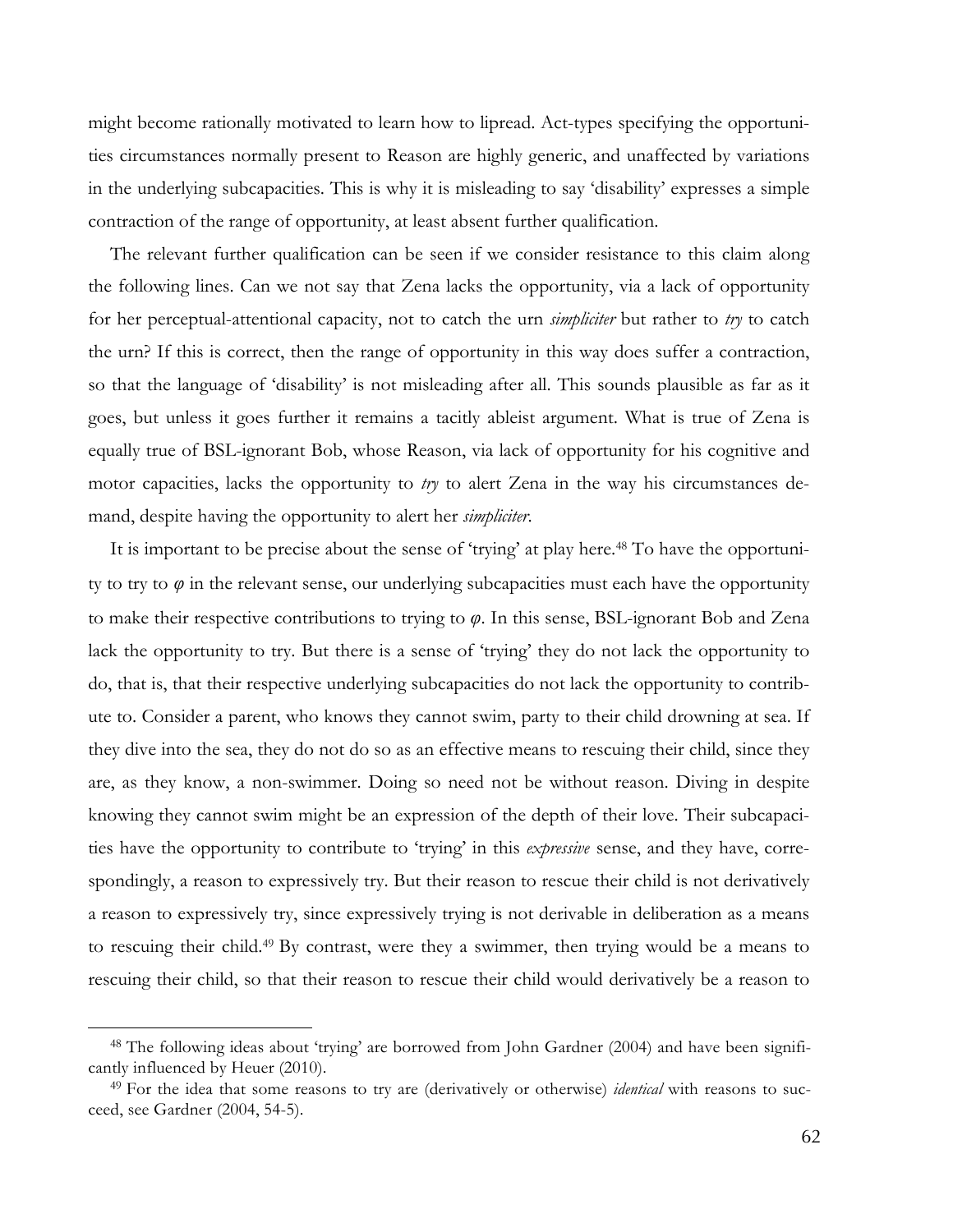try—a reason to *effectively* try, rather than to expressively try. That their subcapacities have the opportunity to contribute to effective (not expressive) trying is what makes their reason to succeed derivatively a reason to effectively try. BSL-ignorant Bob and Zena may well have the opportunity to expressively try, but not to effectively try (respectively: to alert Zena, to catch the urn).

The subcapacities underlying the Reason of BSL-ignorant Bob and Zena lack the opportunity to contribute to effectively trying to do things that others, in the same determinable circumstances, might have, and *vice versa*. In other words the contraction of opportunity cuts both ways if it cuts at all. If those whom dominant political culture labels 'disabled' are disabled relative to the 'nondisabled,' then the 'nondisabled' are always in other respects disabled relative to the 'disabled.'50 Since the ascription-rules of the popular label 'disability' do not distribute ascriptions in a way that reflects this fact, the popular label remains misleading. A more perspicuous terminology might say people are *differently abled*, though with the caveat that there are other terminological virtues plausibly achieved by the label 'disability,' such as political utility for actually existing emancipatory projects.

Let me briefly recap. Raz's work exhibits structural features of a Reasons View operating an actualist two-way powers-interpretation of 'can.' This explains why total lack of any of Reason's underlying subcapacities precludes its functioning, and with it, responsibility. The same goes for what falls outside Raz's domain of secure competence, which, in circumscribing Reason's functionings (when Reason is not totally lacking), fulfils the same theoretical role as opportunity on the best Reasons View. I rejected Raz's domain of secure competence on the basis of its indi-

<sup>50</sup> This is to accept what Timothy Macklem and John Gardner call the 'reciprocity thesis' (2014, 64). Macklem and Gardner reject the reciprocity thesis on the grounds that the 'nondisabled' have the luxury, in principle, of augmenting their subcapacities such as to have the opportunity to do things how the 'disabled' do, whereas the 'disabled' do not have the reciprocal luxury. This makes their view of disability what Elizabeth Barnes (2014) calls a *bad*-difference view rather than a *mere*-difference view. It is disappointing that Macklem and Gardner adopt a bad-difference view, given that their paper contains the resources to sustain the reciprocity thesis. Though they entertain participation in the Paralympics as a potential example of a luxury the 'nondisabled' do not in principle have, they reject it on the grounds that this lack is merely rule-based (2014, 64-5). Without some additional premises, it is hard to see how this rejection follows. We ordinarily allow what is possible 'in principle' to be circumscribed by rules just as often as by individual biology. Surely an in-principle reciprocal lack of luxury can just as well be generated by social rules as by individual biology? Since the additional premises are not forthcoming, I see no good reason to drop the reciprocity thesis. This makes my Razian Reasons View a mere-difference view politically sensitive to claims made by disability-rights activists.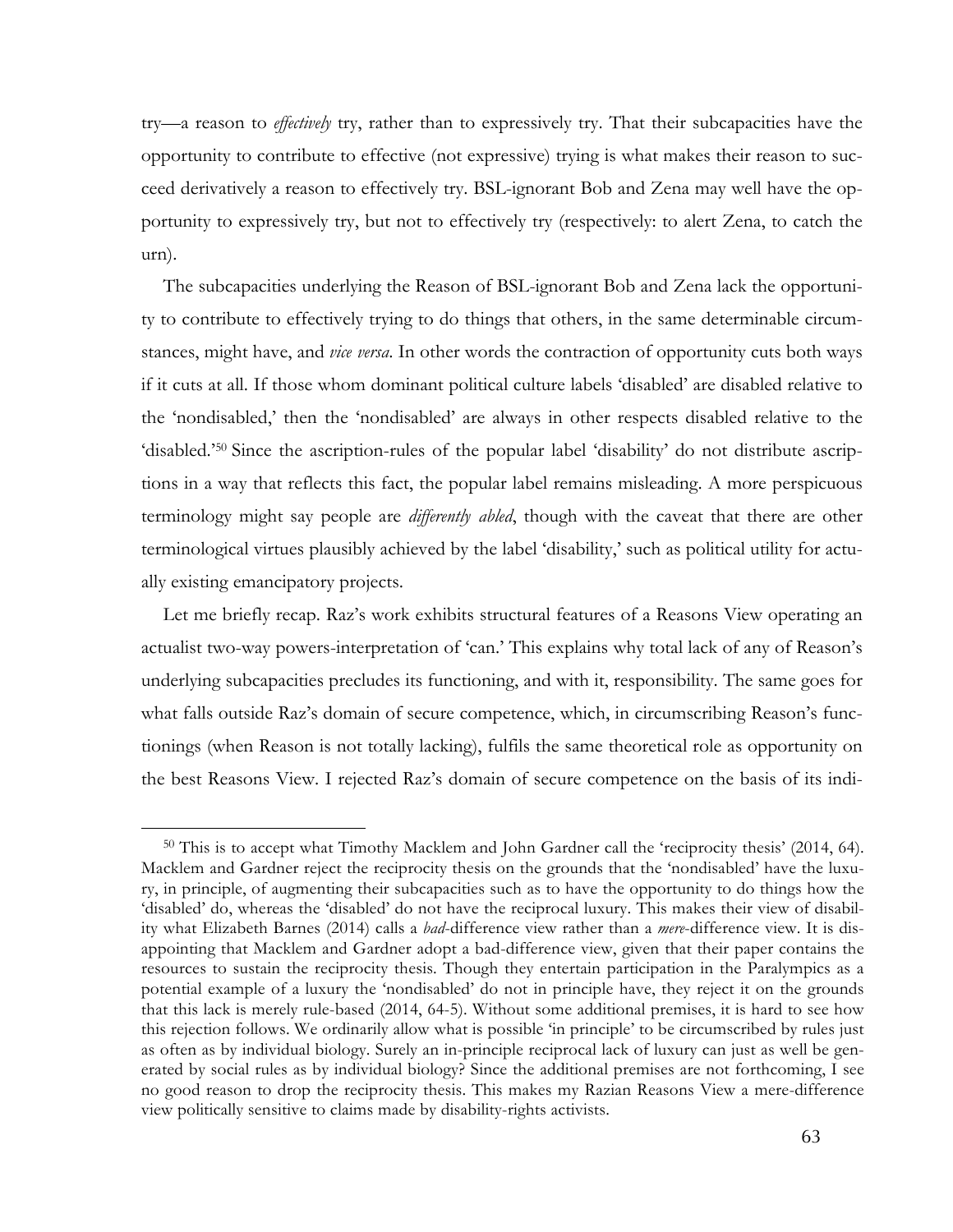vidualism, and proposed my own Razian Reasons View with the notion of opportunity in its place. I went on to consider the special case of lack of opportunity to effectively try, which sets itself apart from standard cases by ruling out possession not of reasons to *φ simpliciter*, but of those very reasons in their status as derivatively reasons to effectively try to *φ*. Finally, I argued that this specific form of lack of opportunity encapsulates the practical-rational profile of differently-abledness.

How does my Razian Reasons View improve on Raz's work as regards responsibility and the differently abled? Now at long last is the time to discharge a promissory obligation incurred back in Section 1.1. There, an *ad hoc* amendment was made to clause (i) of the condition on moral responsibility, which resurfaced in Chapter 2 as the REASONS CONDITION underpinning the Reasons View. The *ad hoc* amendment concerned disability:

REASONS CONDITION: S is morally responsible for  $\varphi$  iff (i) S  $\varphi$ s (not from a disability), and (ii) S has a *φ*-reason.

Given our discussion of the label 'disability,' the REASONS CONDITION can be immediately given an initial and transitional reformulation as follows.

REASONS CONDITION1: S is morally responsible for *φ* iff (i) S *φ*s (not from differentlyabledness), and (ii) S has a *φ*-reason.

As we have seen, on my proposal, the practical-rational profile of differently-abledness is constructible as follows. Due to variations in Reason's underlying subcapacities, *everybody* is differently abled with respect to a range of instances of *φ* given C. What this means is: for appropriate pairs of substitutions into *φ* and C, though everybody has the opportunity to *φ* given C, some people lack the opportunity to effectively try to  $\varphi$  given C. Act-types figuring in specifications of what opportunities circumstances normally present to Reason are highly generic, and when (and only when) they are effective tryings, their figuring in such specifications can be affected by variations in underlying subcapacities. This allows my Razian Reasons View to help itself to the notion of partial lack. As I understand it, to experience partial lack of one or more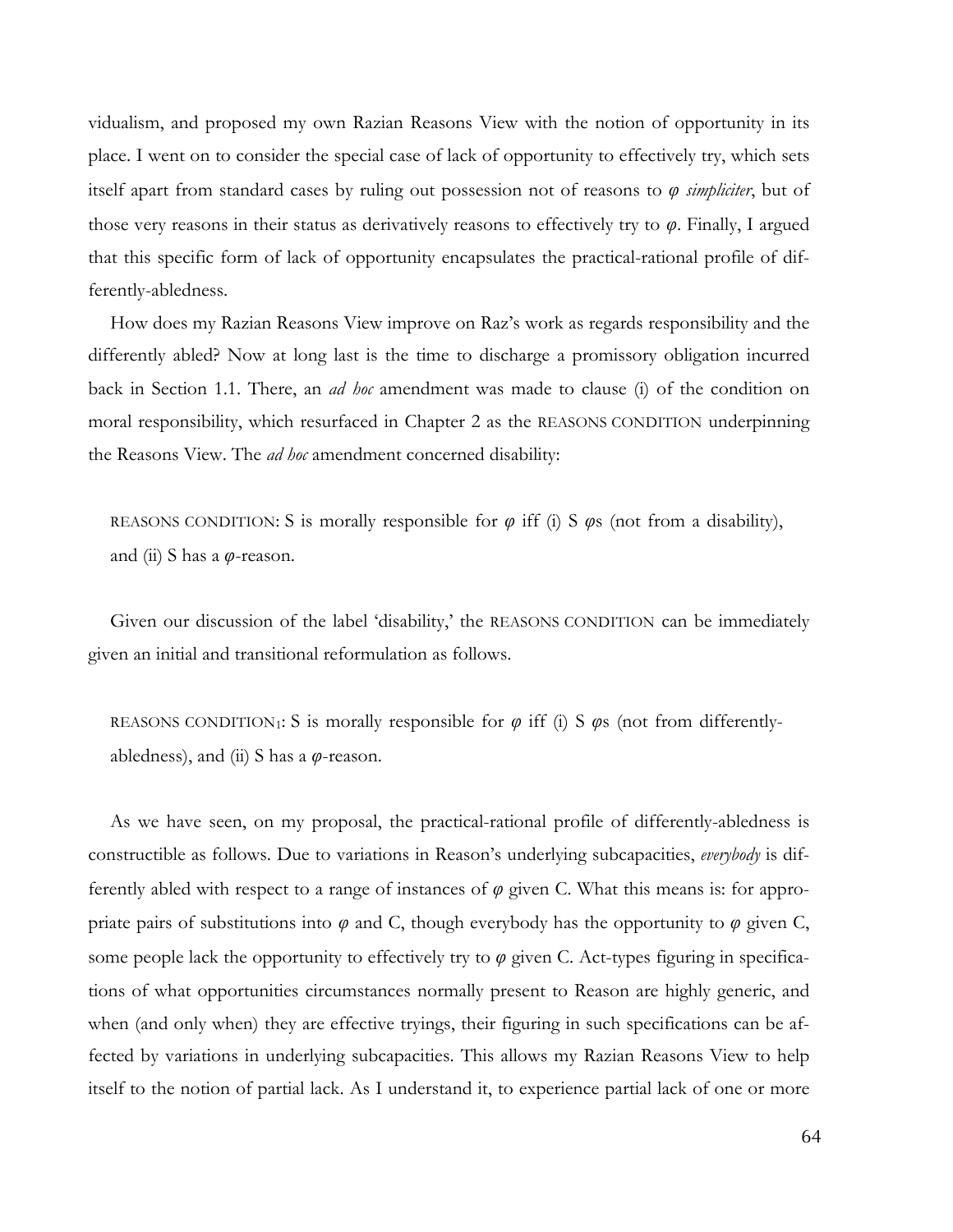underlying subcapacities *just is* to be differently abled in precisely the sense at hand. Let me give the REASONS CONDITION another transitional rendering that makes explicit the place of partial lack.

REASONS CONDITION<sub>2</sub>: S is morally responsible for  $\varphi$  iff (i) S  $\varphi$ s (not from partial lack), and (ii) S has a *φ*-reason.

Since what Anglophone political culture popularly labels 'disability' is in fact simply a tacitly ableist selection from the wider phenomenon of differently-abledness, the identification of partial lack with differently-abledness lets my Razian Reasons View accommodate disability as follows. On the one hand, partial lack is not total lack, and so those who experience it not only do not lack Reason—they moreover do not lack the opportunity (thus the reason) to do things affected by their variety of subcapacities. In terms of REASONS CONDITION2, they satisfy clause (ii) but not (i). Whilst BSL-ignorant Bob and Zena have a *φ*-reason (to alert Zena; to catch the urn), due to their experiencing partial lack these are not derivatively reasons to effectively try to *φ*. On the other hand, things done from partial lack are not criticisably privative manifestations of Reason. By REASONS CONDITION2, if S *φ*s from partial lack, then S does not come out morally responsible for *φ*, and so *a fortiori* S cannot come out blameworthy for *φ*. This is not to say S has no *φ*-reason *simpliciter*; only that S has no reason to effectively try to *φ*. Again, S may well satisfy (ii) but not (i).

A final reformulation of the REASONS CONDITION unfolds the *ad hoc* amendment to clause (i) in such a way as to completely rid it of reference even to the notion of partial lack, and with it any remaining worries about its *ad hoc* character. If *φ* falls within the range of S's partial lack, then S's Reason (via one or more of its underlying subcapacities) lacks the opportunity, not necessarily to *φ* given C *simpliciter*, but to effectively try to *φ* given C. This is why, given C, if S has a reason to *φ*, it will not derivatively be a reason to effectively try to *φ*. Thus, were S to *φ*, it is obvious why this should make 'Why?'-questioning unintelligible with respect to S's  $\varphi$ , in the strong sense of INTELLIGIBILITY3 (see Section 1.1). It is intelligible in this sense to interrogate S's *φ* only if it is intelligible (in the same sense) to interrogate S's effectively trying to *φ*, that is, S must have the opportunity, and thus a reason, not only to *φ* but to effectively try to *φ*. Since the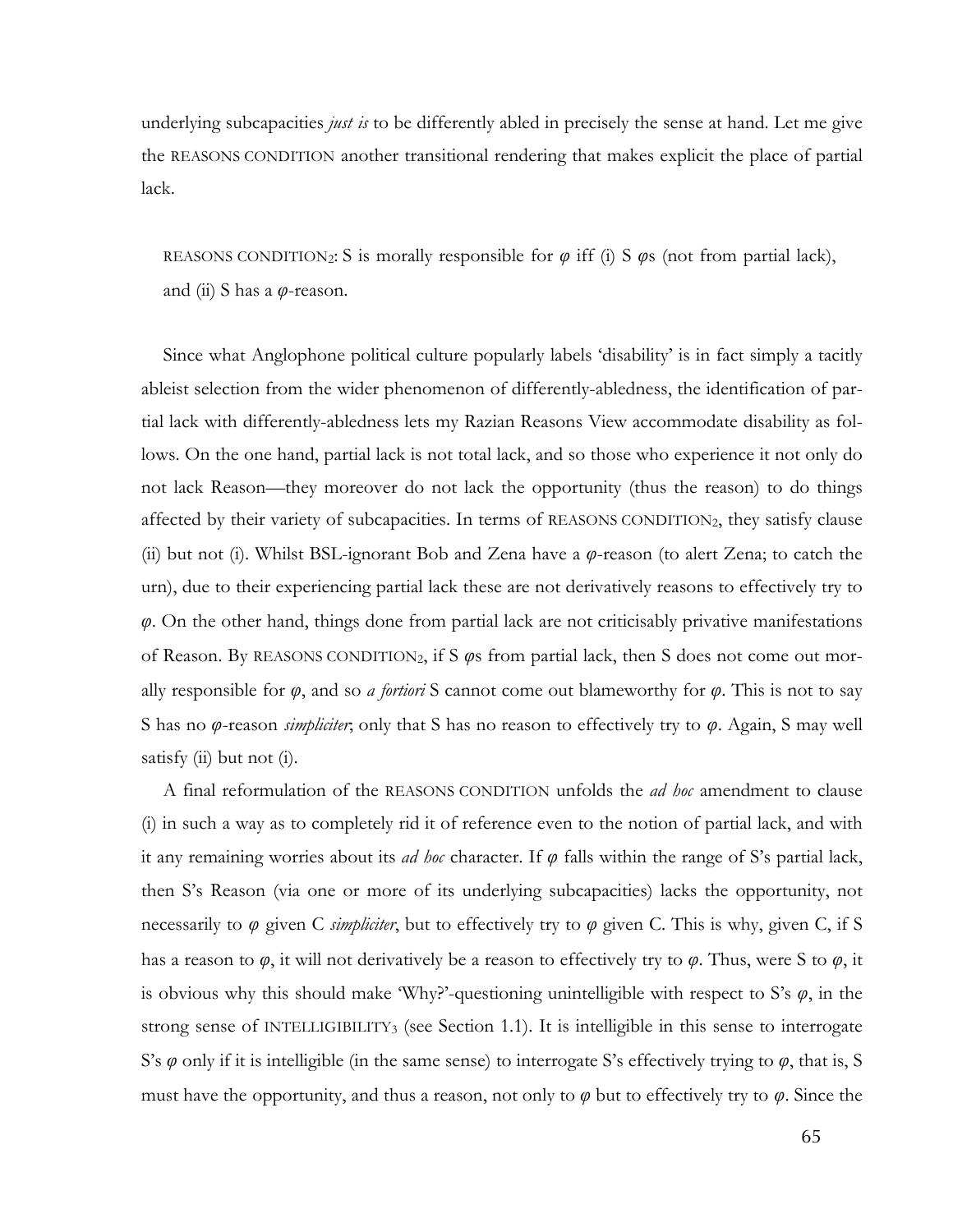REASONS CONDITION does nothing more than rename INTELLIGIBILITY3, the preceding observations indicate how to unfold the *ad hoc* elements of clause (i) into the more substantive clause (ii) without loss. Clause (ii) concerns reasons-possession, and the *ad hoc* partial lack element can be stated in terms of reasons-possession. Here, then, is the final formulation of the best Reason View's core analysis of moral responsibility.

REASONS CONDITION3: S is morally responsible for *φ* iff (i) S *φ*s, and (ii) S has a *φ*-reason that is derivatively a reason to effectively try to (omit to) *φ*.

To see the value of this less *ad hoc* condition, consider what it lets the best Reasons View say about our friends from ZENA and EARPHONES. By RIC, Zena has a reason to catch the urn, but it is not derivatively a reason to effectively try to catch the urn. This explains why she might be rationally motivated to learn lipreading, but without making her responsible for failing to catch the urn. Similarly BSL-ignorant Bob has a reason to alert Zena, but it is not derivatively a reason to effectively try to alert Zena. This explains why he might be rationally motivated to learn BSL, but without making him responsible for failing to alert Zena. The cases of Zena and BSLignorant Bob should be contrasted with the original Passerby.51 Unlike Zena and BSL-ignorant Bob, Passerby experiences no partial lack. Having earphones in makes no difference to the opportunity Passerby's circumstances *normally* present to the perceptual-attentional subcapacities of someone so placed. Passerby not only has the opportunity to catch the urn, but the opportunity to effectively try to do so. Her reason to catch the urn is therefore derivatively a reason to effectively try to do so, and so she is responsible for failing to do so. By contrast, original

<sup>51</sup> A remark on technological change. BSL and lipreading are technologies. The subcapacities of neither BSL-ignorant Bob nor Zena have the opportunity to contribute to effectively trying to do what their respective circumstances demand because neither can meaningfully deploy these technologies. This shows why *digital illiteracy* is a form of partial lack. It is increasingly normalised in the UK that effectively trying to access state support requires digital literacy, which the subcapacities of the digitally illiterate lack the opportunity to contribute to. The digitally illiterate are therefore not responsible for failure to access state support. Given that such failure routinely incurs negative consequences including punitive sanctions (e.g. suspension of benefits payments, etc.), the rapid normalisation of digital access to state support without recourse for the digitally illiterate is as gravely unjust as it would be to hold people who *φ* from disability responsible (indeed blameworthy) for *φ*-ing. This is a sentiment broadly echoed by the UN Special Rapporteur on extreme poverty and human rights in his 2019 report on the UK, available at https://undocs.org/A/HRC/41/39/Add.1 (accessed 8<sup>th</sup> June 2020), especially section VI, C.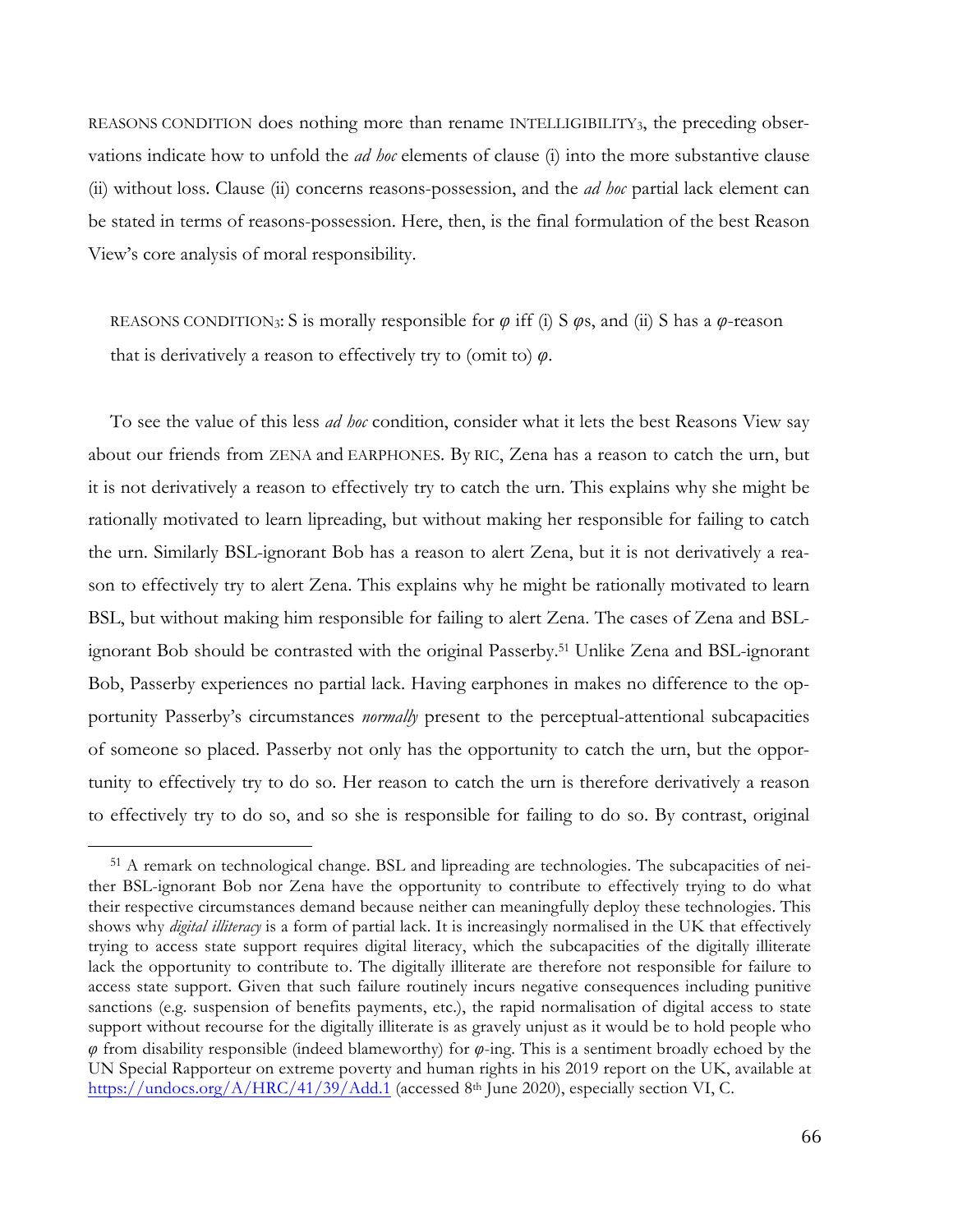Bob, who is upstairs across the road, lacks the opportunity to catch the urn, and so is not only not responsible (by REASONS CONDITION3) but has no grounds for agent-regret (by RIC).

Before moving on, let me summarise the developments of Chapter 3 so far. Raz's work has been exhibited as bearing structural features of the best Reasons View. After presenting some problems in Raz's work, I proposed a variation on Raz's theme that better accommodates disability by understanding partial lack as a specific form of lack of opportunity. The Razian Reasons View that emerges offers an attractive way of differentiating what does and does not count as Reason's functioning, privative or otherwise. In turn, it unfolds the *ad hoc* REASONS CONDI-TION into the more straightforward REASONS CONDITION3. My hope is that the effect of all this is to make the best Reasons View look more palatable.

#### 3.2. Malfunctionings

According to the best Reasons View, it is necessary and sufficient for someone's moral responsibility for some thing that they possess a normative reason bearing on that thing, which is derivatively a normative reason to effectively try to do that thing. On the Razian Reasons View proposed in Section 3.1, a person satisfies this condition so long as: they have Reason, their Reason has the opportunity to do the thing, and they do not experience partial lack with respect of such things. The subsequent manifestation of Reason stands under a normative reason the person thereby possesses. This accounts for the person's responsibility for the manifestation, whether privative or not. In this Section I consider what happens when people lack *neither* Reason (whether totally or partially) *nor* the opportunity to manifest it, and so thereby manifest it. My focus will be on privative manifestations of Reason, or in my preferred Razian idiom, those functionings that are *malfunctionings* (2011, 243).

Whether a manifestation is privative depends on how the proper manifestation of the power whose manifestation it is should look, according to the nature of the power that it is. Another way of putting this is that standards internal to two-way powers are constitutive of their determinate manifestations. In Reason's case the internal standards are *rational* standards, which is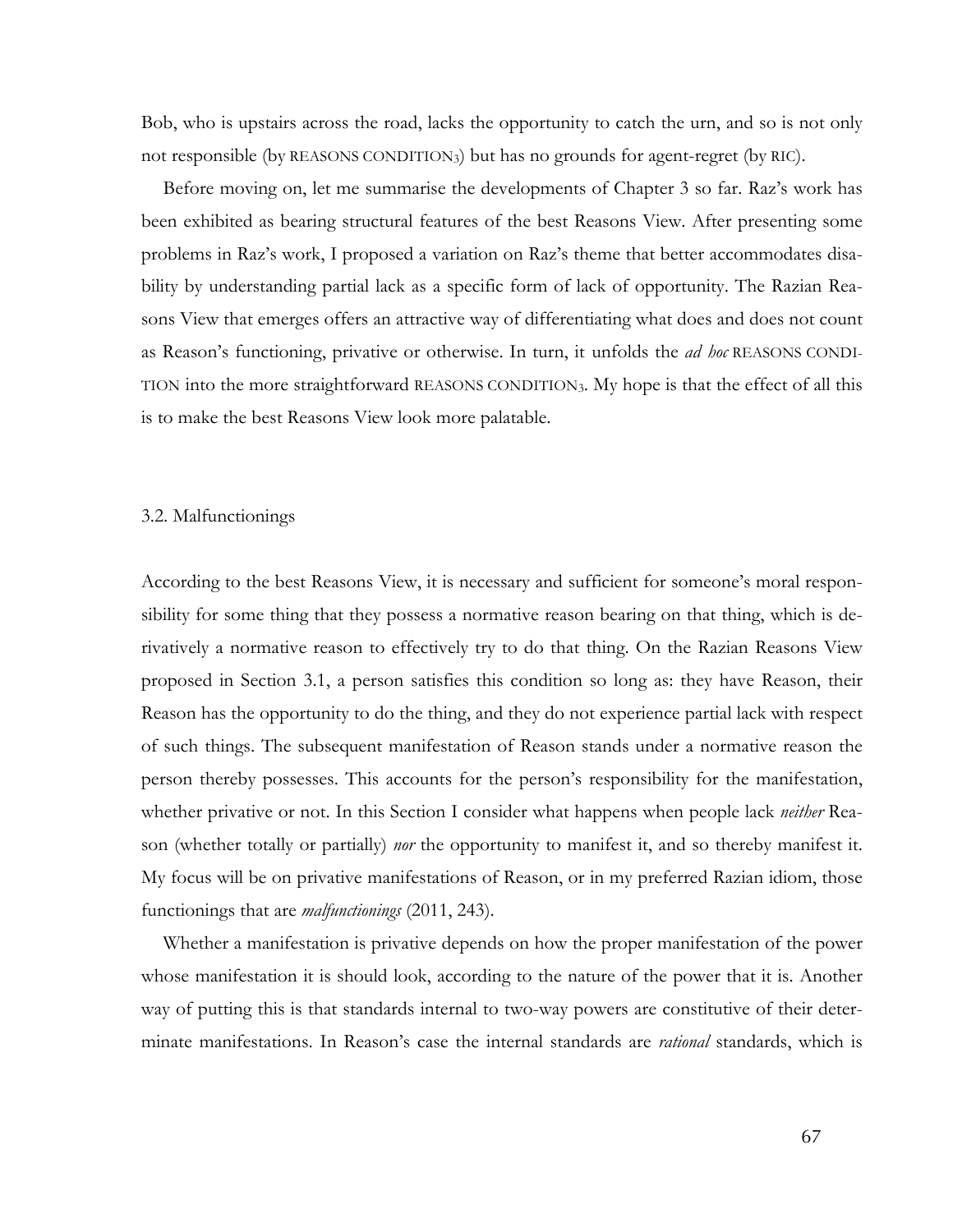why functionings of Reason that do not meet these standards count as malfunctionings.<sup>52</sup> There is a live question regarding whether or not *each* of Reason's underlying subcapacities is constitutively rational. If they are not, then if it is an arational subcapacity that fails, then Reason's malfunctioning cannot evince, as it were, a direct disregard for rational standards. But if they are, then regardless of which subcapacity fails, it is possible that Reason's malfunctioning evinces direct disregard. In drawing the distinction between *core* and *ancillary* subcapacities, Raz gives the first answer to this question (1999, 68-9). This is a distinction I wish to problematise.

Raz deploys what he calls the 'irrationality test' to demarcate core and ancillary subcapacities (2011, 91-3). The irrationality test says a subcapacity is constitutively rational if and only if its failures can be *non-derivatively* irrational. A failure is non-derivatively irrational when our calling it 'irrational' is not owed to its being explained by a further irrational failure, i.e., it is not *derivatively* irrational. Uncontroversial examples of subcapacities whose failures can be non-derivatively irrational are the cognitive and volitional capacities. The non-derivative irrationality of bad reasoning, at least when undertaken seriously, shows that the cognitive capacities are constitutively rational. The non-derivative irrationality of akratic or anomic tendencies in decision-making shows the volitional capacities to be constitutively rational. For Raz, this shows these underlying subcapacities to be Reason's *core* subcapacities. By contrast, he thinks that when our perceptual-attentional (*op. cit.*, 91) and motor (1999, 69) subcapacities fail us, their 'irrationality,' if this is apt at all, will always be derivative. Hence although these subcapacities underlie Reason, they are demoted to an *ancillary* status.

So if a core subcapacity's failure is what amounts to Reason's malfunctioning, its irrationality may be non-derivative, meaning that the malfunctioning evinces direct disregard for its constitutive rational standards. Still, it may be that the failure is derivatively irrational. If S, given the opportunity, falls short of effectively trying to  $\varphi$  due to akrasia, then it is a non-derivative failure of S's volitional capacity that amounts to this malfunctioning, which evinces direct disregard for

<sup>&</sup>lt;sup>52</sup> There is significant controversy over how to understand 'rationality' and its normativity. Here, talk of a functioning's having internal 'rational standards' simply means that one or more normative reasons bear upon it that it may conform to more or less well, i.e. that it stands under a normative reason (see also footnote 35). In Niko Kolodny's helpful terms, this is more an *objective* rather than a *subjective* use of 'rationality' (2005, 510). Though Raz often employs the subjective use of 'rationality,' it strikes me that his understanding of the constitutive 'rationality' of powers (and their manifestations) is, ultimately, an objective notion.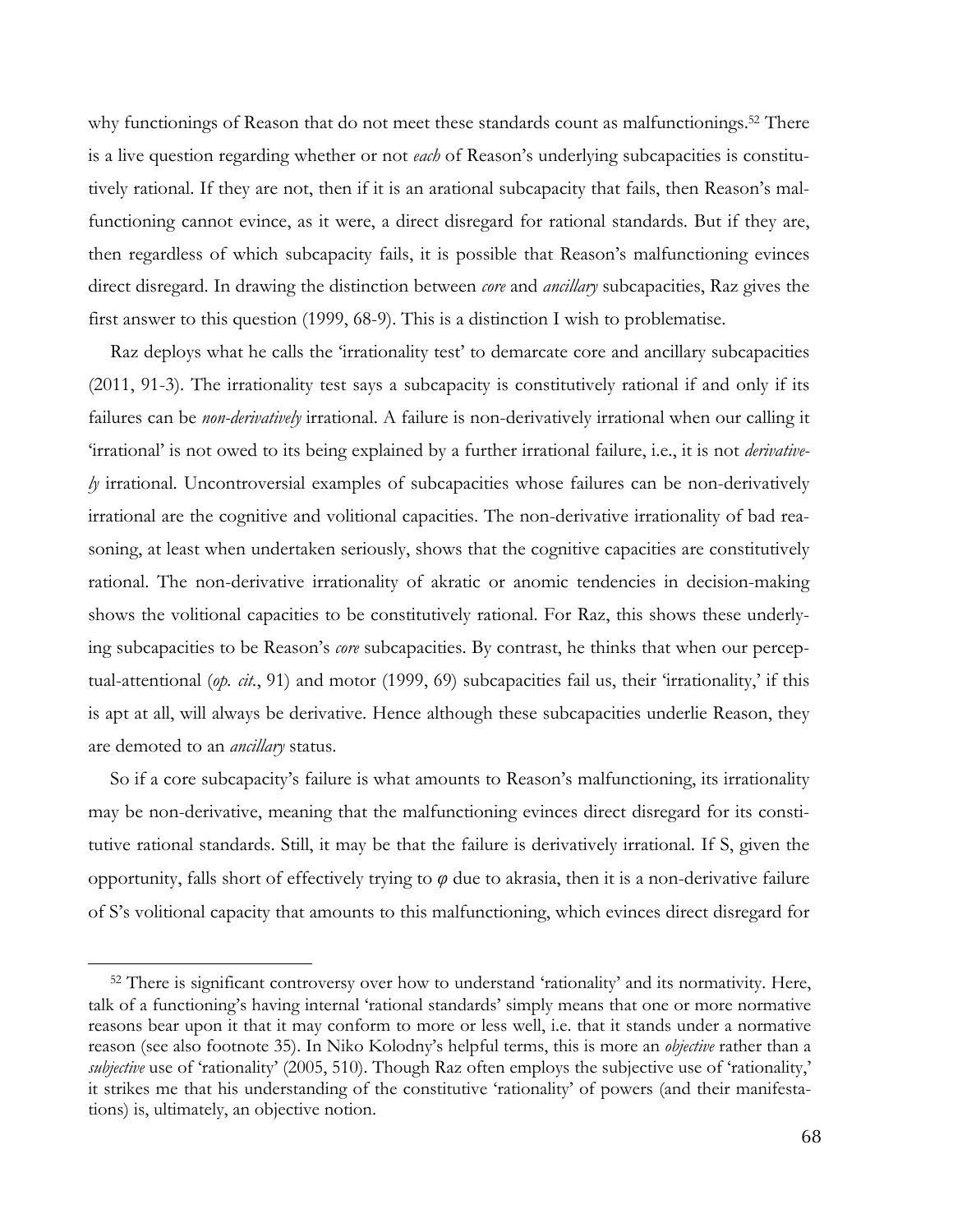rational standards. But if S falls short owing to a decision to do otherwise, made on dodgy perceptual grounds acquired in the heat of the moment, then it is a derivative failure of S's volitional capacity that amounts to malfunctioning, which at most evinces *indirect* disregard. This is because the volitional failure is only aptly called 'irrational' if it is explained by a yet further failure aptly called 'irrational.' For Raz, the present case need not be like this, because the upstream failure of an ancillary subcapacity (viz. perception) cannot be non-derivatively irrational. Of course, it may be that the perceptual failure is in turn explained by a non-derivatively irrational failure. But it need not be. So for Raz, derivative failures are only aptly called 'irrational' when the explanatory chain—possibly one-membered—terminates in a non-derivatively irrational failure. Where this is so, I will say that the derivative failures are *traceable* to the non-derivatively irrational failure.

For Raz, all irrationality, and so all disregard for rational standards (whether direct or indirect), is traceable to a core subcapacity's failure. This is because failures of ancillary subcapacities cannot be non-derivatively irrational. Here, I present two arguments to the contrary: the socalled 'ancillary' subcapacities *can* in fact exhibit non-derivatively irrational failure. This effectively makes each of Reason's underlying subcapacities 'core,' rendering Raz's core-ancillary distinction defunct.

My first argument generalises Raz's own strategy for showing our emotional capacities to be constitutively rational. Raz distinguishes the derivative irrationality of fear when traceable to irrational belief from the non-derivative irrationality of fear when it disproportionately responds to perfectly rational belief (2011, 92). By Raz's test, it is the latter that reveals the constitutive rationality of emotion. Now, notice that the perceptual-attentional and motor capacities are also derivatively irrational when traceable to irrational belief.53 My thought here is to complete the analogy with emotion with examples of non-derivatively irrational perceptual-attentional and motor failures. There is a limited range of cases of *implicit cognitive bias* suited to this job. Like emotion, our capacities for perception, attention, memory and movement are all rightly heightened in quality by rational belief calling for such heightening, e.g., non-accidentally true beliefs about the delicacy of the practical context. These capacities are likewise diminished in quality by the presence of rational beliefs that call for no such diminishment, e.g., true but contextually

<sup>53</sup> As in a subset of cases of what Susanna Siegel (2017) calls 'wishful seeing.'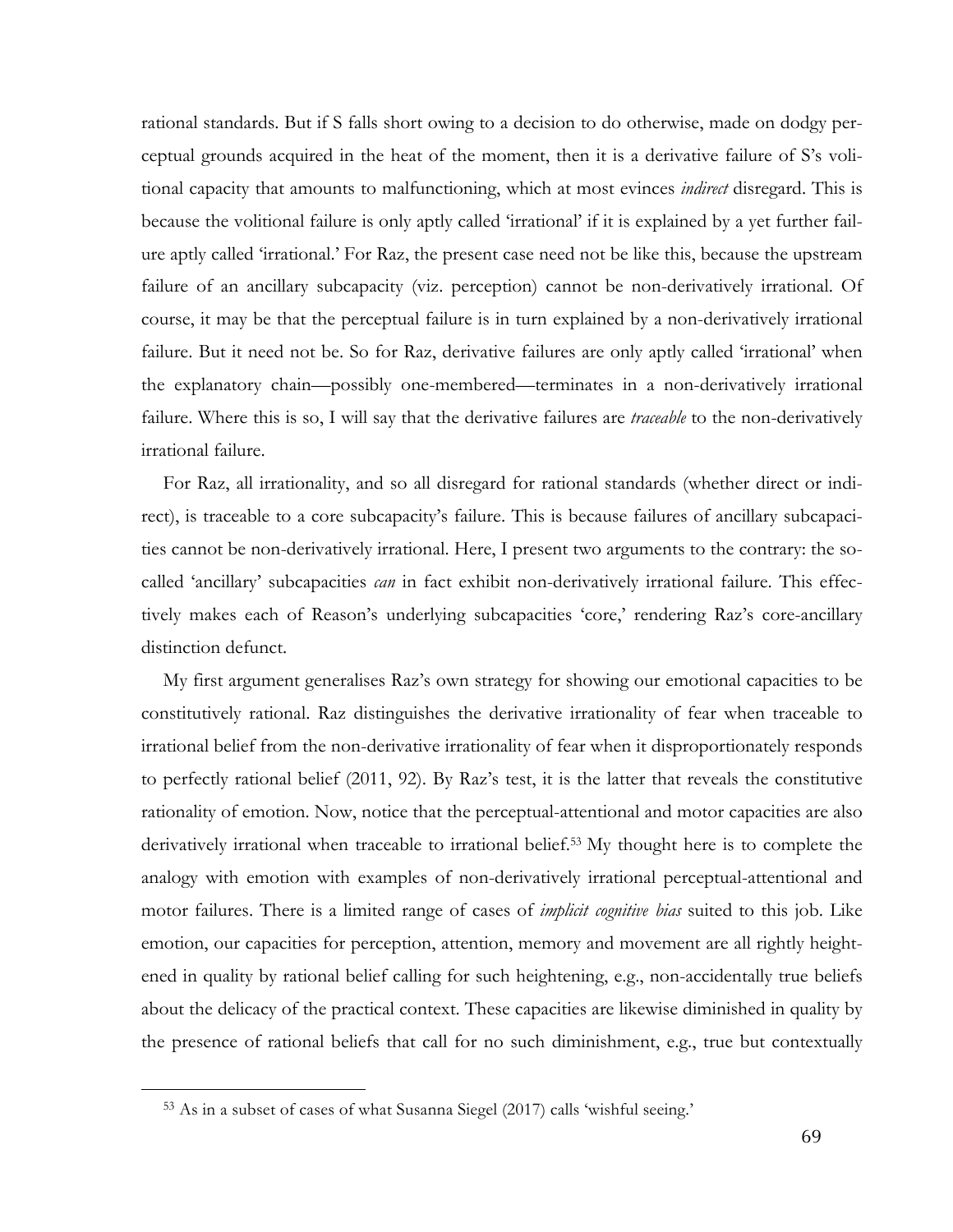irrelevant statistical generalisations about (say) incidence of crime amongst a group to which *this* person belongs. If any of these capacities go awry like this, explanation of the failure need not look beyond the capacity itself. The irrationality is non-derivative. Many cases of implicit cognitive bias are of course derivatives of full-blown (if deeply buried) false beliefs. But if failures within this limited range of cases are aptly called 'irrational,' which plausibly they are, then even the ancillary capacities must be constitutively rational.

My second argument concerns the irrationality test. The irrationality test partly trades on linguistic intuitions about which failures are properly called 'irrational.' <sup>54</sup> But linguistic intuitions are often not very principled. To my mind, any plausible organising principle would discern that the things we call 'irrational' are unified not only by their being privative manifestations of rational power, but their being *criticisably* so. What ordinary moral thought describes as forms of *clumsiness* satisfy this principle. However, though clumsiness is usually (in suitable contexts) considered criticisable, it is not usually called 'irrational.' So do failures from clumsiness pass the irrationality test, or not? It is right, I believe, to give clumsiness a pass, by being led less by linguistic intuitions about what counts as 'irrational' and more by what we convey by its use. This, in turn, puts pressure on the core-ancillary distinction. Though 'clumsiness' is typically used to qualify motor failures, it is, I think, used in recognisably the same way when describing failures of other subcapacities. Under ideal conditions, obliviousness to salient environmental detail is a clumsiness of perception, inattentiveness to known or easily inferable facts is a clumsiness of memory or cognition, being insensitive is a clumsiness of cognitive-emotional capacities, and so on. It pays to emphasise the stipulation of ideal conditions here, since this is what excludes variations on these where the failure is neither non-derivative nor traceable to one non-derivative. But under the stipulated conditions, it seems 'clumsiness' does indeed describe non-derivative failure of ancillary subcapacities.

If these arguments go through, Raz's core-ancillary distinction should be treated as defunct. What remains is the bare idea of a distinction between those of Reason's malfunctionings that are criticisable and those that are not. Such a distinction, I suggest, can still be built with Razian materials, even once we drop his core-ancillary distinction. Call this the distinction between *rational* and *arational* malfunctionings. When the failure of a subcapacity amounting to Reason's

<sup>54</sup> Raz himself speaks like the irrationality test, at least as he espouses it, is underwritten by linguistic intuitions about 'irrational,' and may to that extent be optional (2011, 92).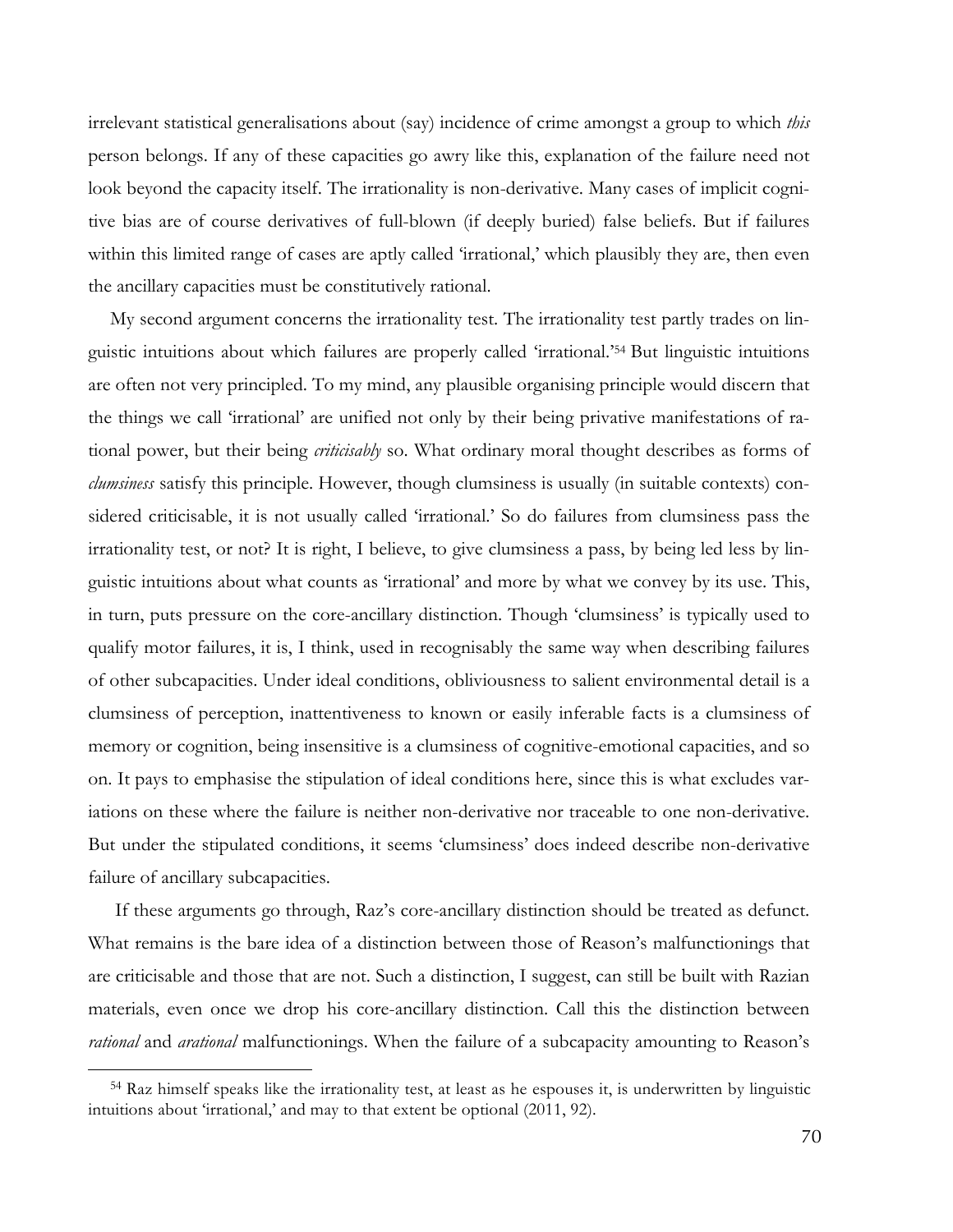malfunctioning is non-derivative, or is derivative and traceable to a non-derivative failure to another subcapacity, the malfunctioning itself is a rational one. When the failure is derivative but not traceable to a non-derivative failure to another subcapacity, the malfunctioning is an arational one.

To see the appeal of the proposed way of drawing the lines of criticisability, let me say a little more about derivative and non-derivative failures. Whenever the failure amounting to Reason's malfunctioning is non-derivative, the malfunctioning itself is rational *par excellence*. Whenever the failure is derivative, the malfunctioning counts as an *accident*. If the derivative failure traces to a non-derivative failure of another subcapacity, the malfunctioning itself will also be rational, and so counts as *carelessness*—a careless accident. But if the derivative failure does not trace to a nonderivative failure of another subcapacity, the malfunctioning will be arational, and so counts as a *pure accident*. Whenever the failure amounting to malfunctioning is non-derivative, the malfunctioning itself therefore counts as *non-accidental*. 55

Hopefully with these more familiar terms of practical-philosophical art in the picture, the appeal of my rational-arational distinction becomes clearer. Whether the failure of Reason's subcapacities is non-derivative (as in non-accidents) or derivative but traceable to a nonderivative one (as in carelessness), it amounts to a rational malfunctioning. When Reason's malfunctioning is non-accidental or careless, as is always the case with rational malfunctionings, it makes sense to say the bearer of Reason is at *fault*. A functioning of Reason is a malfunctioning because it falls short of its constitutive rational standard, which is to say, it is unjustifiable. And to non-accidentally or carelessly do something unjustifiable is what it means to be at fault for doing it. The point can be restated from the perspective of fault. People are at fault when they have no adequate justification or excuse for their conduct.<sup>56</sup> If someone does something unjustified, then, necessarily, they have no justification for it. If the same thing was also not a pure accident, which is to say, it was either careless or no accident at all, then they necessarily have no *adequate* excuse for it. All rational malfunctionings satisfy these conditionals, and so rational malfunctioning is sufficient for fault.

<sup>55</sup> Non-accidental malfunctionings include paradigmatic cases of intentional wrongdoing and recklessness, although see Douglas Husak (2011) for tricky cases of recklessness at the borderline of nonaccidentality.

<sup>&</sup>lt;sup>56</sup> For this understanding of fault, see Gardner (2005, 112). It also tracks Antony Duff's use of *liability* (2007, 21-2), though as I will suggest, this is a slightly narrow usage of the term.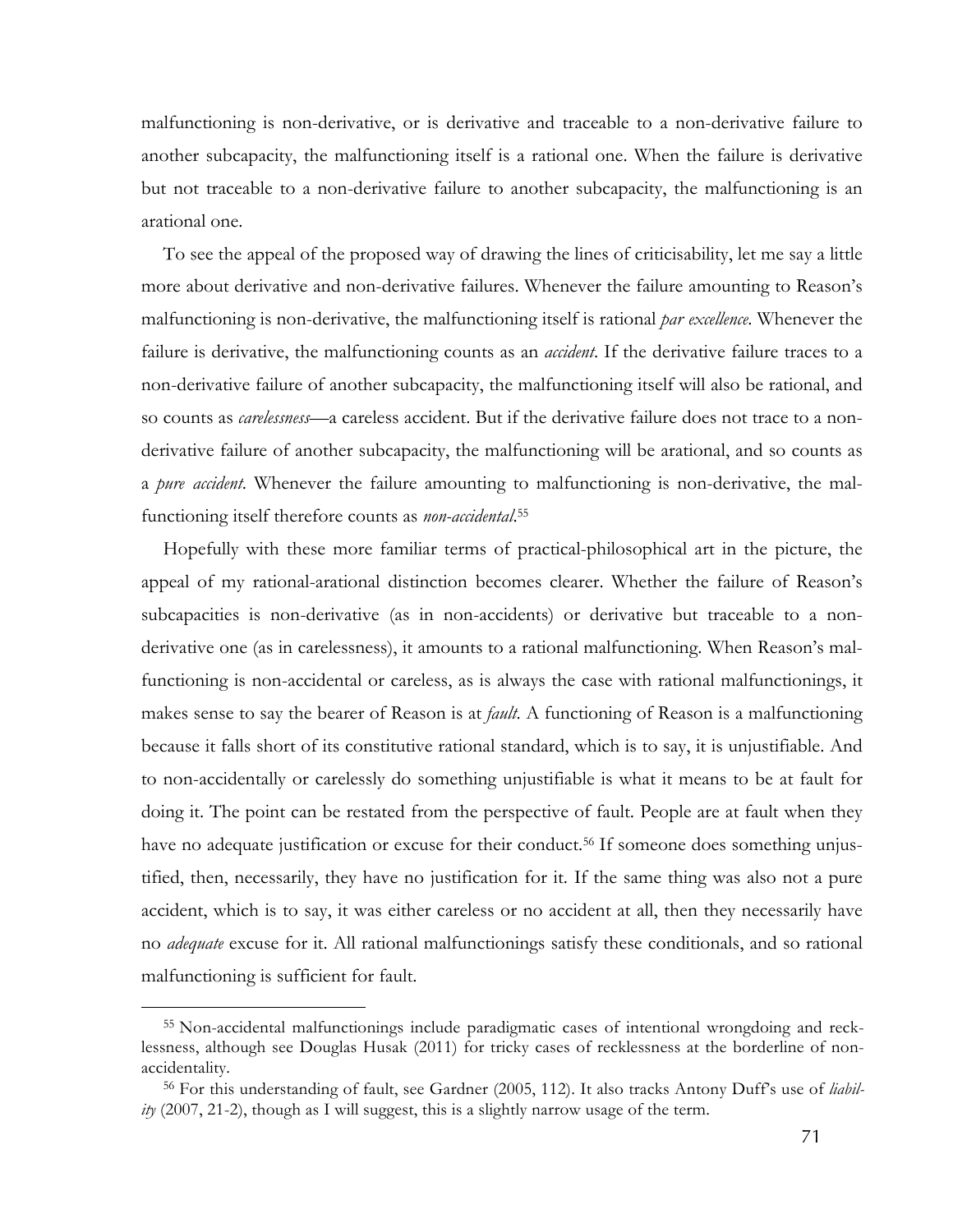Non-accidental malfunctionings evince direct disregard for their constitutive rational standards because the underlying subcapacities fall short of them non-derivatively. We have seen, *pace* Raz, how this possibility generalises across all the subcapacities—whether 'core' or 'ancillary.' By contrast, showing malfunctionings to be accidental presumptively indicates a less direct disregard for rational standards, since in accidents the underlying subcapacities fall short derivatively. Minimally, excuses operate by showing malfunctionings to have been accidents. The *ideal* excuse tells a story of how the derivative failure is ultimately not traceable to any non-derivative failure, thereby showing that none of Reason's subcapacities fell short in such a way as to evince even indirect disregard for rational standards. This invites the question as to what lies at the terminus of tracing in the ideal excuse, if not a non-derivative failure. It cannot be a derivative failure, for if it were, then the tracing exercise would not amount to any explanation whatsoever. Rather, in the ideal excuse, tracing terminates in a manifestation of a subcapacity that amounts to a functioning that satisfies its rational standards.57 It terminates in a notionally separable functioning of Reason that, being non-privative, is justifiable by the very reason it conceptually conditions. In this way, ideally excused malfunctionings evince no disregard (direct or indirect) for their constitutive rational standards. Such malfunctionings are therefore arational, which is to say, on my proposal, that they are pure accidents without fault.

Sadly, not all accidents are as pure as the ideal excuse would desire. Often the derivative failure traces to a non-derivative failure of another subcapacity. In that case, though the subcapacity whose failure amounts to Reason's malfunctioning does not fall short of rational standards, the failure traces to that of another subcapacity which does, so that the malfunctioning evinces indirect disregard. As far as the rational standards are concerned, indirect disregard is disregard nonetheless. A story showing an accident to have been careless at best is therefore inadequate as an excuse. That being said, it is often enough for an excuse's adequacy that it tends towards

<sup>57</sup> Some examples of the ideal at work. Say someone who fumbles and smashes a glass is excused because the lights cut out at a crucial moment. This would be because the derivative motor failure traces to a fine manifestation of perception, which rightly responded to the lights cutting out by ceasing to deliver environmental information. Or say someone who goes to the wrong airport is excused because the ticket vendor misinformed them of their flight details. The derivative volitional failure traces to a fine manifestation of cognition, which rightly delivers information there is no reason to distrust into the background of deliberation. Again, say someone who intentionally kills their husband is excused because their husband was, once again, being highly abusive. The derivative volitional failure traces to a fine manifestation of emotion, which rightly responds with explosive grievance to years of provocation (e.g. the appellate decision in *R v Ahluwalia* [1992] 4 All ER 889).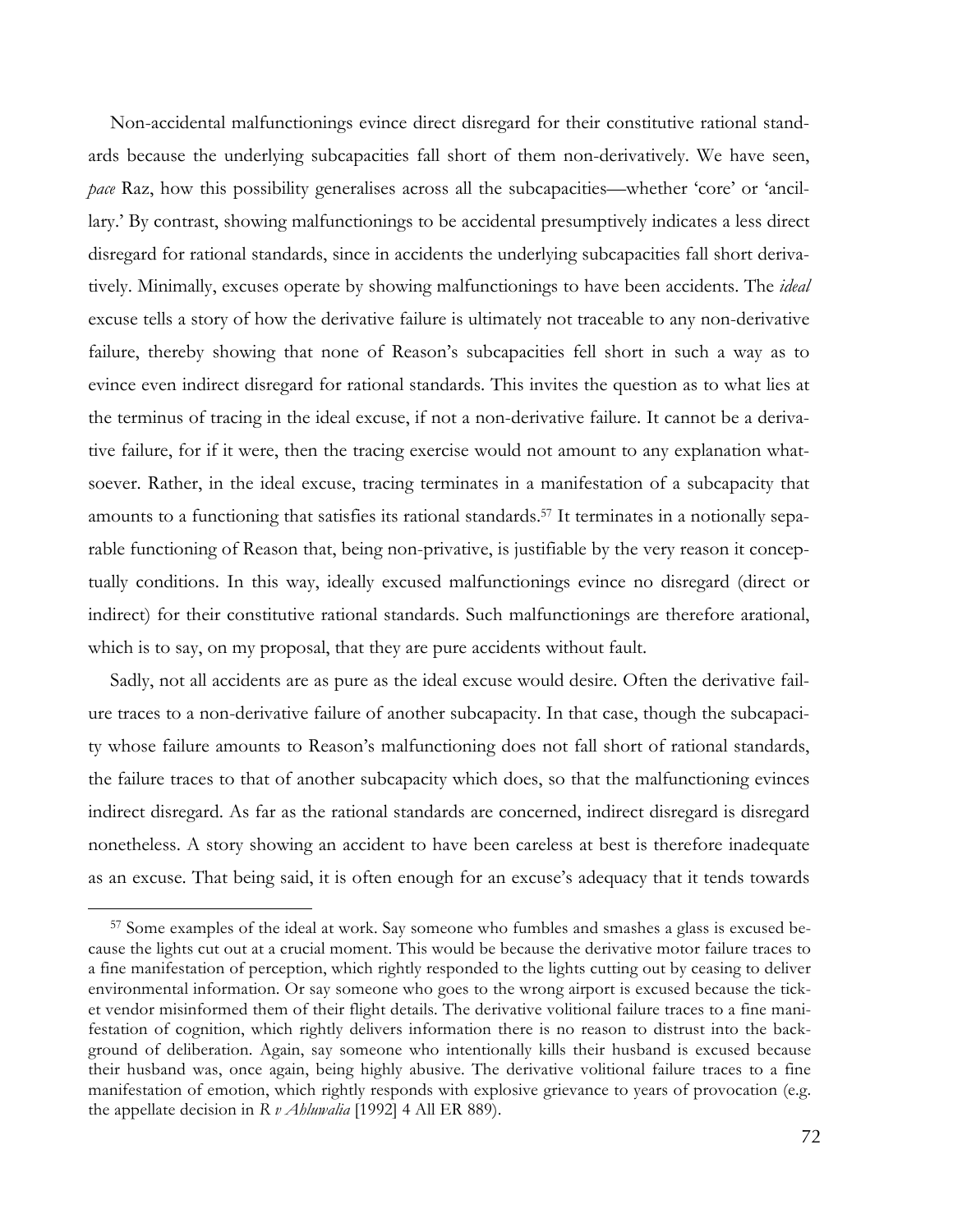ideality without being so beyond a shadow of a reasonable doubt. In practice, excuses may absolve fault despite an atmosphere of carelessness surrounding the events. But availability of an excuse for some *φ* (adequate or otherwise) notwithstanding, malfunctionings are *qua* functionings always a matter of responsibility, so long as Reason's bearer possessed a normative reason bearing upon  $\varphi$  that was derivatively a normative reason to try to (omit to)  $\varphi$ .

Our familiar practical-philosophical terms—viz. non-accidents (intentional or reckless), accidents (careless or pure), fault, excuses—should not necessarily be heard as normatively charged. Whether they should depends on the *φ*-reason with respect to which a given functioning counts as malfunctioning. Suppose someone spills their tea alone in bed. Perhaps it was recklessly done in full knowledge of the risks associated with momentarily balancing their mug on their belly. Or perhaps it was carelessly done without awareness of the risks. Perhaps they mutter excuses to the effect that it was purely accidental. These are perfectly sensible uses of these terms, as I intend them. They are not normatively charged because the reason not to spill tea is, in the given case, not a *categorical* and *mandatory* reason. A reason is categorical if its possession is not sensitive to its possessor's personal goals. It is mandatory if it excludes certain countervailing reasons from entering into the metaphorical battle of strength. <sup>58</sup> *Duties*, or more precisely the fact of their possession, are categorical mandatory reasons.59 It is when functionings count as malfunctionings relative to duties that our practical-philosophical terms get normatively charged. When it comes to breach of duty, or *wrongdoing* as it is often called, the grounds of fault are the grounds of blameworthiness.60 Non-accidents (intentional or reckless) are normatively charged by wrongfulness, and carelessness even registers this by being spoken of as *negligence*.

In closing let me offer some programmatic remarks about resultant moral luck and strict liability.<sup>61</sup> My Razian Reasons View is hospitable to moral luck. In moral luck cases what we could

 

<sup>58</sup> In other words, a reason is mandatory because it is 'protected' in Raz's sense (1979, 17-19).

<sup>59</sup> This conception of duty is owed to Gardner and Macklem (2004, 465).

<sup>60</sup> Here 'wrongdoing' does not mean 'doing the wrong thing,' if this means 'acting unjustifiably.' For this distinction, see Gardner (2005, 99-102). Note the following qualification to the claim that blameworthiness is faulty wrongdoing. Some self-regarding reasons are plausibly categorical and mandatory but less plausibly duties 'to oneself,' and even less plausibly 'wrongdoings' when violated. Williams's Gauguin's reason to pursue his art may be like this. If Gauguin faultily fails to conform to this reason he may blame himself, but whether he wrongs himself by violating a duty to himself is less clear.

<sup>61</sup> 'Resultant' moral luck is one of four varieties suggested by Thomas Nagel (1976). Reference to 'moral luck' should hereafter be read as of the resultant variety.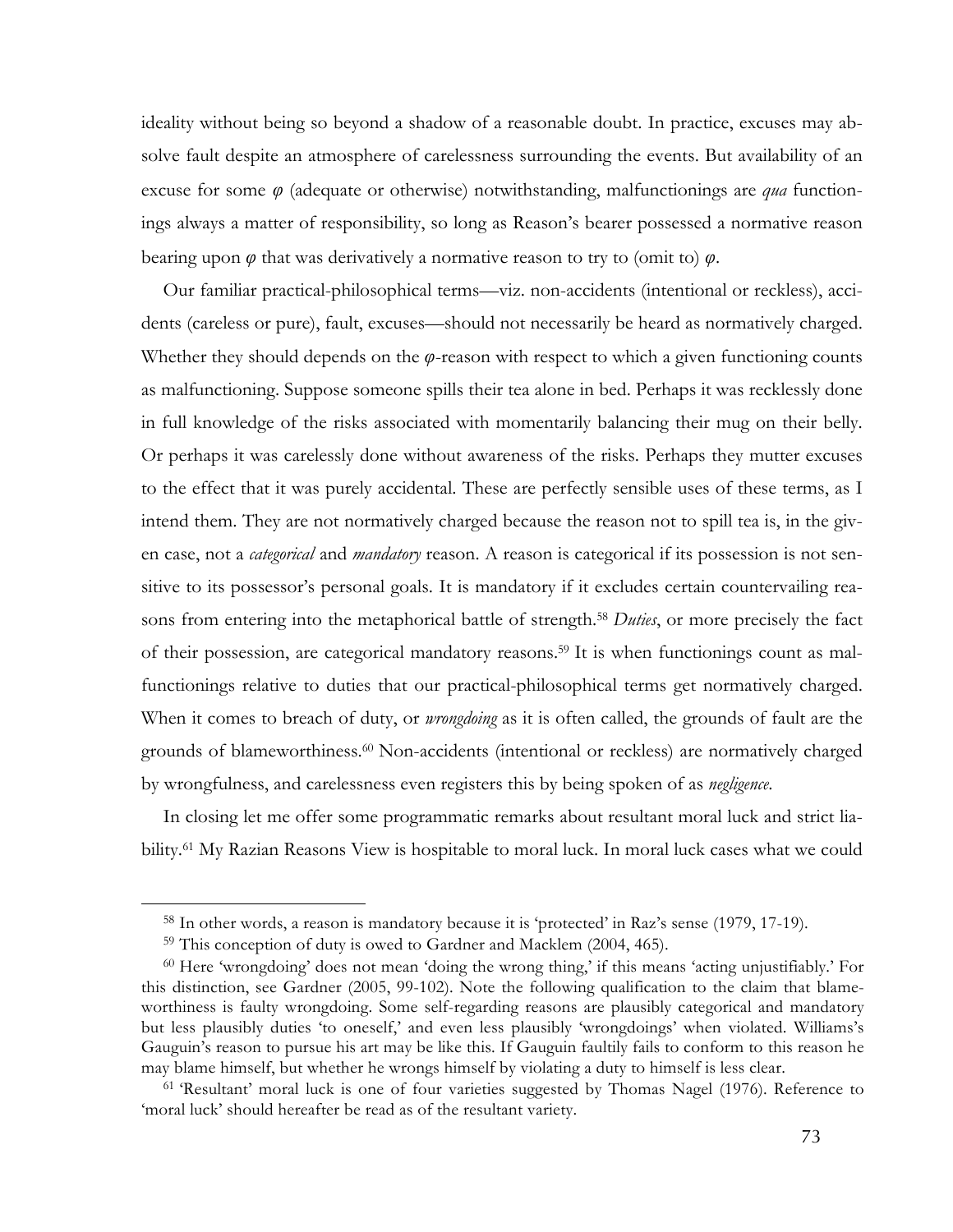call the quality of a person's will comes apart from the quality of its results, in ways the person cannot control. The unlucky person is often presented in contrast with a lucky other, a foil, for whom the results are qualitatively aligned with their identical will. The unlucky result is typically a malfunctioning relative to a *φ*-reason that is a duty. Moral luck cases come in two shapes, broadly speaking. In what I call *bad will* cases, both persons have a duty to *φ* that is derivatively a duty to effectively try to *φ*, relative to which their Reason is functioning in identically faulty ways (either non-accidentally or negligently). But whilst they both fail to try assiduously enough to constitute effectively trying to *φ*, only the unlucky one fails to *φ*. Both wrongfully fail to effectively try to *φ*, but only one wrongfully fails to *φ*. Since the lucky one does not fail to *φ* but merely fails to effectively try to  $\varphi$ , they are, unlike the unlucky one, not responsible for  $\varphi$  (by clause (i) of REASONS CONDITION3). The unlucky one is responsible and at fault for one more thing, which, being a wrongdoing, makes them blameworthy for one more thing.<sup>62</sup>

In what I call *good will* cases, both persons have a duty to *φ* that is derivatively a duty to effectively try to *φ*, relative to which their Reason is functioning in identically faultless ways (neither non-accidentally nor negligently). Both try assiduously enough to constitute effectively trying to  $\varphi$ , but only the unlucky one's effectively trying falls short of  $\varphi$  itself. That is, neither wrongfully fails to effectively try to  $\varphi$ , but one wrongfully fails to  $\varphi$ .<sup>63</sup> One of the unlucky one's functionings, unlike the lucky counterpart, is a malfunctioning. But given absence of fault, the malfunctioning (viz. wrongful failure to *φ*) is a pure accident. That is, the unlucky one comes out faultlessly responsible for wrongdoing. They are responsible (but not blameworthy) for one more thing, which, being a wrongdoing—i.e. non-conformity with a categorical mandatory reason supplies rational grounds for an especially recalcitrant kind of agent-regret.<sup>64</sup> Where the wrongdoing is breach of a *directed* duty, agent-regret is in part directed to the wronged, and takes on a dyadic and reparative character.

 

<sup>62</sup> This reflects Raz's explicit take on bad will cases (2011, 252-3). Canonical bad will cases include Nagel's lorry drivers (whether negligent or reckless) and his (would-be) murderers (1979, 141).

<sup>&</sup>lt;sup>63</sup> Many legal duties to  $\varphi$  anticipate fault, meaning that faultiness is built into the elements of their breach. Where this is so, (apparent) failure to *φ* will not count as legally wrongful if this comes about faultlessly, as in good will cases. See Gardner for more on fault-anticipating wrongs (2005, 115-6).

<sup>64</sup> Canonical good will cases include Williams's non-negligent lorry driver (1976, 124) and, more contentiously, Neil MacCormick's university teacher who breaks a promise to his kids to respond to a student's urgent mental health needs (1982, 212-3).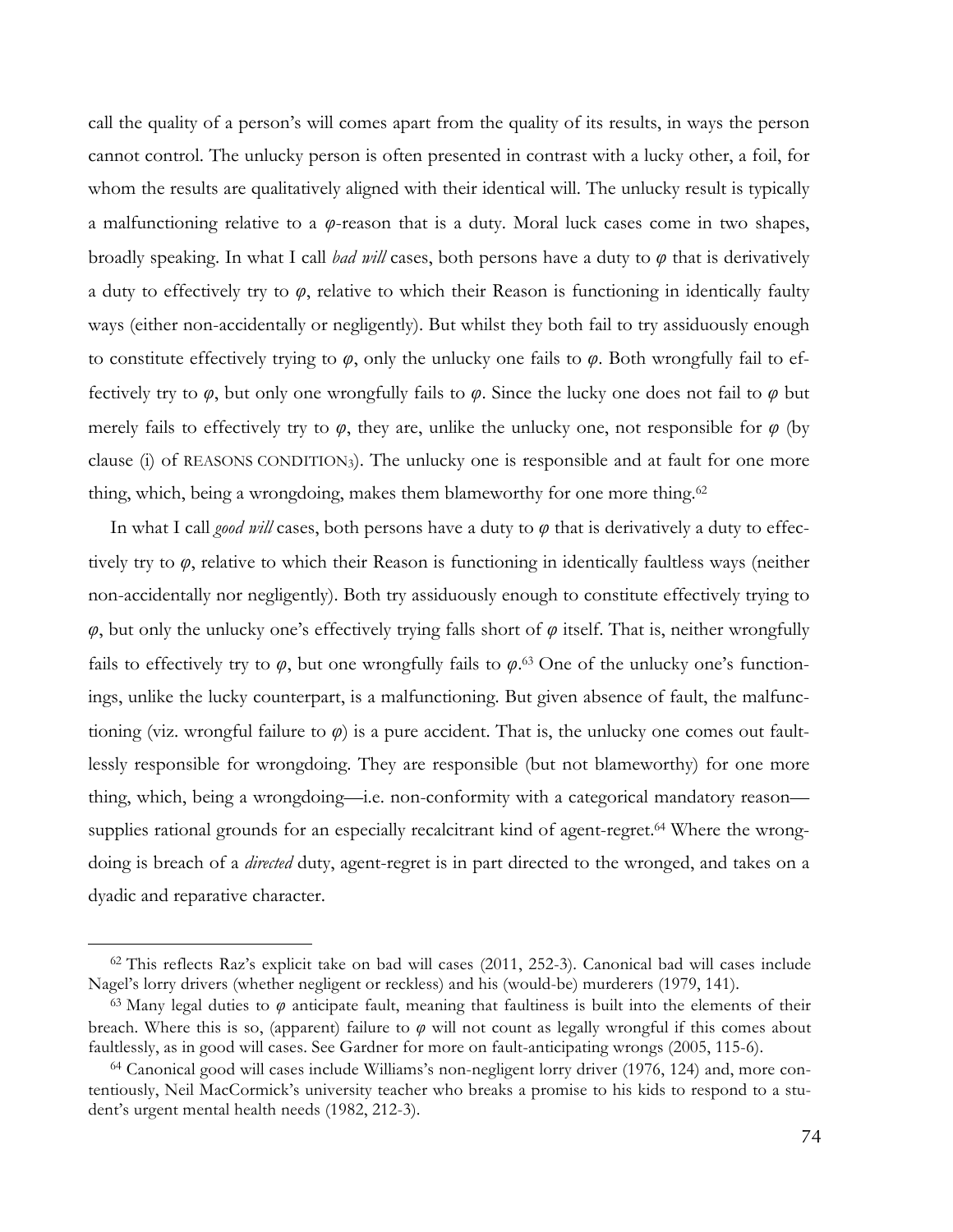Strict liability in law can be grasped on the model of good will cases. If someone incurs 'liability' over some  $\varphi$ , then they are subject to another's normative power over  $\varphi$ .<sup>65</sup> Simplistically speaking, what the normative power is a power to do can be sorted under two headings: either to levy punishment or to compel reparations. Correlatively, liability is either liability to punishment or repair. To call liability 'strict' is to say it can be incurred without fault. This is why strict liability in criminal law is usually considered morally beyond the pale. Commission of wrongdoing only underwrites blameworthiness when faulty, and so to mete out institutionalised blame in the form of legal punishment to faultless 'criminals' is at least *prima facie* artificial. Strict liability in torts is another matter. Claimants in tort seek to obtain from the tortfeasor a civil remedy of a typically reparative character, as perhaps best exemplified by payment of general damages. Good will cases, we have seen, reveal the possibility of faultless responsibility for wrongdoing upon which dyadic agent-regret of reparative character is rationally grounded. So if, not implausibly, tort law institutionalises this reparative moral sentiment, then strict liability in torts—far from being morally incoherent or artificial—reflects ordinary aspects of responsibility in human life.

## 3.3. Conclusion

 

The best Reasons View operates an actualist two-way powers account of the conditions of reasons-possession, such that someone is responsible for some thing only if they 'can' do that thing in the sense of having both the two-way rational power and the opportunity to do it. In this Chapter I proposed a properly 'Razian' Reasons View of just this kind. Section 3.1 considered Raz on lack of Reason and lack of opportunity. By sustained reflection on 'disability,' my Razian Reasons View accommodated the notion partial lack as a specific form of lack of opportunity—not to *φ simpliciter*, but to effectively try to *φ*. Section 3.2 considered Raz on Reason's malfunctionings. First, I offered two arguments against Raz's core-ancillary distinction: from (a) implicit cognitive bias and (b) clumsiness. Next, I proposed to reconstruct a parallel distinction out of Razian materials, and used the reconstructed distinction to introduce some familiar prac-

<sup>65</sup> On the correlativity of liability and normative power, see W. N. Hohfeld (1923, 36).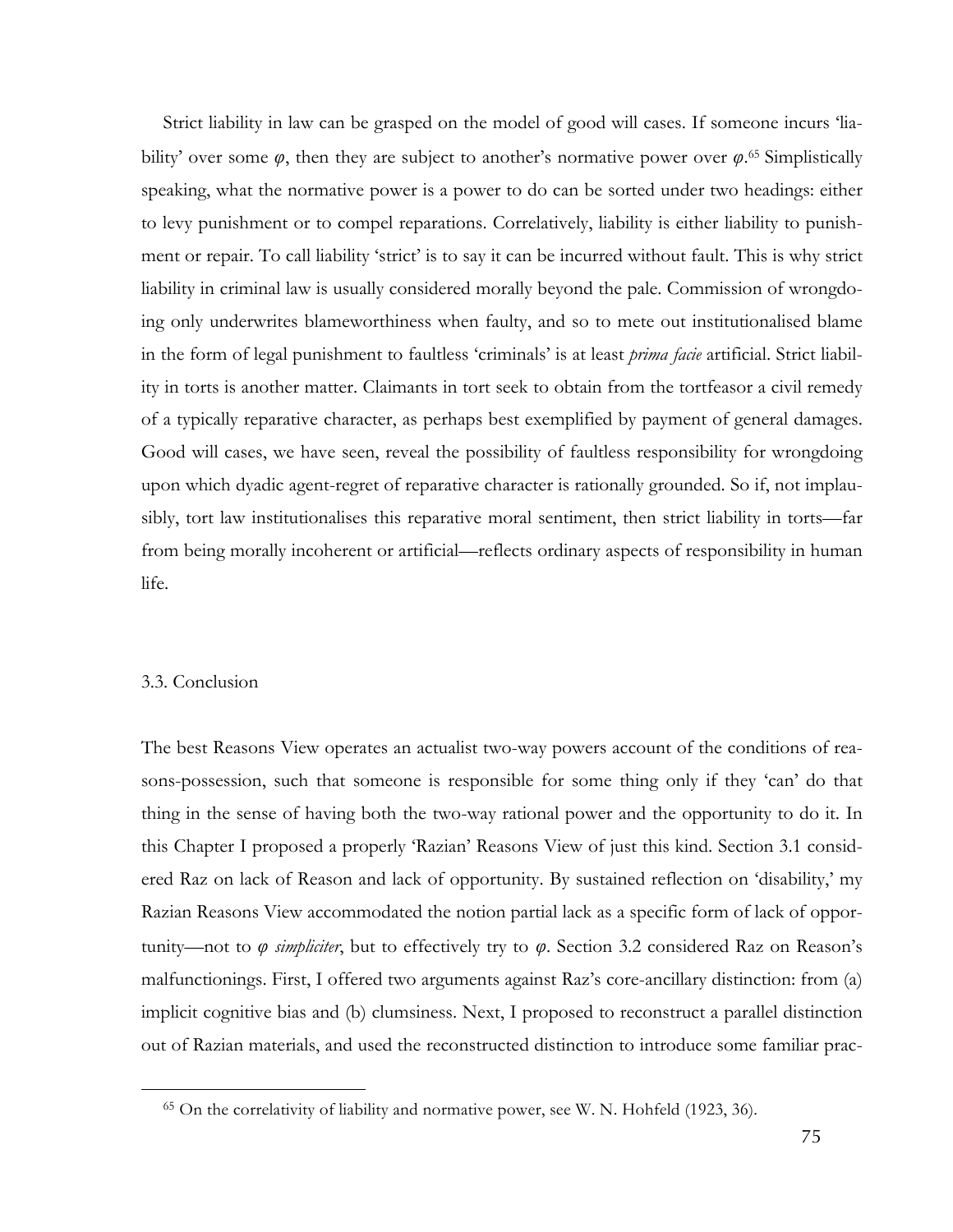tical-philosophical terms of art. In closing, I indicated how my Razian Reasons View could accommodate resultant moral luck and strict liability. My hope is that the net effect of all this is to shift the best Reasons View's *prima facie* appearance from outlandish to appealing.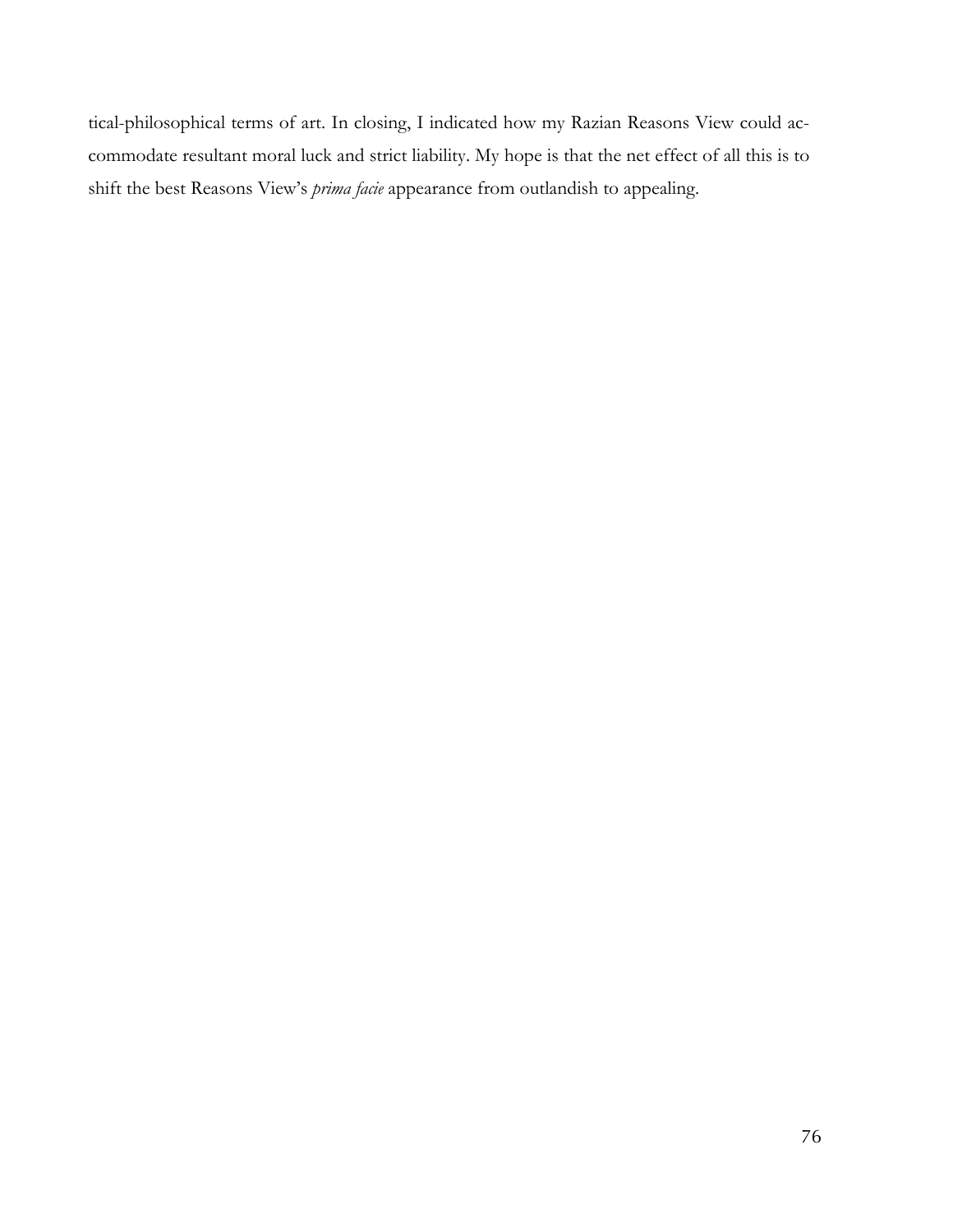## **CONCLUSION**

In this dissertation I defended a highly permissive theory of moral responsibility, which I called the Reasons View, according to which our moral responsibility for things is principally determined by our possessing normative reasons bearing on those things. The view, inspired by Angela Smith (Chapter 1), finds itself at its most theoretically satisfying when supplemented by a powers- or capacity-plus-opportunity condition on reasons-possession (Chapter 2), as exemplified by my development of Joseph Raz's work (Chapter 3). The final formulation of the biconditional central to the Reasons View is this:

REASONS CONDITION3: S is morally responsible for *φ* iff (i) S *φ*s, and (ii) S has a *φ*-reason that is derivatively a reason to effectively try to (omit to) *φ*.

There are of course many stones left unturned. Let me finish by listing some of what I think are the chunkiest ones. (1) What, explicitly, are the connections between the Reasons View and other existing theories, especially in the reasons-responsive literature? How do they compare? (2) Does accepting the Reasons View imply metanormative commitments? If so, which ones and how? (3) RIC is a necessary condition on reasons-possession. Can it be strengthened to also be sufficient, or, by further conditions, to joint sufficiency? Consider, for example, those reasons that are most obviously *socially* instituted. (4) Much more needs saying about my Razian Reasons View. In particular: (a) How is the normalcy of what opportunities circumstances present to Reason determined? (b) How, if at all, does opportunity (both to *φ* and to effectively try to *φ*) relate to value? (c) In more familiar terms from philosophy of mind, how do manifestations of subcapacities relate to their constitutive rational standards? (d) Certain good will cases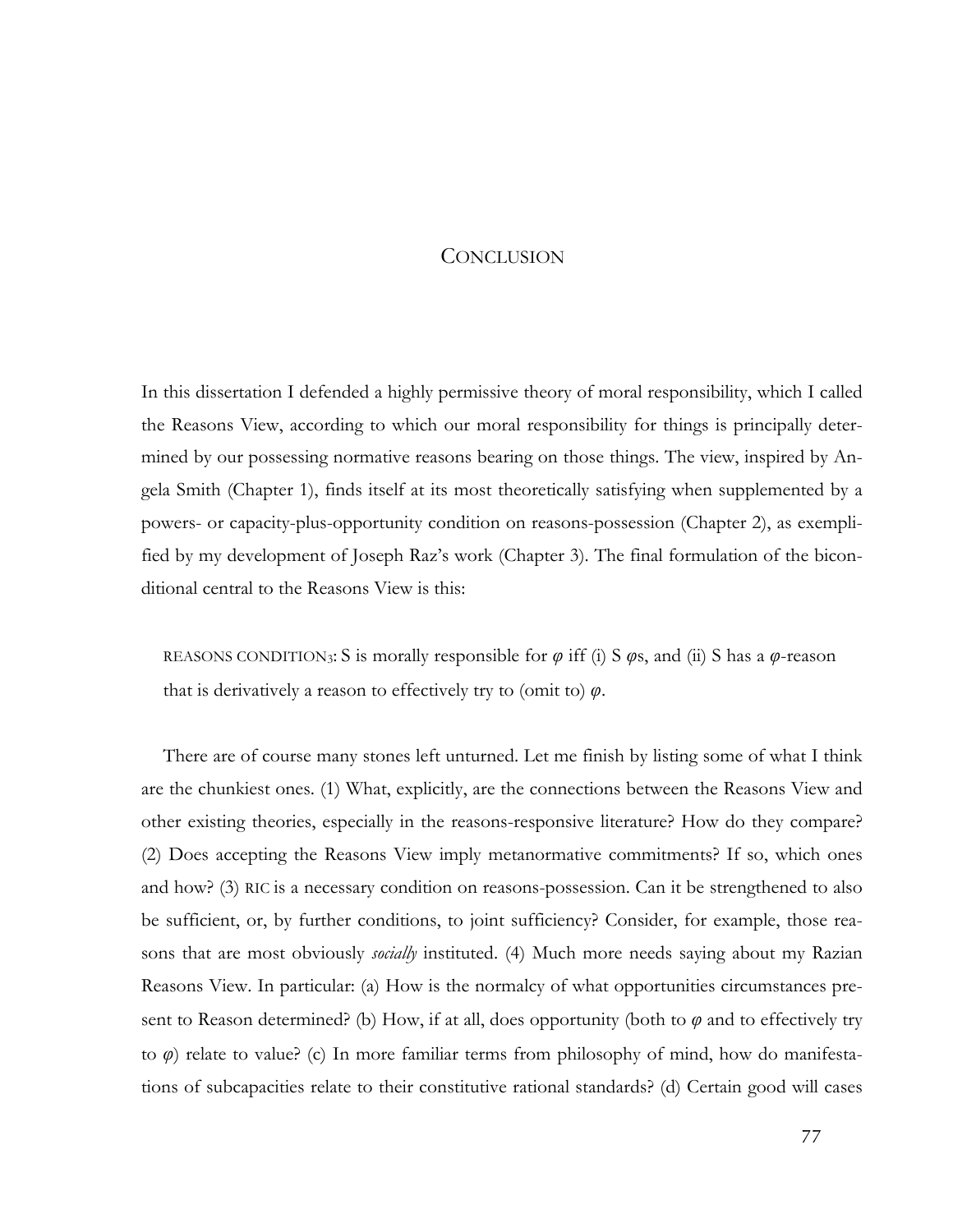of resultant moral luck, aptly called *tragedy*, involve justified breach of duty (including conflict of duty). Does my Razian Reasons View really cover these?

Needless to say, this is just a choice selection of unturned stones. Hopefully in future work I will get a chance to turn at least some of them over. For now, however, I would be happy if what I have said about the Reasons View is enough for it to be taken seriously as a contender in the theory of moral responsibility.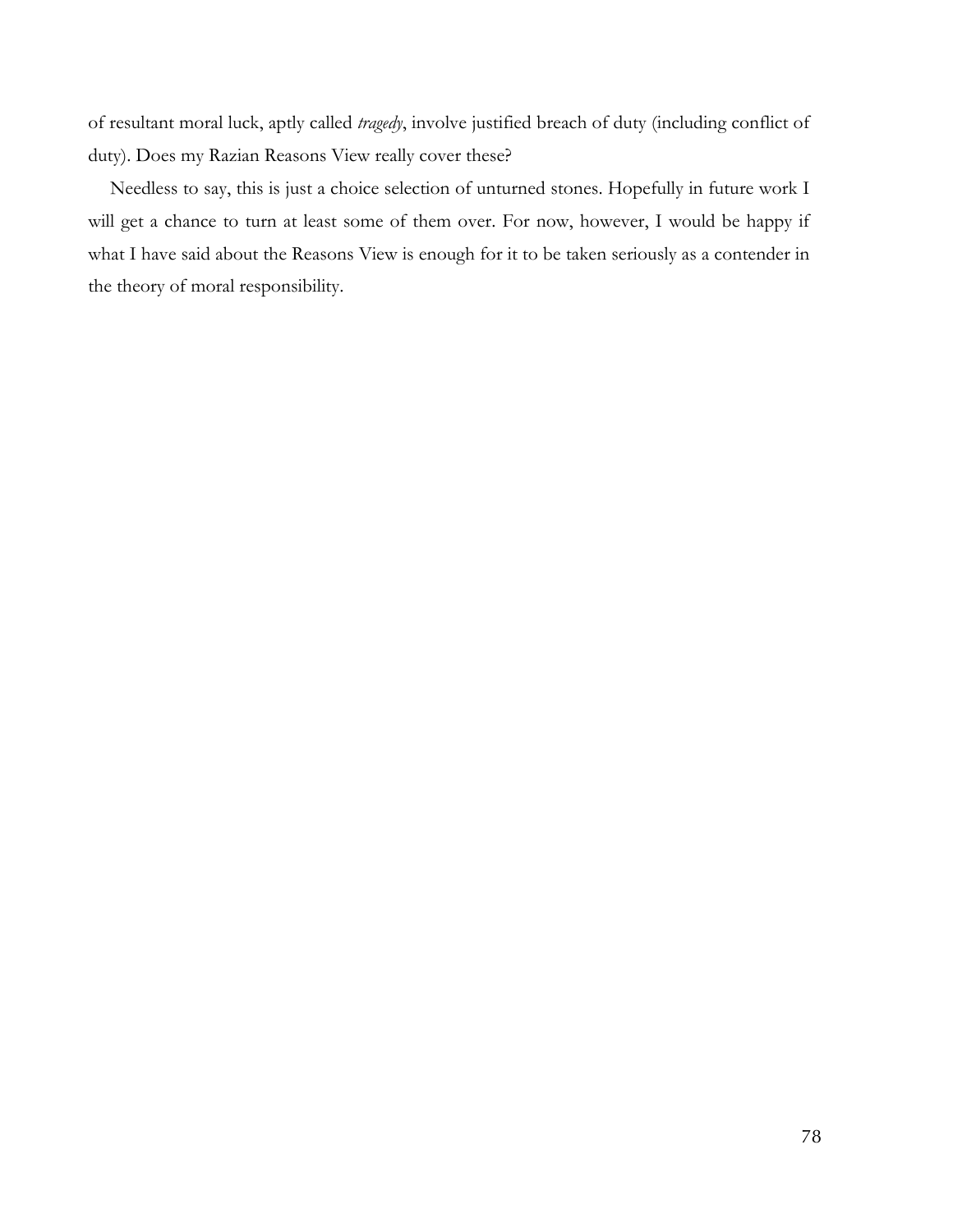## **REFERENCES**

- Alvarez, M. 2013. 'Agency and two-way powers'. *Proceedings of the Aristotelian Society*. 113(1). 101- 121.
- Anscombe, G.E.M. 1957. *Intention*. Oxford, UK: Basil Blackwell.
- Barnes, E. 2014. 'Valuing disability, causing disability'. *Ethics*. 125(1). 88-113.
- Belot, G. 1995. 'Determinism and ontology'. *International Studies in the Philosophy of Science*. 9(1). 85-101.
- Bricmont, J. 2016. *Making Sense of Quantum Mechanics*. Cham, Switzerland: Springer.
- Cartwright, N. 1999. *The Dappled World*. Cambridge, UK: CUP.
- Clarke, R. & Reed, T. 'Free will and agential powers'. In D. Shoemaker (ed.). *Oxford Studies in Agency and Responsibility: Volume 3*. Oxford, UK: OUP. 6-33.
- Duff, R. A. 2007. *Answering for Crime*. Oxford, UK: Hart.
- Fischer, J.M. & Ravizza, M. 1998. *Responsibility and Control*. Cambridge, UK: CUP.
- Gardner, J. 2004. 'The wrongdoing that gets results'. *Philosophical Perspectives*. 18(1). 53-88.
	- ————2005. 'Wrongs and faults'. *Review of Metaphysics*. 59(1). 95-132.
- ———— 2007. *Offences and Defences.* Oxford, UK: OUP.
- ————2013. 'Reasons and abilities: some preliminaries'. *The American Journal of Jurisprudence*. 58(1). 63-74.
- ————2017. 'The negligence standard: political not metaphysical'. *The Modern Law Review*. 80(1). 1-21.
- Gardner, J. & Macklem, T. 'Reasons'. In J.L. Coleman, K.E. Himma, S.J. Shapiro (eds.). *The Oxford Handbook of Jurisprudence and Philosophy of Law*. Oxford, UK: OUP. 440-475.
- Gendler, T.S. & Hawthorne, J. 2002. 'Introduction: conceivability and possibility'. In T.S. Gendler & J. Hawthorne (eds.). *Conceivability and Possibility*. Oxford, UK: OUP. 1-70.
- Heuer, U. 2010. 'Reasons and impossibility'. *Philosophical Studies*. 147(2). 235-246.
- ——— 2013. 'The reasons that can't be followed: comment on Joseph Raz's *From Normativity to Responsibility*'. *Jerusalem Review of Legal Studies*. 8(1). 185-198.
- Hohfeld, W.N. 1923. *Fundamental Legal Conceptions*. New Haven, CT: YUP.
- Husak, D. 'Negligence, belief, blame and criminal liability: the special case of forgetting'. *Criminal Law and Philosophy*. 5(2). 199-218.